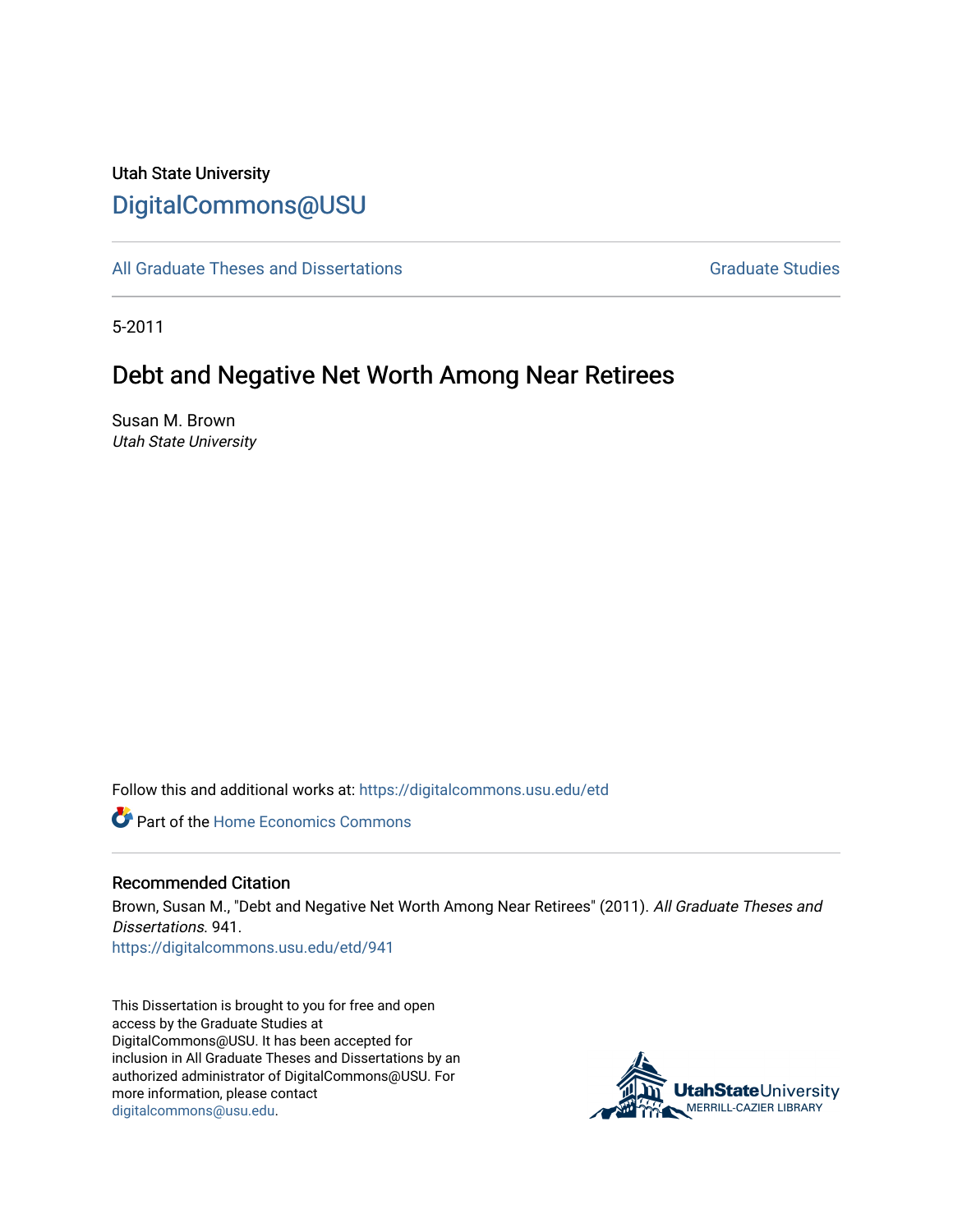# DEBT AND NEGATIVE NET WORTH AMONG NEAR RETIREES

by

Susan M. E. Brown

# A dissertation submitted in partial fulfillment of the requirements for the degree

of

# DOCTOR OF PHILOSOPHY

in

# Family, Consumer, and Human Development

\_\_\_\_\_\_\_\_\_\_\_\_\_\_\_\_\_\_\_\_\_\_\_\_\_\_\_\_\_\_\_\_ \_\_\_\_\_\_\_\_\_\_\_\_\_\_\_\_\_\_\_\_\_\_\_\_\_\_\_\_\_\_

\_\_\_\_\_\_\_\_\_\_\_\_\_\_\_\_\_\_\_\_\_\_\_\_\_\_\_\_\_\_\_\_\_ \_\_\_\_\_\_\_\_\_\_\_\_\_\_\_\_\_\_\_\_\_\_\_\_\_\_\_\_\_\_

Approved:

Yoon G. Lee, Ph.D. Thomas R. Lee, Ph.D. Major Professor Committee Member

Kathleen W. Piercy, Ph.D. E. Helen Berry, Ph.D. Committee Member Committee Member

E. Vance Grange, Ph.D. Bryon R. Burnham, Ed.D. Committee Member Dean of Graduate Studies

> UTAH STATE UNIVERSITY Logan, Utah

\_\_\_\_\_\_\_\_\_\_\_\_\_\_\_\_\_\_\_\_\_\_\_\_\_\_\_\_\_\_\_\_\_ \_\_\_\_\_\_\_\_\_\_\_\_\_\_\_\_\_\_\_\_\_\_\_\_\_\_\_\_\_\_

2011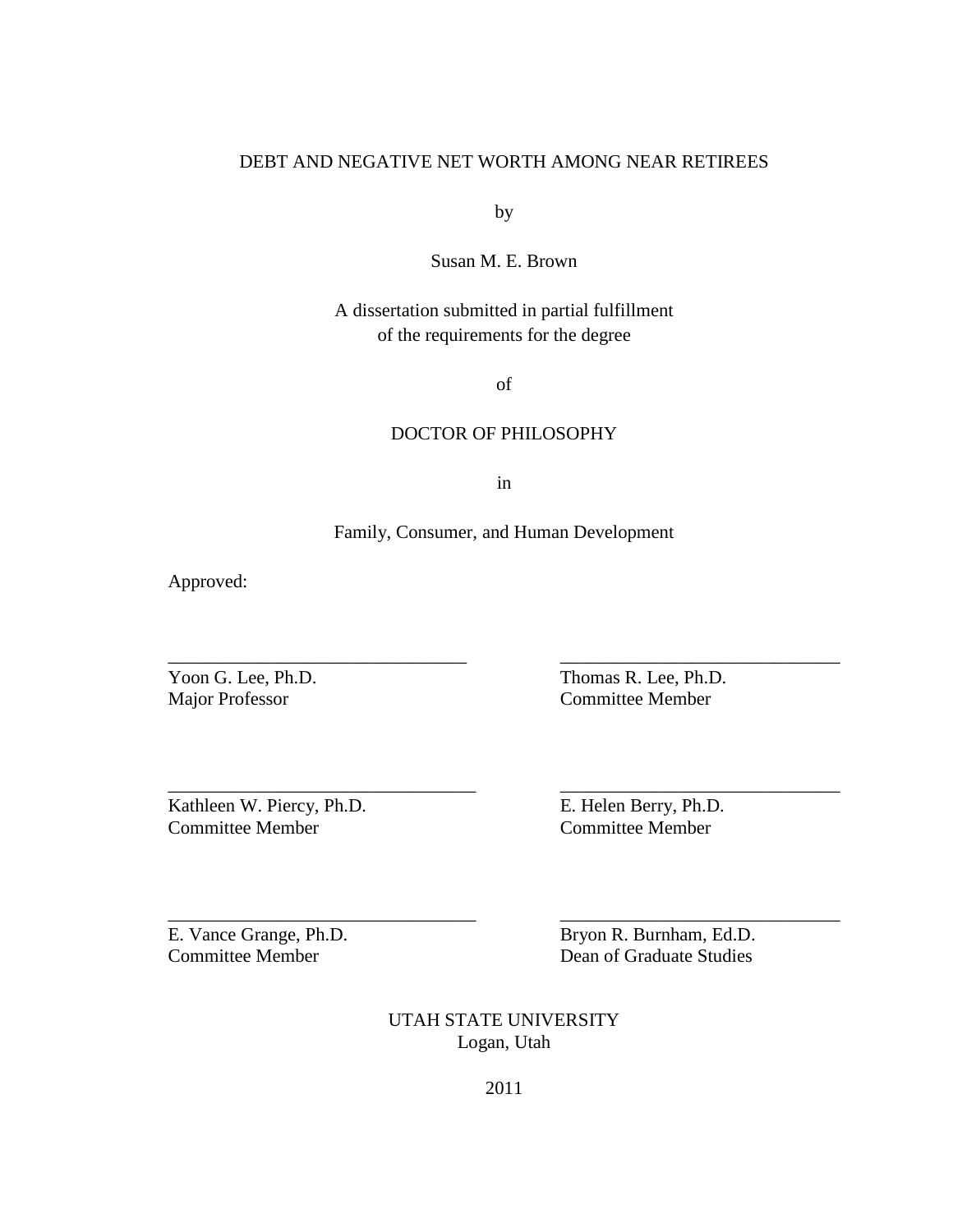Copyright © Susan M. E. Brown 2011

All Rights Reserved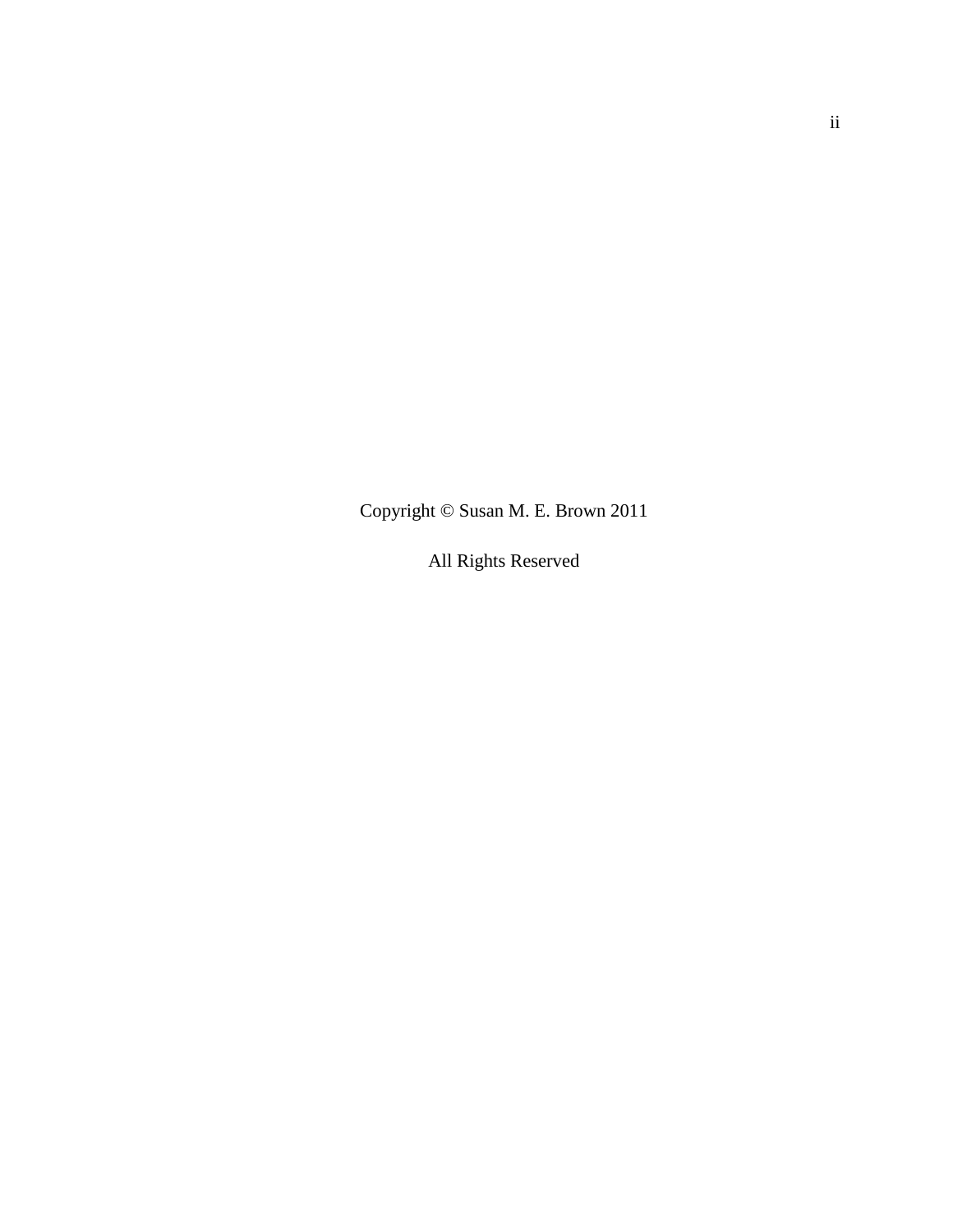# **ABSTRACT**

Debt and Negative Net Worth Among Near Retirees

by

Susan M. E. Brown, Doctor of Philosophy

Utah State University, 2011

Major Professor: Dr. Yoon G. Lee Department of Family, Consumer, and Human Development

Going into retirement, near-retirees are looking at increased debt levels, which can offset any asset accumulations and reduce retirement income. By using data from the 2008 Health and Retirement Study (HRS), this study examines the debt and negative net worth of near-retirees. This study further investigates what factors are associated with the likelihood of holding consumer debt, holding mortgage debt, and holding home equity debt over holding no debt, and what factors are associated with the likelihood of holding negative net worth over holding a high level of net worth among near-retirees. The study sample includes 3,745 individuals between the ages of 51 and 64.

 The results of the multinomial logistic regression analysis indicate that, all else being equal, human capital factors such as education, physical health problems, and depression symptoms play a significant role in predicting the likelihood of holding debt and negative net worth. In particular, education is positively associated with the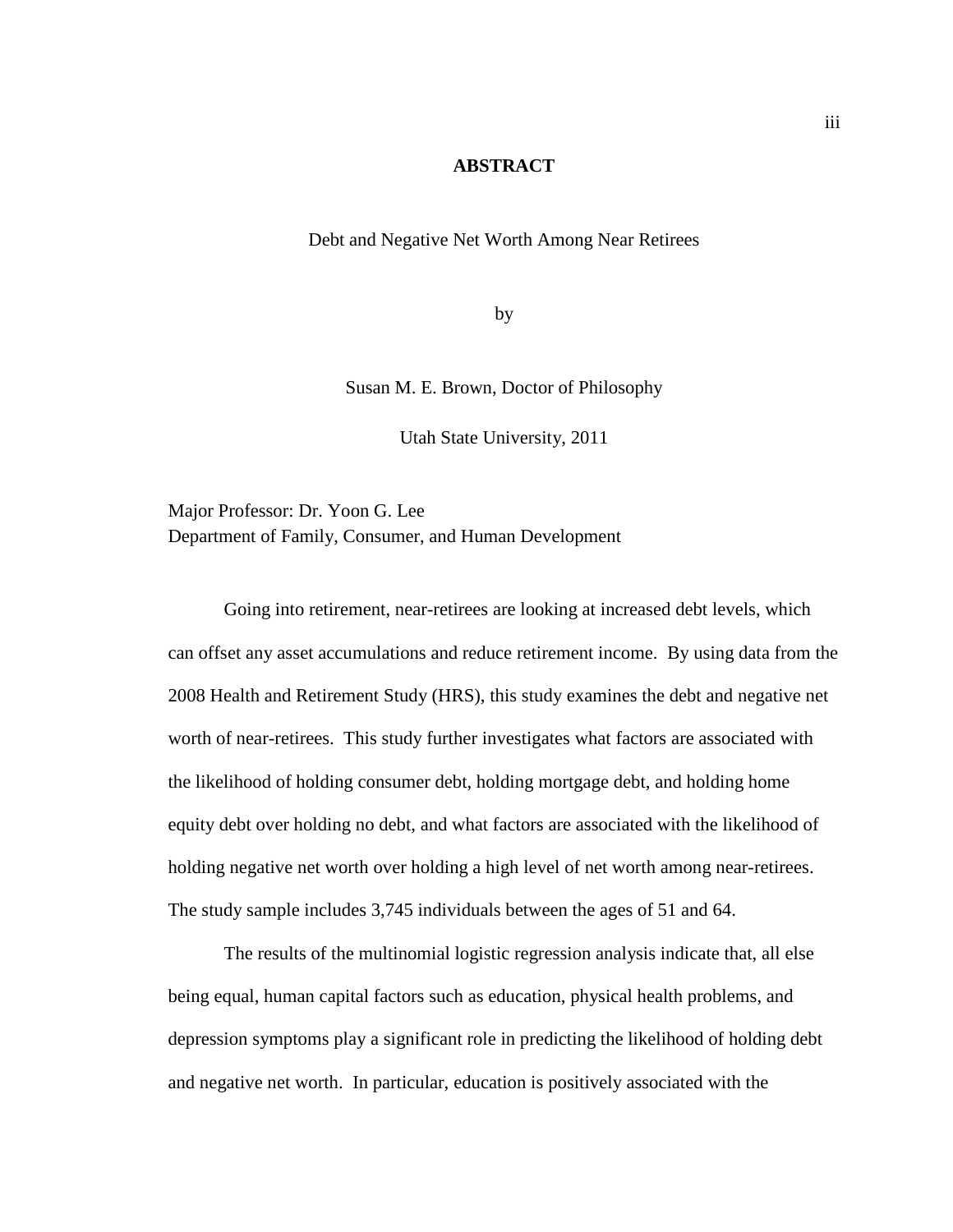likelihood of holding consumer, mortgage, and home equity debt over holding no debt, while it is negatively associated with the likelihood of having negative net worth over having a high level of net worth. Among the socioeconomic characteristics that influence the likelihood of near-retirees holding debt and negative net worth are household income, working in the labor force, and race. In particular, household income positively influences the likelihood of holding mortgage debt over holding no mortgage debt as well as the likelihood of holding home equity debt over holding no home equity debt. However, household income negatively influences the likelihood of having negative net worth over having a higher level of net worth.

The findings of this study could help financial educators, financial planners, and policymakers understand the differences in human capital and socioeconomic characteristics of near-retirees who hold some levels of debt over no debt and who hold no net worth or a lower level of net worth over a higher level of net worth. This study concludes that it is important for professionals, consumer educators, and financial planners to provide those who hold higher levels of debt and lower levels of net worth with financial literacy education; therefore, these individuals might be able to attain economic well-being in retirement.

(163 pages)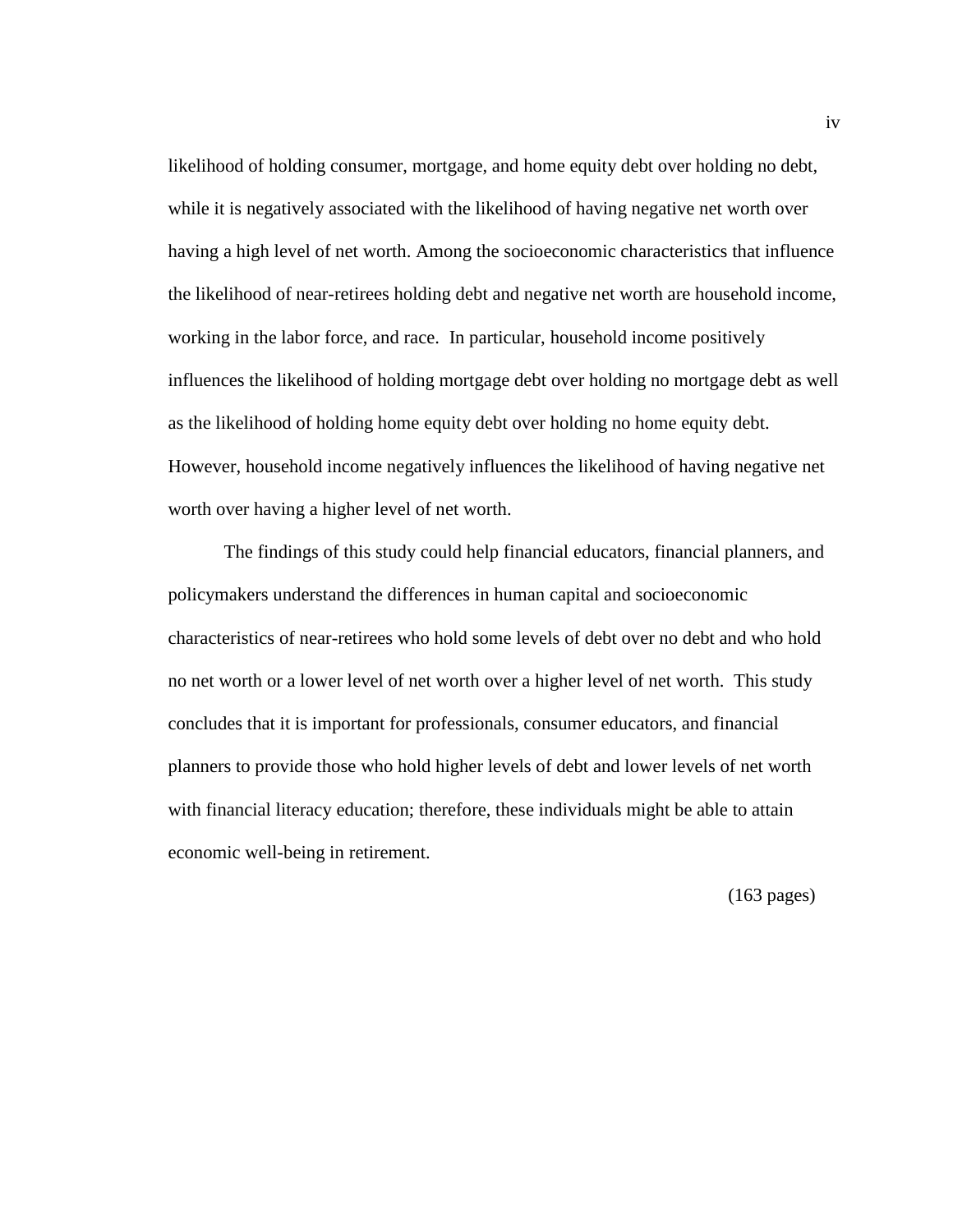#### **ACKNOWLEDGMENTS**

 I especially wish to thank Dr. Yoon Lee. As my major professor she devoted numerous hours to help and guide me. I have had the opportunity to work with her over most all of my Ph.D. program. I also am grateful for the time and effort she gave to me and that I was able to collaborate on several of her papers. She is the embodiment of hard work, dedication, and passion for her career and her students. I thank her for her desire to see me succeed. She has a tremendous knowledge of statistics and what it takes to do a report correctly, which benefited me greatly.

 I wish to thank Dr. Tom Lee, former FCHD department head, whose support enabled me to complete my Ph.D. program. I also would like to thank Drs. Kathy Piercy, Eddy Berry, and Vance Grange for their support, assistance, and patience during my Ph.D. program. I am also grateful for Roxanne Pfister's assistance with the analysis of the data. Although she was not a committee member, she gave freely of her time and efforts and her assistance was invaluable. I wish to also acknowledge Teresa Bodrero who provided much help in editing the dissertation and Chris Peterson who helped me in many administrative ways throughout my Ph.D. program.

 I am deeply grateful for the loving support that I have received from my dear family. My sister, Diane, is always there to talk with and has a cheerful or encouraging thought. I am grateful that she and her family puts up with me on holidays. My sister, Jennet, has been an enthusiastic supporter of my work and what would holidays be without my brother, Stan. I am appreciative of the encouragement, support, inspiration,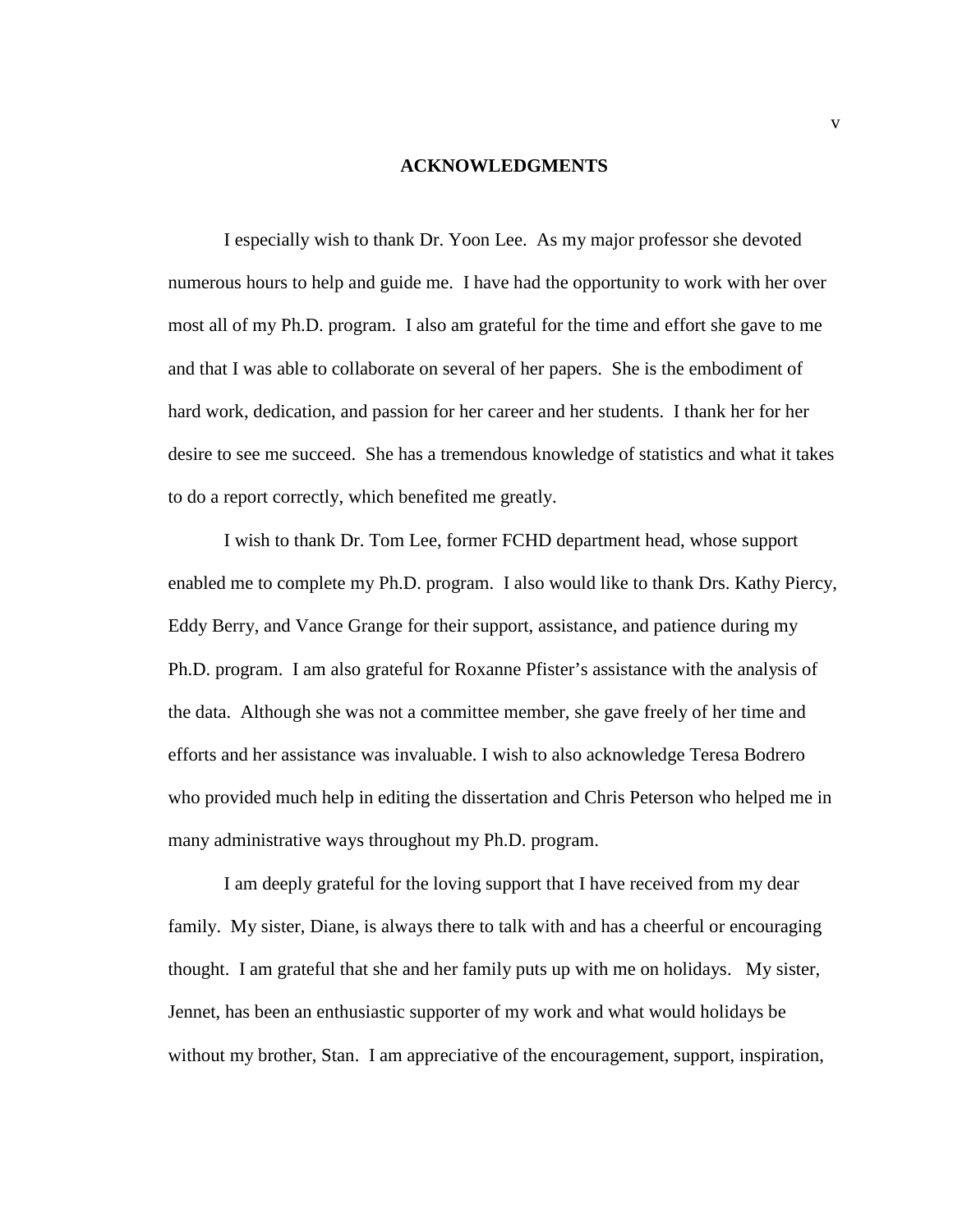and empathy that I have received from my friends Barbara DeBoer, Annette Grove, Dana Hatch, and Carolyn Leishman.

 And last, but no means the least, I want to thank Heavenly Father and his Son, Jesus Christ, my Savior, for putting up with me all these years, for loving me when I did not acknowledge it, and for all the help, support, and blessings that they have granted me. I could not have gotten through the work without them.

Susan M. E. Brown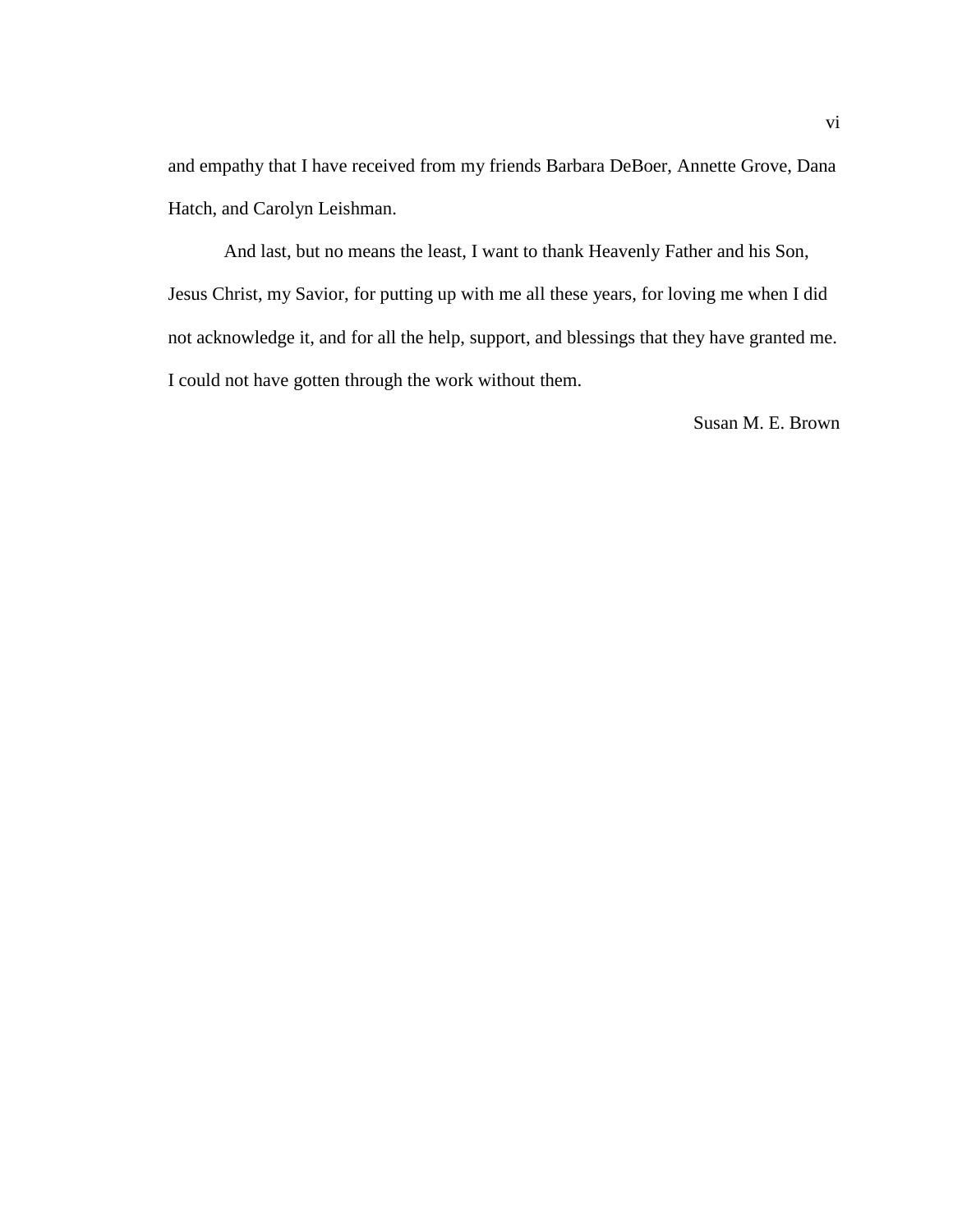# **CONTENTS**

| <b>CHAPTER</b> |                                               |
|----------------|-----------------------------------------------|
| I              |                                               |
|                |                                               |
|                |                                               |
|                |                                               |
|                |                                               |
|                |                                               |
|                |                                               |
|                |                                               |
| $\mathbf{I}$   |                                               |
|                |                                               |
|                |                                               |
|                |                                               |
|                |                                               |
|                |                                               |
|                |                                               |
|                |                                               |
|                | Socio-Demographic Factors and Consumer Debt28 |
|                |                                               |
|                | Human Capital Factors and Mortgage Debt 35    |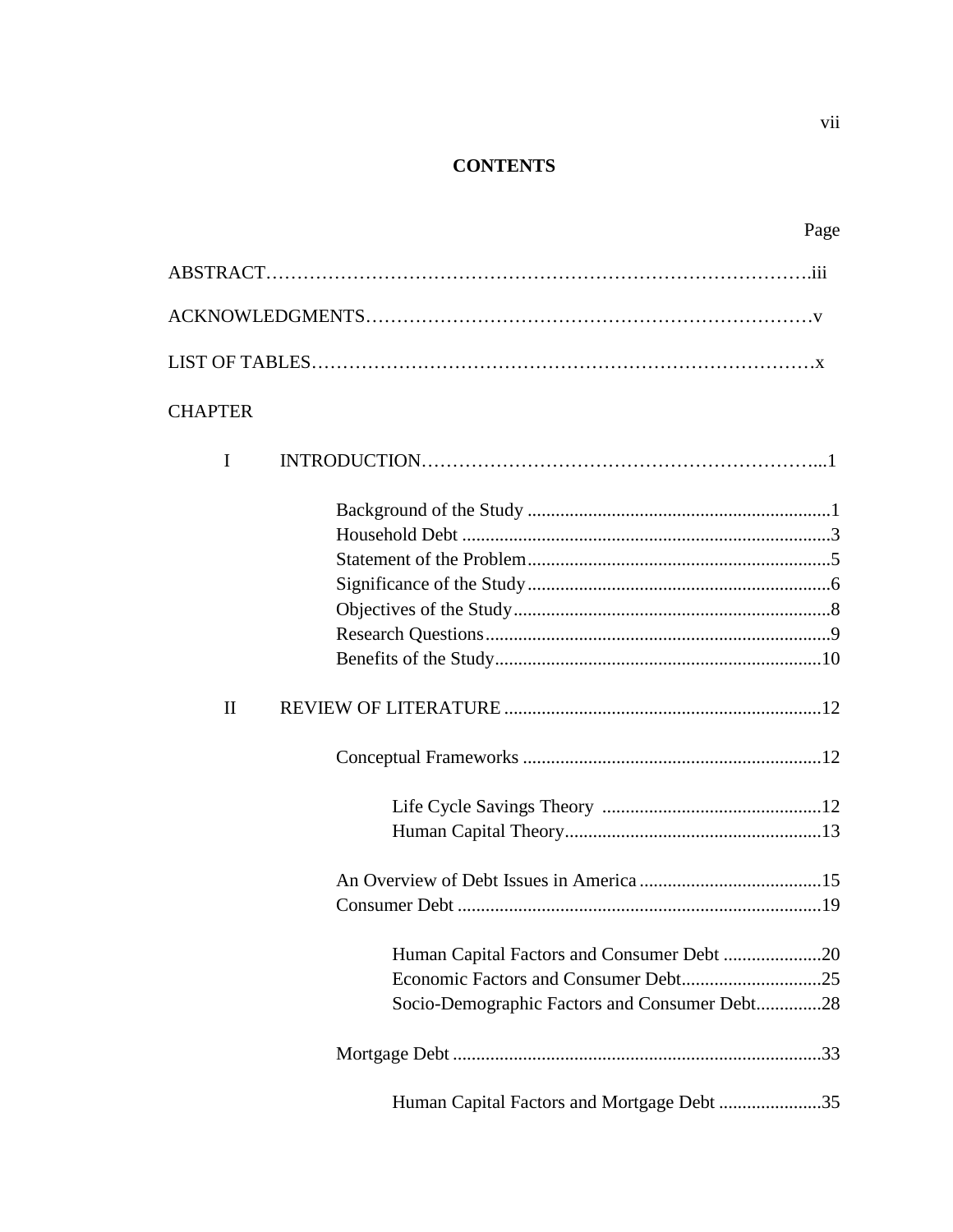|    | Economic Factors and Mortgage Debt 37                     |  |
|----|-----------------------------------------------------------|--|
|    | Socio-Demographic Factors and Mortgage Debt 39            |  |
|    |                                                           |  |
|    |                                                           |  |
|    |                                                           |  |
|    | Socio-Demographic Factors and Net Worth48                 |  |
|    |                                                           |  |
|    |                                                           |  |
|    |                                                           |  |
|    |                                                           |  |
| Ш  |                                                           |  |
|    |                                                           |  |
|    |                                                           |  |
|    |                                                           |  |
|    |                                                           |  |
|    |                                                           |  |
|    |                                                           |  |
|    |                                                           |  |
| IV |                                                           |  |
|    |                                                           |  |
|    |                                                           |  |
|    |                                                           |  |
|    |                                                           |  |
|    | Human Capital and Socioeconomic Characteristics of Debt73 |  |
|    |                                                           |  |
|    |                                                           |  |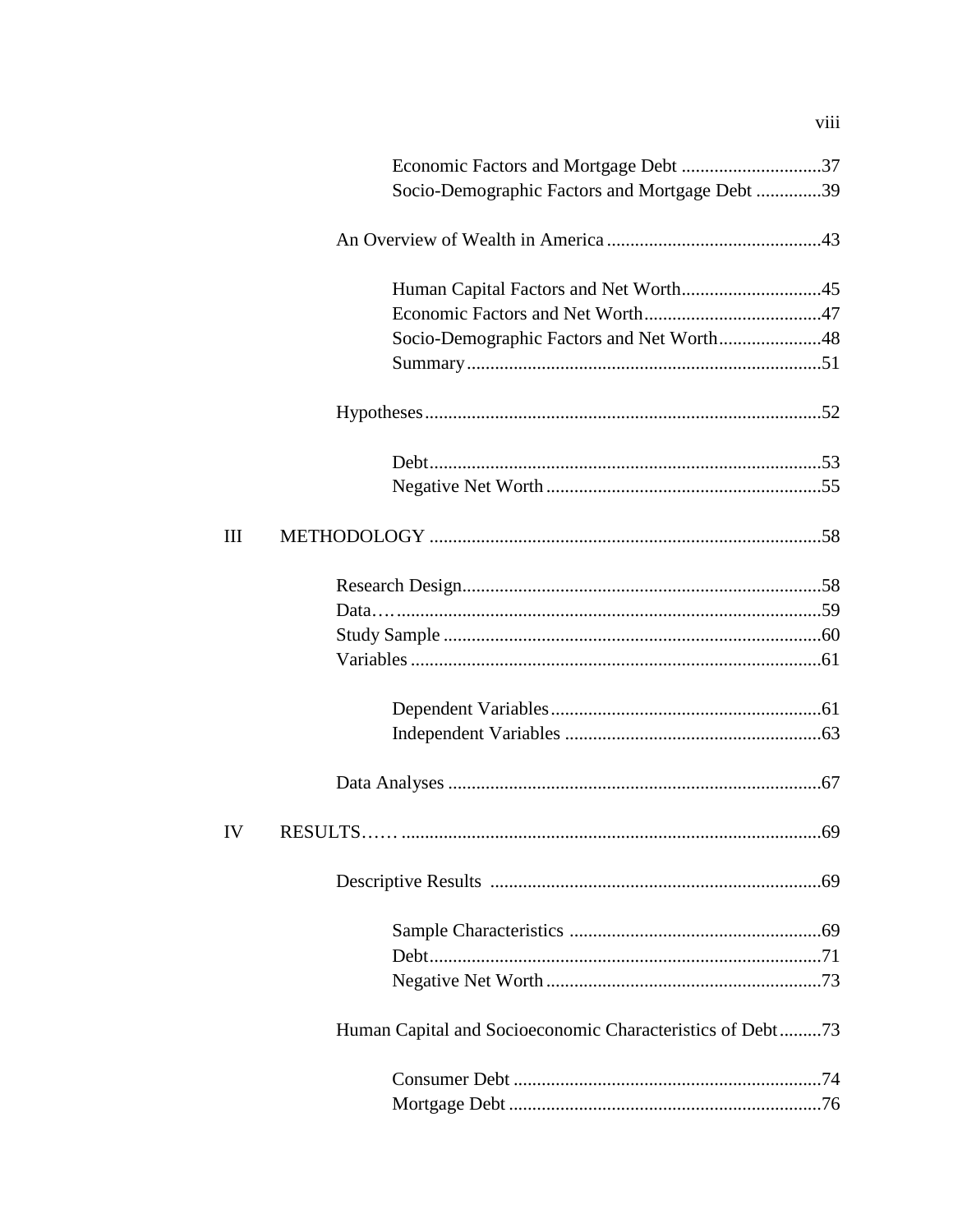| Human Capital and Socioeconomic Characteristics and     |  |
|---------------------------------------------------------|--|
|                                                         |  |
|                                                         |  |
|                                                         |  |
|                                                         |  |
|                                                         |  |
|                                                         |  |
|                                                         |  |
|                                                         |  |
|                                                         |  |
|                                                         |  |
|                                                         |  |
|                                                         |  |
| Multinomial Logistic Regression Results of Net Worth103 |  |
| SUMMARY, CONCLUSIONS, AND IMPLICATIONS 107<br>V         |  |
|                                                         |  |
|                                                         |  |
|                                                         |  |
| High Levels of Consumer and Mortgage Debt116            |  |
|                                                         |  |
|                                                         |  |
|                                                         |  |
|                                                         |  |
|                                                         |  |
|                                                         |  |
|                                                         |  |

 $i\mathbf{x}$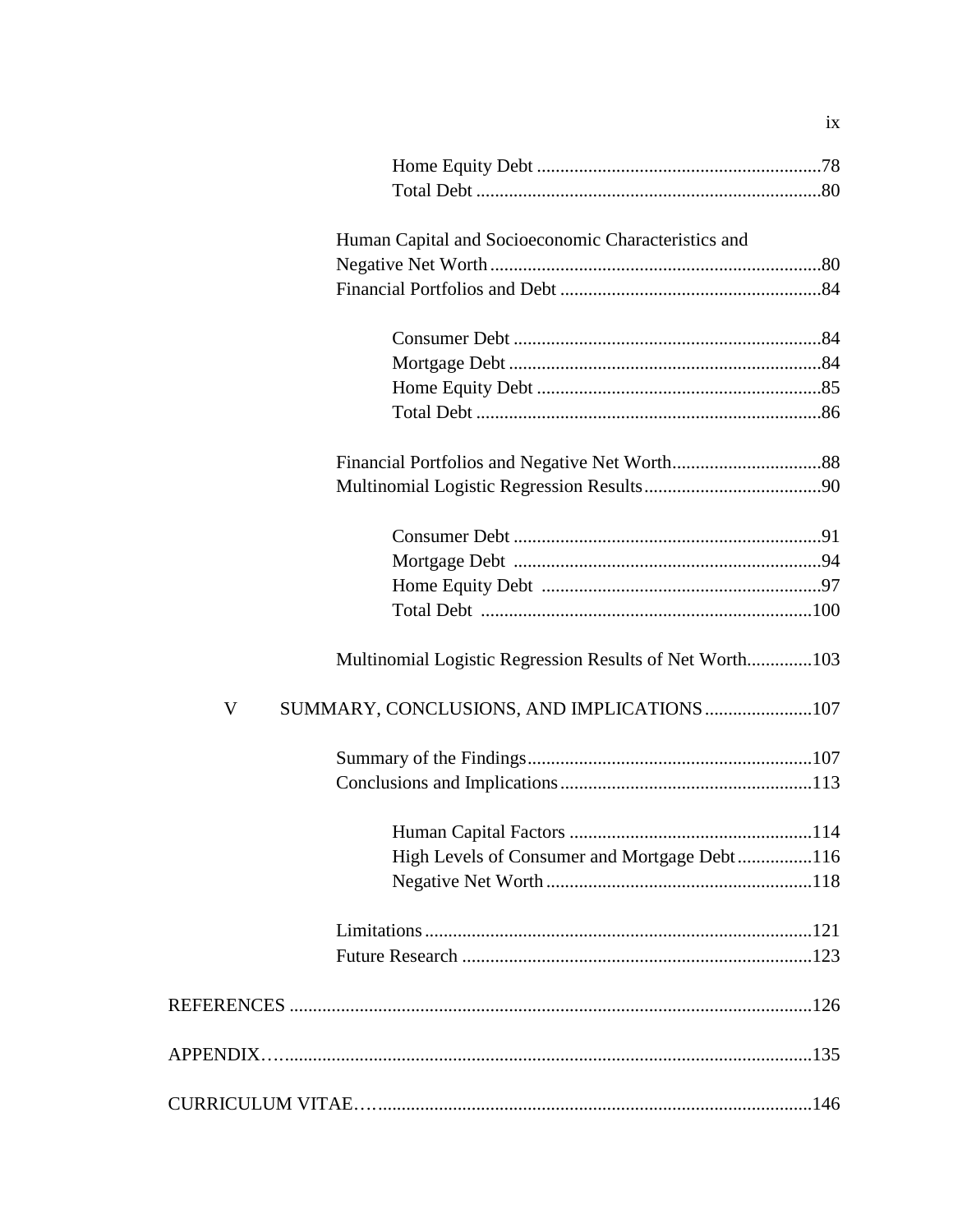# **LIST OF TABLES**

| Table | Page                                                                          |
|-------|-------------------------------------------------------------------------------|
| 2.1   |                                                                               |
| 3.1   |                                                                               |
| 3.2   |                                                                               |
| 4.1   |                                                                               |
| 4.2   | Consumer, Mortgage, Home Equity, and Total Debt in Four Groups72              |
| 4.3   | Descriptive Statistics for Consumer, Mortgage, Home Equity, and Total Debt.73 |
| 4.4   |                                                                               |
|       |                                                                               |
| 4.6   | Human Capital and Socioeconomic Profile of Near-Retirees by Four Levels       |
| 4.7   | Human Capital and Socioeconomic Profile of Near-Retirees by Four Levels       |
| 4.8   | Human Capital and Socioeconomic Profile of Near-Retirees by Four Levels       |
| 4.9   | Human Capital and Socioeconomic Profile of Near-Retirees by Four Levels       |
|       | 4.10 Human Capital and Socioeconomic Profile of Near-Retirees by Four Levels  |
|       |                                                                               |
|       |                                                                               |
|       |                                                                               |
|       |                                                                               |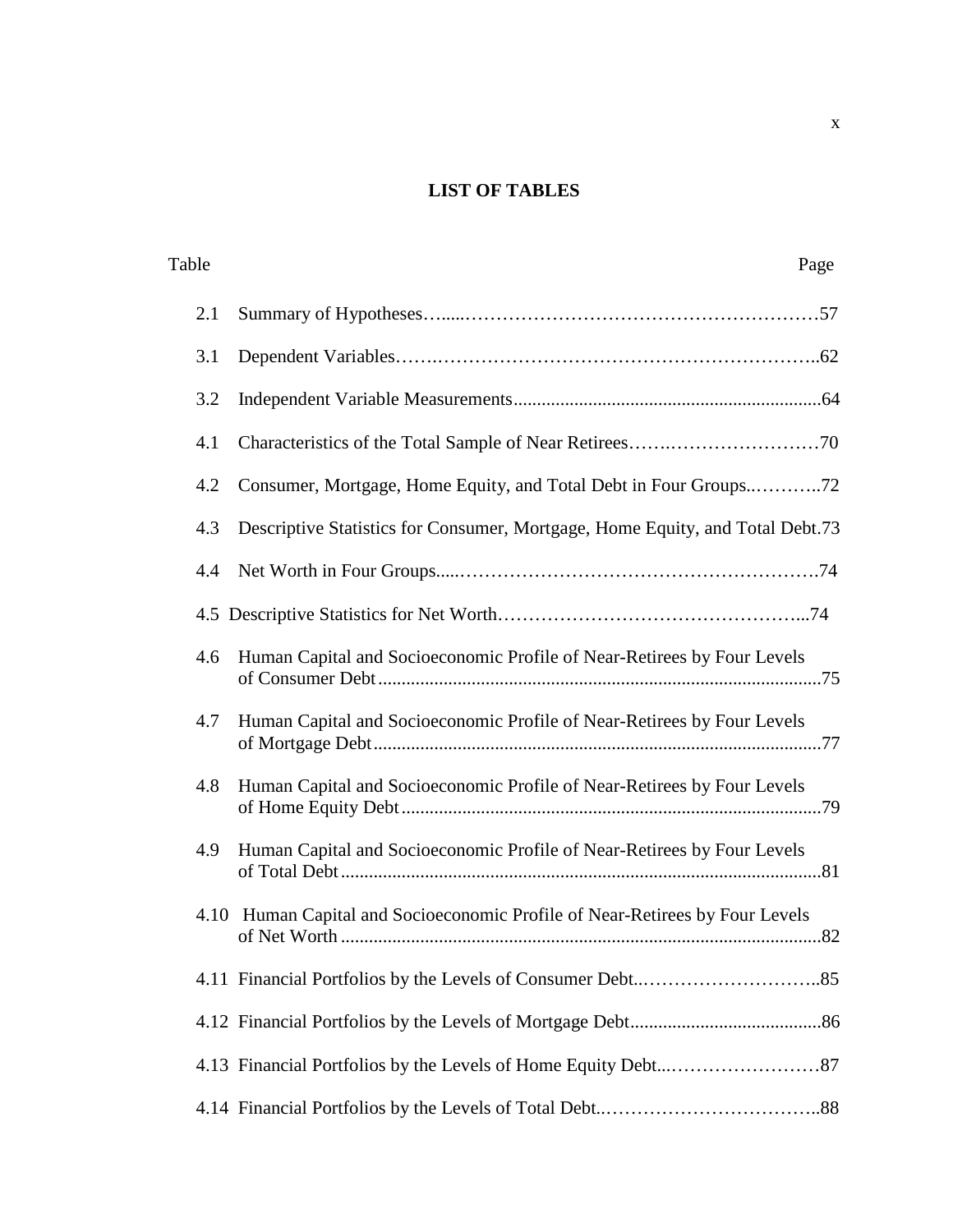| 4.16 Multinomial Logit Estimates of Near-Retirees Holding Consumer Debt (No |  |
|-----------------------------------------------------------------------------|--|
| 4.17 Multinomial Logit Estimates of Near-Retirees Holding Mortgage Debt (No |  |
| 4.18 Multinomial Logit Estimates of Near-Retirees Holding Home Equity Debt  |  |
| 4.19 Multinomial Logit Estimates of Near-Retirees Holding Total Debt (No    |  |
| 4.20 Multinomial Logit Estimates of Near-Retirees for Net Worth (High Net)  |  |
|                                                                             |  |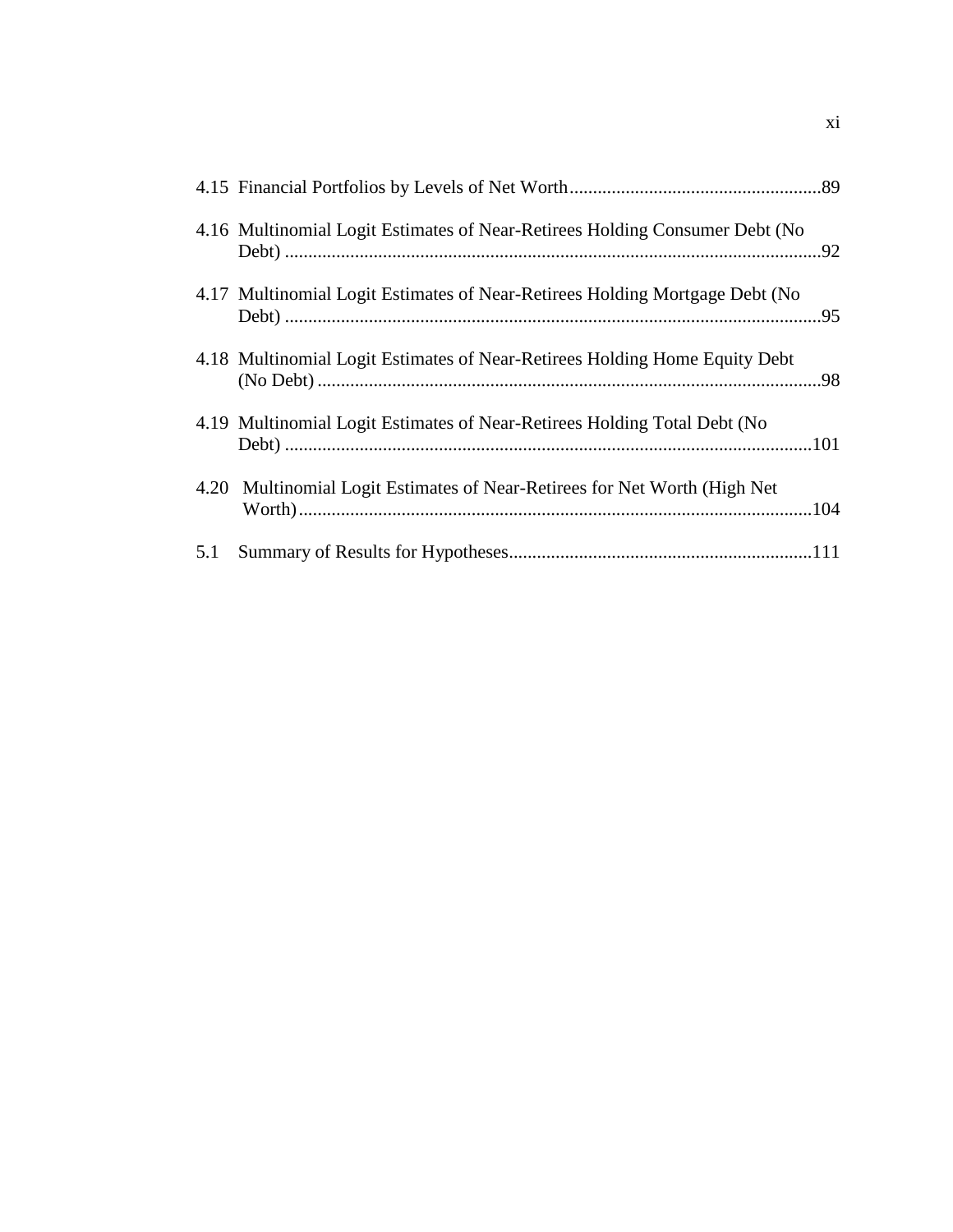#### **CHAPTER I**

# **INTRODUCTION**

## **Background of the Study**

 Americans are currently faced with an uncertain economic future, being in the middle of a great recession that started in the beginning of 2008. There is concern about the financial condition of and increasing stress on American households. The personal savings rate has been historically low and became negative just before the crisis of 2008, but began to turn back to positive in 2010 and is currently just below an annual rate of 5% (Martin, 2010). Debt delinquencies (those debts 30 days or more delinquent) increased until September, 2009, when they turned around and started to decrease (Knowles, 2010), except for mortgage delinquencies which have just started to decrease slightly (Gerrity, 2010). An indicator of the debt crisis is personal bankruptcy. Nationally, bankruptcies rose 32% from 1.1 million in 2008 to 1.4 million during 2009 (Ladika, 2010). This is on top of the one-third rise in bankruptcies in 2008 from 2007 (Ladika, 2010). Despite the recent turn around of savings and delinquencies, there is still a financial crisis which is impacting consumers. On top of this, there is the need to finance the retirement of future retirees such as the baby boomers (Weinberg, 2006).

A large portion of near-retirees is made up of baby boomers. The population born between 1946 and 1964 is commonly referred to as the Baby Boom generation. The large size of this group was caused by a significant rise in birthrates following World War II. Baby boomers are seen as one of the largest generations in U.S. history. In 2006, they were aged 42-60, totaled an estimated 78 million Americans, and comprised 26.1%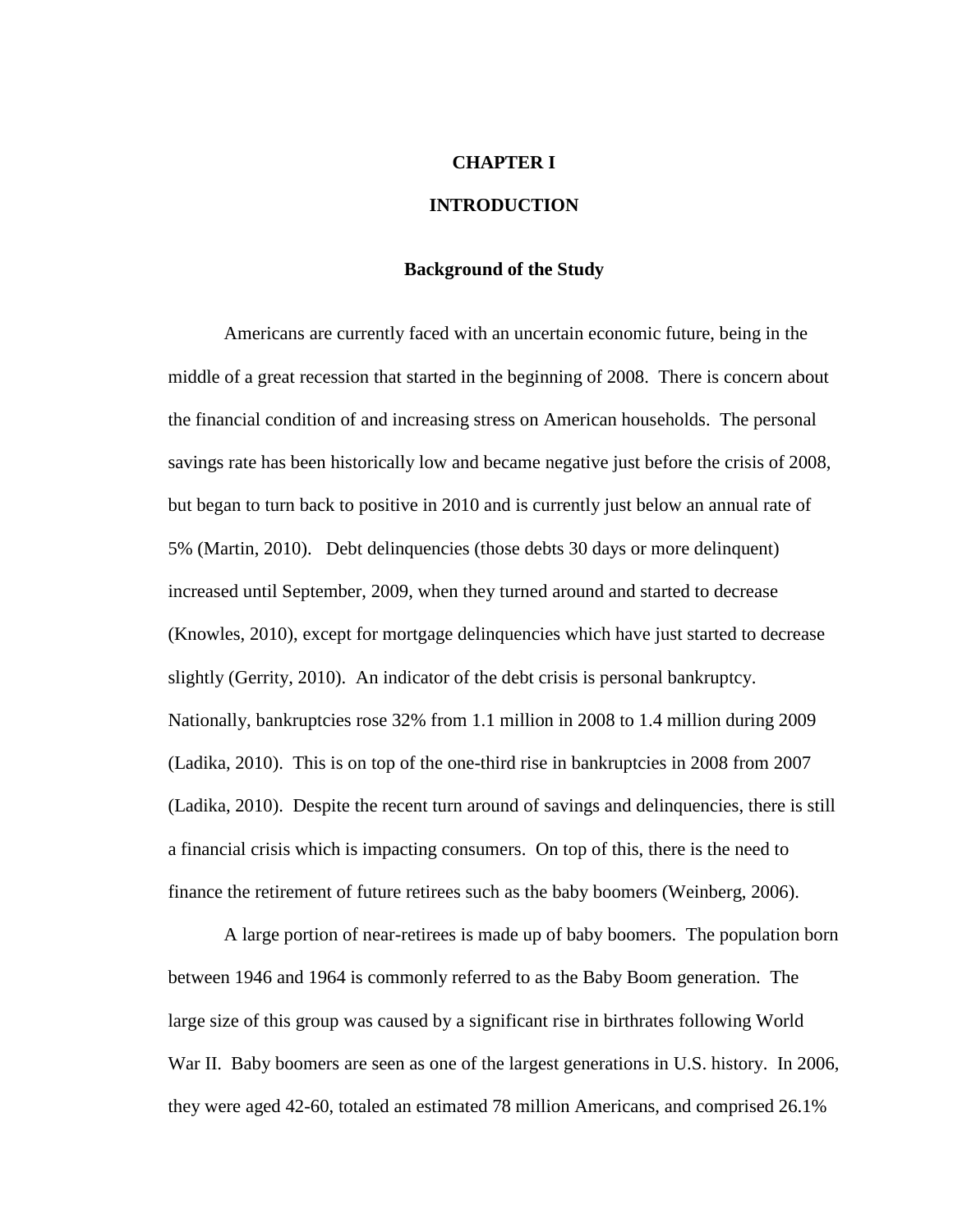of the total U.S. population (U.S. Census Bureau, 2006). Because they comprise over a quarter of the population, what happens to this cohort has ramifications for the American economy and society. The baby boomers are on the edge of retirement and they have concerns about retirement income adequacy (i.e., that they will have enough to live on). Much has been written about the retirement adequacy of baby boomers (see Baek  $\&$ DeVaney, 2004; Dushi & Iams, 2008; Finke, Huston, & Sharpe, 2006; Lusardi & Mitchell, 2006) with a focus on wealth and income. But another factor in retirement solvency (that is they have enough to live on without becoming insolvent) is debt brought into retirement which can be a drain on retirement income and wealth.

 Given the recent tumult in the economy, financial security for retirement is a particularly important issue. The 2009 Retirement Confidence Survey (Helman, Copeland, & VanDerhei, 2009) reported that Americans' confidence in their ability to afford a comfortable retirement has dropped to its lowest level (13% are very confident, down from 27% in 2007, and 18% in 2008) since the Employee Benefit Research Institute started tracking retirement confidence in 1993. This report reflects worries about the economy and the cost of health care. Retiree confidence in having a financially secure retirement is down to a new low with 20% saying that they are very confident (down from 29% in 2008 and 41% in 2007). Workers who have lost confidence over the past year most often cite the recent economic uncertainty, inflation, and the cost of living as primary factors. Additionally, job loss or pay cut, loss of retirement savings, or an increase in debt contribute to the loss of confidence. Workers also expect to work longer due to the economic downturn. Most of those persons whose retirement plans have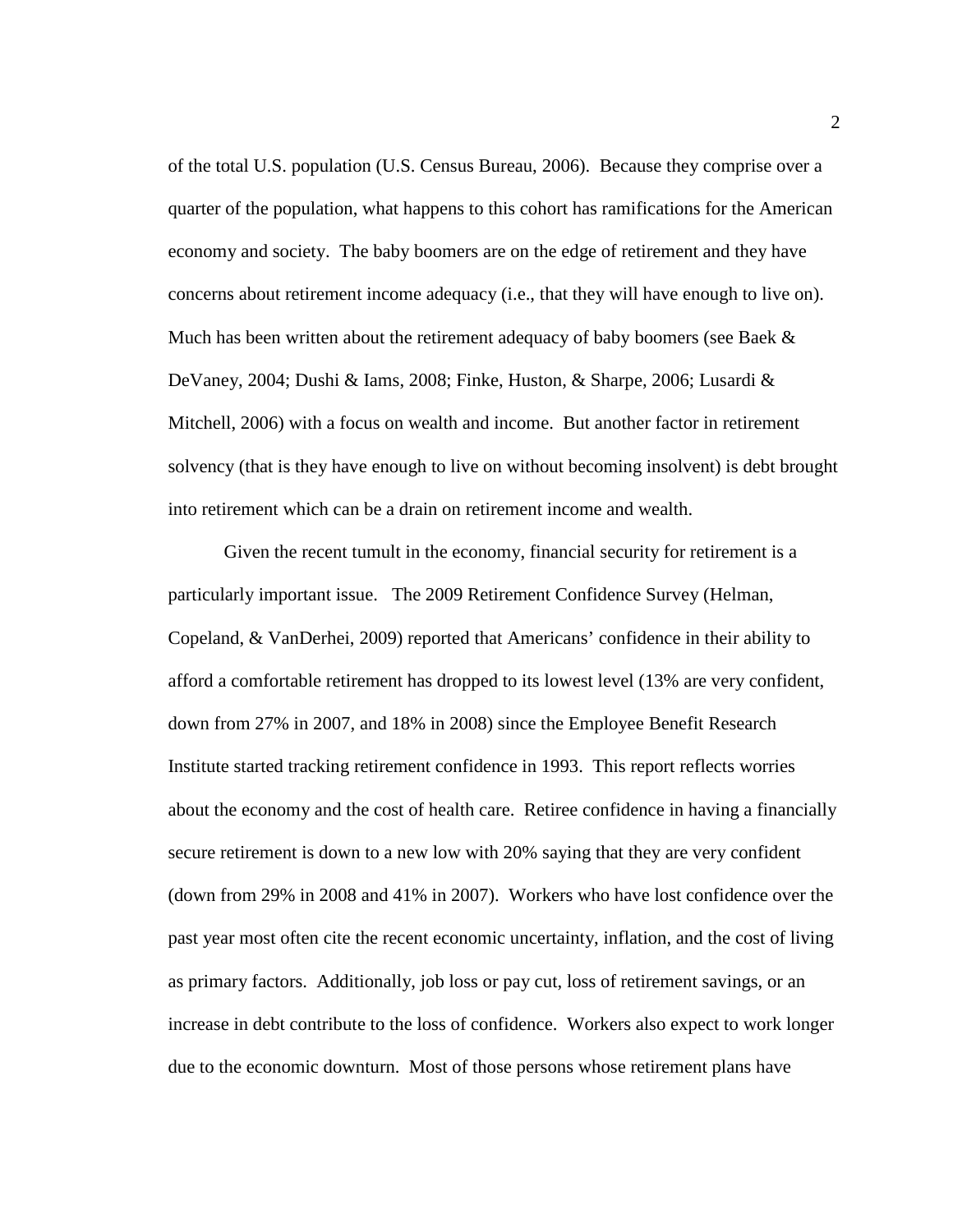changed, say they have postponed retirement to increase their financial security (Helman, et al., 2009).

 The average American will spend fully one-third of his or her life in retirement (Clark, Burkhauser, Moon, Quinn, & Smeeding, 2004). This increased longevity presents a need for more money to finance that longer life. However, the share of earnings replaced in retirement by Social Security and employer plans is projected to be less in the future (Clark & Quinn, 2002). The income stream from Social Security will be less secure in the future with projections of Social Security insolvency (Munnell, 2004).

 Changes in employer pensions away from the traditional defined benefit to the defined contribution plans put many future retirement benefits in question (Clark et al., 2004). Additionally, increasing Medicare premiums will contribute to a decrease in future income (Munnell, 2004). Further, people are taking more debt with them into retirement (Anguelov & Tamborini, 2009; Copeland, 2009; Kish, 2006, McGhee & Draut, 2004). Any debt that a pre-retiree or retiree has accumulated going into retirement will likely offset any asset accumulations, resulting in a lower level of retirement income security (Copeland, 2009).

#### **Household Debt**

 U.S. household debt has received considerable academic and public policy focus in recent years. There has been growth in aggregate household debt and in personal bankruptcy claims since the end of the 1980s (Bucks, Kennickell, & Moore, 2006; Garcia, 2007; Kish, 2006; Masnick, Di, & Belsky, 2006; Mishel, Bernstein, & Allefretto, 2005; Sullivan, Warren, & Westbrook, 2000). At the end of the first quarter of 2010, the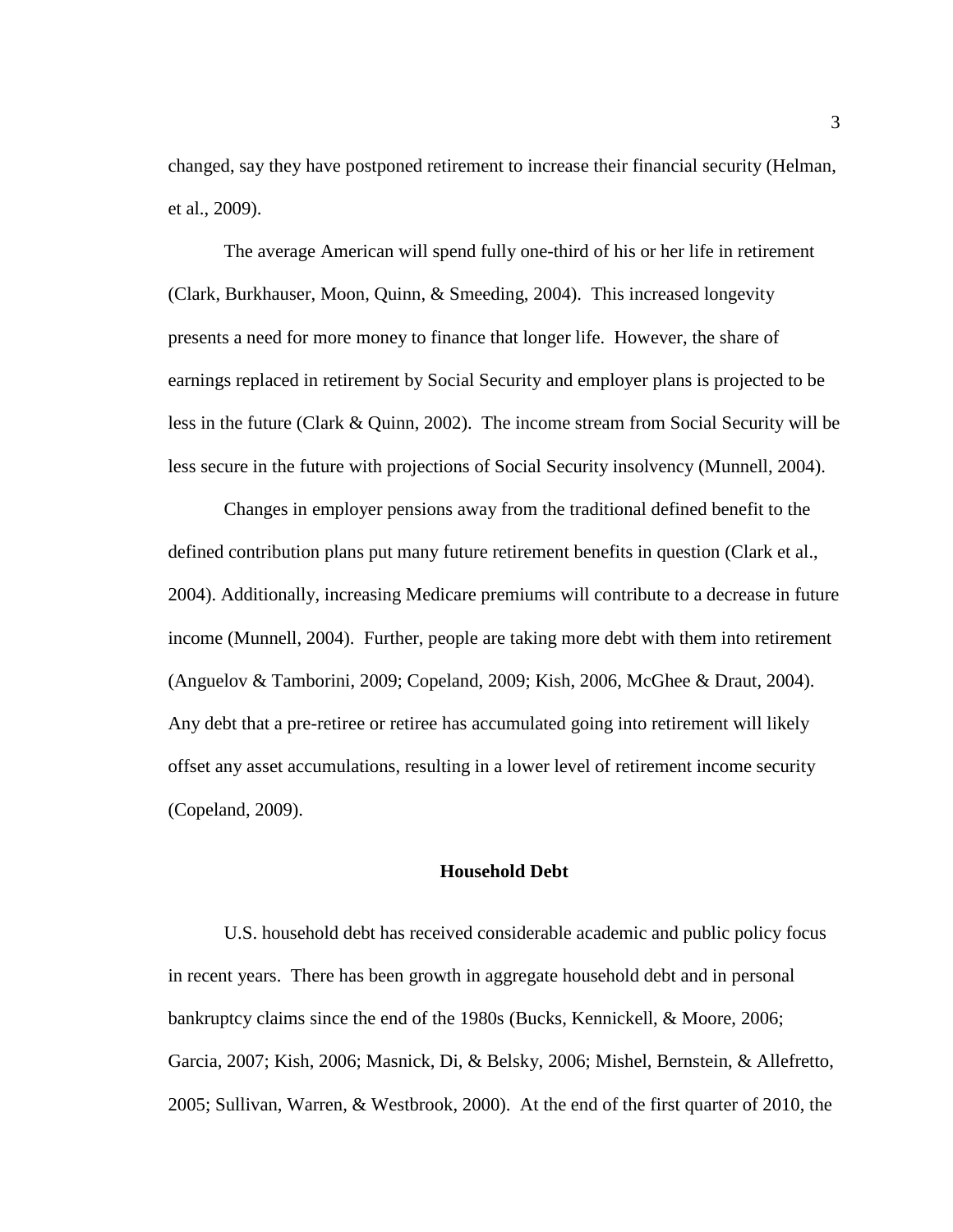consumer debt outstanding stood at \$2.469 trillion while consumer mortgage debt stood at \$10.236 trillion for a total of \$12.705 trillion (Board of Governors, 2010). Between 1989 and 2006, credit card debt among U.S. households grew by 315% from \$211 billion to \$876 billion in 2006 dollars. From 2001 to 2006, homeowners cashed out \$1.2 trillion (in 2006 dollars) in home equity, often to cope with increasing credit card debt and to cover basic living expenses (Garcia, 2007).

 The average U.S. household is experiencing great financial strain. Despite decades of increasing productivity, the typical American family experienced a steady decline in inflation-adjusted earnings from 2001 to 2004. The group hardest hit was that of the lowest  $20<sup>th</sup>$  percentile of income (Garcia, 2007). However, the cost of living has increased by nearly 90% in the past 20 years due largely to higher costs in housing, health care, and transportation (Garcia, 2007). As resources were shifted to cover higher costs, savings and assets have declined markedly. Many are struggling to meet basic monthly expenses, rather than saving for the future. To cover the gap between incomes and basic living expenses, many households have used their personal savings, liquidated their home equity, and taken on increasing levels of debt (Garcia, 2007).

 In a nationwide survey commissioned by AARP, the amount and type of debt or loans that consumers carry was the focus. Rainville (2009a) reported that 70% of adults report having some form of debt or loan obligation. This was broken into age groups with 73% of those in the age group of 18-49 reporting carrying some form of debt or loan obligation compared to 60% in the age 50 and above age group. He noted that most of the differential can be accounted for by student debt held by the younger group. He also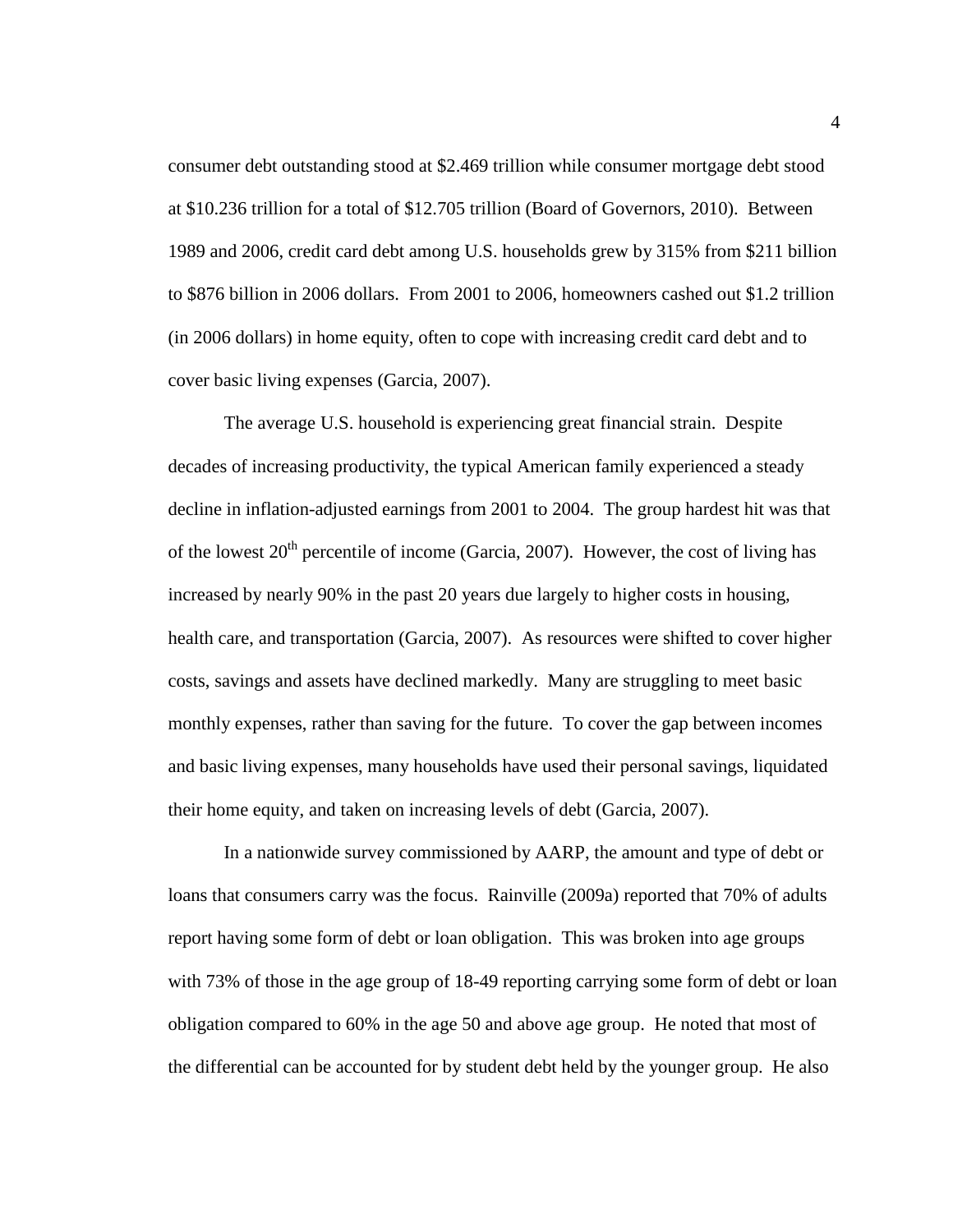noted that 30% of adults reported not paying their credit card balance in full every month. Of those with debt, 40% of those aged 50 and above had monthly debt obligations that were more than half of their monthly incomes compared to 43% for those aged 18-49. Further, one in 10 adults reported having filed, or at least considered filing, for bankruptcy (Rainville, 2009a).

A very large portion of the increase in household debt since the 1950s has been the increase in mortgage debt. Part of this is due to the rise in homeownership over the period. Home ownership went from 55% of U.S. households in 1950 to 69% in 2005 (Weinberg, 2006). Another source of the increase in mortgage debt is growth in the value of housing itself. The median value of privately owned homes grew faster than median income, especially in the 1990s (Weinberg, 2006). A new single-family home is bigger today than a new house was a generation ago and the sales price of an existing single-family home has risen. With the sharp rise in the value of their homes, homeowners have also leveraged their homes to take out even more debt.

#### **Statement of the Problem**

Debt levels are rising for those in or near retirement age. Among those families whose heads were age 55-64, 81.7% held any kind of debt. These families had a median debt of \$60,040 in 2007 (Copeland, 2009). As Copeland (2009) noted, families in the first and third income quartiles have taken on a tremendous level of debt payments since 2004 among those age 55 and above. Looking at debt levels does not tell the whole story of debt. Excessive debt occurs when debt payments exceed 40% of income. Excessive debt has grown sharply. As compared to 2004, the proportion of families with heads age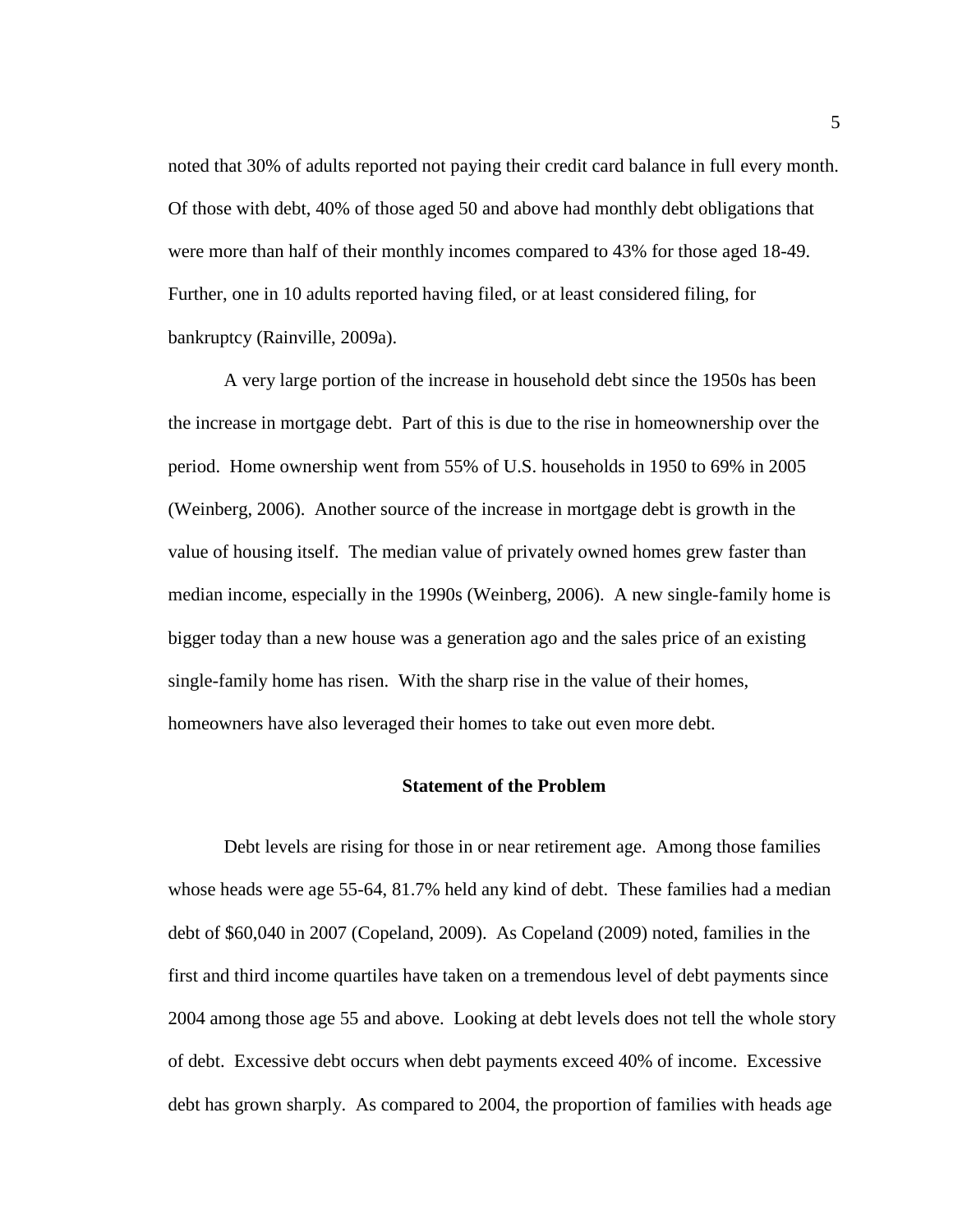55-64 whose debt payment exceeded 40% went from 7.9% to 12.5% in 2007. Copeland noted for the 55-year-old and above group, non-housing debt has remained relatively low while housing debt as a share of assets has increased markedly.

Gist, Figueiredo, and Verma (2009) noted that the boomers had more household debt than prewar babies at ages 37-55, and it increased by the time they reached ages 43- 61. "Increased debt has become the trademark of boomer households" (Gist et al., 2009, p. 4). They found that having a high debt burden (debt relative to income) did not influence the decision to refinance mortgages but it did increase the likelihood of cashing equity out of homes. According to Soto (2005), the extraordinary growth in assets for baby boomers between 1992 and 2004 compensated for the soaring debt during that time. He noted that boomer households age 50-62 had home equity at about 70% of house value. These households were fairly leveraged: a 10% decline in the value of the house reduces home equity by nearly 14% and larger drops will reduce housing equity more. This has been the case since the housing bubble burst in 2008 (Mantell, 2009).

## **Significance of the Study**

The economic recession still threatens the financial security of many individuals and families. Even before the downturn, millions of households were experiencing difficulty meeting basic expenses (Garcia & Draut, 2009). From 2000 to 2006, most households experienced stationary or declining incomes (Mishel, Bernstein, & Shierholz, 2009), but at the same time, cost of living expenses increased 27% (U.S. Census Bureau, 2009). This created a growing gap between income and the cost of living. These two factors, combined with inflated home values and low interest rates, helped fuel the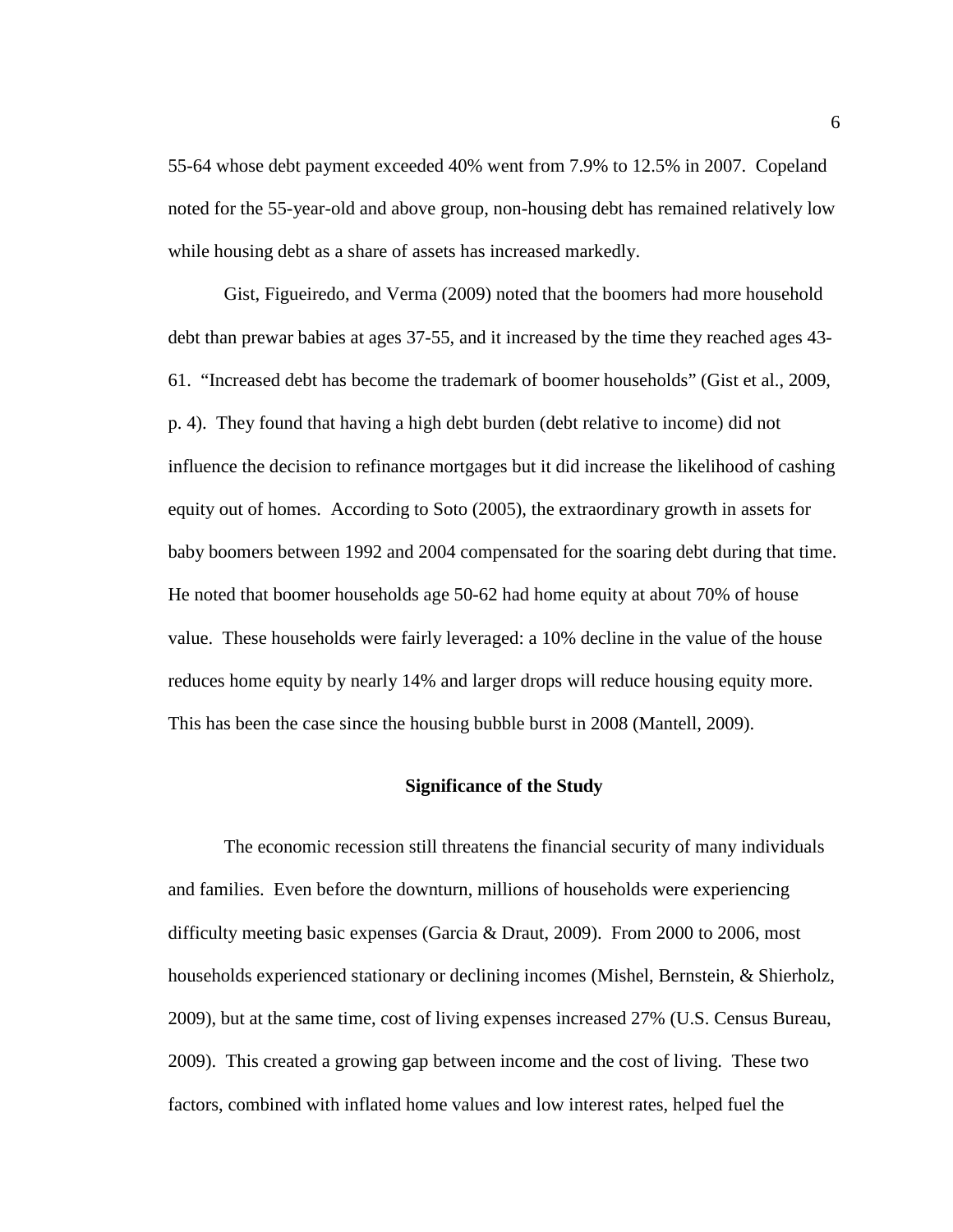growth of credit card debt and huge cash-outs in home refinancing (Garcia & Draut, 2009). Home equity cash-outs at one point totaled two trillion dollars (2006 dollars) and during this same time, households accumulated \$900 billion in credit card debt (Joint Center for Housing Studies, 2009). With increased life expectancy and rising medical costs, the debt level of near retirees is an important factor that can affect the retirement options and security of these individuals. Thus, this study sought to understand to what extent do near-retirees hold debt and what types of debt do near-retirees carry as they go into retirement. In particular, what levels of consumer debt, mortgage debt, other home equity debt, and total debt do near-retirees hold and how are characteristics different between those who hold no debt and those hold different levels of debt.

There are several empirical studies that addressed to what extent Americans are financially prepared for retirement (Baek & DeVaney, 2004; DeVaney, 1995; DeVaney & Chiremba, 2005; Lum & Lightfoot, 2003; Lusardi & Mitchell, 2006) and there are studies that examined the levels of net worth of American households (DeVaney, Anong, & Yang, 2007; Lee & Brown, 2010; Lee & Rowley, 2009). However, little is known about the percentage of the heads of U.S. households nearing retirement stage that do not hold any net worth or hold negative net worth. Thus, this study was interested in understanding the negative side of wealth. Previous studies were focused on wealth or net worth of near retirees; but there has been little focus on the extent to which near retirees hold zero or negative net worth. While not a critical mass of individuals or households have zero or negative net worth, it is still important to understand those who do as they approach retirement. When individuals have assets that exactly equal their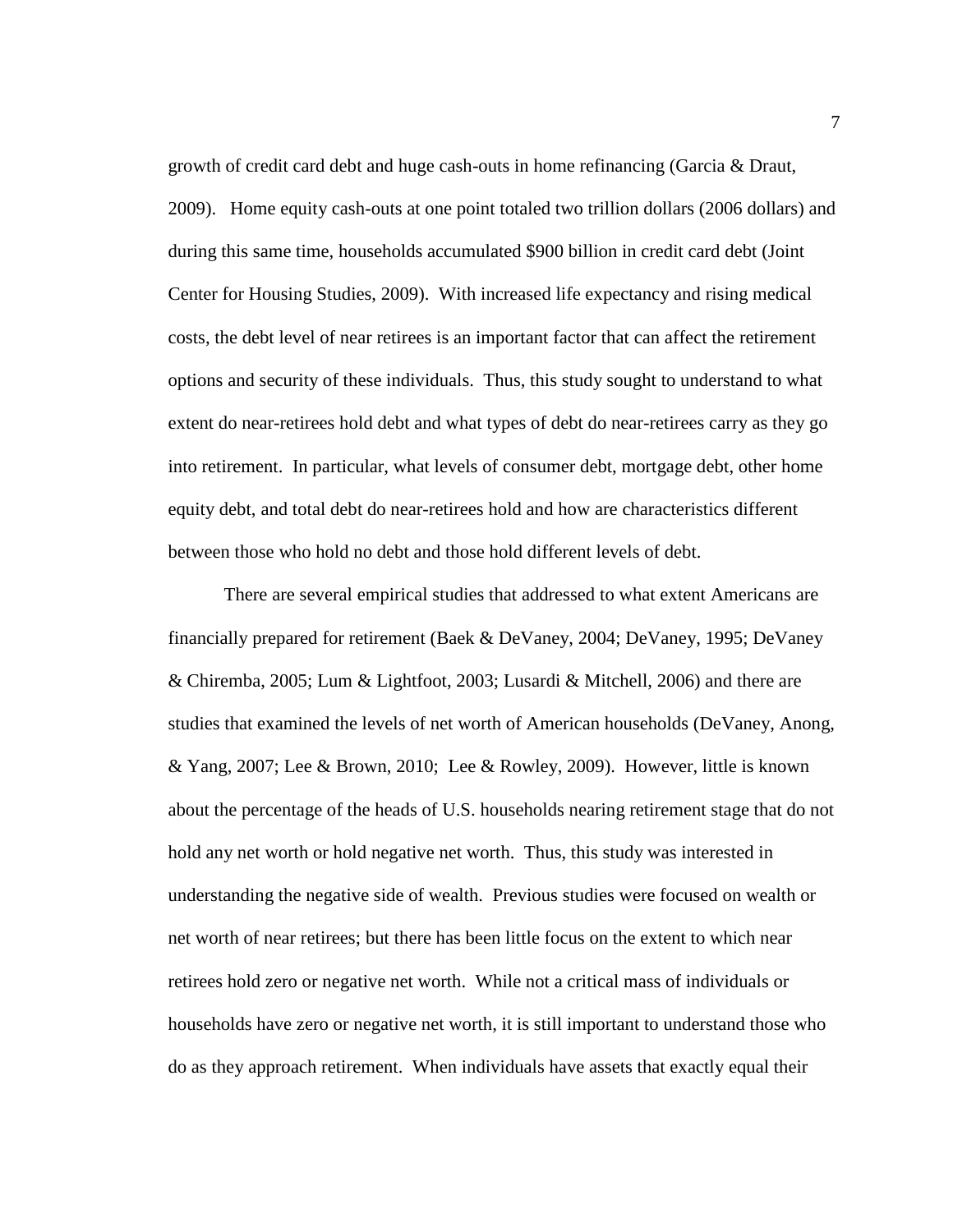liabilities (debt) they have zero net worth. Negative net worth means that if the household sold all of its assets it would still be in debt. This has serious implications for retirement security for those few who do have negative net worth

The issue of debt and negative net worth has important implications for the economy and for the financial well-being of near retirees. For the economy, if individuals or families have large debt or negative net worth that they are carrying into retirement, they may not have adequate resources to finance their retirement years and may depend more on government programs. They will spend less in the economy as monies are going to retire debt. Due to debt, near retirees may have trouble keeping a good standard of living during retirement. They may have to rely on others to help them out financially. They might need to keep on working or to try to obtain a job during retirement to pay off debts. Therefore this study is significant in trying to understand the extent and type of debt of near-retirees that they may carry into retirement. In addition, there is a gap in knowledge about the zero or negative net worth of near-retirees which this study attempts to fill.

#### **Objectives of the Study**

High levels of consumer and mortgage debt or having a negative net worth can have a detrimental effect on the retirement prospects of near-retirees. The purpose of this study is to understand the levels of consumer debt, mortgage debt, and negative net worth among near-retirees; to examine the relationship among consumer debt, mortgage debt, and negative net worth levels of near-retirees; and to investigate factors associated with the likelihood of holding debt and the likelihood of holding negative net worth. The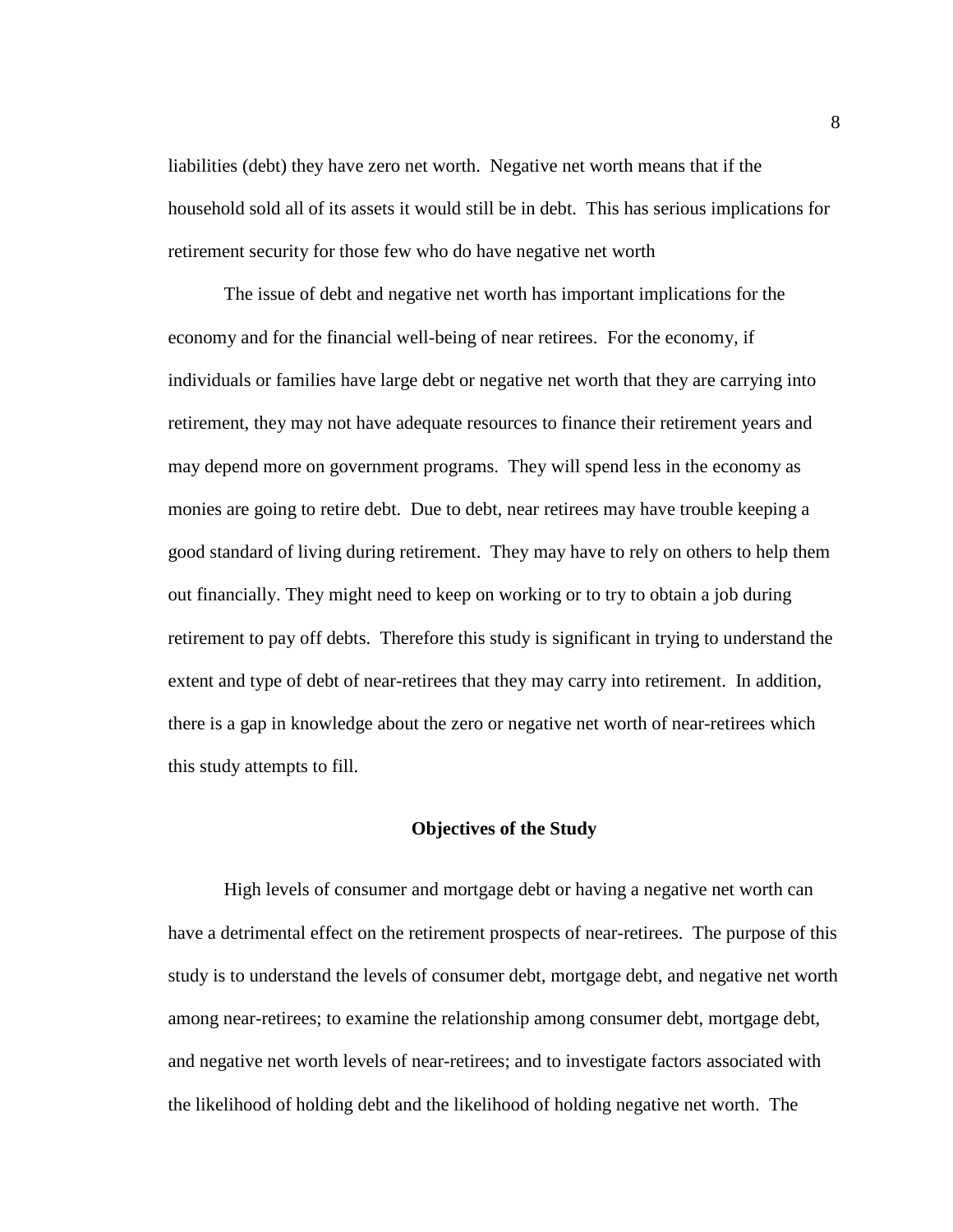specific objectives of the study are: (1) to examine the characteristics of near-retirees with no debt, consumer debt, mortgage debt, total debt, and negative net worth among near-retirees; (2) to compare the levels of debt among near-retirees with consumer debt, mortgage debt, total debt, and negative net worth; (3) to investigate factors associated with holding no debt, consumer debt, mortgage debt, total debt; and (4) to investigate factors associated with having negative net worth.

#### **Research Questions**

The following research questions are considered in this study:

1. To what extent do near-retirees hold debt?

2. What types of debt do near-retirees carry as they head into retirement?

3. To what extent do near retirees hold near zero or negative net worth?

 4. What levels of consumer debt, mortgage debt, home equity debt, and net worth do near-retirees have?

 5. How are socioeconomic characteristics different by the levels of debt among nearretirees?

 6. How are financial portfolios different among these who hold some levels of consumer debt, mortgage debt, and home equity debt?

 7. How are socioeconomic characteristics different among these who hold some net worth, zero net worth, and negative net worth?

8. What factors are associated with the likelihood of holding consumer debt,

likelihood of holding mortgage debt, and likelihood of holding home equity debt among near-retirees?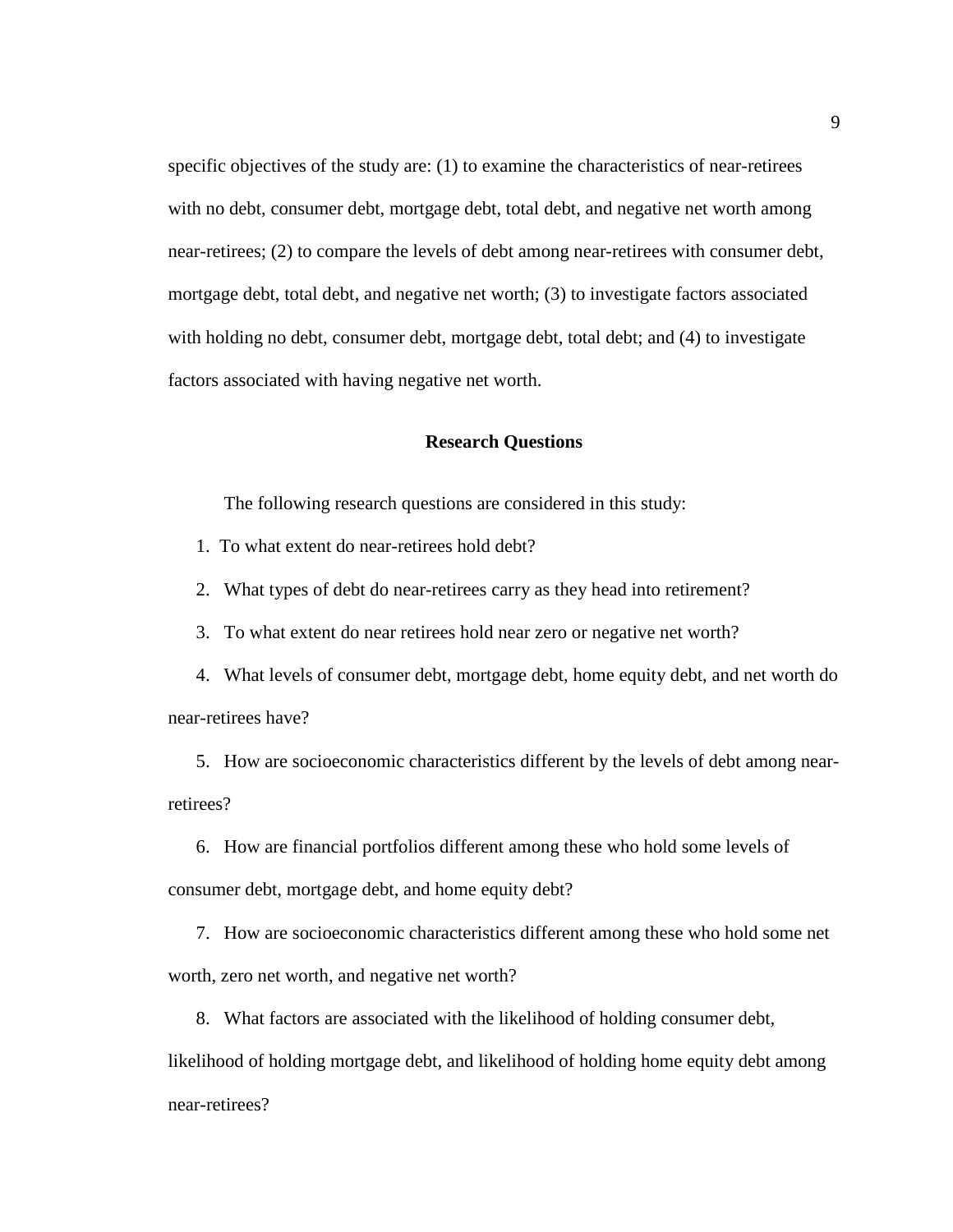9. What factors are associated with the likelihood of holding negative net worth among near retirees?

#### **Benefits of the Study**

Since this study investigates the factors associated with consumer debt, mortgage debt, all debt, and negative net worth, the findings of this study will help professionals and debt educators when they educate individuals, especially near-retirees, to make more informed choices about different types of debt. Debt counselors can understand factors that contribute to the levels of debt and negative net worth so that they can better address the need of those in the near retirement stage to eliminate or decrease debt as they go into their retirement years.

 The opportunity cost of holding debt is high and may affect amounts of savings and retirement wealth. Inadequate savings for retirement lead to a lower level of wellbeing. With increased life expectancy and higher medical expenses, this is a major concern for policymakers as well as households. A better understanding of the extent to which near-retirees hold debt and the types of debt can help policymakers to enhance well-being through policies that address the opportunity cost of holding debt. For instance, policies that are aimed at saving and not going into debt could be made.

Debt is part of the American culture, and each generation might face debt problems. Thus, the findings of this study may help later cohorts, such as the later boomers, generation X and Y, to make better decisions about debt. If the results of the proposed study provide insight into how debt affects personal savings, this may lead to a contribution to the overall understanding of family finances.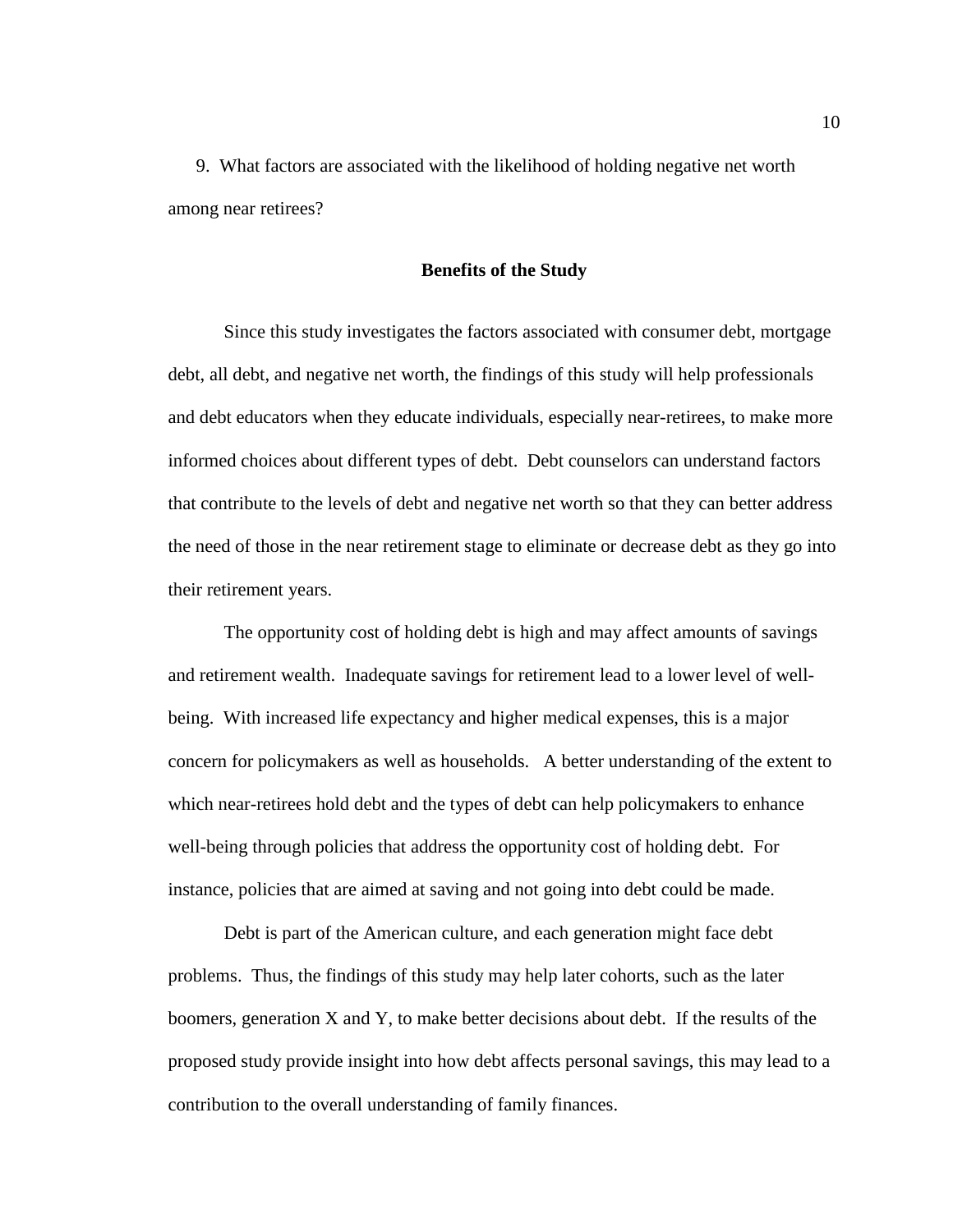Debt is a problem for many people, but is especially troubling for near-retirees who can potentially bring this debt into retirement which can reduce retirement resources. Having debt at this stage in life can result in postponed or partial retirement for this group. Understanding the types and amounts of debt and negative net worth can help individuals with reducing debt; so that it cannot affect important decisions they need to make at the near-retiree stage of life, such as age at which they retire, contributions to children's education, or downsizing their home. Further, this study may aid researchers who are interested in factors associated with different types of debt. Since the debt of the baby boomers is a looming topic for retirement issues, this study could assist researchers looking into this area.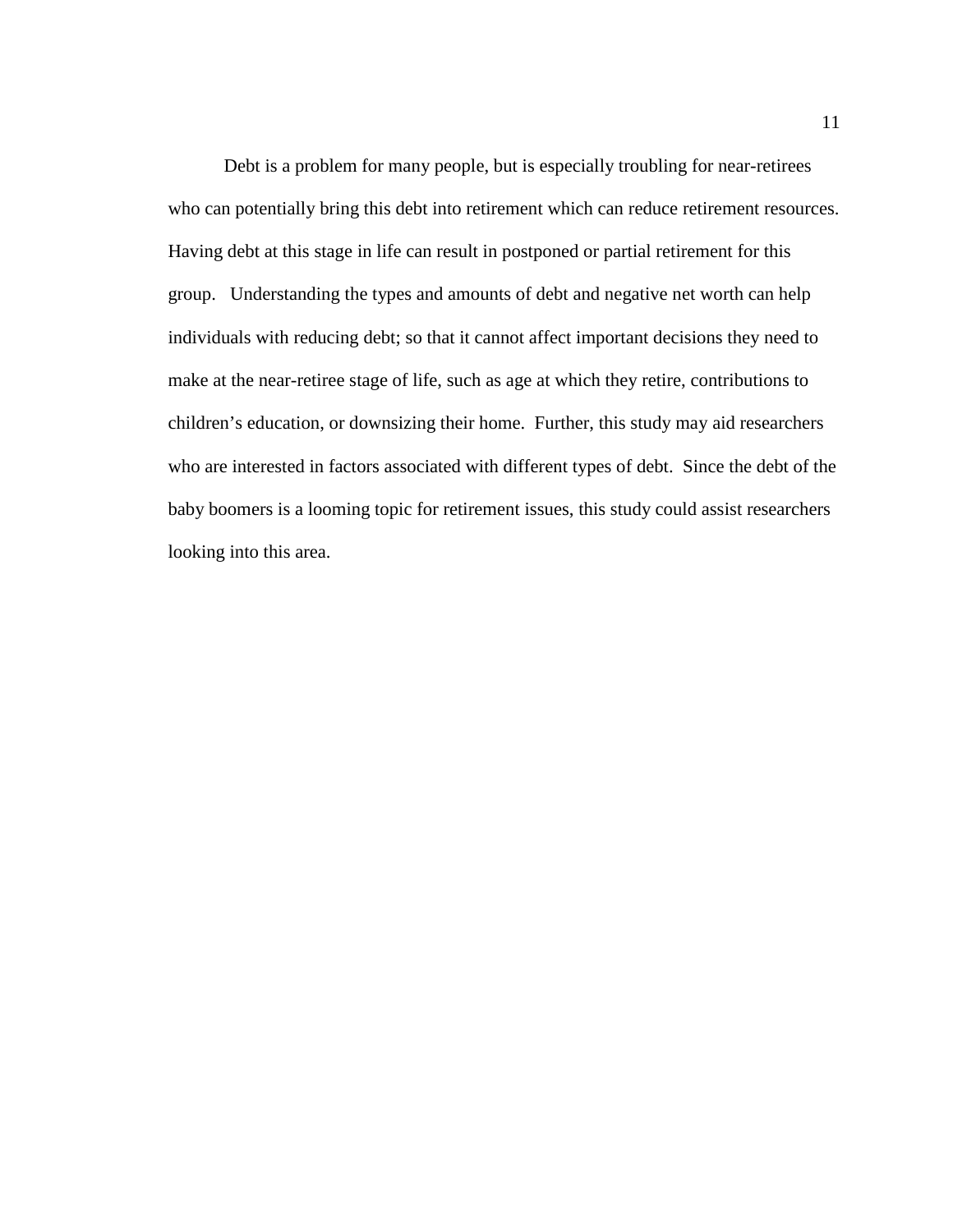### **CHAPTER II**

# **REVIEW OF LITERATURE**

 This chapter presents the conceptual frameworks and literature that are related to consumer debt, mortgage debt, retirement savings, and net worth among U.S. households. The first section puts forward the conceptual frameworks to be used in the study. An overview of debt issues in the U.S. is the focus of the second section. Consumer debt and mortgage debt are presented in the third and fourth sections, respectively. The fifth section covers net worth of individuals and families including baby boomers and nearretirees. The final section presents the hypotheses of the study.

#### **Conceptual Frameworks**

#### **Life Cycle Savings Theory**

 The life cycle savings theory posits that individuals consume a constant percentage of the present value of their life income. The life-cycle model also predicts that individuals will borrow while they are young and making less money, save and repay borrowing while they work and make more money in the middle years in order to finance consumption after they retire, when they would dissave accumulated savings. The life cycle savings theory implies that consumption will vary according to changes in wealth levels, but also vary with the age of the household, projected earnings, life expectancy, and level of bequests (Apgar & Di, 2005).

Households will behave today in light of their yesterdays and in expectation of their tomorrows. Borrowing and saving are the main ways that households are able to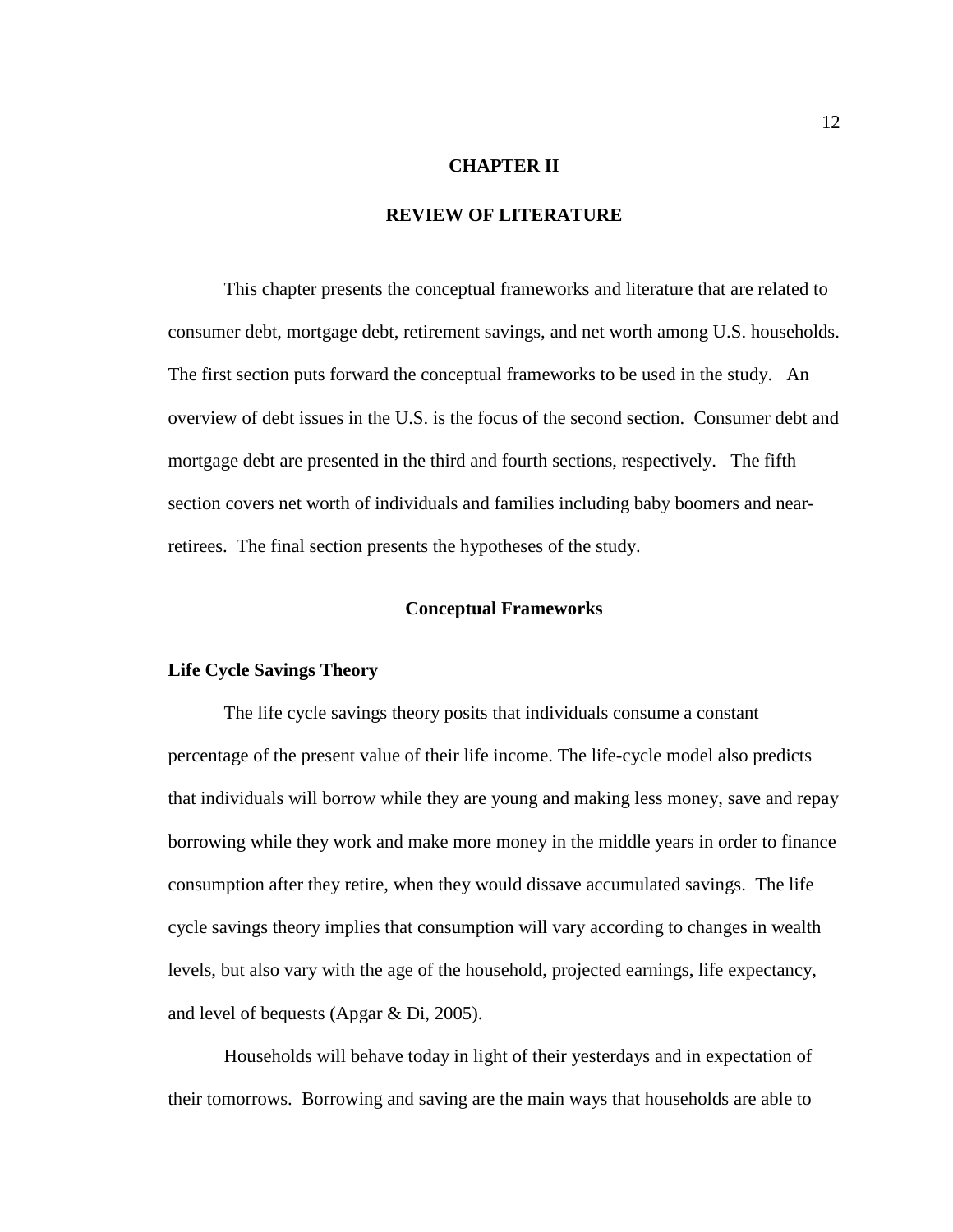transfer resources from one period of time to another. Families do typically save and borrow and do not consume all their assets in the present (Bryant & Zick, 2006). Most economic models focus on the consumption and savings of households, but households do dissave, borrow, and go into debt. According to Bryant and Zick (2006), dissaving involves the transfer of future resources to the present so as to increase current consumption, it involves borrowing or going into debt. We borrow to buy a house, a car, or an education. In doing so, we are transferring resources that we expect to have in the future for use in the present period. If debts are subtracted from assets, the result is net worth. Savings occur when net worth is increasing and dissavings occur when net worth is decreasing. Negative net worth occurs when one's debts are greater than one's assets.

 The life cycle savings theory holds that when individuals are young and starting out in life, they are likely to have to borrow to smooth consumption, but as they get to their middle years, they are paying back what they borrowed and saving towards the future in smoothing their consumption. In the later years, generally after retirement, individuals are dissaving the assets that they had saved in their middle years in order to smooth consumption. Thus in the near retiree stage of life, an individual should have accumulated and be accumulating savings and should have paid off some debt and should be getting the remaining debt paid off.

# **Human Capital Theory**

Human capital is viewed as the stock of resources that exists in people. Such resources include acquired skills, experience, and knowledge gained through formal schooling, market work, and on-the-job training (Becker, 1993). Human capital includes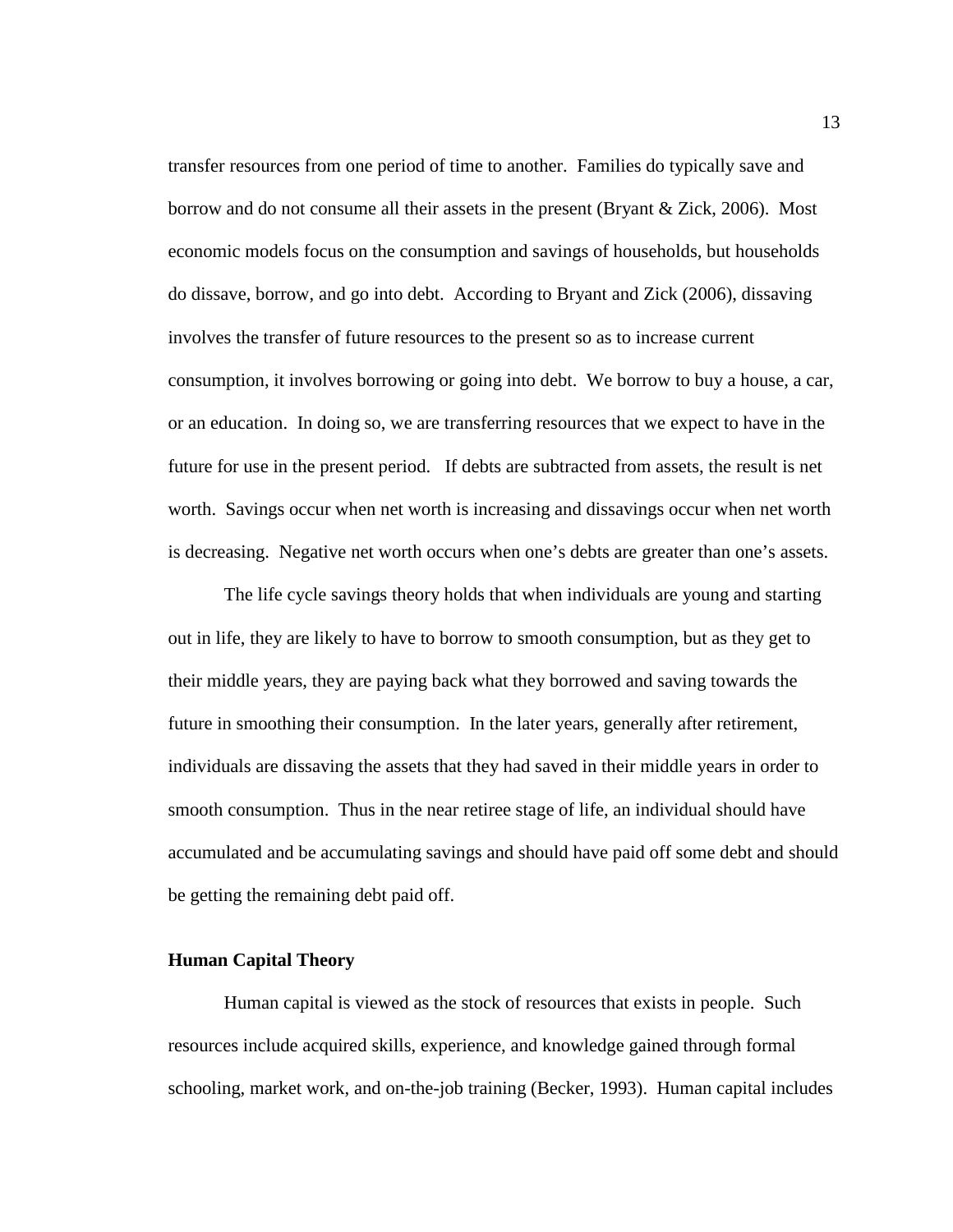job skills, work experience, and health (Wossmann, 2003). Further, because health enables people to be more productive in their work, both physical and mental health are important human resources (Jang, 1995). Formal education, experience, and health are the most obvious types of human capital investment (Bryant  $\&$  Zick, 2006). Human capital increases productivity and income for individuals. With less human capital, individuals have less productivity and income. Lower education and poorer health are linked to debt problems (Drentea, 2000; Spencer & Fan, 2002).

**Formal education***.* The most commonly used measure of human capital is formal education. Increased schooling increases an individual's productivity. Employers pay higher wages for individuals with more education. A key reason that people invest in human capital through formal schooling is to improve their future income so as to increase their total wealth (Bryant & Zick, 2006). Thus, accumulated human capital of acquired knowledge and skills through formal schooling provides benefits such as higher income in the job market. Formal education is determined by number of years of schooling. Educational attainment can be an important factor associated with an individual taking on debt. Individuals with more schooling could become more aware of the perils of debt and avoid it or aware of the leverage and embrace it.

**Health***.* Individuals with good physical health will have greater life spans and greater productivity in the labor force. Thus, the improvement and maintenance of health is viewed as an important human capital investment. Mental health status is important because it affects an individual's desire and ability to work. Like physical health, mental health is an important human capital factor that could determine older individuals' debt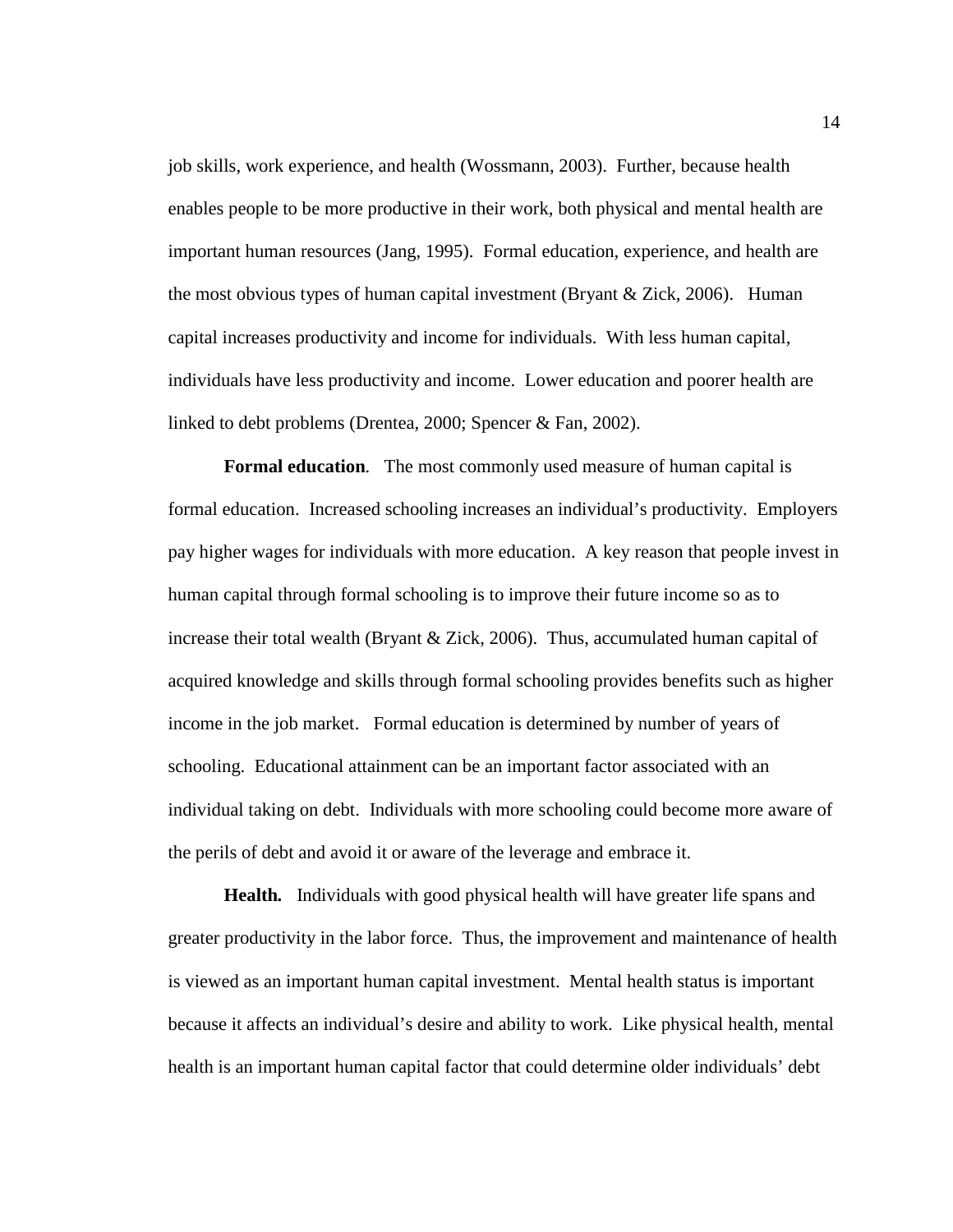levels. For example, sick people have fewer productive days available to them for working in the labor force, which could decrease their income and increase their debt. Also the costs of medical care can increase due to sickness, adding to financial strain and debt. Thus human capital in the form of education, work experience, and health can impact an individual's productivity and income and also his or her debt.

These theoretical frameworks are useful to understand the savings and debt behavior of boomers as they approach retirement. The lifecycle hypothesis suggests that those who are approaching retirement should be paying down debt and saving for retirement. The closer to retirement, the less debt and more savings individuals should have. Thus this study will look at age as it is associated with debt and negative net worth in regards to the life cycle savings theory. Human capital theory indicates that those with more human capital are less likely to have debt due to their increased productivity and income from education and health. Most near retirees have had the time to invest in their human capital which should be reflected in their savings and debt behavior. This proposed study will look at the variables of education and health and their association with debt and negative net worth in regards to human capital.

# **An Overview of Debt Issues in America**

If one is not adequately prepared for retirement and brings debt into retirement, it can pose even more problems for retirement security. Bucks et al. (2006) noted that debts and assets increased considerably from 2001 to 2004, but the rise in debt was more rapid overall. Bucks, Kennickell, Mach, and Moore (2009) found that the use of installment debt was broadly distributed across demographic groups. From 2004 to 2007,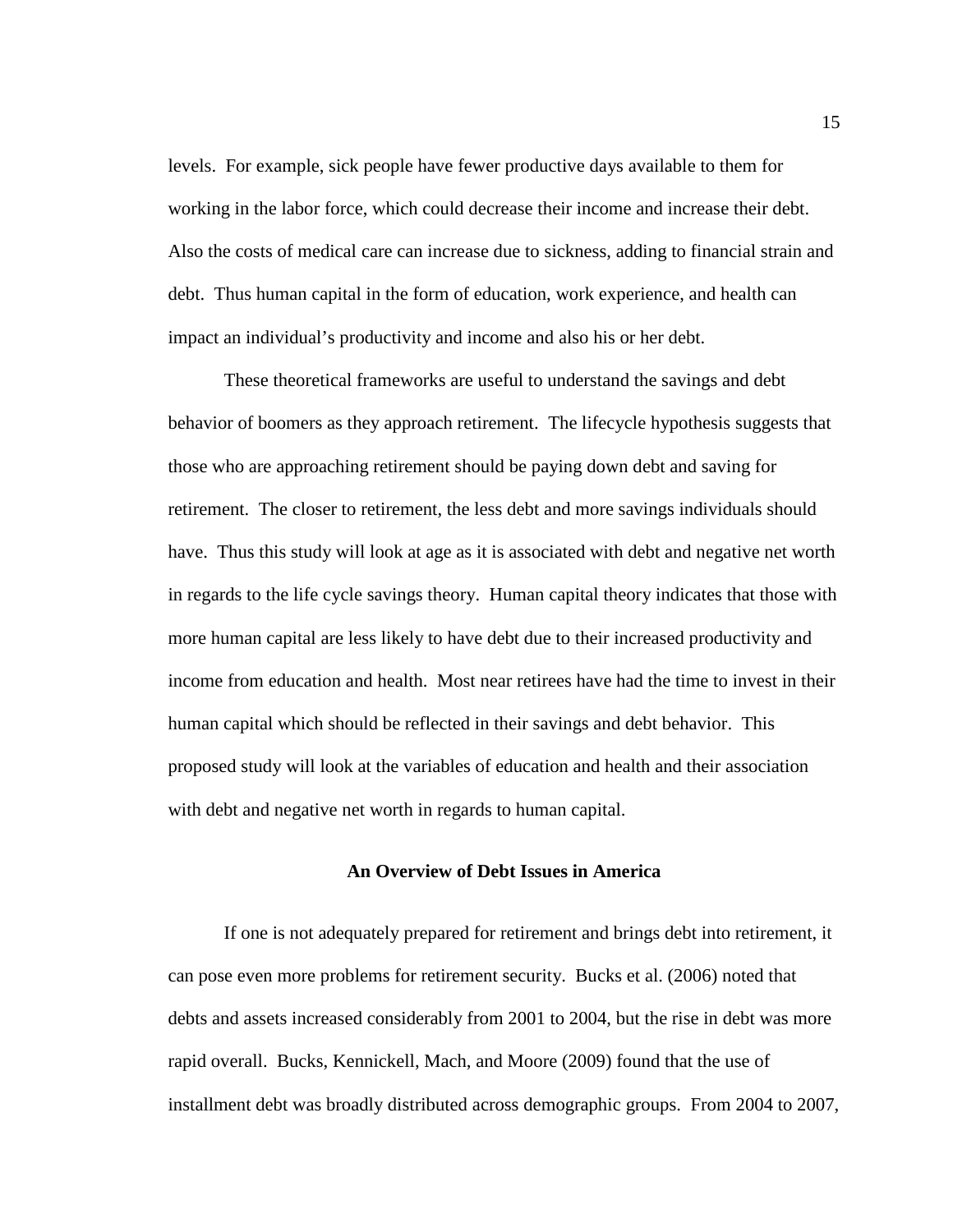the median and mean amounts owed on installment loans rose 2.4% and 1.4% respectively. Overall, the median balance for those carrying a credit card balance, rose 25% and the mean rose 30.4% between 2004 and 2007. The proportion of families that held other types of debt moved down 0.8% to 6.8% from 2004 to 2007. Looking at debt burden, the authors found the proportion of debtors with payments exceeding 40% of their income moved up 0.74% to 14.39% during 2004-2007

Older persons, those nearing retirement (as boomers are) and those in retirement, are especially at risk when they have debt going into and during retirement. According to Yilmazer and DeVaney (2005), if households are unable to reduce their debt relative to their assets at mid life, this could affect the age at which they retire. Debt levels can have an impact on an individual's participation in and levels of retirement savings. Cavanagh and Sharpe (2002) used the Survey of Consumer Finances and found that the level of installment debt had a significant negative effect on the decision to participate in discretionary retirement savings, but other levels of debt did not have significant negative effects on such participation. Results of their study suggest that installment debt and credit card debt (excluding convenience users) adversely affected participation in and level of discretionary retirement savings accounts. These accounts were measured as investment in Individual Retirement Accounts, Keogh plans, 401(k) and 403(b) plans, thrift, savings, or supplemental retirement annuity plans.

Results of a study about household debt and IRAs suggest that returns on IRAs are likely to be lower than on several non-retirement financial objectives. These objectives include reducing credit card debt, restructuring consumer and real estate debt,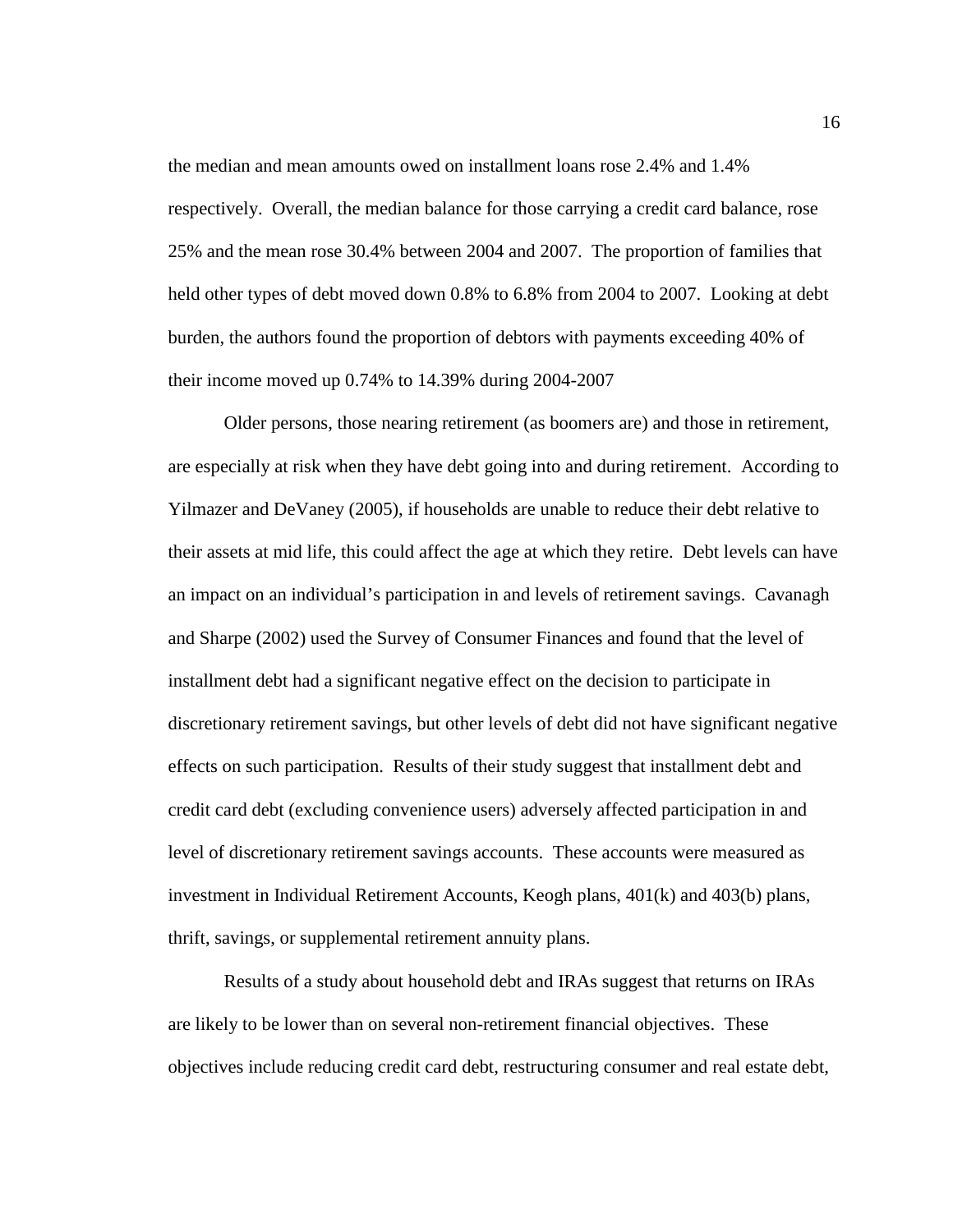and eliminating mortgage insurance (Bernstein, 2004). IRA owners were more likely to have debt than non-owners of IRAs and IRA owners have average debt levels that are twice as high as non-owners of IRAs. Most of the higher debt can be attributed to mortgage debt, but households with IRAs also have higher credit card and consumer debt. Bernstein (2004) found that large levels of consumer debt and credit card debt can prevent IRA ownership. However, larger overall debt levels including real estate debt do not deter IRA ownership.

There has been a growth in debt among older Americans. Carrying debt into later life can have ramifications on income security in retirement. Giving the upcoming retirement of the large baby-boomer cohort, it is important to examine those nearing retirement. McGhee and Draut (2004) looked at the growth in credit card and mortgage debt among older Americans between 1992 and 2001. The authors looked at those from ages 55 to 64. They note that Americans are having children later in life, pushing high cost expenditures like higher education, family housing, and dependent health care closer to retirement age. This rising cost of raising a family is taking a toll on retirement savings for most parents.

 Recent data indicate that fully 14% of 64-year-olds are facing retirement with negative net worth. Nearly one out of every two families headed by someone aged 47 to 64 will be unable to replace at least half of their income after retirement. This represents a 12.6 percentage point increase in retirement inadequacy between 1989 and 1998 (Bernstein & Boushey, 2004). The same age group saw a 12.5% decline of median home equity between 1989 and 1998 (Wolff, 2002) even as families borrowed more against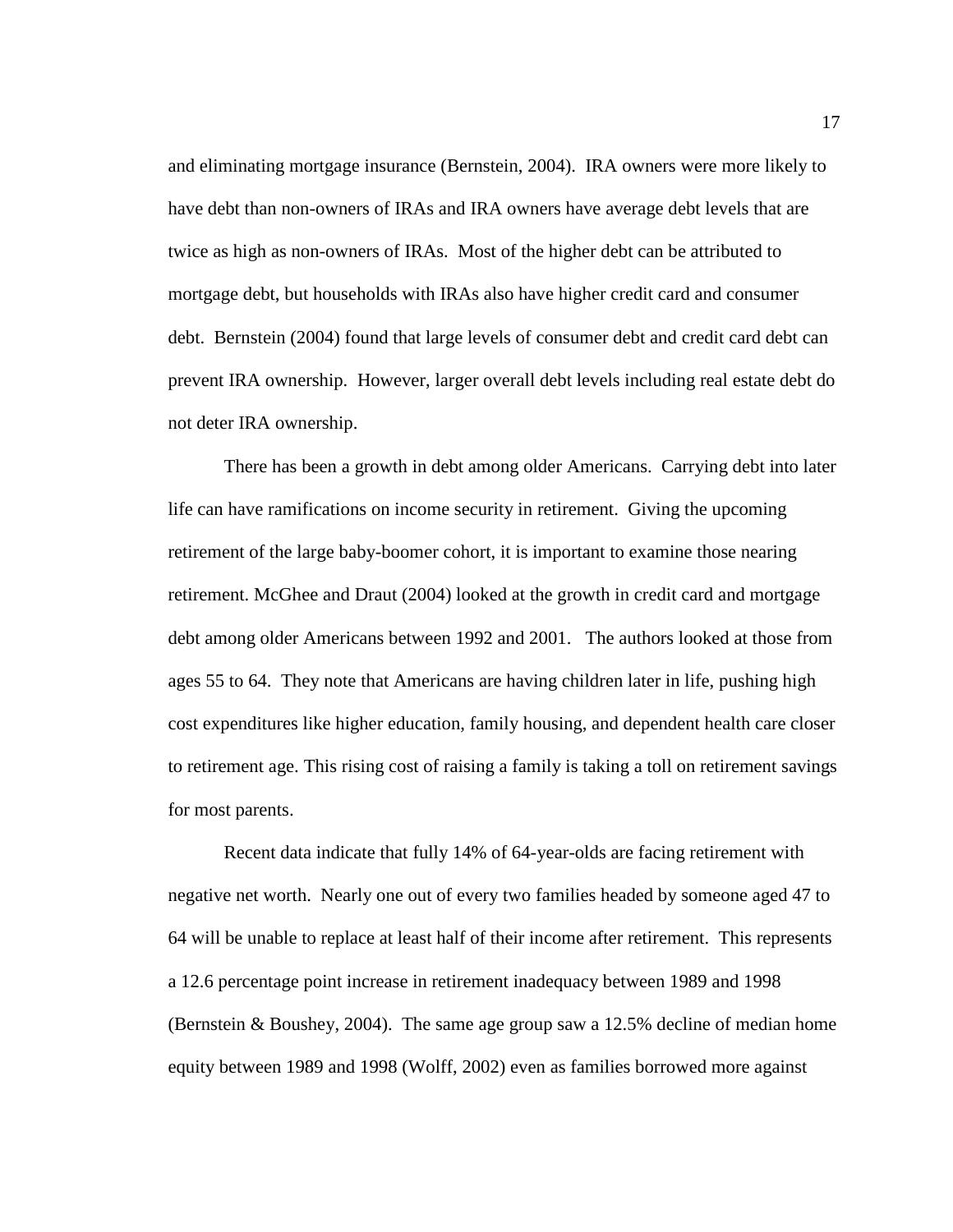their homes (often to pay off high interest credit card debt; McGhee & Draut, 2004). For this group, health care costs are a major concern: 13% of near-retirees bear the full cost of their own insurance and 14% go completely without health insurance (National Governors Association, 1999).

In response to these economic pressures, near-retiree families are increasingly borrowing to make ends meet. McGhee and Draut (2004) found that near-retirees experienced a 47% increase in their credit card debt between 1992 and 2001 to an average of \$4,088. The amount of credit card debt for low- and middle-income adults age 50 to 64 was \$9,342 in 2008 (Garcia & Draut, 2009). According to McGhee and Draut (2004), the portion of income that near-retiree families spend servicing debt (including mortgages) grew by ten percentage points between 1992 and 1998. The average credit card indebted family in this age group spent 31% of its income on debt payments, a 10 percentage point increase over the decade. The credit card debt of middle- to low-income transitioner families without health insurance increased by 169% as opposed to only a 37% increase for similar income families with health insurance (McGhee & Draut, 2004).

People can be in debt without having financial stress if they are able to make the necessary repayments. However, many people who are in debt struggle to make payments. Historically, delinquency rates on consumer loans rose before a recession, peaked at some point during the recession, and declined steadily into the subsequent recovery (Canner & Luckett, 1991). Economic activity slows approaching a recession, therefore an increased number of workers are laid off or their working hours are being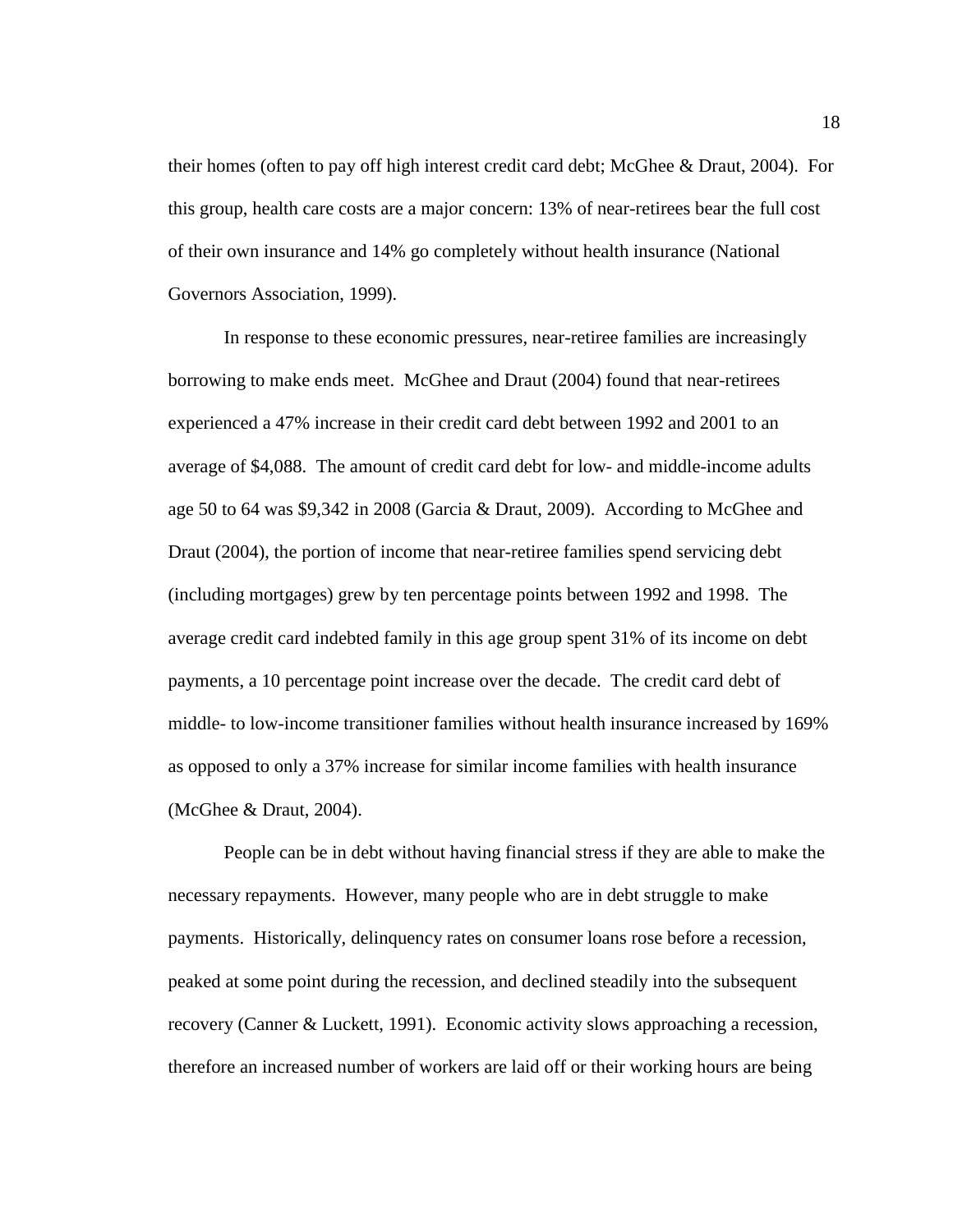reduced. Because of this, it is not surprising that the number of households becoming delinquent on their debts would increase also (Canner & Luckett, 1991). This is the situation that we face in today's economy.

Recent trends in consumer debt show that democratization of credit and the loosening of credit constraints played a role in the growth of consumer debt (Joint Center for Housing Studies, 2009; Kish, 2006; Lyons, 2002). Between 1989 and 2004, the share of households with some form of debt rose significantly for each of the three lowest quintiles of income. However, as Canner and Luckett (1991) pointed out, delinquencies peak and then begin to decline at some point during a recession. The reasons for this include that borrowers have already taken steps to decrease their debt and lenders have been applying stricter lending standards. We are starting to see some of this in today's economy.

#### **Consumer Debt**

In the last decade, there has been a focus on consumer debt problems (Chien & DeVaney, 2001; Garcia, 2007; Garcia & Draut, 2009; Kim & DeVaney, 2001). Consumer debt consists of credit card debt, installment debt, and other debt. The rapid growth of credit card debt in the U.S. is troubling. In 2004, the average household dedicated 13% of its income to paying off all outstanding debts; however, the debt burden for households with credit card debt averaged 21% (Garcia, 2007). There are two kinds of credit card users. There are convenience users of credit cards (those who pay off their credit card balances each month) and, therefore, have no revolving debt, and revolving users of credit cards (those who do not pay off the full balance each month)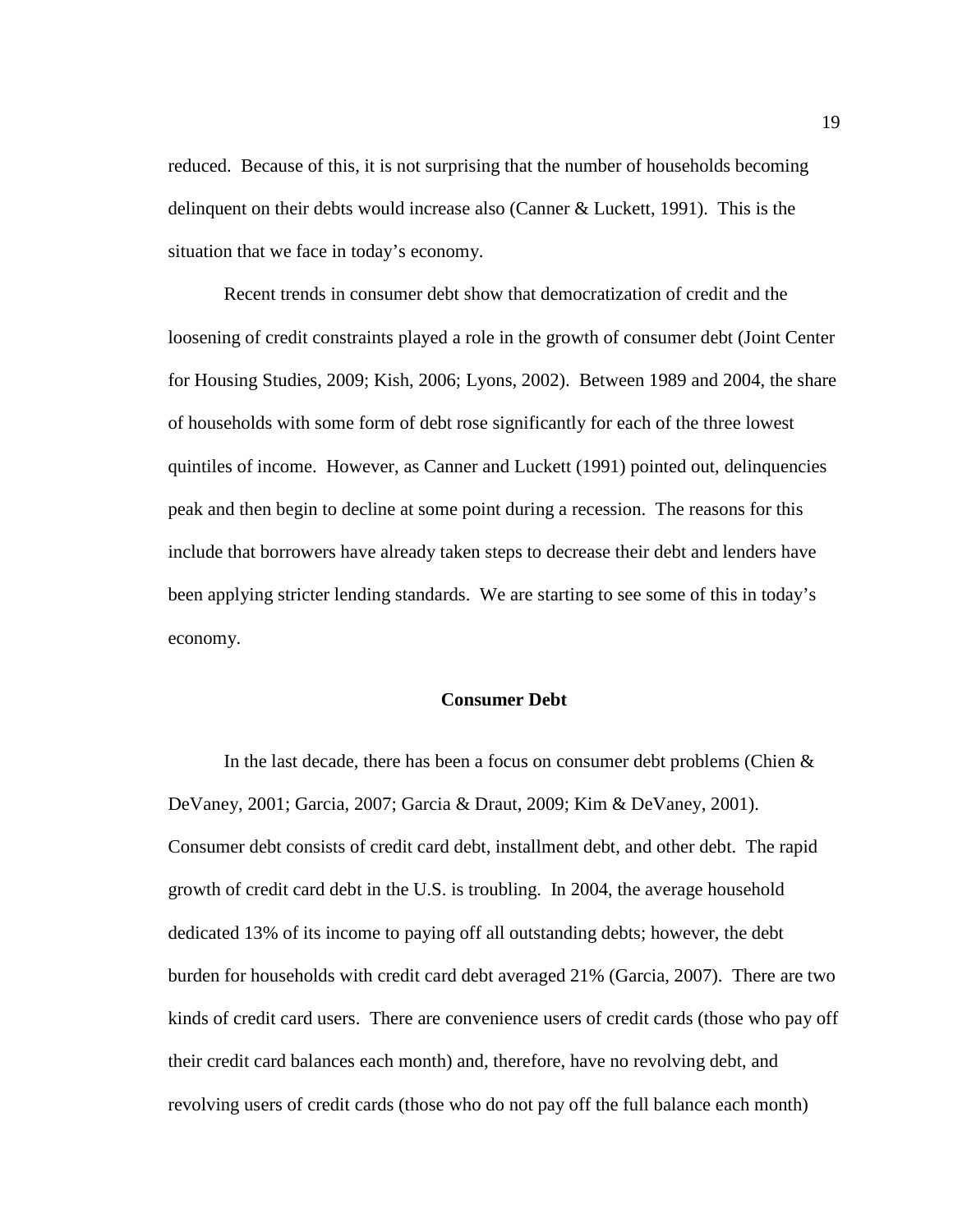who are debtors. Kim and DeVaney (2001) found that about half their sample from the Survey of Consumer Finances used credit cards only as a convenient method to pay for goods and services and had zero balances carried over. The other half carried credit card balances.

## **Human Capital Factors and Consumer Debt**

**Education.** Education is a human capital factor that affects the holding of debt and the level of debt held. The relationship between education and consumer debt has not proven to be consistent. Spencer and Fan (2002) used the 1995 Survey of Consumer Finances (SCF) to look at savers, debtors, and simultaneous debtors and savers. The definition of debtor was a primary economic unit (PEU) having any non-mortgage debt including home equity lines of credit and zero savings. The definition of saver was a PEU having non-zero financial assets other than checking accounts and retirement savings accounts and zero debts. Simultaneous debtors and savers (SDS) were defined as those PEUs with both savings and debt (absolute value) greater than zero. In education, the debtors group had lower educational attainment with almost 30% holding less than a high school education and about 8% with college or graduate degrees. The SDS group and the debtor group were less likely than the savers group to have college or advance degrees.

Using the 1998 Survey of Consumer Finances (SCF), Baek and Hong (2004) examined factors related to two types of consumer debt, installment debt and credit card debt within the life cycle framework. Approximately 40% of debt holders (either installment debt or credit card debt or those who held both types of debt) held either a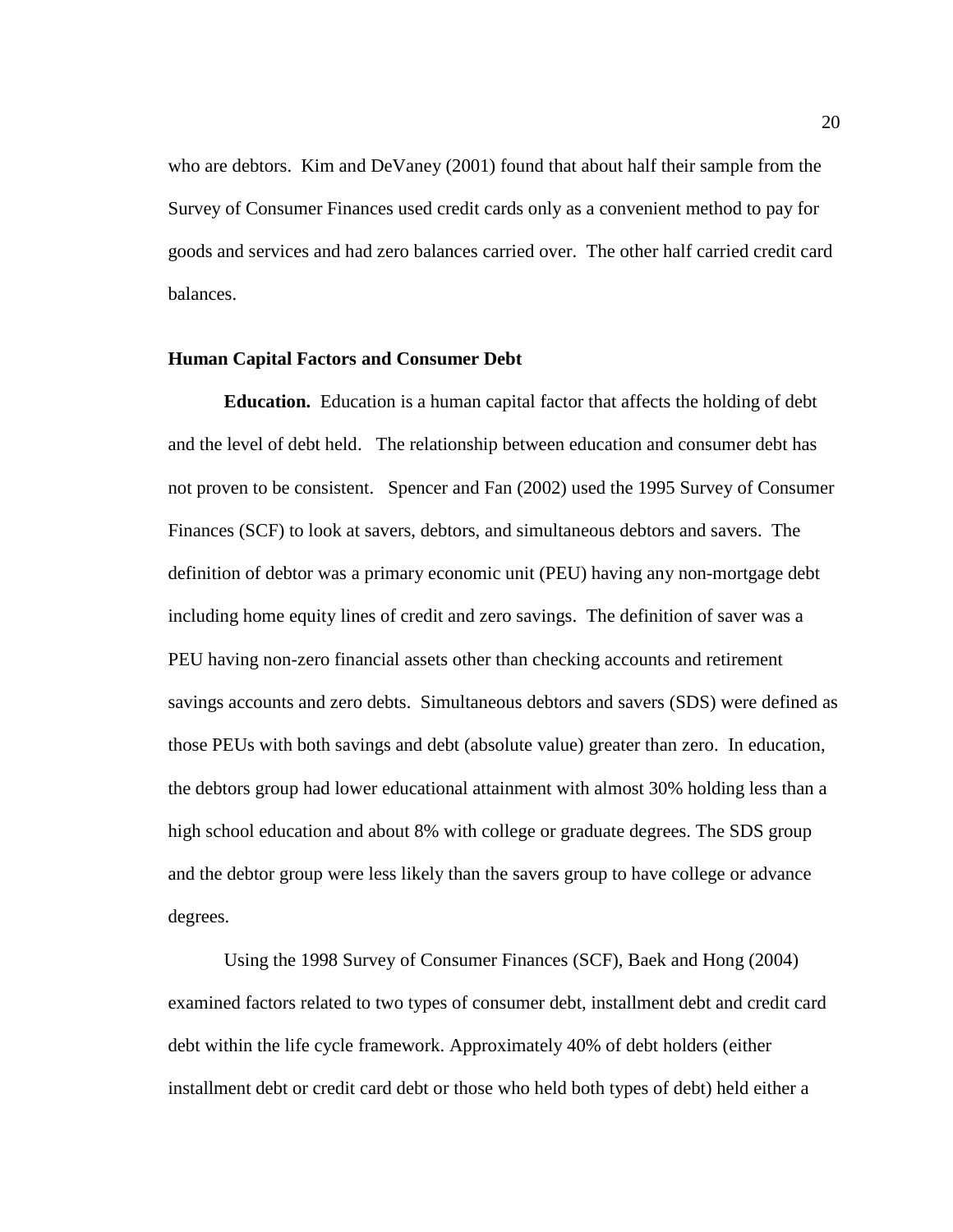college degree or higher degree. This compared to 45% of the total sample holding a college or higher degree. Drawing from the 1998 SCF, Chien and DeVaney (2001) looked at the effect of attitudes and socioeconomic factors on credit card and installment debt. Credit use was measured by the amount of installment loans and the amount of credit card debt. The results showed that households headed by a person with more education were likely to have higher outstanding credit card balances.

Lee, Lown, and Sharpe (2007), using data from the 2000 Health and Retirement Study (HRS) examined the probability of older (age 65 and above) Americans holding consumer and mortgage debt and investigated the factors that influence the probability of holding such debt. Results indicated that those household heads with some college or a college degree were more likely to hold consumer debt than those without a high school education. Those with less than a high school education were 25% less likely to hold consumer debt than those with at least a high school diploma. Analyzing debt in families headed by near-retirees (workers aged 50-61), Anguelov and Tamborini (2009) looked at differences between the 1995 and 2004 cohorts in the SCF. Households headed by persons with college degrees or some college held more consumer debt than those groups with less education in 2004. These findings may be because those with college degrees have higher paying jobs and, therefore, have more access to credit.

On the other hand, Kim and DeVaney (2001) found that education was negatively related to the likelihood of carrying credit card debt forward. They used data from the 1998 Survey of Consumer Finances (SCF) to examine determinants of outstanding balances among credit card revolvers. They found that about half the sample used credit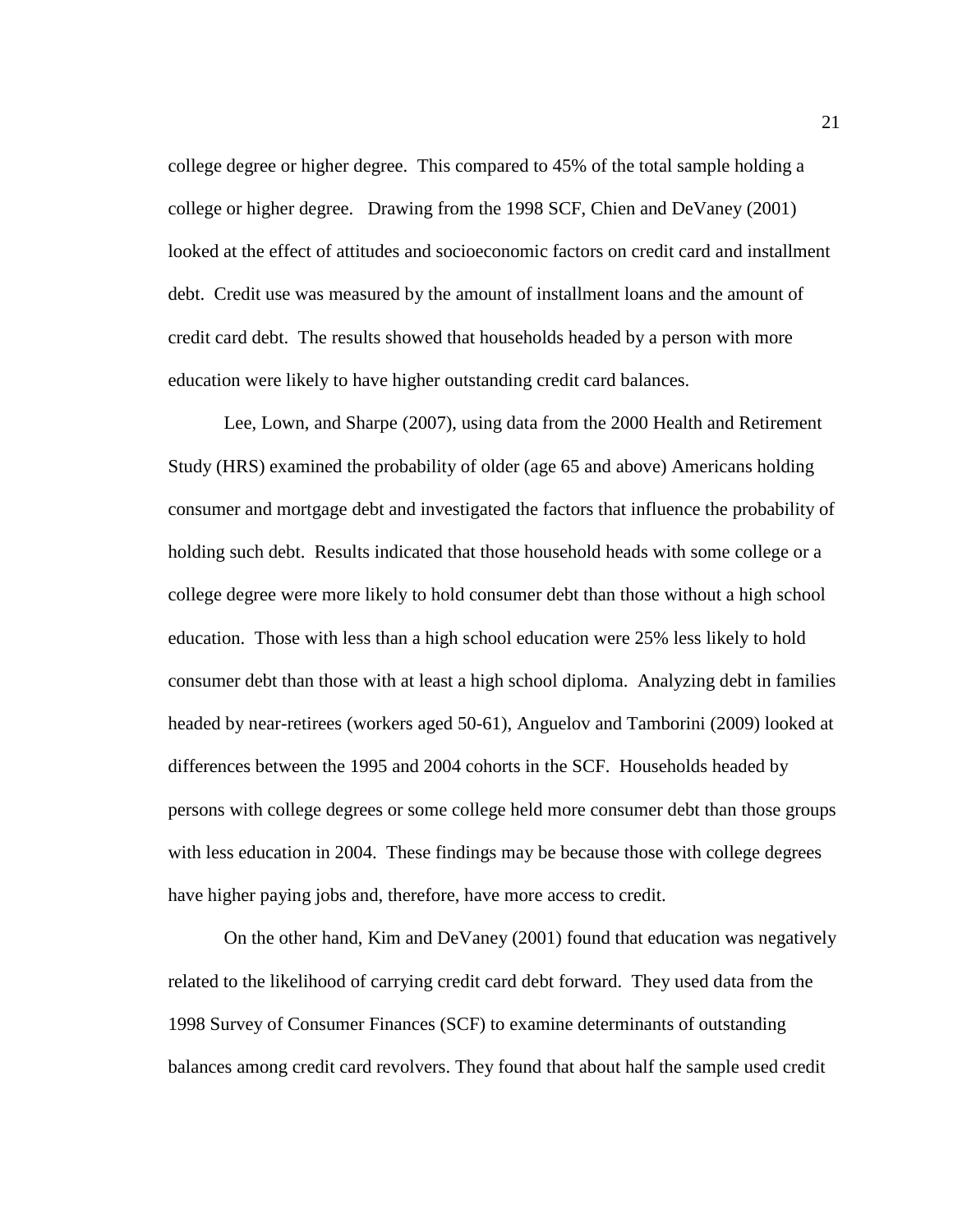cards only as a convenient method to pay for goods and services and had zero balances carried over. The other half carried credit card balances and were revolvers (Kim & DeVaney, 2001).

**Health.** A growing concern for baby boomers is the affordability of health care costs. A little more than half of surveyed adults age 40 to 58 reported in 2004 that they worried about their ability to pay health care costs as they grow older (Dychtwald, 2005). One-fourth of retirees in a 2009 survey said they felt very confident about having enough money to cover medical expenses (Helman et al., 2009), and in another 2009 survey, only 15% of adults age 45 to 64 reported that they were very confident of having enough money for their medical and living expenses in retirement (Rainville, 2009b). If baby boomers experience health problems and do not have enough money for medical expenses, this could lead to debt in retirement.

Increasing health care costs pose a substantial threat to baby boomers' retirement security. Johnson and Mommaerts (2010) looked at the likely financial burden of health care costs for baby boomers as they age. The results showed that the financial burden of health care costs will rise steadily over time if the future costs grow at the intermediate rate projected by the Medicare trustees in 2009. This means that boomers in retirement will be paying a higher share of their income for health care. The growth in health care costs will be especially challenging for low-income seniors. For those in the bottom quintile of the income distribution, the median share of income spent on health care will rise from 21% to 39% between 2010 and 2040. Johnson and Mommaerts predicted that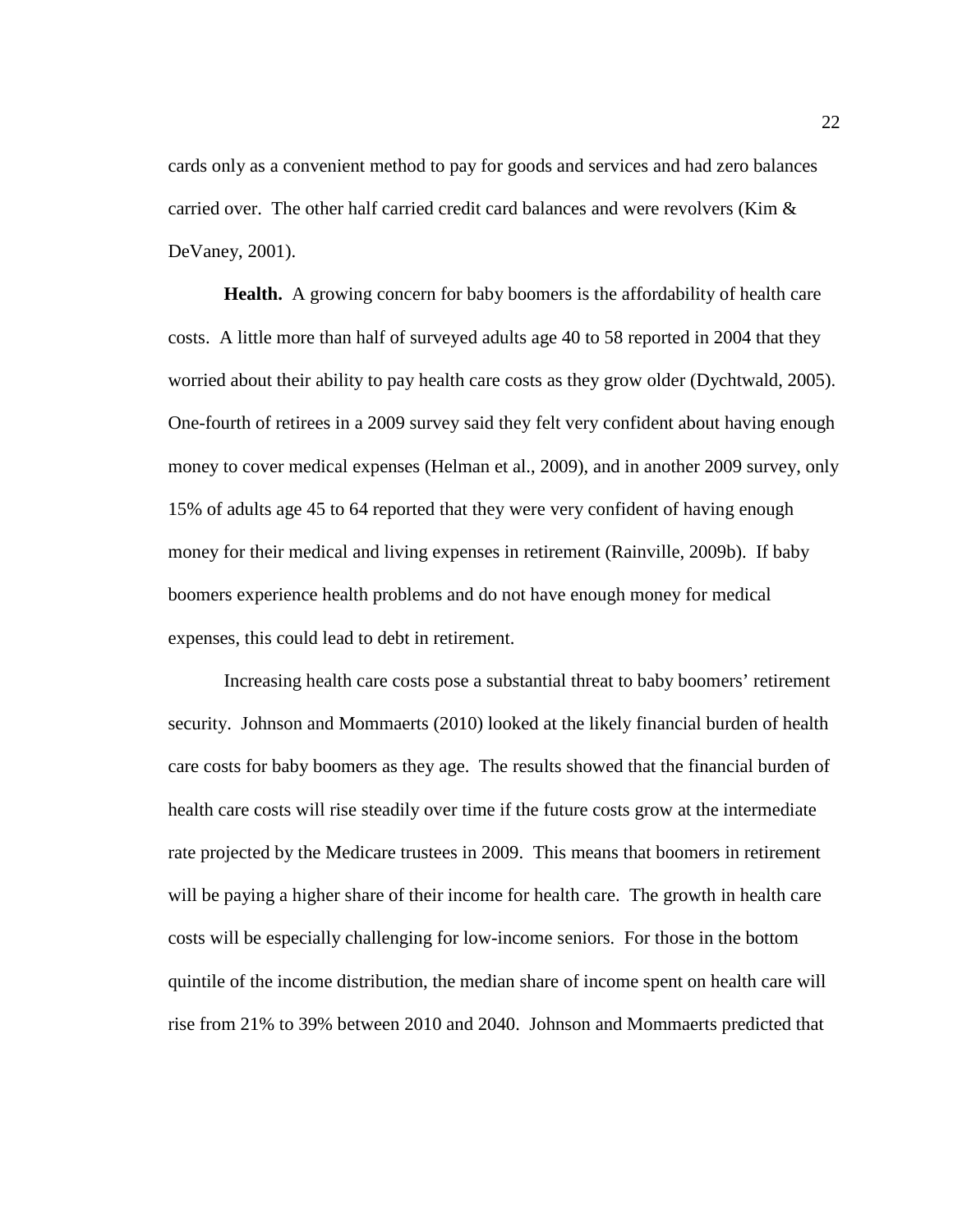by 2040, 64% of older Americans will devote at least one-fifth of their incomes to out of pocket medical costs.

Grafova (2007) looked at non-collateralized debt (NCD; credit card debt, student loans, medical or legal bills, loans from relatives, and other such debts) and health behavior decisions such as smoking and excess weight. She used data from the 1999, 2001, and 2003 waves of the Panel Study of Income Dynamics and was restricted to married couples in the age range of 25 to 60. Results showed that women who smoke or are obese and men who are overweight or obese were more likely to reside in families that hold NCD. Thus unhealthy behaviors of smoking and being over weight or obese are linked to the likelihood of the family having debt from credit cards and other noncollateralized debt.

The association among health, race, and credit card debt was examined by Drentea and Lavrakas (2000). The study is based on two statewide random-digit dialing telephone surveys of adults. Two of the measures of health (dependent variables) were self-reported health and functional impairment. The others were body mass index, smoking, and drinking. Credit card debt index, credit card debt to income ratio, carrying an unpaid credit card balance, amount of credit line used, charging on more than two cards, default, and debt stress index were the independent variables. In contrast to Grafova (2007), they found that those with credit card debt are generally healthier than those without debt. Individuals with credit card debt have lower impairment levels, higher self-reported health and are less likely to smoke. These factors may contribute to allowing them to borrow more. Those who owe more than half of their income on debt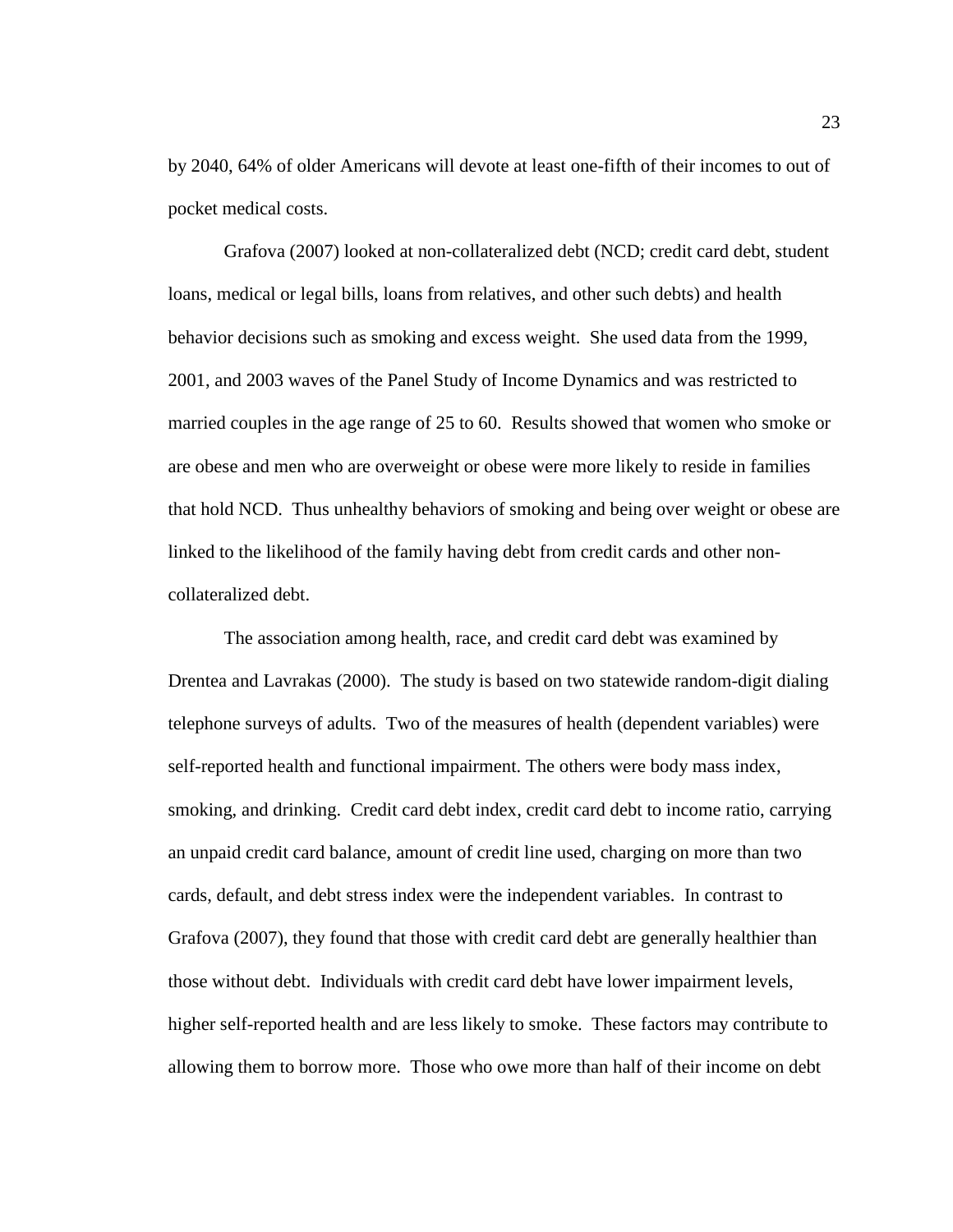are more likely to be overweight than those with no or less credit card debt. The authors did find that the greater the debt variable, debt to income ratio, the greater the difficulty with functional impairments and the worse the self-reported health.

The literature mainly focuses on the relationship between financial distress and health. Financial distress is a subjective occurrence, based on stressor events which mainly have to do with financial problems or debt (O'Neill, Prawitz, Sorhainado, Kim,  $\&$ Garman, 2006). Most studies look at financial distress contributing to health problems (O'Neill et al., 2006; O'Neill, Sorhaindo, Xiao, & Garman, 2005) and not the contribution of poor health to debt. However, in a study by Lyons and Yilzamer (2005), the relationship between the self-reported health status of the head of the household and the overall level of household financial strain (dependent variable) was examined. Data they used came from the Survey of Consumer Finances 1995, 1998, and 2001 surveys. Financial strain consisted of (1) asset-to-debt ratio  $<$  1.0; (2) debt-to-income ratio  $<$  .25, which take into account the magnitude to which the household is having financial problems; and (3) delinquent on any type of loan payment by two months or more. Their results showed that poor health significantly increases the likelihood of financial strain. There is little evidence pointing to financial strain as a contributor to poor health.

Lyons and Yilzamer (2005) also showed that those household heads that report being in poor health are more likely to be delinquent on their consumer loan payments by two months or more than those who report good health. Overall, the findings of the regression indicate that, regardless of the measure of financial strain, poor health is likely to result in household financial difficulties. Lyons and Yilzamer concluded that health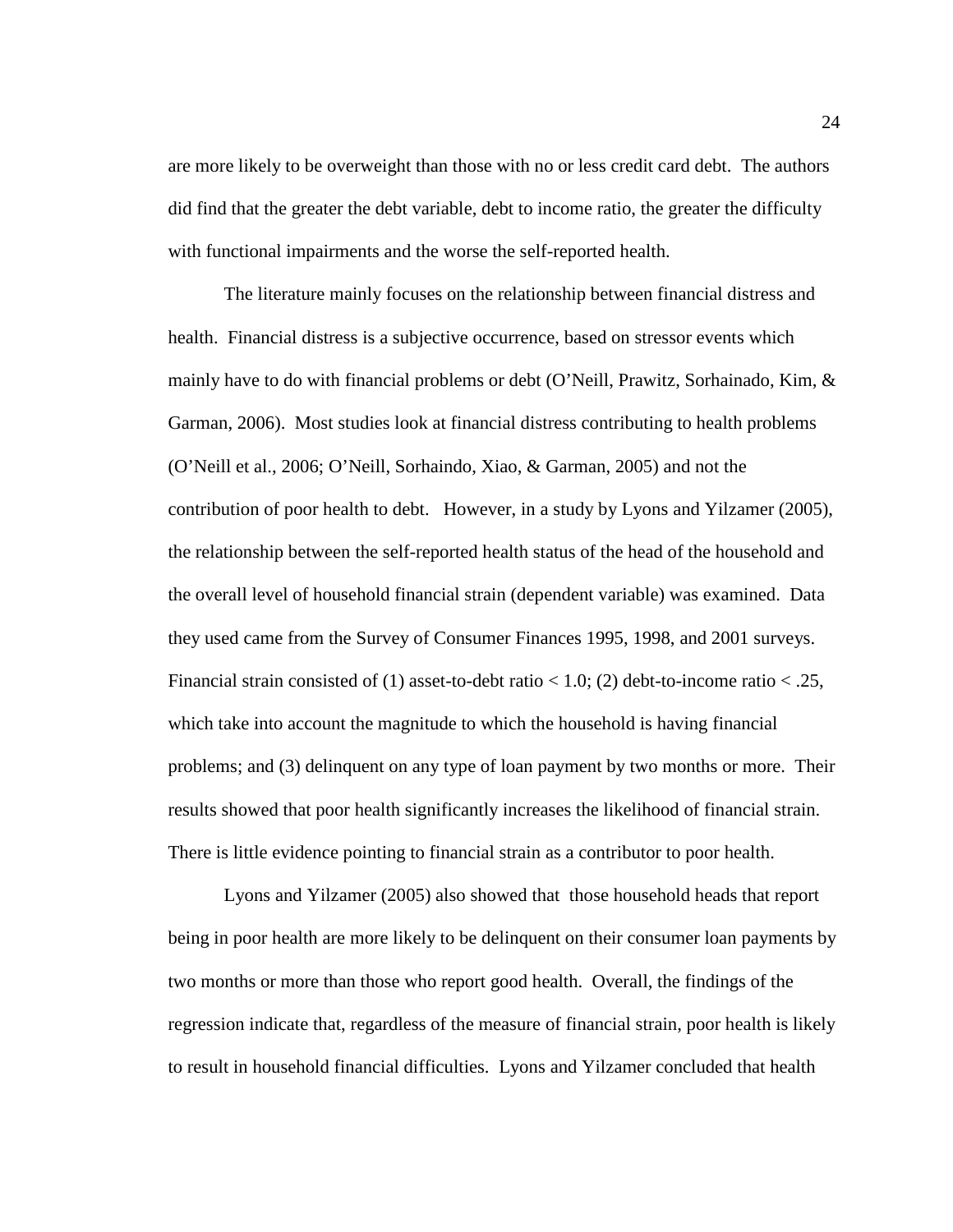status plays a more important role in explaining why some households are under financial strain.

Debt problems can be triggered by specific mental health factors including onset of mental illness, an individual's condition exacerbating the spending, and communication difficulties in which those with mental health problems do not acknowledge the consequence of the debt problem. These debt problems result in a vicious cycle of mental health problems which leads to debt which can lead to poor mental health (Fitch, Simpson, Collard, & Teasdale, 2007).

 Jenkins et al. (2008), using a nationally representative, cross-sectional British sample, tested the relationship between low income and specific categories of mental disorder and whether the relationship was mediated by debt. Low gross income was associated with increased rates of common mental disorder and psychosis. Jenkins et al. (2008) found that about 25% of those with mental disorders were in debt compared to 8% of individuals with no disorder. The more debts that individuals had, the more likely they were to have mental disorder. They found that individuals with mental disorders had significantly less income, more debt, and financial hardship than those without a mental disorder.

#### **Economic Factors and Consumer Debt**

 **Income.** Income is a factor that affects consumer debt among near retiree households. However, the evidence is mixed for income and debt. Chien and DeVaney (2001) looked at the effect of attitudes and socioeconomic factors on credit card and installment debt and found those with lower incomes were likely to have higher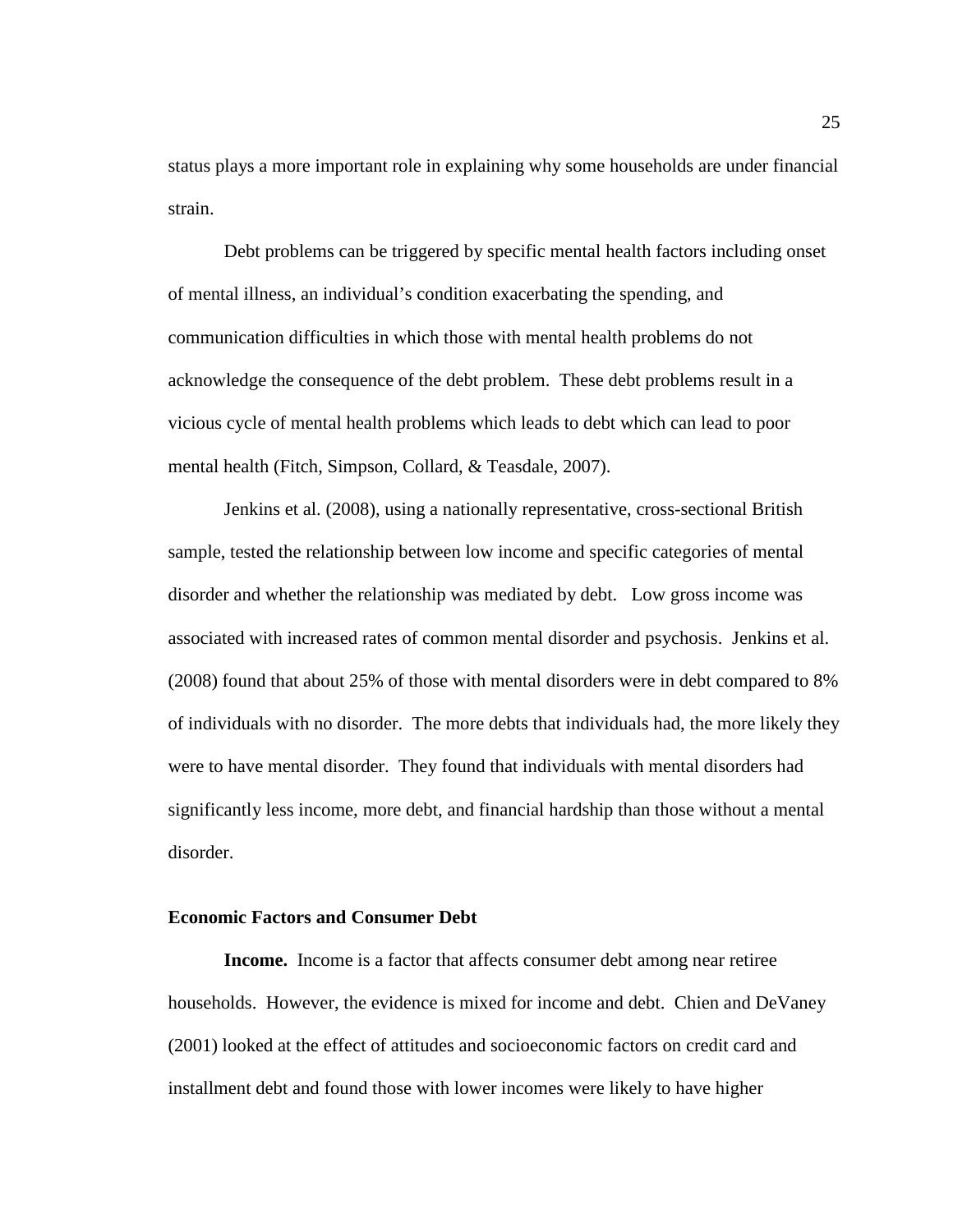outstanding credit card balances. Among debtors, savers, and SDS, the lowest level of income was found in the debtor group (Spencer & Fan, 2002). Yilmazer and DeVaney (2005) concluded that household income is negatively associated with the probability of holding credit card balances. Income was negatively related to the likelihood of carrying forward a credit card balance (Kim & DeVaney, 2001).

Using data from the 2001 and 2004 SCF, Bucks et al. (2006) found consumer borrowing was less prevalent among families in the lowest income (less than  $20<sup>th</sup>$ ) percentile) group; however, in 2004, the median debt level tended to rise with income. Those who carried credit card debt had higher incomes compared to those who did not carry credit card debt (Drentea, 2000). In an analysis of trends in credit card debt, data from the 1989 to 2004 SCF was used by Garcia (2007). Nearly 6 out of 10 households with credit cards revolved their balances in 2004. He found that average credit card debt was higher for households with higher incomes. Baek and Hong (2004) examined factors related to two types of consumer debt, installment debt and credit card debt. Among debt holder groups, the average household income was highest for those who held installment debt, but was lower than for the total sample. Anguelov and Tamborini (2009) found for near retirees that mean consumer debt rises with income.

**Family size.** Family size is a factor in consumer debt. With more members of a household, there are more expenses and some families go into debt to meet these expenses. Kim and DeVaney (2001) found household size was larger for credit card revolvers. Those who were married with children were more likely to have credit card debt (Drentea, 2000). Results from Baek and Hong (2004) indicated that debt demand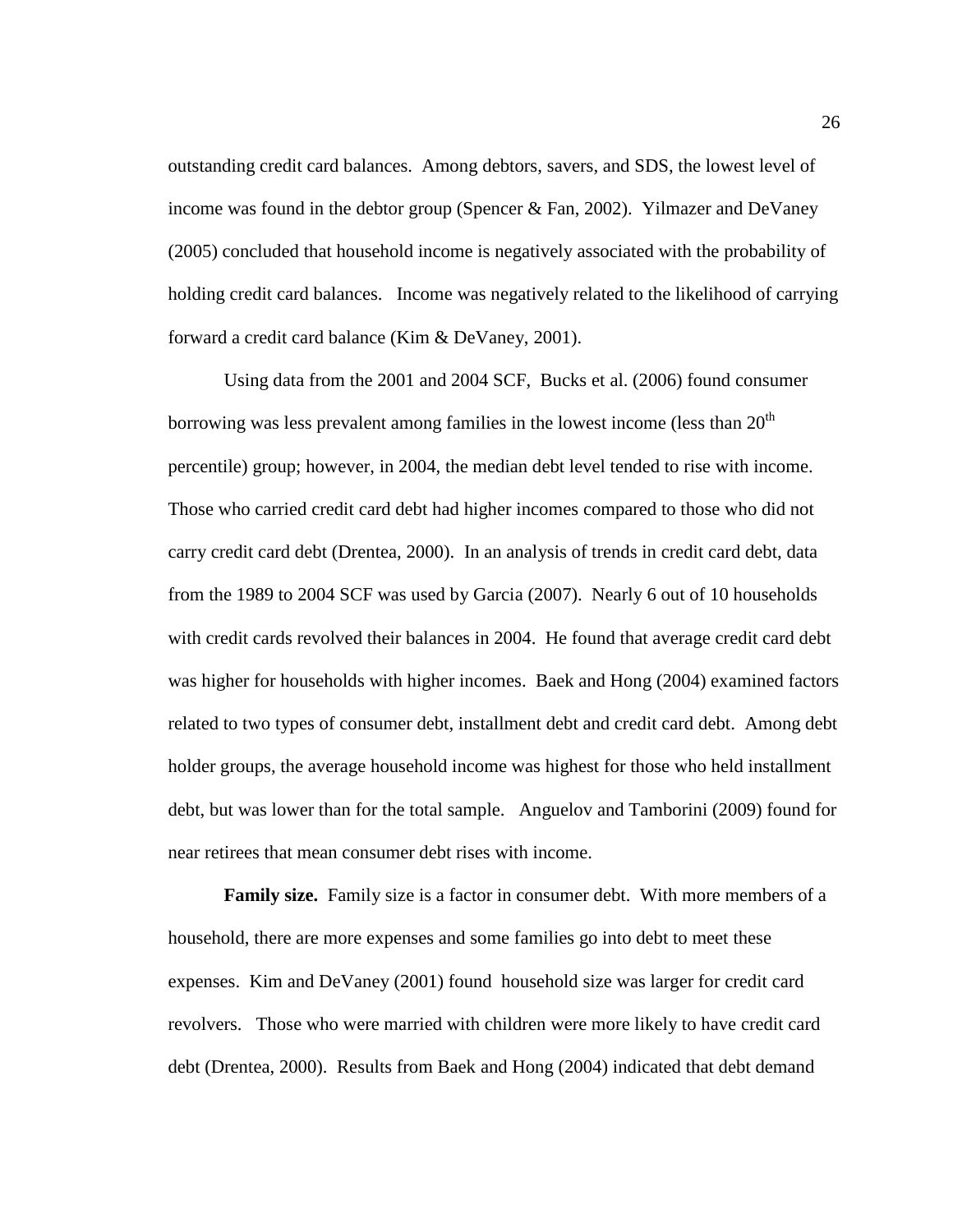increased with the expansion of the household. Households in the full nest II stage had the highest demand for all types of debt except other debt such as student loans, medical bills, or payday loans. Full nest II was defined as those aged 40 and above, and married with children. The results of a study by Chien and DeVaney (2001) showed that households headed by a person with a larger household, were likely to have higher outstanding credit card balances. As the number of family members rose among older respondents, so did the probability of holding consumer debt (Lee et al., 2007). However, Yilmazer and DeVaney (2005) found that the number of children living in the household has a negative effect on the probability of holding credit card debt. Differences may lie in the samples and methods used. Chien and DeVaney used the 1998 Survey of Consumer Finances and Yilmazer and DeVaney used the 2001 Survey of Consumer Finances (SCF). SCF is cross-sectional and surveys families of all ages. Lee et al. (2007) used a sample of those aged 65 to 74 in the Health and Retirement Study. Chien and Devaney used stepwise regression and Yilmazer and DeVaney used a tobit model for statistical analysis. The current study should provide further evidence of whether consumer debt rises or falls with the number of family members.

**Employment status.** Being employed is a factor related to consumer debt. Those who are employed will tend to take on more debt because they have the incomes to pay for it. Spencer and Fan (2002) found that the probability of being in the SDS or debtor group increases with being employed. Those who had credit card debt were more likely to have a job than those without credit card debt (Drentea, 2000). Bucks et al. (2006) found self-employed and working families held higher levels of median consumer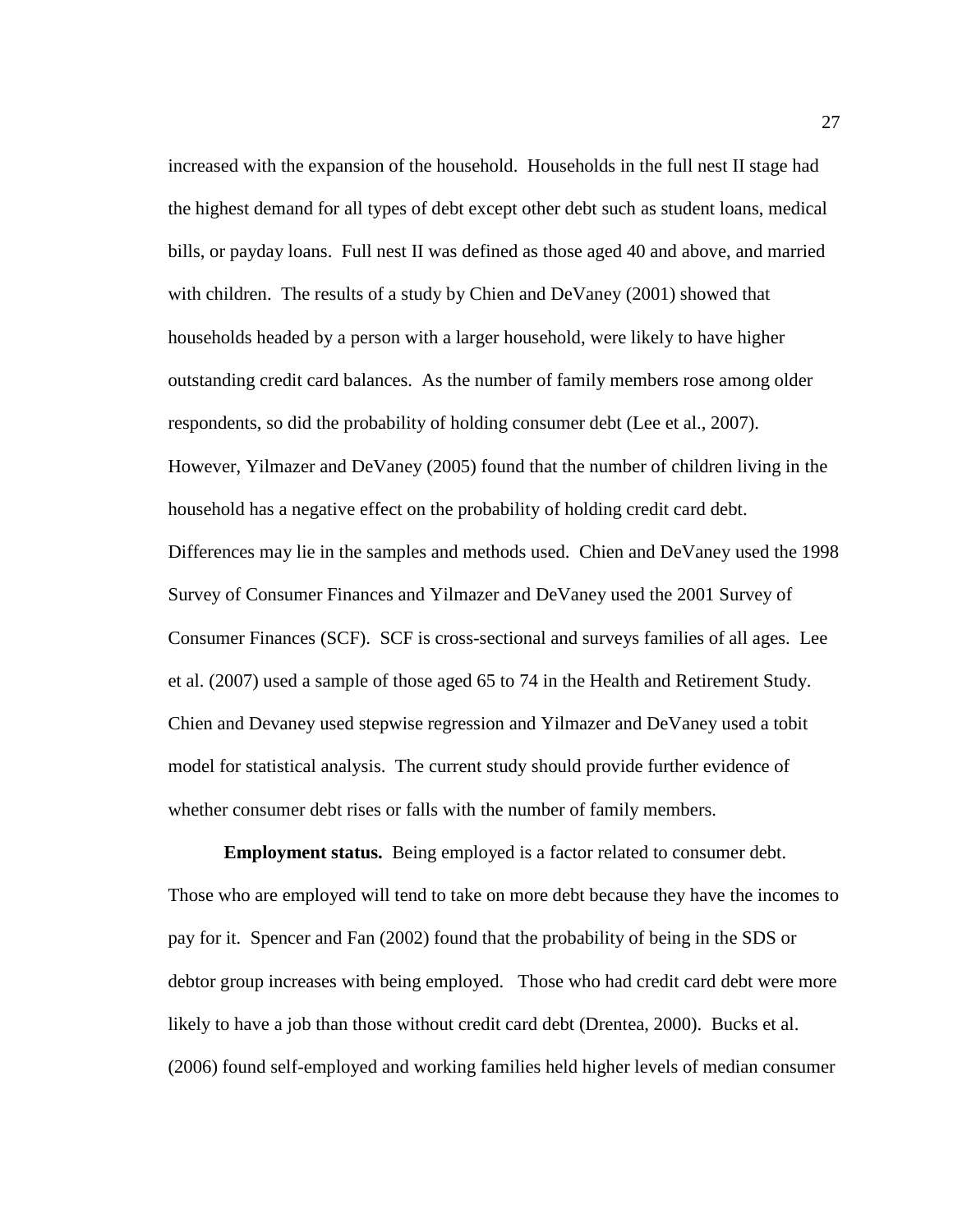debt than non-working or retired families. Those who were employed were more likely to hold consumer debt than those not in the labor force (Lee et al., 2007). However, Garcia (2007) reported that households with non-working heads were more likely to be in credit card debt and at higher amounts.

 **Region.** The region of the country could have an impact on the level of debt that a household has and was used as a control variable in the analysis. The U.S. Census divides the U.S. into four regions, the northeast, the west, the south and the midwest. In a study of savers, debtors, and simultaneous debtors and savers (SDS), Spencer and Fan (2002) looked at regions; they found that compared to those living in the south, people living in the northeast and the north central (midwest) regions of the U.S. are less likely to be in the debtors group and more likely to be in the savers or SDS group. People living in the west are more likely to be in the SDS group than those in the south.

# **Socio-Demographic Factors and Consumer Debt**

**Age.** The life cycle hypotheses points to the near-retirees as being those who should be paying off their debts and saving for retirement. Subsequently, at this stage, the amount of debt should be declining with age. Age was curvilinearly related to the likelihood of being a revolving credit card user (Kim & DeVaney, 2001) and age was curvilinearly related to the probability of being included in the debtor group as opposed to the saver or simultaneous debtor and saver group (Spencer & Fan, 2002). Using data from the 2001 Survey of Consumer Finances (SCF), household debt over the life-cycle was the subject of a study by Yilmazer and DeVaney (2005). The proportion of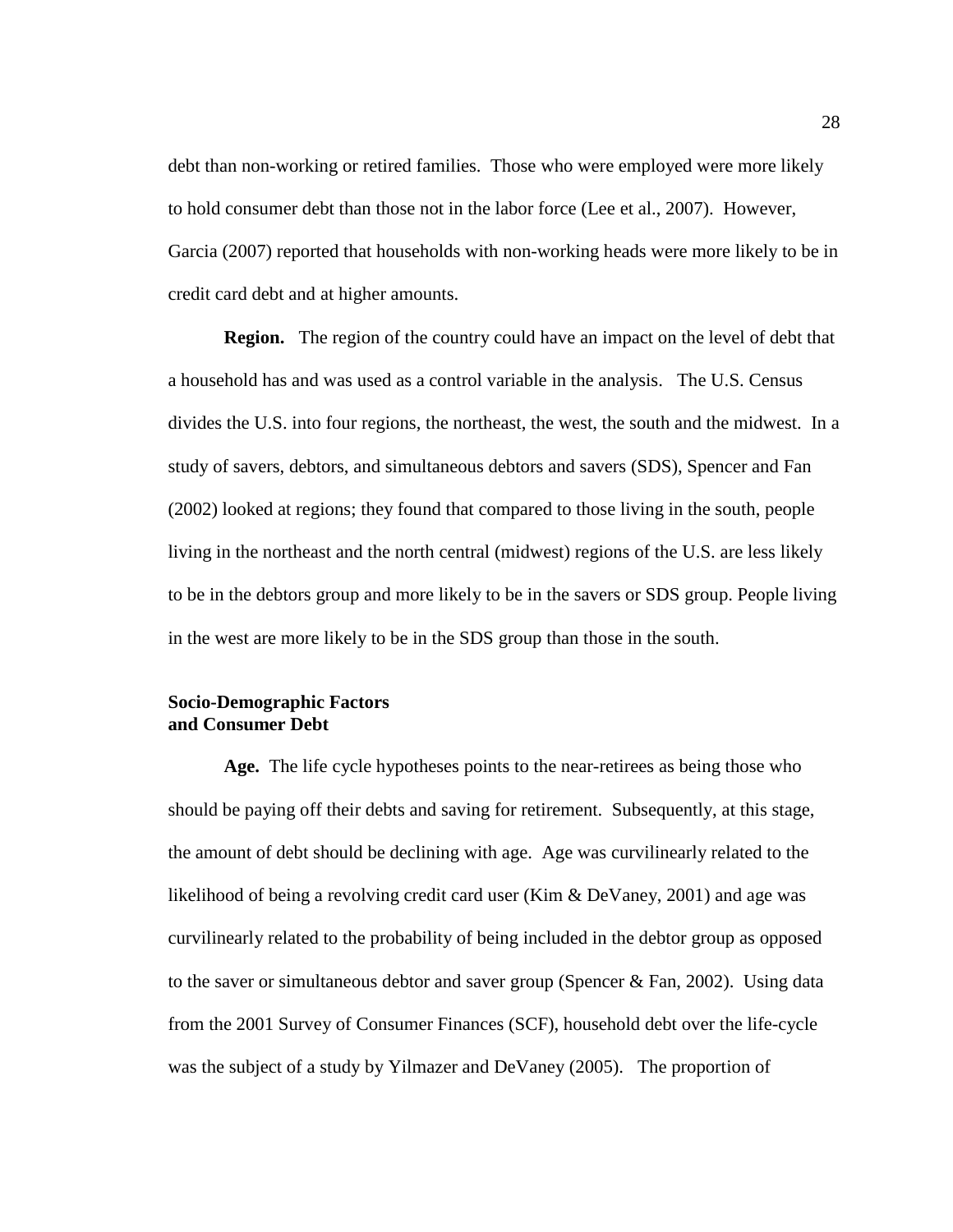individuals holding installment debt declined with age for both poor (having assets below the sample median) households and wealthy (having assets above the sample median) households. The likelihood of holding all types of consumer debt decreases with the age of the head of the household.

Drentea (2000) used a statewide survey of Ohioans and a second random sampling of the cities of Cincinnati and Cleveland conducted in 1997 to look at age, debt, and anxiety. The author compared those who carried credit card debt to those who did not carry credit card debt. Those who had credit card debt were younger. Consistent with the life cycle hypothesis, Lee et al. (2007) found there was a negative relationship between age and holding consumer debt among those age 65 and above. Baek and Hong (2004) looking at consumer debt, installment debt, and credit card debt found that consumer debt holders were slightly younger than the total sample.

On the other hand, using data from the 2001 and 2004 Survey of Consumer Finances (SCF), Bucks and colleagues (2006) reported that the median value of debt holdings tended to rise with age until age 65 when it declined. The decline among older age groups is due in large part to paying off mortgages on primary residences. A survey was conducted in 2008 among 1,205 middle- and low-income adults who reported having credit card debt for longer than the previous three months (Garcia & Draut, 2009). In 2008, the age group of those 35-49 held the highest average debt level and those aged 65 and older had the second highest average debt level. These were followed by those aged 50-64, with those aged 18-34 showing the lowest average debt level among the four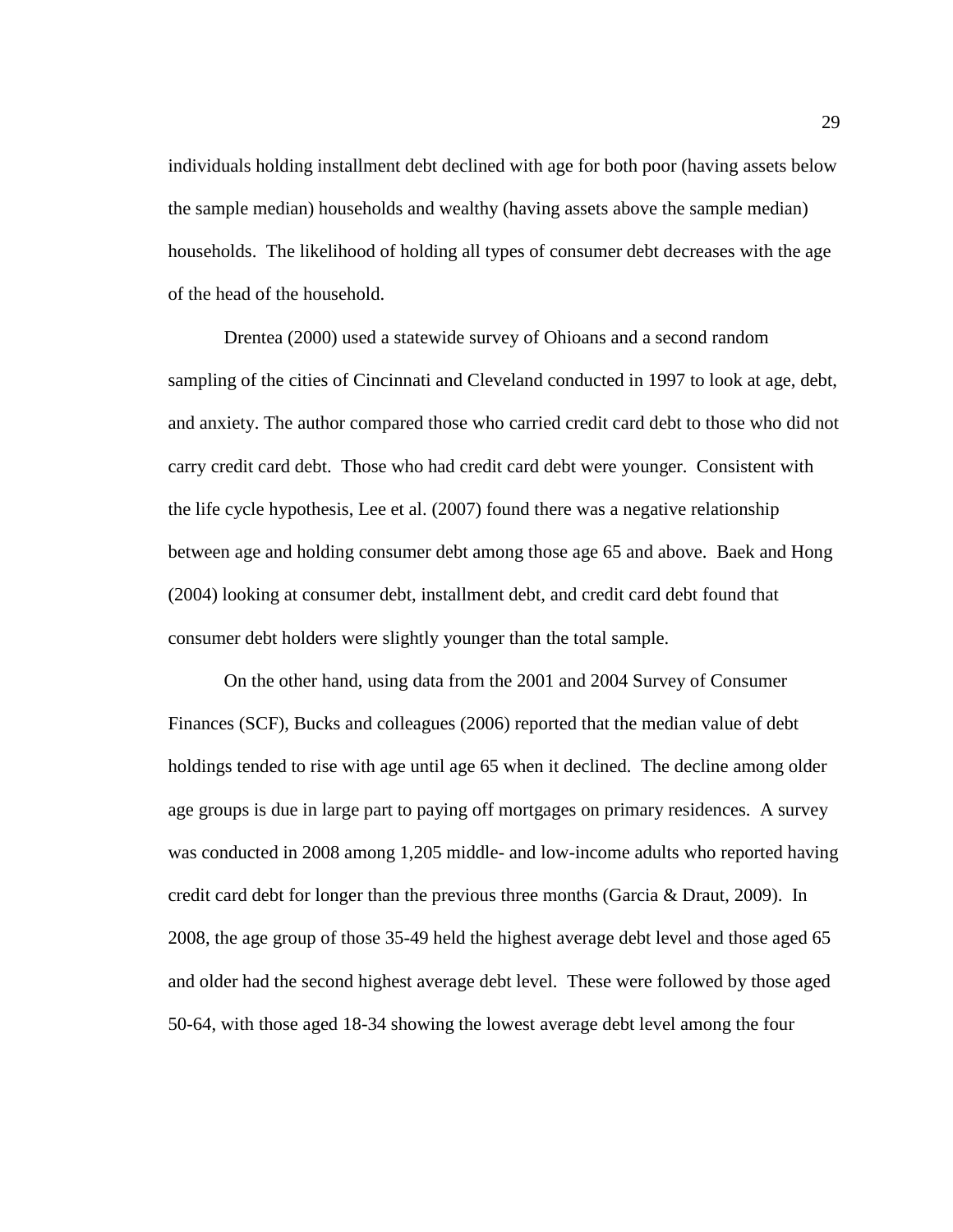groups. Their findings about the relationship between age and credit card debt do not fully support the life-cycle hypothesis.

 **Gender.** Gender may or may not have an effect on consumer debt. Female and male were not generally factors considered in debt studies. However, a few studies that analyzed gender gave conflicting results. In their study of household debt over the lifecycle, Yilmazer and DeVaney (2005) found female household heads were less likely to hold installment debt than single male household heads. However, mean consumer debt was significantly higher among single female near-retiree households in the study done by Anguelov and Tamborini (2009). Single respondents were not classified by marital status other than single in the previous two studies. According to Lee et al. (2007), gender was not a significant factor in the probability of holding consumer debt. The conflicting results may be due to the samples used. Yilmazer and Devaney used the general population in which male-headed households may be more likely to hold consumer debt than female heads of household. Anguelov and Tamborini used nearretirees, a group in which debt should be declining. It may be that single female nearretiree households carry more debt than the male households due to that this is a time of life when there are many who are divorced and widowhood starts to be a factor. Lee et al. (2007) used retirees and those age 65 -74 and by this time a lot of retirees had paid off their installment debt among both male and female retirees.

**Marital status.** Marital status is a factor in holding consumer debt. Married couples can generally afford to take on more debt when there are dual incomes in the family. Those who had credit card debt were more likely to be married than those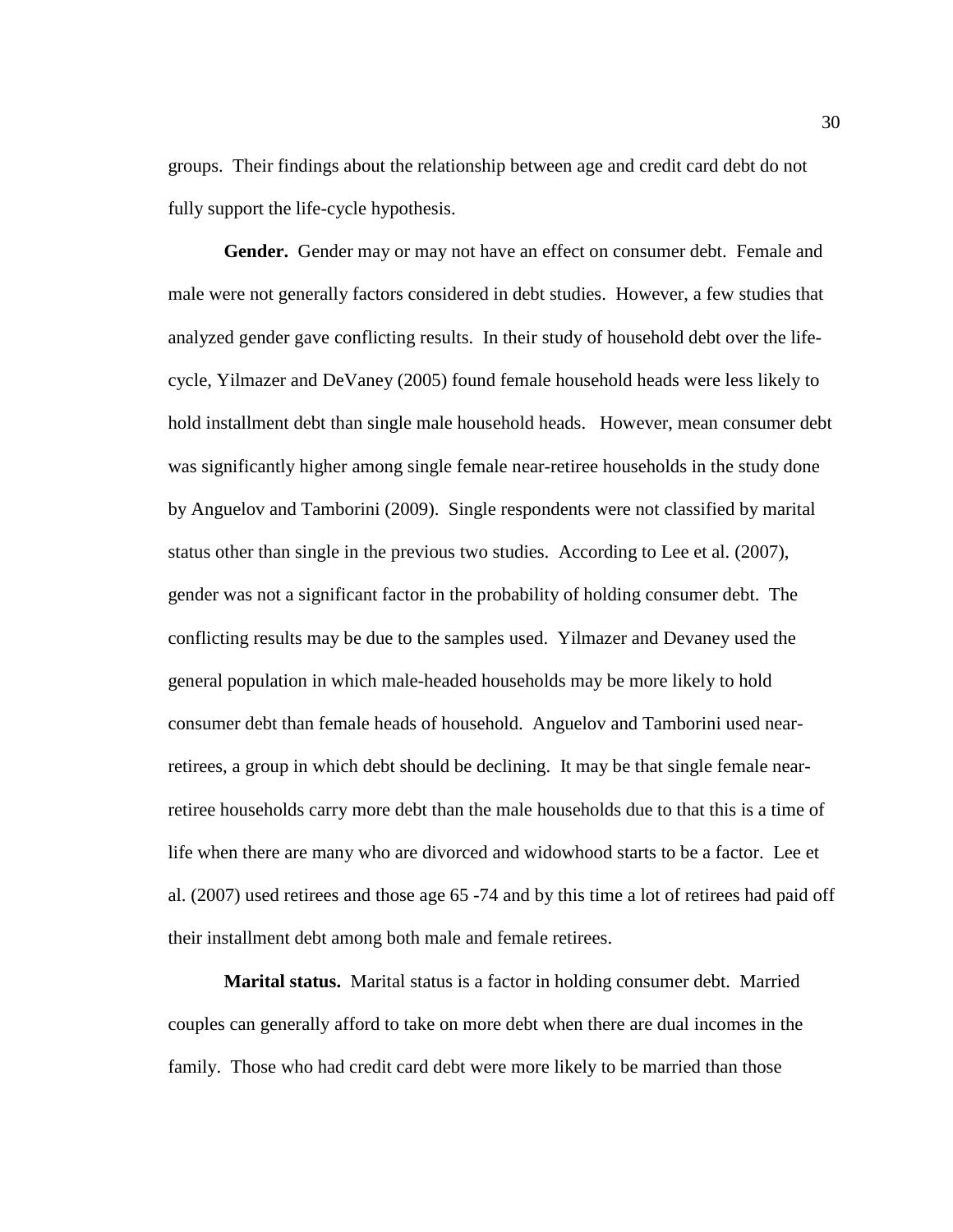without credit card debt (Drentea, 2000). Results from Chien and DeVaney's (2001) study indicated that households headed by someone who was married would be more likely to have higher installment loans and higher credit card balances. Married couples are more likely than single male household heads to hold credit card debt and installment debt and less likely to hold other types of debt (Yilmazer & DeVaney, 2005). Elderly married household heads were more likely to report consumer debt than elderly never married individuals (Lee et al., 2007). Mean consumer debt was significantly higher among near retiree married households compared to other near retirees (Anguelov & Tamborini, 2009). On the other hand, looking at how credit card revolvers and nonrevolvers differed, Kim and DeVaney (2001) found that revolving users of credit cards were less likely to be married. According to Spencer and Fan (2002), debtors had the highest number of single parent households while simultaneous debtors and savers had the highest number of married households.

**Ethnicity.** Ethnicity is a factor that affects consumer debt. Ethnic minorities have, on average, poorer economic situations and could have a higher need for consumer debt. White households were less likely to hold credit card debt than were ethnic minorities (Yilmazer & DeVaney, 2005). Of the three groups, Spencer and Fan (2002) found the debtors group had the highest percentage of ethnic minority respondents. Compared to Whites, Blacks and Hispanics were more likely to be in the SDS or debtor group. Even though White households are more likely to have a credit card, a greater percentage of Black and Hispanic families carry credit card debt (Garcia, 2007). In 2008, Hispanic households reported the highest level of credit card debt when compared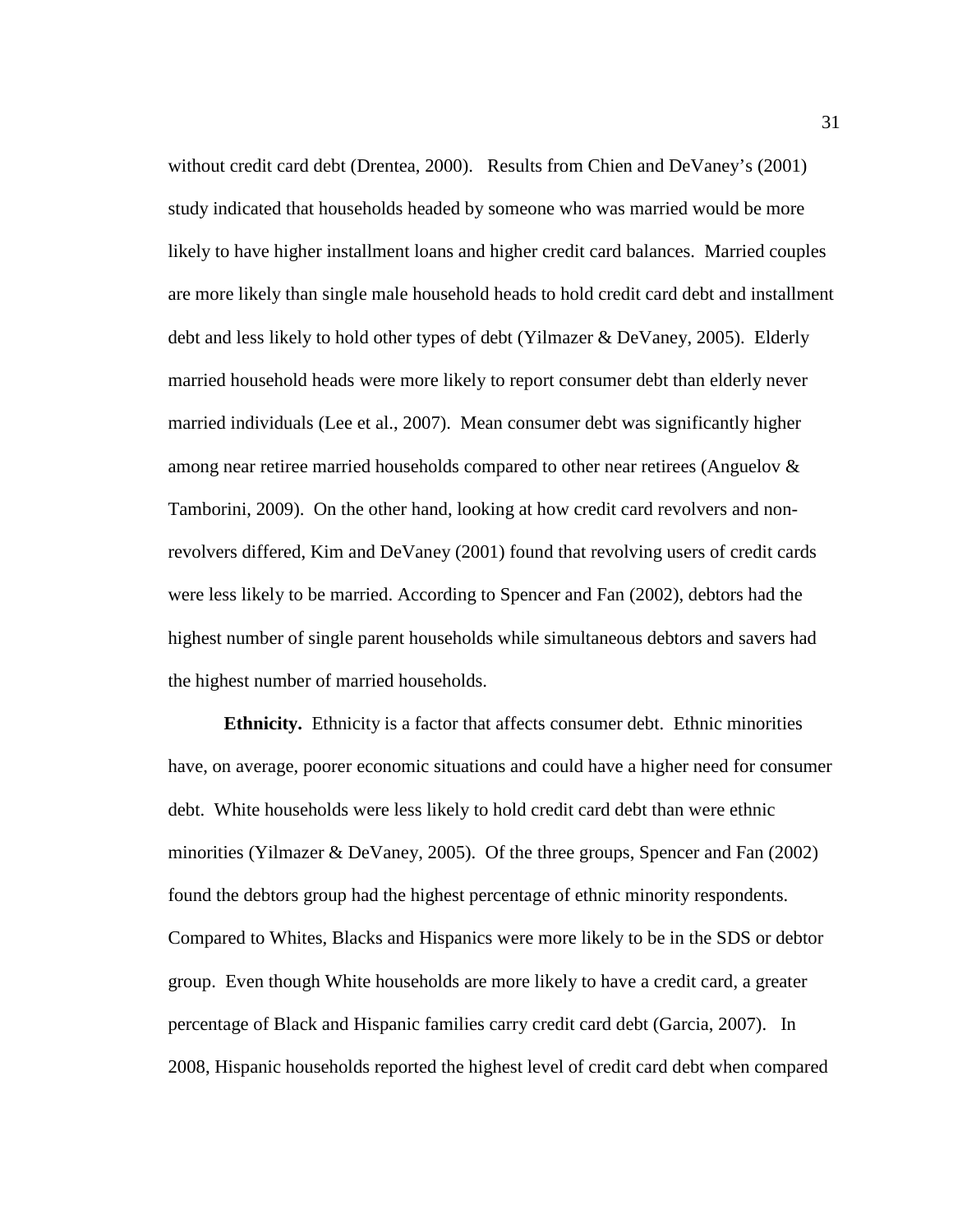to White and Black households (Garcia & Draut, 2009). Lee et al. (2007) found that Blacks, compared to Whites, were 74% more likely to hold consumer debt among older adults. Interestingly, Anguelov and Tamborini (2009) found that mean consumer debt was significantly higher among both White and racial minority groups of near-retirees. In one study, White families held higher median consumer debt than did non-Whites or Hispanics (Bucks et al., 2006).

 **Summary.** In human capital, as education increased, consumer debt increased. Those with more education may feel more comfortable handling consumer debt. Having poorer health, more health conditions, and poorer mental health were all associated with having more consumer debt. With increased medical costs associated with poor health, households can quickly accumulate debt.

Income is positively associated with consumer debt. Those with higher incomes have the ability to carry higher debt loads. As the size of the family increases, so does the amount of consumer debt. Having to pay for more mouths to feed, bodies to clothe, and needs and wants to satisfy, families take on extra debt. If one is employed, one is more likely to take on more consumer debt compared to an individual who is not employed.

As age increased, consumer debt decreased. Females were found to be more likely to have consumer debt and also to be less likely to have consumer debt. In fact, there may be no difference in having consumer debt between females and males. Married couples were more likely to have consumer debt than their non-married counterparts. Concomitant with marriage are usually added expenses, such as children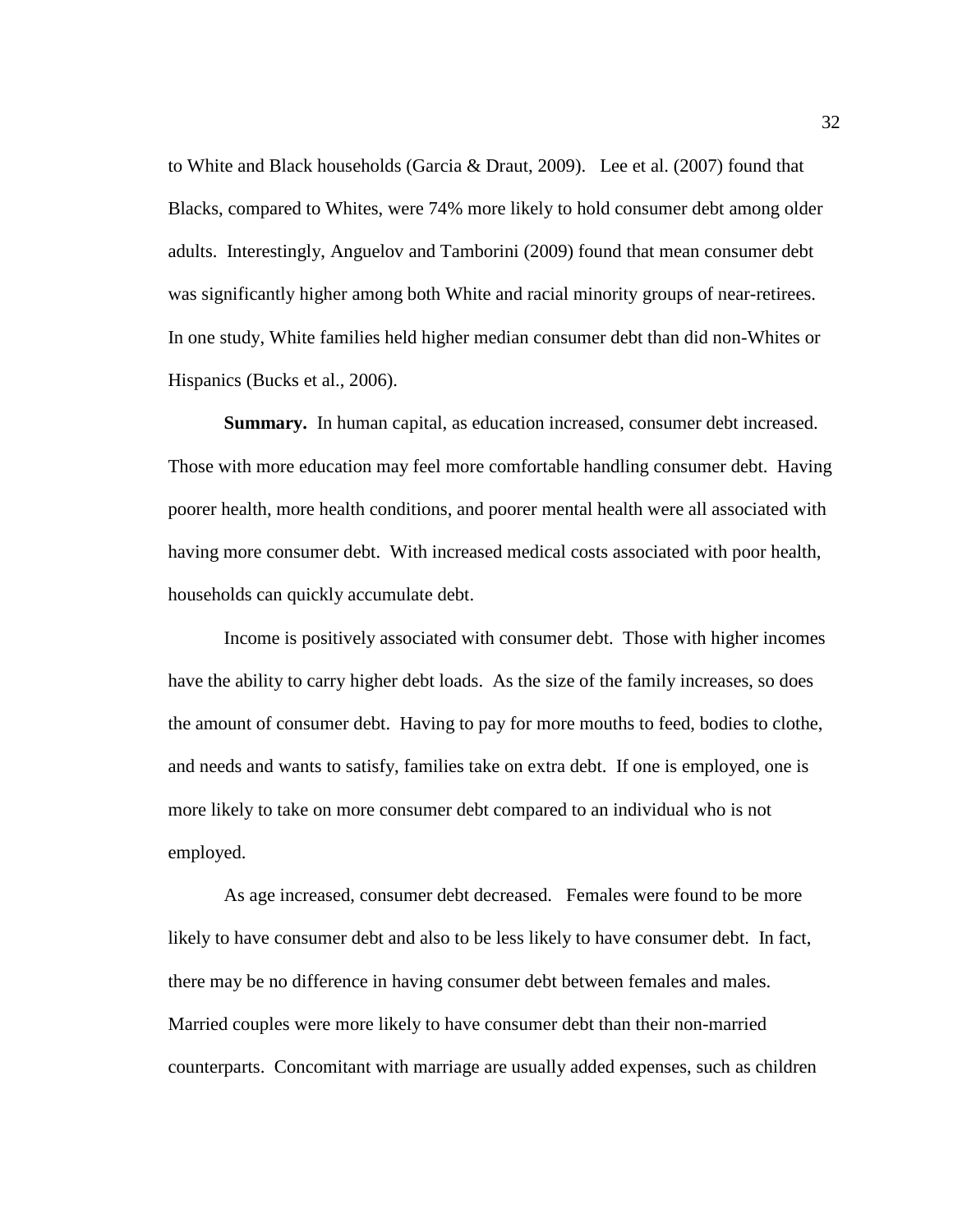and housing. There is also the dual earning couple which brings in a higher income, which is associated with more debt. Minorities or non-whites are more likely to carry consumer debt than whites. Minorities have historically been on the lower end of the wealth scale and this could contribute to the consumer debt levels that they have. In summary, the literature tends to support those who are younger, with higher educations, poorer health, have higher incomes, have less wealth, who are married, have large households, and who are minorities as those who carry consumer debt and higher consumer debt.

#### **Mortgage Debt**

The largest share of total debt is debt secured by the primary residence. The current housing bust was due in part to the preceding boom in housing. Between 2000 and 2007, housing prices rose 60% before the housing bubble burst (Munnell & Soto, 2008). After the 2001 recession, a combination of tight housing markets and the lowest mortgage interest rates in nearly 40 years set off rapid housing price appreciation (Joint Center for Housing Studies, 2009). Looking for a chance to get in on the rising prices, homebuyers and speculators jumped into the market. Even though mortgage interest rates were increasing, home prices increased mainly because of changes in lending practices. Lenders relaxed down payment and debt-to-income ratio requirements. In many cases, lenders did not verify the assets and incomes of applicants (Joint Center for Housing Studies, 2009).

 Many people who had been unable to obtain loans previously due to past payment problems were able to get subprime loans at higher interest rates. Munnell and Soto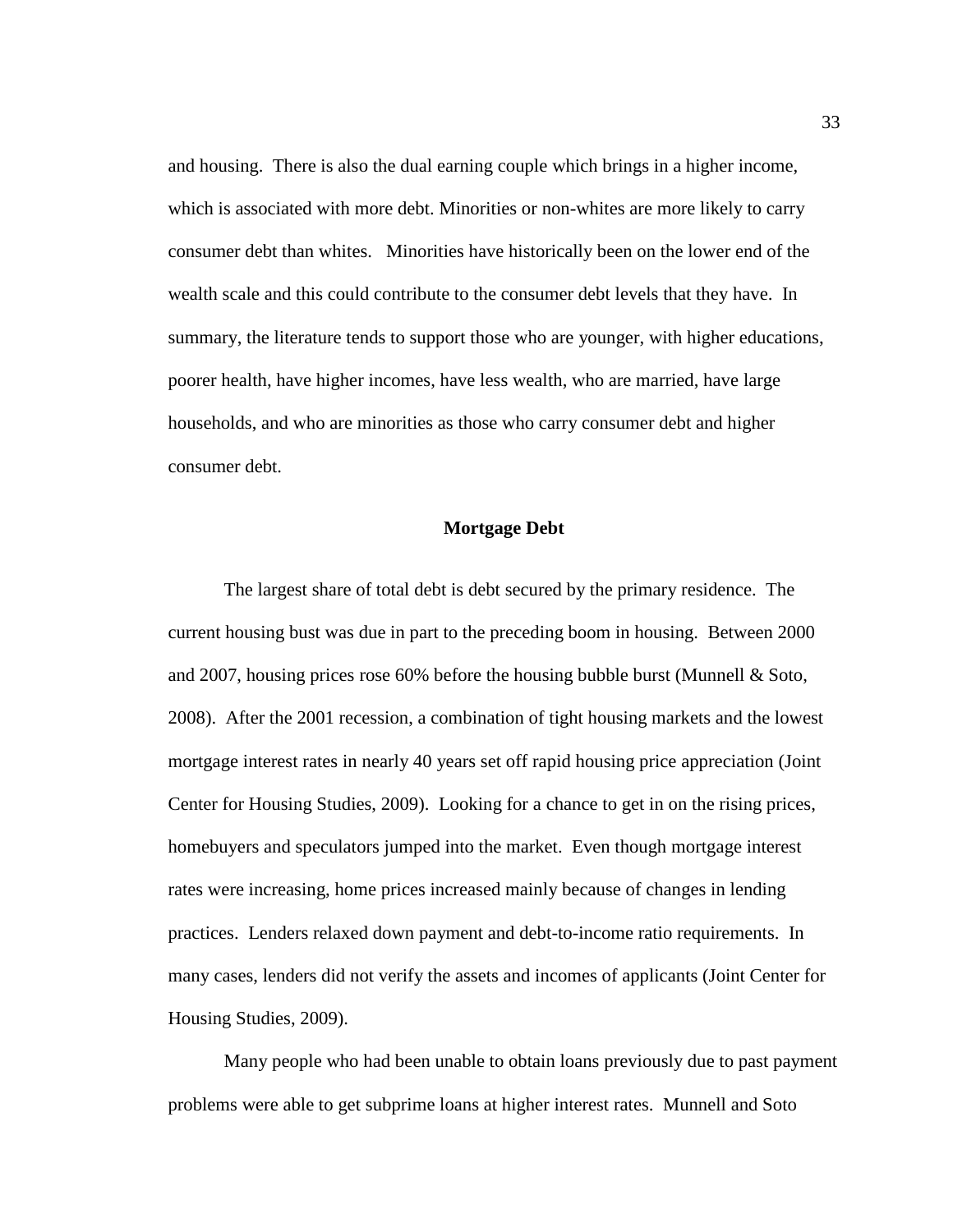(2008) noted that if people extracted the equity from their home through some sort of housing related debt, and consumed all their borrowings, they would be left with additional debt and no additional assets. This could have dire consequences for their retirement. Households now in middle-age have set new records for housing debt and will probably carry high housing debt into old age in 10 or 20 years (Masnick et al., 2006). Millions of Americans entered the recession deep in debt and with serious housing cost burdens.

According to the Joint Center for Housing Studies (2009), a recent Federal Reserve report estimated that of the trillions of dollars in home equity cashed out between 2001 and 2007, homeowners used \$874 billion to pay off non-mortgage debt. Basically these homeowners were rolling consumer debt into home loans and unlike consumer loans, mortgage debt cannot be discharged in bankruptcy proceedings. Considering that bankruptcies almost doubled from 600,000 in 2006 to 1.1 million in 2008 this is no small matter. Moreover, a total of about 3.2 million homeowners went into foreclosure in 2007 and 2008.

 Home equity borrowing is often used as a replacement for consumer credit, either in financing new consumption expenditures or to pay down outstanding consumer debt (Canner, Durkin, & Luckett, 1998). Garcia and Draut (2009) looked at how individuals used their home equity or refinancing over the past 5 years. Overall, half of the homeowners in the survey had refinanced, taken out a second mortgage, or had used a home equity line of credit. Of those households, half used the proceeds to pay down an average amount of \$14,344 on their credit card debt. Garcia and Draut (2009) found that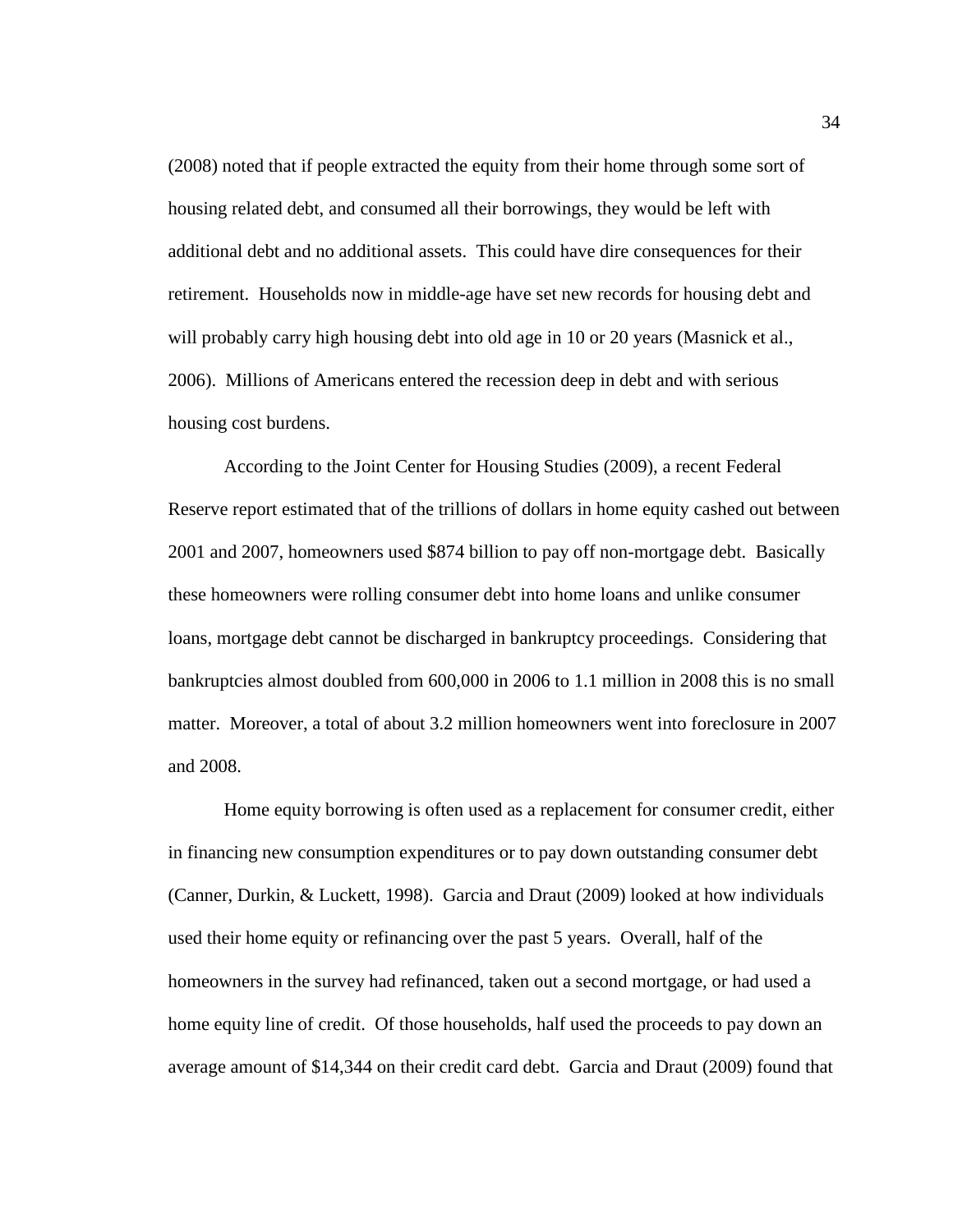the 24% who had paid off credit card debt with home equity in the past five years still carried an average credit card debt of \$14,000 at the time of the survey.

# **Human Capital Factors and Mortgage Debt**

**Education.** Education is a human capital factor that impacts mortgage debt. In their study of housing wealth effects, boomer refinancing, housing debt and retirement savings adequacy from the 1989-2007 Survey of Consumer Finances, Gist et al. (2009) found that refinancers were more likely to be college educated than non-refinancers, yet having a college education decreased the probability of refinancing. Anguelov and Tamborini (2009) looked at differences between the 1995 and 2004 cohorts of the SCF. Near-retiree households with higher educational levels were those with the highest mean and median total housing debt.

Lee et al. (2007) found that those with a college education and those with some college among the elderly were much more likely to hold mortgage debt as compared to those with less than a high school education. Lee (2005) profiled baby boomers that use home equity loans and investigated factors predicting the occurrence of taking out home equity loans. The author found that the education level had a positive relationship with home equity borrowing. Canner et al. (1998) found households who have a home equity line of credit tend to be better educated than other homeowners.

**Health.** Another human capital factor affecting mortgage debt is health. Those with poor health can end up with higher mortgage debt by taking out equity to pay for health related expenses. Household heads who reported their health as poor or good were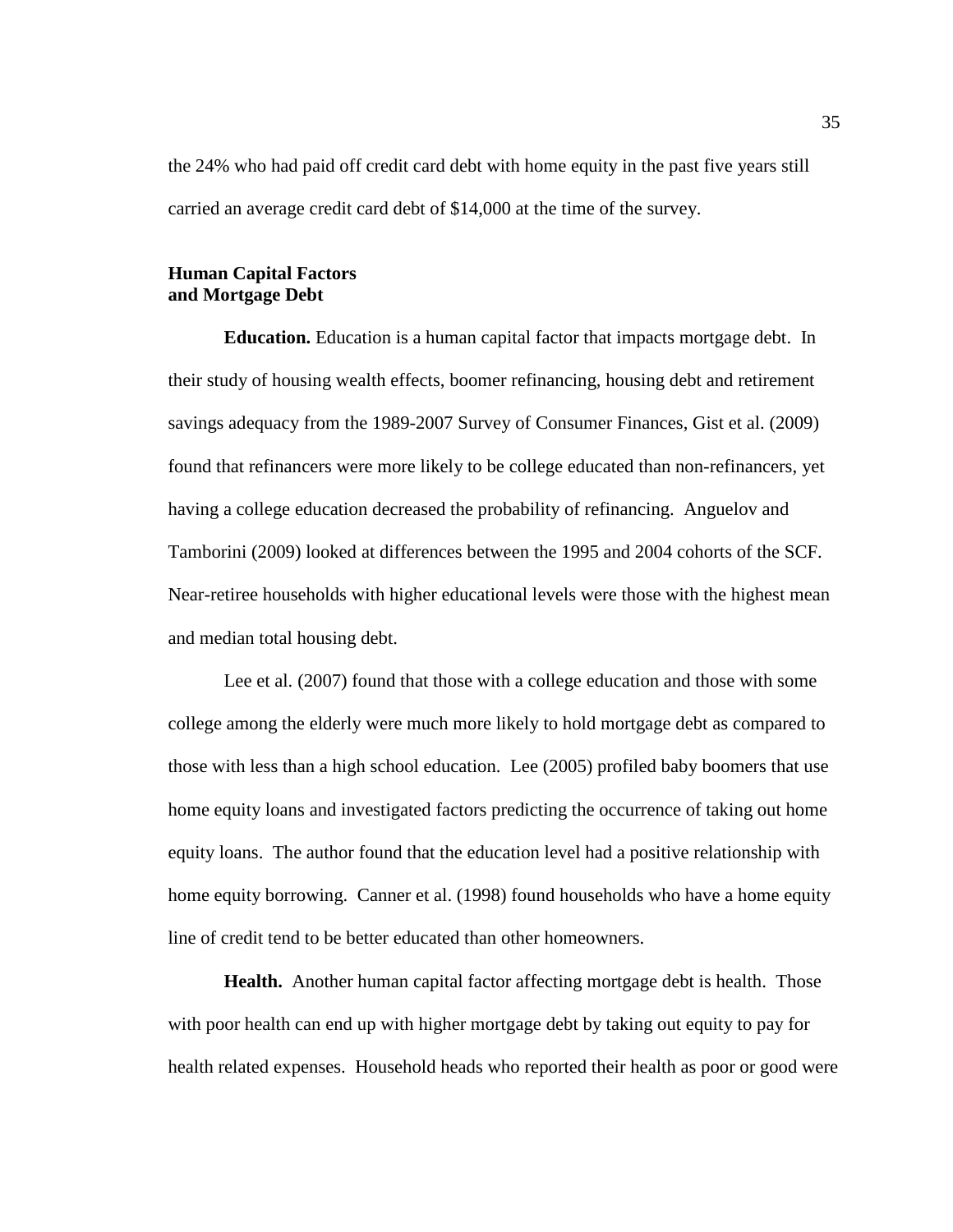less likely to hold mortgage debt than those who reported their health as excellent (Lee et al., 2007). Himmelstein, Warren, Thorne, and Woolhandler (2005) found that medical debt was associated with mortgage debt. Those with more than \$1,000 in medical expenses were more likely to have taken out a mortgage to pay medical expenses. Of all homeowners who had taken out a second or third mortgage, 15% reported medical expenses as a reason. Illness resulted in financial problems both directly, because of medical costs, and indirectly because of lost income.

The studies found on health and mortgage debt looked at the impact of debt on health. The consequences for the health of homeowners at the onset of mortgage indebtedness were the focus of a study by Nettleton and Burrows (1998) in the United Kingdom. With mortgage arrears at an all time high, the authors set out to explore what impact the increased level of housing insecurity had upon homeowners' health status. Their logistic regression showed that compared to individuals without mortgage problems, those mortgagors with problems were more likely to have experienced a worsening in subjective well-being even holding other factors constant.

Assessing the impact of housing payment problems on psychological health was the focus of a study by Taylor, Pevalin, and Todd (2007). Using data from the British Household Panel Survey, the subsample consisted of working-age heads of household, men aged 16 to 64 and women aged 16 to 59. They found for male heads of households, housing payment problems and entering arrears had significant psychological costs. These costs are over and above those relating to the associated negative financial events. The sizes of these effects were similar in magnitude to those associated with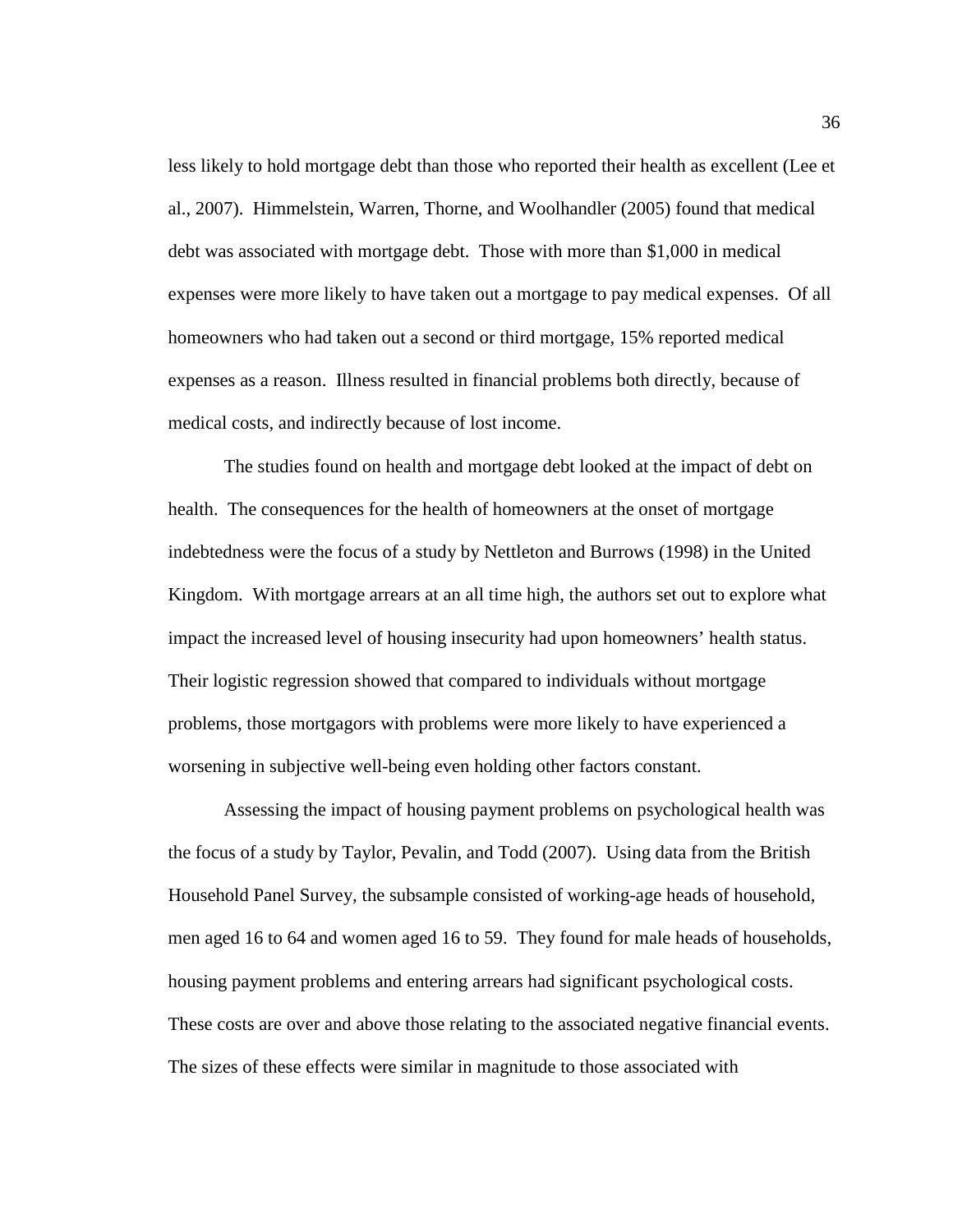unemployment or marital dissolution. For female heads of households, Taylor et al. (2007) found that longer-term housing payment problems and arrears have significant psychological costs. The sizes of these effects were in addition to and larger in magnitude than those associated with more general financial hardship. The authors also found that the detrimental effects on mental health were consistent over time.

#### **Economic Factors and Mortgage Debt**

 **Income.** Income has an impact on mortgage debt. The more income one has, the more likely that one has home equity built up to borrow from. Gist et al. (2009) found that refinancers in 2007 had higher median incomes than those who did not refinance. Bucks et al. (2006) used data from the 2001 and 2004 SCF and found mortgage borrowing was less prevalent among families in the lowest income (less than  $20<sup>th</sup>$ percentile). Bucks et al. also found the percentage of families holding mortgage debt tended to rise with income and the median value of mortgage debt tended to rise with income.

 The amount and incidence of mortgage debt rises with income (Anguelov & Tamborini, 2009). Canner et al. (1998) found households who have a home equity line of credit have higher incomes. In Lee's (2005) profile of baby boomers that use home equity loans, those with home equity loans reported a much higher household income than those with no home equity. Results showed that as the income level increased, the likelihood of borrowing against the equity in the home increased and there was a curvilinear relationship between income and home equity borrowing (Lee, 2005). On the other hand, Yilmazer and DeVaney (2005), using data from the 2001 SCF to look at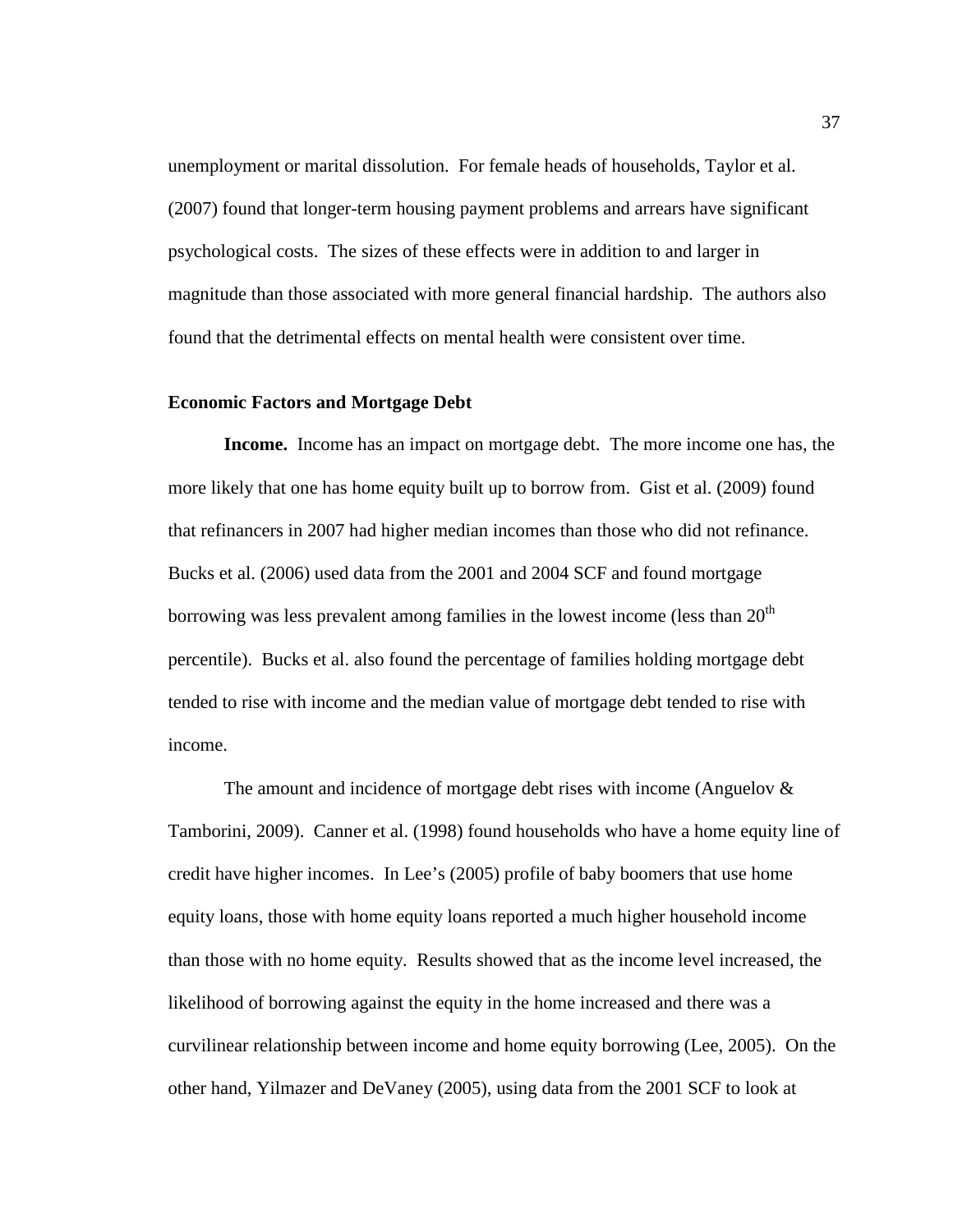household debt over the life cycle, reported that household income was negatively associated with the probability of holding mortgage debt.

**Family size.** Family size is an important factor in mortgage debt. Larger households require more space and larger housing to meet their needs. An increased number of family members increased the probability of holding mortgage debt among the elderly (Lee et al., 2007). Gist et al. (2009) found that the presence of children increased the probability of refinancing. Yilmazer and DeVaney (2005) noted that the number of children living in the household had a positive effect on the probability of holding mortgage debt.

**Employment status.** Those who are employed have income coming into the household and could afford to take on more mortgage debt. A higher percentage of working and self-employed families held mortgage debt than did retired or other nonworking families. Working and self-employed families held higher median debt levels than did non-working or retired families (Bucks et al., 2006). Lee et al. (2007) investigated the factors that influence the probability of holding mortgage debt of older (age 65 and above) Americans. The authors found those who were employed were more likely to hold mortgage debt than those who were not employed.

**Region.** The region is important in mortgage debt, especially given the recent and ongoing mortgage crisis. The cost of living in a region could be a factor in taking on mortgage debt. It was found that the highest composite cost of living was in the northeast and the west and the lowest was found in the south (Warren, 2010).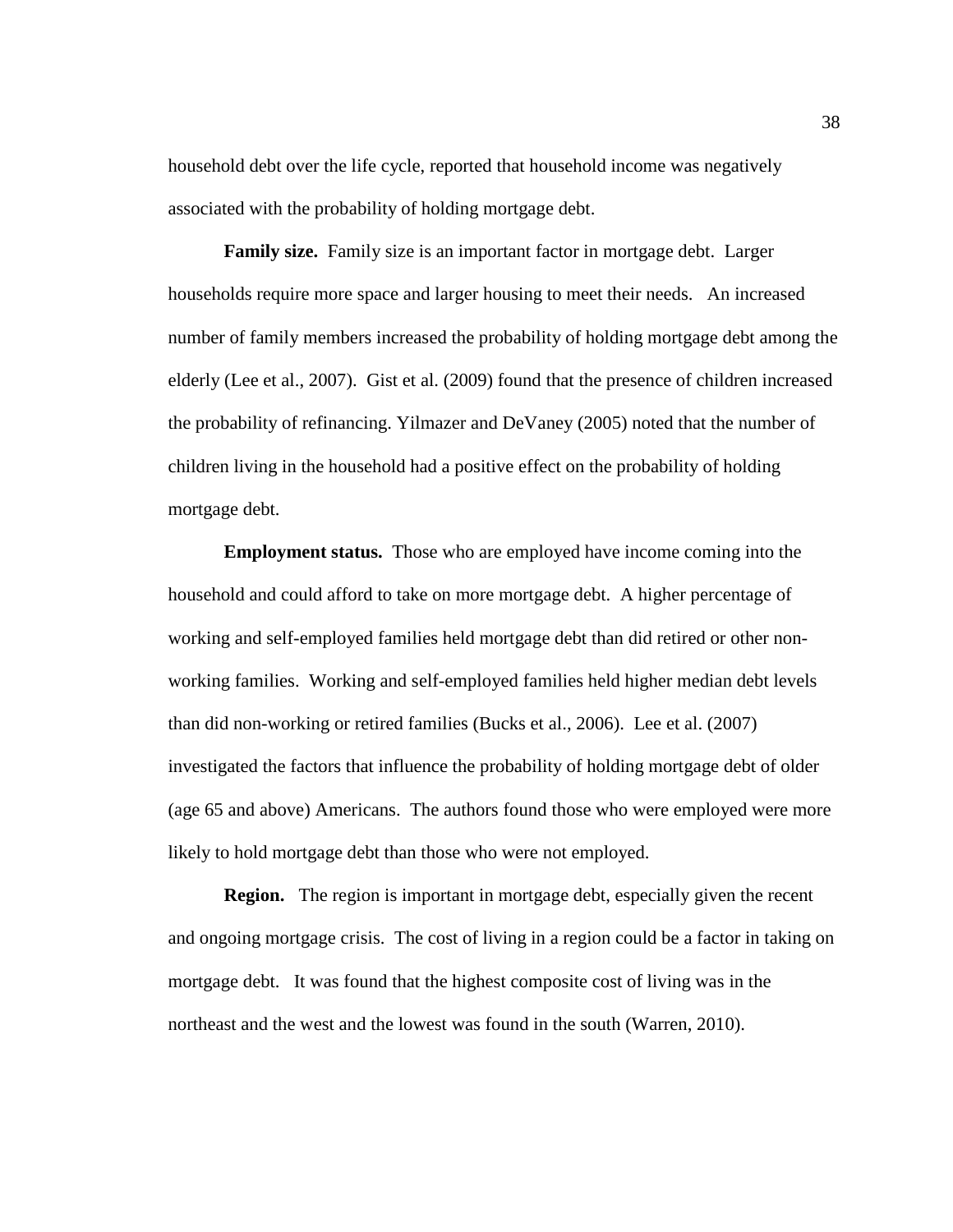Bucks et al. (2009) found that the midwest had the lowest amount of mortgage debt and next to the lowest amount other debt secured by the primary residence in 2007. The northeast, west, and south had more mortgage debt secured by a primary residence in 2007.

# **Socio-Demographic Factors and Mortgage Debt**

**Age.** Mortgage debt should be declining by the near retiree stage of life. Gist et al. (2009) found that both early (born 1946-1955) and late boomers (born 1956-1964) were about twice as likely as post boomers (born after 1964) to refinance mortgages. According to Bucks et al. (2006), the percentage of families with mortgage debt rose to age 54 and declined starting at age 55. The authors found that the median level of debt secured by the primary residence tended to rise to age 44 and then declined. The median level of debt secured by other residential property and by lines of credit rose to age 64 and declined after age 65.

Borrowers of all ages are carrying more mortgage debt, yet the increase among older families has been remarkable. For instance, only 41% of home owners aged 55-64 in 2001 had paid off their mortgage compared to 54% of that age cohort in 1989 (Apgar & Di, 2005). Even more incredible are the levels of mortgage debt older homeowners carry with them into their retirement years compared to previous years. The median mortgage debt of those mortgage borrowers aged 55 to 64 nearly doubled in 2001 compared to 1989 and for those aged 65 and above it nearly tripled in that time period (Apgar & Di, 2005).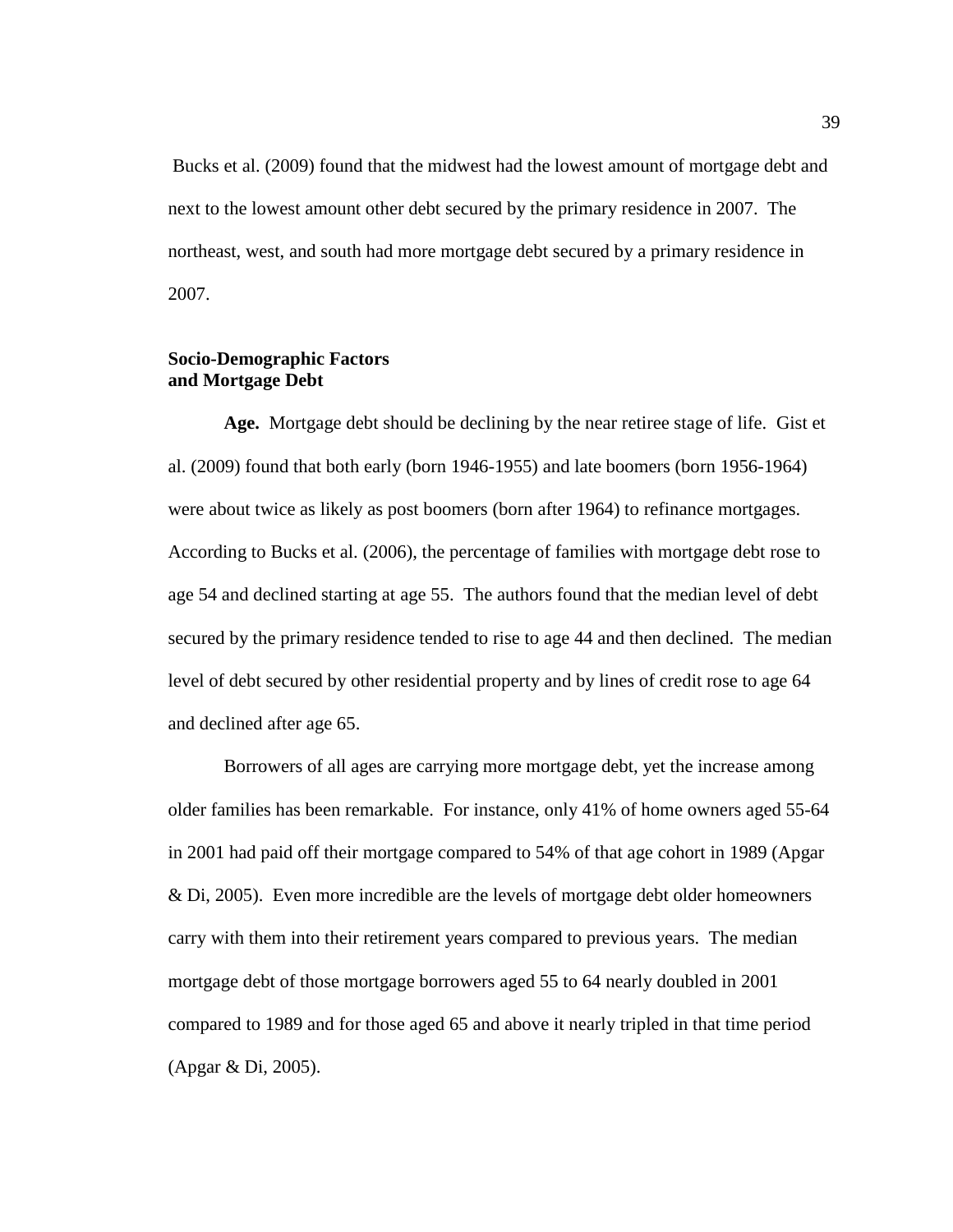Masnick et al. (2006) noted the growth in mortgage debt and its substitution for consumer debt. They used the data from the SCF to track cohort trends in housing debt and home equity. The authors showed that cohorts about to retire have taken on significantly higher mortgage debt later in life than the cohorts that preceded them. Additionally, younger cohorts at mid-life were poised to have still higher housing debt in 10 or 20 years when they reach retirement. As the debt level increases within cohorts, it also spreads into later years before beginning to decline.

Analyzing debt in families headed by near-retirees (workers aged 50-61), Anguelov and Tamborini (2009) looked at differences between the 1995 and 2004 cohorts of the SCF. The authors examined mortgage debt (debt for the primary residence, home equity loans, and other residential housing debt) and found considerable growth across all types of housing debt between 1995 and 2004. Much of this was driven by increases in housing debt rather than consumer debt. Older households (aged 56-61) held less housing debt than younger (aged 50-55) households.

Lee et al. (2007) found among elderly respondents, as age increased, the probability of holding mortgage debt decreased. Yilmazer and DeVaney (2005) showed that the likelihood of holding mortgage debt and the amount of mortgage debt compared to assets among near-retirees decreased with age. These studies are consistent with the lifecycle hypothesis of saving. Lee (2005) profiled baby boomers that used home equity loans and investigated factors predicting the occurrence of taking out home equity loans. Data were drawn from the National American Housing Survey conducted in 2001. There were four age groups: younger ages (21-35); baby boomer ages (35-55); near retiree ages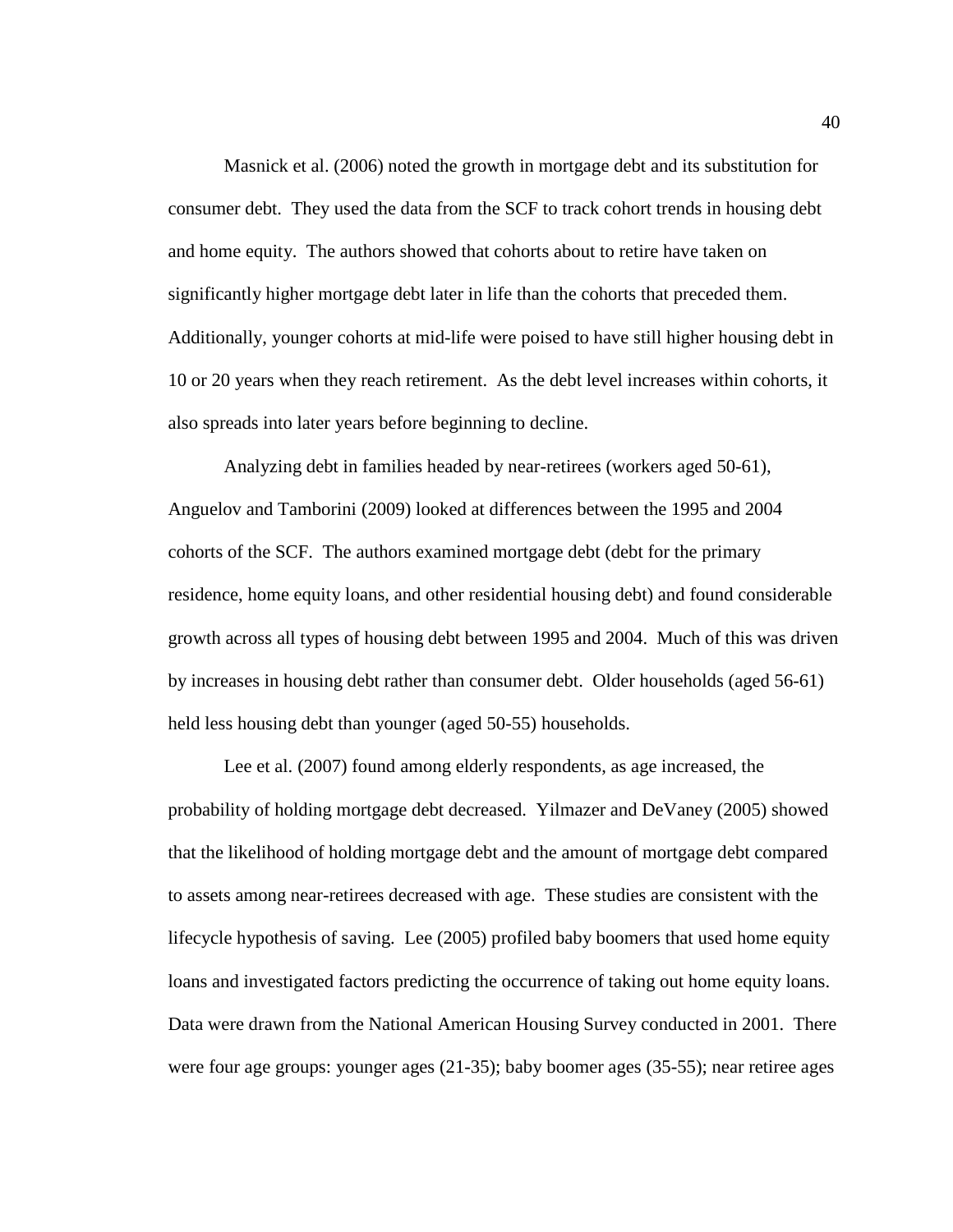(56-64); and elderly ages (age 65 and above). Baby boomers were more likely to borrow against the equity in their homes than the other age groups.

 **Gender.** Yilmazer and DeVaney (2005) used data from the 2001 SCF to look at household debt over the life cycle. They found that female household heads were less likely to hold mortgage debt than single male household heads. Because females generally had lower incomes and wealth, females owned less housing and their housing was smaller than for males. Consequently, they had less mortgage debt than did males. Most research focuses on marital status and tends to neglect gender in studies about mortgage debt.

**Marital status.** Married couples have more housing debt because they are more likely to be dual-earnings couples with higher incomes to purchase more expensive homes and most have children requiring larger houses. Masnick et al. (2006) observed that married couples have been the primary driving force behind the overall trends in increasing housing debt for middle-aged baby boomers. Unmarried individuals have experienced increases in mortgage debt, but not to the extent that married couples have experienced.

Yilmazer and DeVaney (2005) looked at household debt over the life cycle and reported that married couples were more likely than single male household heads to hold mortgage debt. Mortgage debt increased more for married couples than for single persons between the 1995 and 2004 cohorts in a study by Anguelov and Tamborini (2009). Married individuals were more likely to hold mortgage debt than never married individuals (Lee et al., 2007). Lee (2005) reported that a larger proportion of home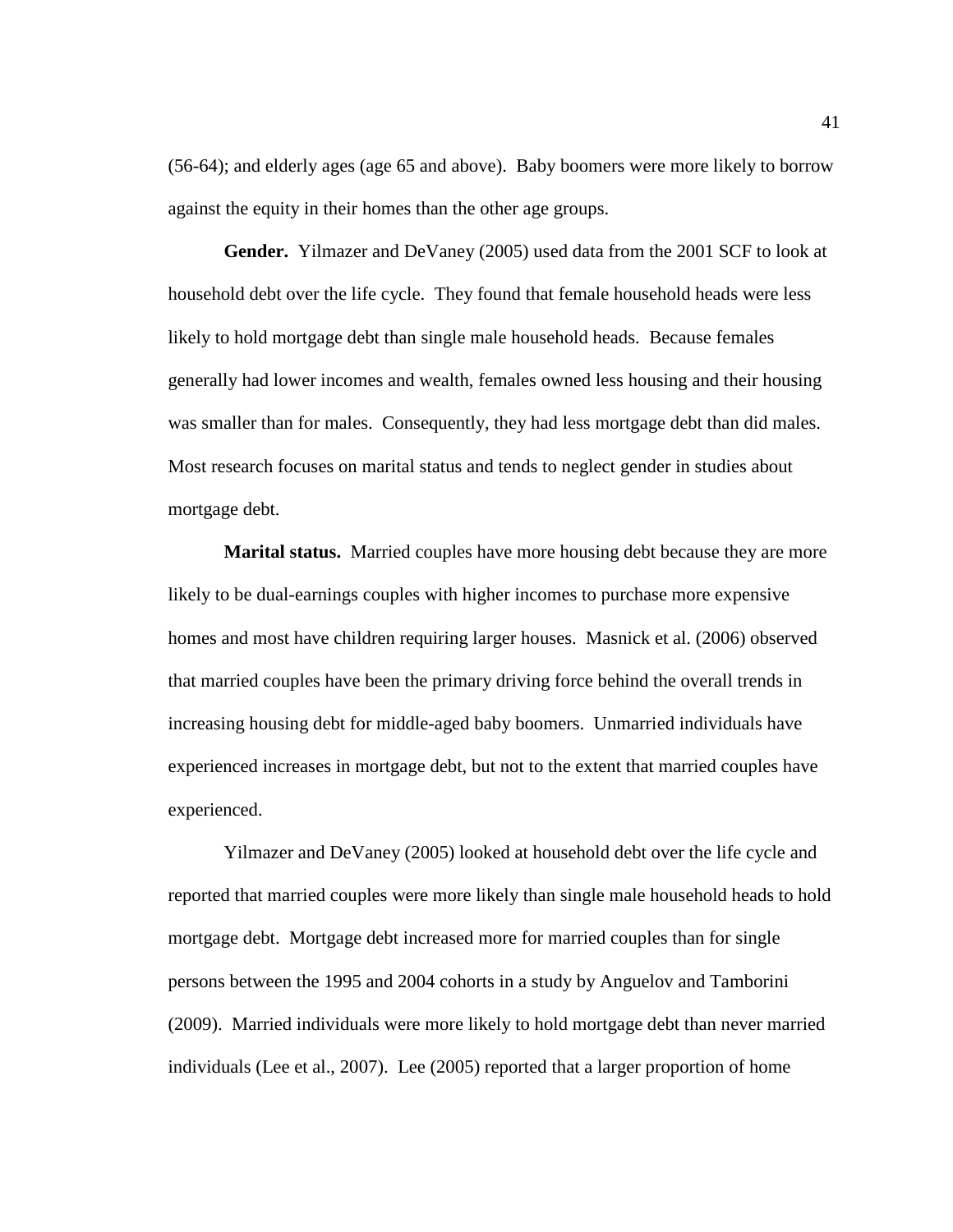equity borrowers were married. However, in their study of housing wealth effects, boomer refinancing, housing debt, and retirement savings adequacy, Gist et al. (2009) found that being married decreased the probability of refinancing.

**Ethnicity.** Because more White families have more housing than ethnic minority families, Whites are more likely to carry mortgage debt than ethnic minorities. Bucks et al. (2006) observed that a greater number of White families held mortgage debt than did non-White or Hispanic families. Median mortgage debt levels were higher for White families than non-White or Hispanic families. Gist et al. (2009) found that refinancers were more likely to be White. White households held higher amounts of debt than did racial minority households (Anguelov & Tamborini, 2009). Those with home equity loans tended to be White, and White homeowners were more likely to use home equity than racial minority homeowners (Lee, 2005). On the other hand, Lee et al. (2007) found in their study of elderly homeowners that Blacks and Hispanics were more likely to hold mortgage debt than Whites.

 **Summary.** Those who held more mortgage debt tended to have higher education level. It may be that those who have higher educations have more abilities to take on the complexities of mortgage debt and a higher amount of mortgage debt. Having poorer health, more health conditions, and poorer mental health were all associated with having more mortgage debt. As mentioned earlier, many people pay their medical debts by rolling them into other debt and eventually mortgage debt. In general, income is positively associated with mortgage debt. Those with higher incomes have the ability to carry higher mortgage debt. As the size of the family increases, so does the amount of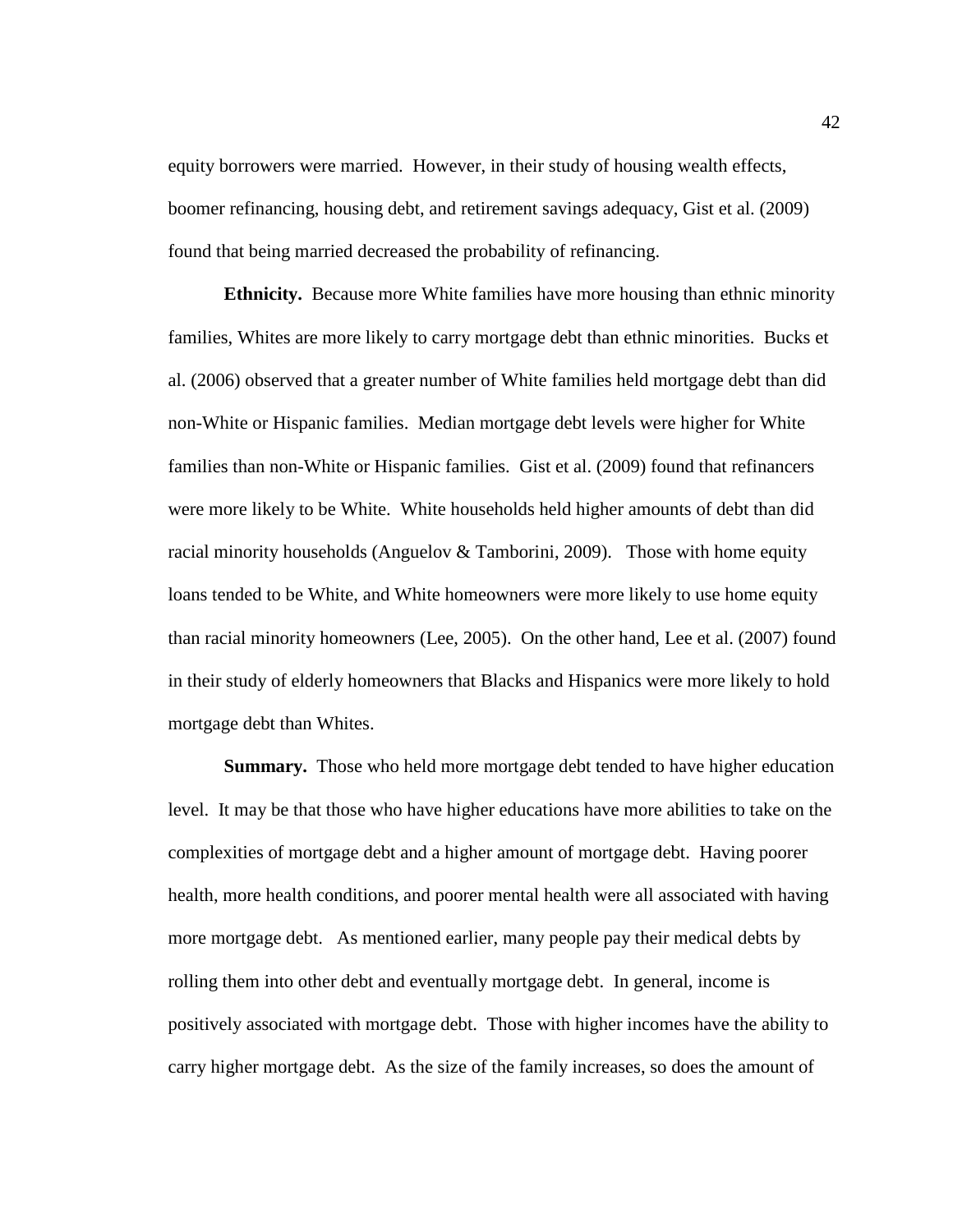mortgage debt. Larger families require more space and larger housing. If one is employed, one is more likely to have more mortgage debt compared to an individual who is not employed.

In general as the age of the householder increased, the amount of mortgage debt decreased. Females are less likely to have mortgage debt. Generally, women have less income and wealth than males and accordingly, less housing and accompanying debt. Married couples were more likely to have mortgage debt than those who are not married. Married couples usually have a family and need more housing to fit their needs. If they are a dual earning couple they may wish to have a larger house for status reasons. Whites have more mortgage debt than non-Whites or minorities. Whites generally have more income and wealth than minorities so they can afford more house and more mortgage debt. Summarizing, those who held more mortgage debt tended to be younger, have a higher education level, poorer health, higher income, larger households, employed, married, and White.

#### **An Overview of Wealth in America**

Wealth and net worth for most people has declined due to the recession and fall of the stock market. Rosnick and Baker (2009) used data from the 2004 Survey of Consumer Finances to create three plausible scenarios from best- to worst-case for baby boomers' (ages 45-54 and ages 55-64) wealth in 2009. Net worth for the median household with a person between the ages of 45-54 fell by more than 45% from \$172,400 in 2004 to just \$94,200 in 2009 (amounts in 2009 dollars).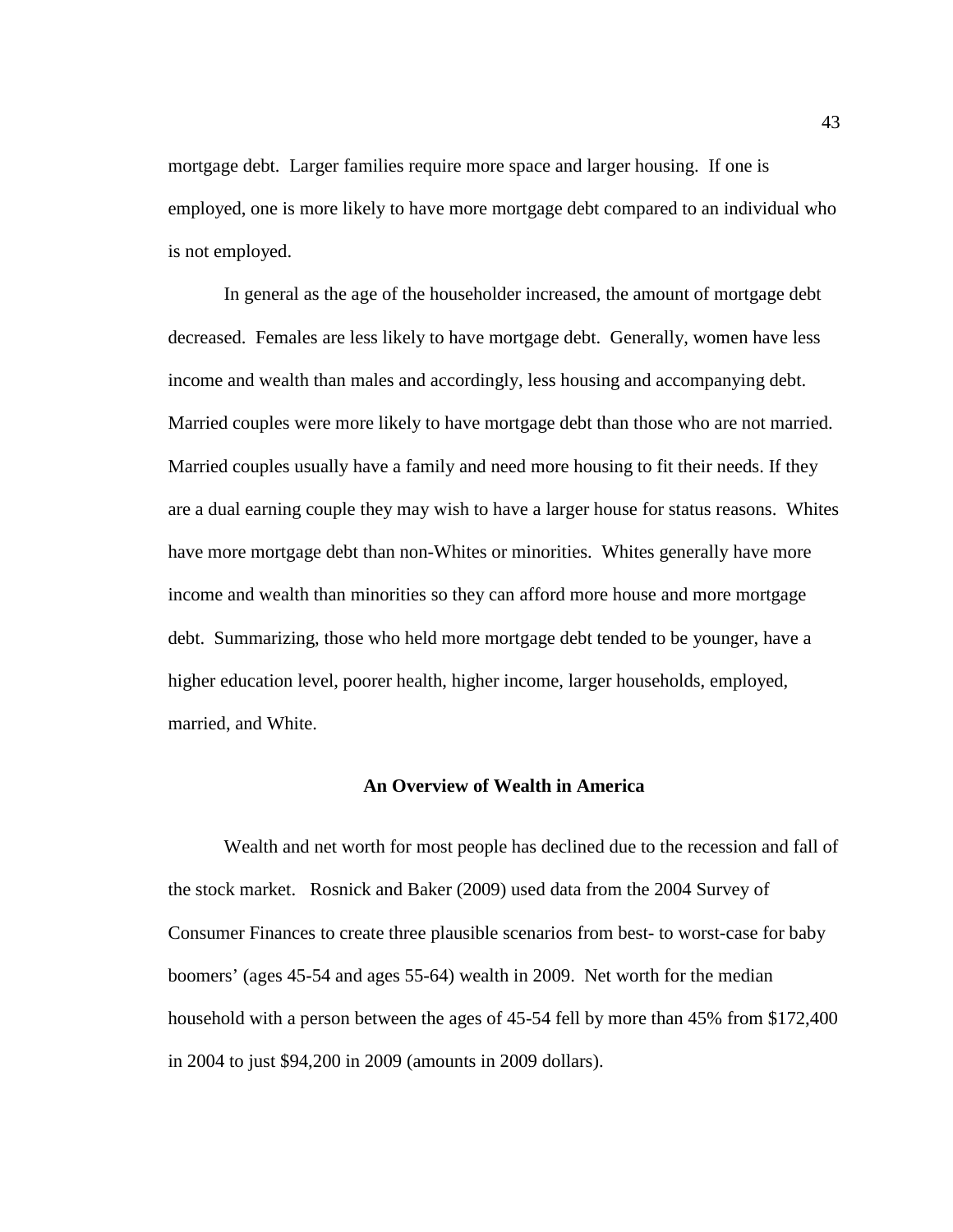Rosnick and Baker (2009) found that the situation for early boomers to be somewhat worse. Wealth fell by almost 50% among median households with a person between the ages of 55-64, from \$315,400 in 2004 to \$159,800 in 2009. Due to the decline in house prices, many baby boomers have little or no equity in their homes. If they were to sell their homes, the authors projected that 30% of households headed by an individual between the ages of 45 and 54 and 15% of those with a household head between 55 and 64 will need to bring money to the closing. This implies that these groups effectively have negative equity in their homes. As a result of the bursting of the housing bubble, millions of middle-class homeowners still have little or no equity in their homes even after being homeowners for decades.

 Interestingly, Rosnick and Baker's (2009) projections show that for both age groups, renters within each wealth quintile in 2004 will have more wealth in 2009 than homeowners in all three scenarios. This paper was an update to the author's 2008 paper (Baker & Rosnick, 2008). In eight months since the 2008 paper, the economy had worsened with the recession deepening, turmoil in the stock market, and housing prices staying down. Therefore, the retirement prospects of the baby boomers given in 2008 appear overly optimistic and actually look much worse in 2009 than they did in 2008.

 Since this study focuses on negative net worth and the literature on negative net worth is sparse, factors of net worth will be reviewed to find factors of negative net worth. The financial security, especially the savings and net worth, of baby boomers is very important as they are such a large proportion of the population and as the retirement phase of their lives has begun. Given the tumult in the economy, the retirement security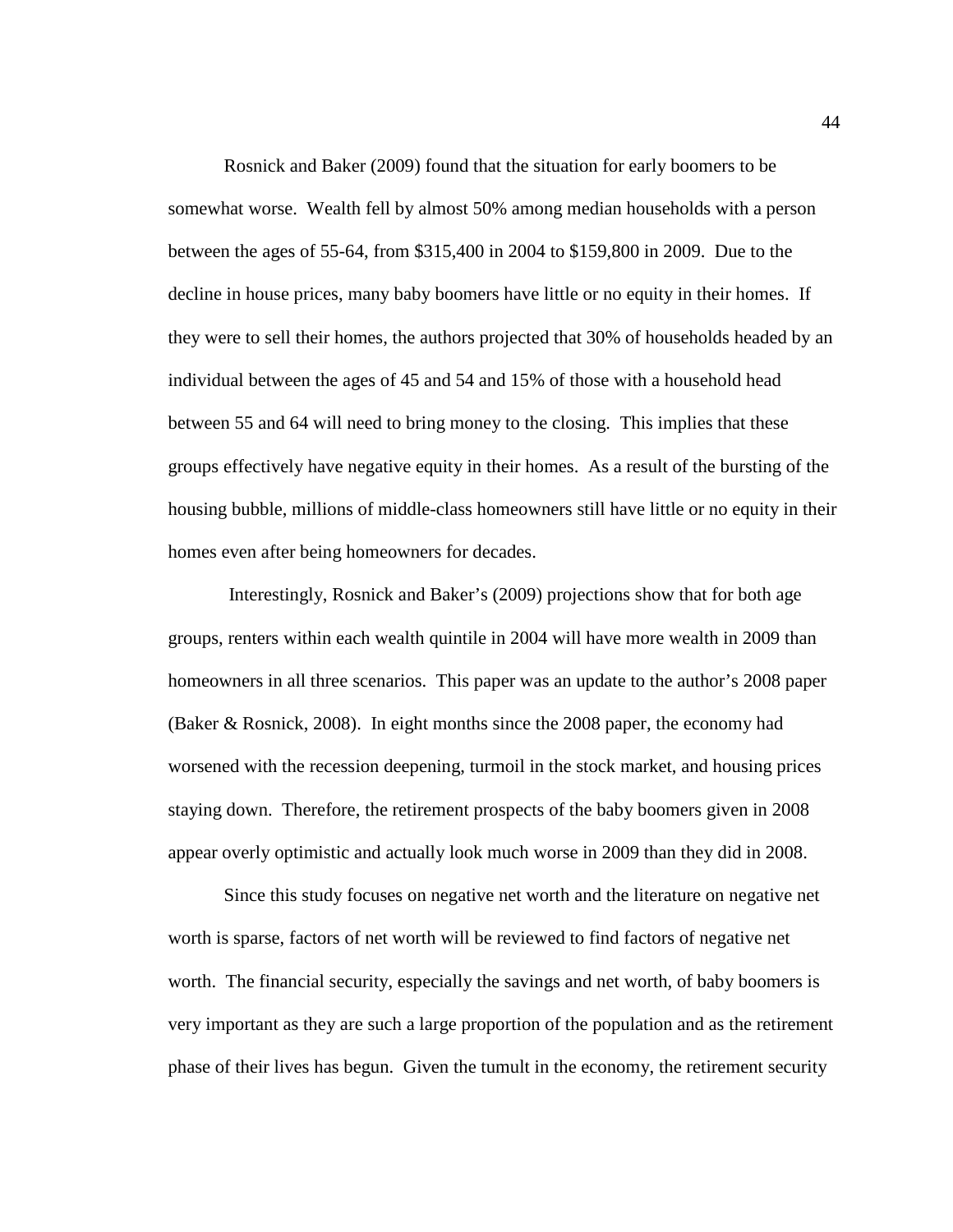of those entering retirement is a particularly important issue which is being given much attention. The financial security of baby boomers has been the subject of study by several authors (Baek & DeVaney, 2004; DeVaney, 1995; Lee & Brown, 2010; Lusardi & Mitchell, 2006; Rosnick & Baker, 2009). According to Lusardi and Mitchell (2006), those who planned for their retirement, even "a little" were much better off than those who planned "hardly at all." A sizable effect of planning on wealth was seen even after controlling for many demographic factors.

#### **Human Capital Factors and Net Worth**

**Education.** Lusardi and Mitchell's (2006) paper looked at people's economic knowledge and planning and how these are associated with saving behavior. The analysis used two cohorts of the HRS from 1992 and 2004 to evaluate wealth on the verge of retirement. Ceteris paribus, having more education is associated with more wealth. Using the 2001 Survey of Consumer Finances (SCF), Baek and DeVaney (2004) in their assessment of objective financial wellness, baby boomer households who met the liquidity guidelines and the investment assets ratio tended to have a relatively high education.

 Lee and Brown (2010) found retirees who had a college degree held more net worth than those who had less than a high school degree. Wakita, Fitzsimmons, and Liao (2000) reported that education levels had a positive effect for White households on both savings net worth and housing net worth. An increase in education among the Black subsample increased housing net worth, but not savings net worth. DeVaney and Chiremba's (2005) study excluded retirees and those over age 70 in the 2001 SCF. The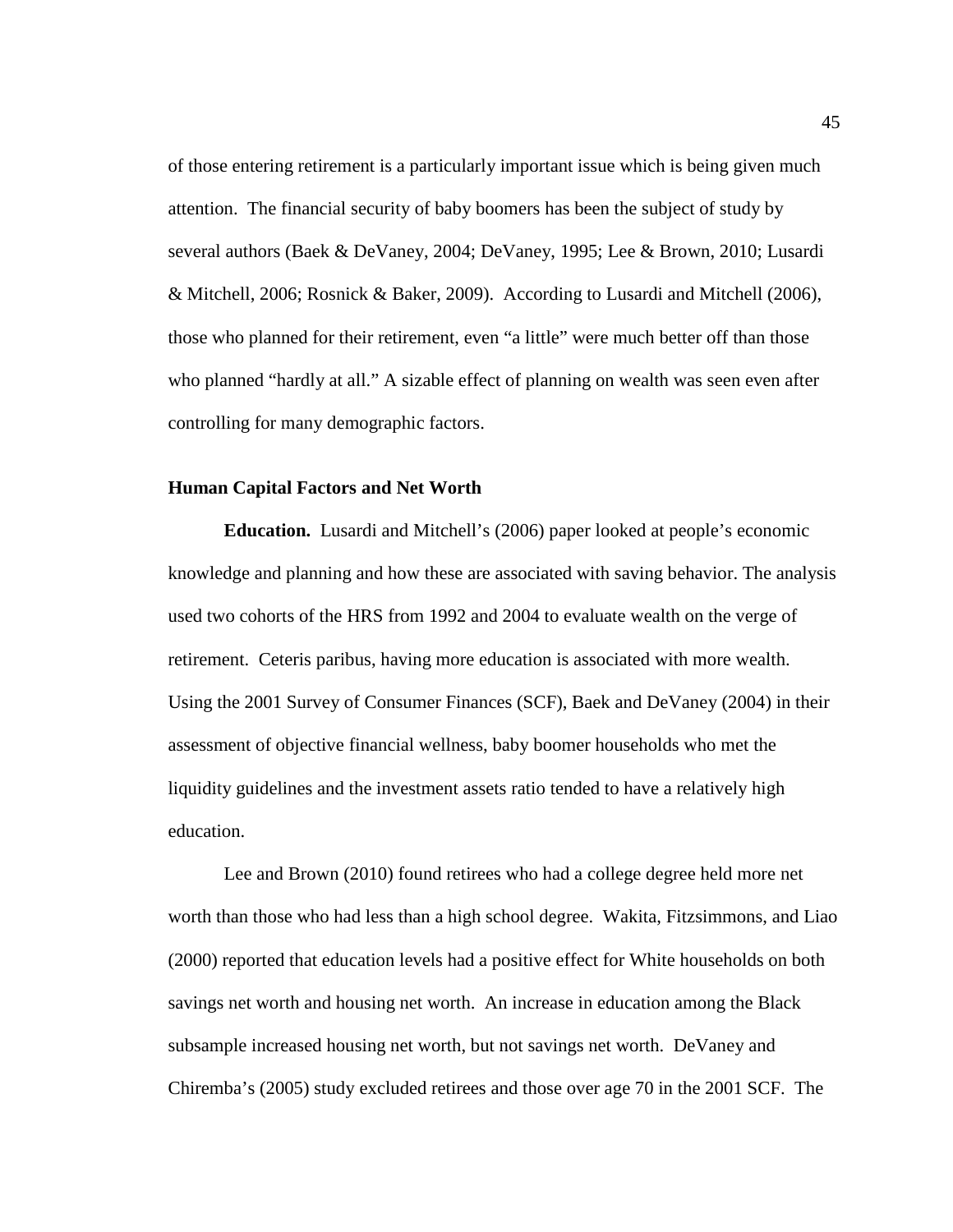dependent variable was whether the head of household held one or more retirement account, and the total amount in the retirement accounts held by the household. It was found that the amount of retirement savings was larger for those with more education.

**Health.** Examining factors related to retirement preparation of older and younger cohorts of baby boomers, DeVaney's (1995) study found households in the older cohort were more likely to meet the criterion of having investment assets greater than 24% of net worth if the household head was in good health. In the study by Lee and Brown (2010) comparing the net worth of older Black women to that of older Black men, older White women and older White men, it was noticed that those with poor health among the total sample held significantly less amounts of net worth than those with excellent health. Lee and Rowley (2009) examined the savings and retirement preparedness of nonmarried women between the ages of 52 and 64. Non-married women with poor health had lower levels of net worth and were less likely to meet the criterion for being prepared for retirement.

 Lum and Lightfoot (2003) examined the effect of health on retirement saving among older workers. Data came from the first wave of the HRS and included those who had a household member who was born between 1931 and 1941. The dependent variables were whether one was offered a pension plan at work, whether one had an IRA, and the amount in the IRA. Health status was the independent variable. In general, those who had better health were more likely to be covered by a pension plan at work and to hold an IRA. Health had a large, significant effect on the probability that a person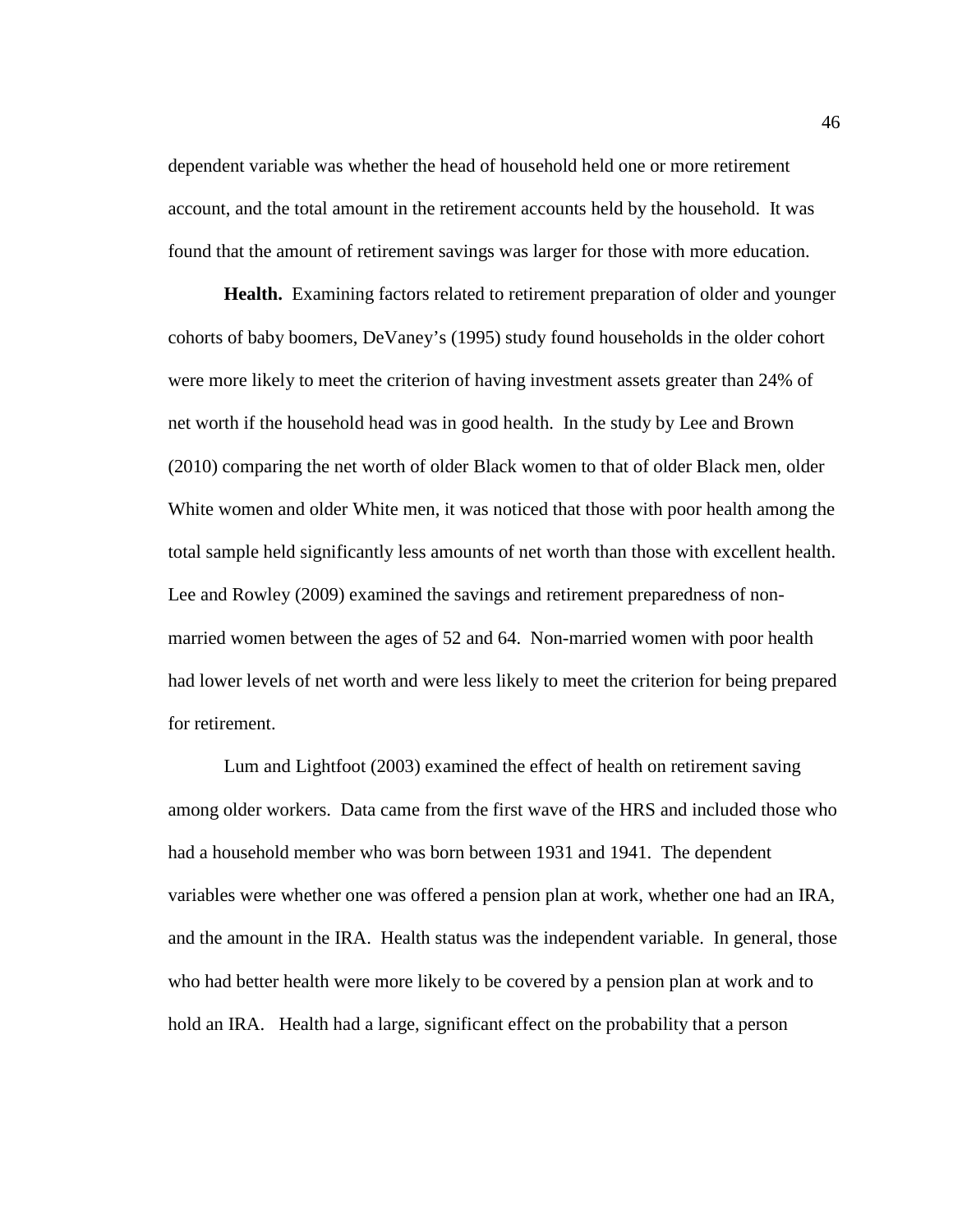nearing retirement will contribute to an IRA and on the amount of money that a person will hold in IRAs.

# **Economic Factors and Net Worth**

 Baek and DeVaney (2004) using three financial ratios to assess objective financial wellness found those boomers who met the debt-to-asset ratio and who met the investment assets ratio had higher income, saved for future expenses, and spent less than their income. The results of the study by Lee and Brown (2010) showed that the significant factors that predicted the level of net worth for the total sample of older Blacks and Whites were income and investment income, which were positively related to net worth while pension income, earned income, and other income were negatively related to net worth. Non married women with less income had lower levels of net worth and were less likely to meet the criterion of being prepared for retirement (Lee & Rowley, 2009). All else equal, having higher income was associated with more wealth according to Lusardi and Mitchell (2006). Income was influential on asset ownership and the value of assets for both Black and White families in all but one of their analyses for Devaney et al. (2007).

Wakita et al. (2000) in their study of White, Black, and Hispanic pre-retirees, found that the number of children was negatively related to savings net worth in all three subsamples. The number of children was negatively related to housing net worth for the White subsample. Baek and DeVaney (2004) examined objective financial wellness of baby boomers using three financial ratios. They found that those boomers who met the investment assets ratio were more likely to be employed. There is not a lot of data on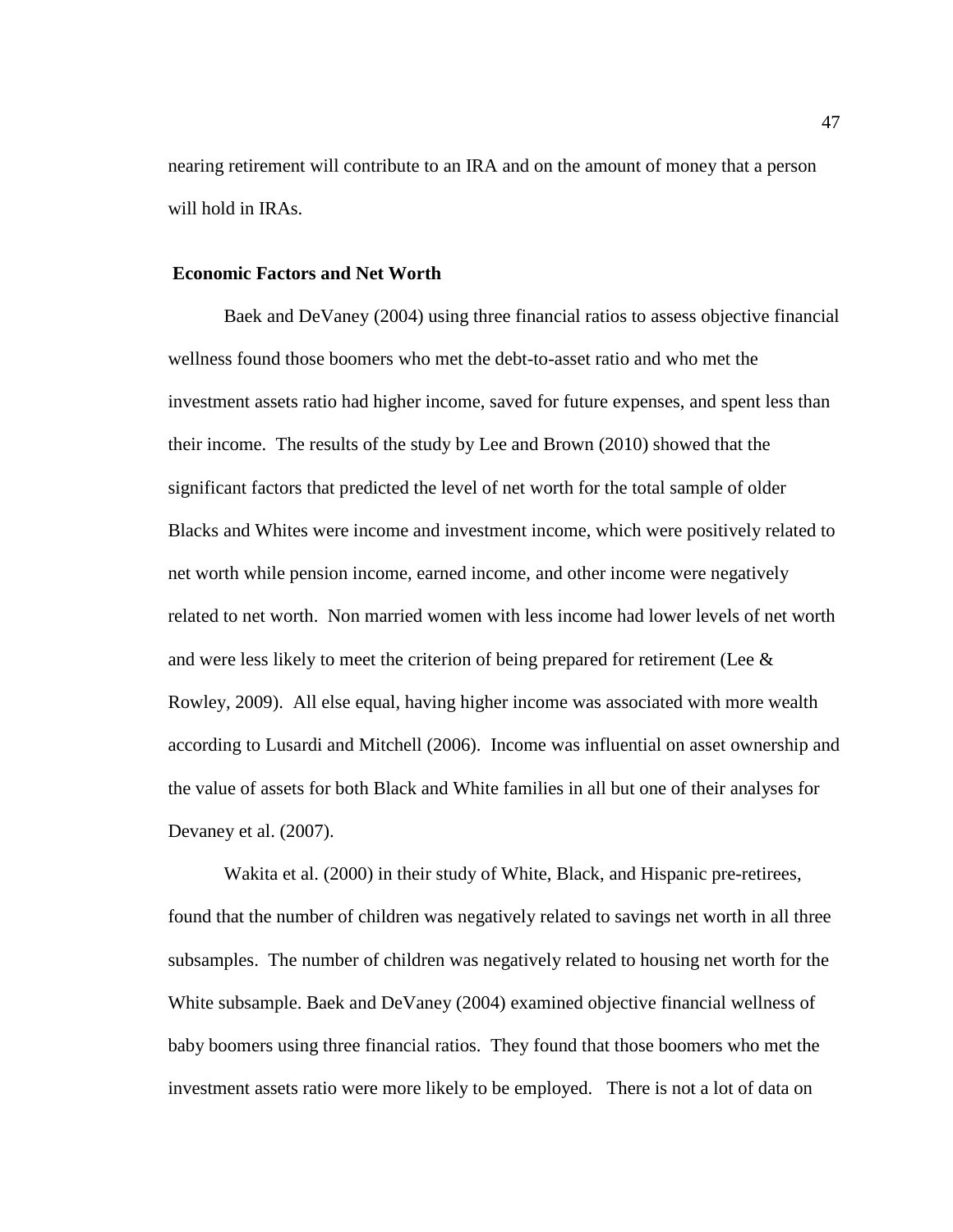negative net worth and regions. Regional data show that median net worth fell for families living in the northeast or the midwest, while it rose strongly for those in the south or west. However, the data also show that those in the midwest had the highest percentage of families who saved (Bucks et al., 2009).

#### **Socio-Demographic Factors and Net Worth**

 DeVaney's (1995) retirement preparation criterion was having investment assets greater than 24% of net worth. She found the proportion of the younger boomer cohort meeting the guideline was less than for the older boomer cohort. Using the 2001 SCF, Baek and DeVaney (2004) examined objective financial wellness of baby boomers. In 2001, baby boomers were aged 36 to 55 years old. Three financial ratios: the liquidity ratio, debt-to-assets ratio, and the investment assets ratio were used to assess objective financial wellness. Those who met the debt-to-asset ratio were found to be older boomers. DeVaney and Chiremba (2005) looked at whether the head of household held one or more retirement accounts and the total amount in the retirement accounts held by the household. The older boomers and the swing cohort (pre-boomers) had more saved than the younger boomers and members of Generation X and Y. Household savings tends to increase with age.

 Lee and Brown (2010) compared the net worth of older Black women to that of older Black men, older White women and older White men. The sample of those aged 65 and above was taken from the 2006 Health and Retirement Study (HRS). For all groups, those age 75 plus held significantly less net worth than those who were age 65-74. Devaney et al. (2007) found in their study of asset ownership that as the age of the family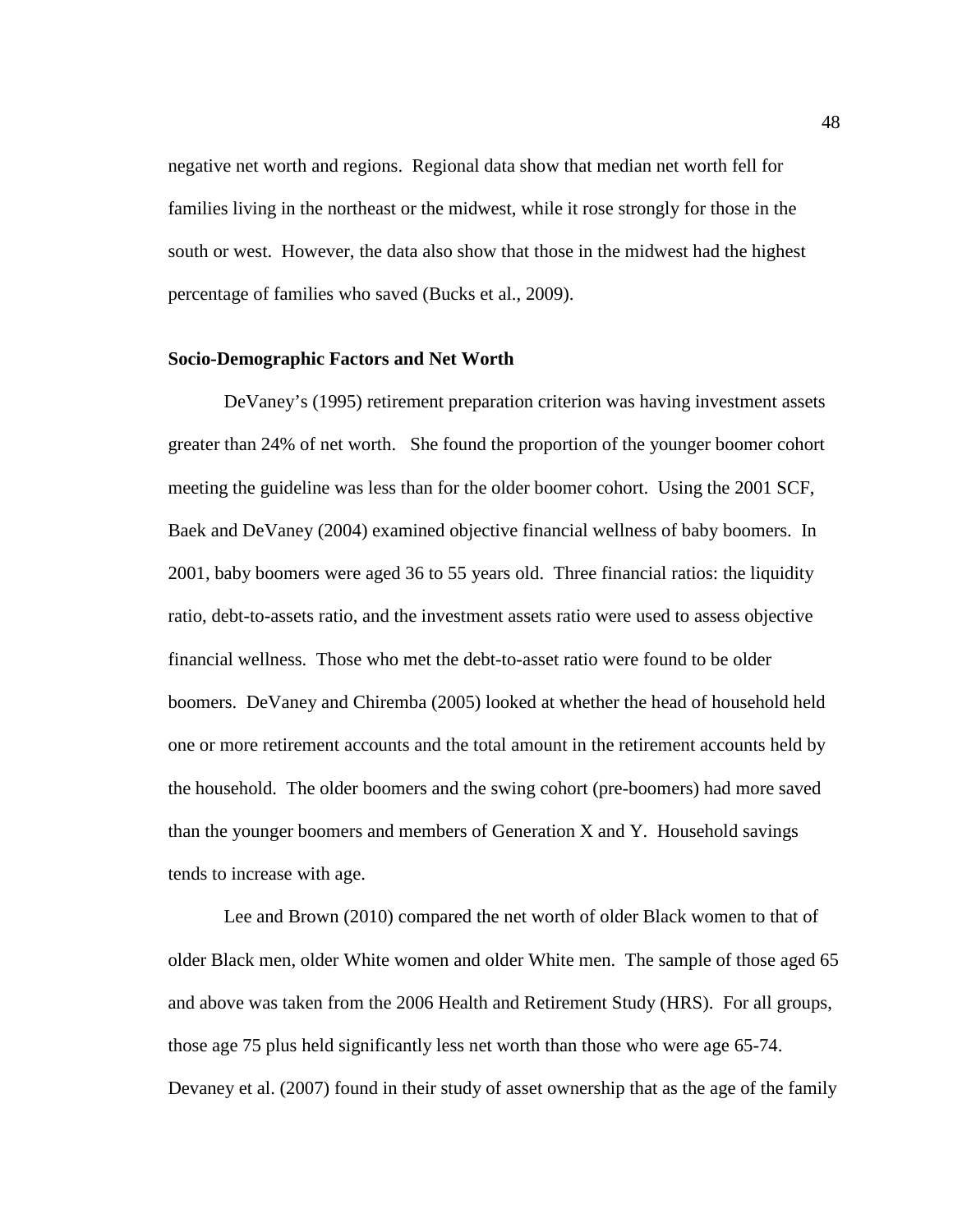head increased, they were more likely to own a retirement account and to have more in the retirement account. Wakita et al. (2000) looked at the determinant of changes in savings net worth and in housing net worth for three pre-retiree racial subsamples. The racial subsamples were Whites, Blacks, and Hispanics. The pre-retirees were aged 18 to 62 in the study. In all three subsamples the effect of age on change in savings net worth was negative The effect of age on change in housing net worth was positive only for the Black and White subsamples.

 White males held significantly more net worth than Black women according to Lee and Brown (2010). In general, women tend to hold less wealth than their male counterparts. Being married is associated with more wealth was found by Lusardi and Mitchell (2006) who used two cohorts of the HRS to evaluate wealth on the verge of retirement. Using data from the 2004 SCF, Devaney et al. (2007) found being married was related to increased likelihood of asset ownership and the value of assets for both Black and White families. Wakita et al. (2000) looking at the determinant of changes in savings net worth and in housing net worth for three pre-retiree ethnic subsamples found that married respondents among the Black subsample increased both their savings and housing net worth. However, single respondents among the White subsample experienced a greater change in housing net worth than married respondents.

 Lee and Brown (2010), in their study of the net worth of Black and White older persons, found that it appeared, based on the descriptive statistics of asset portfolios, that there were racial differences in financial and non-financial asset holdings between Blacks and Whites. Whites held more financial and non-financial assets than did Blacks.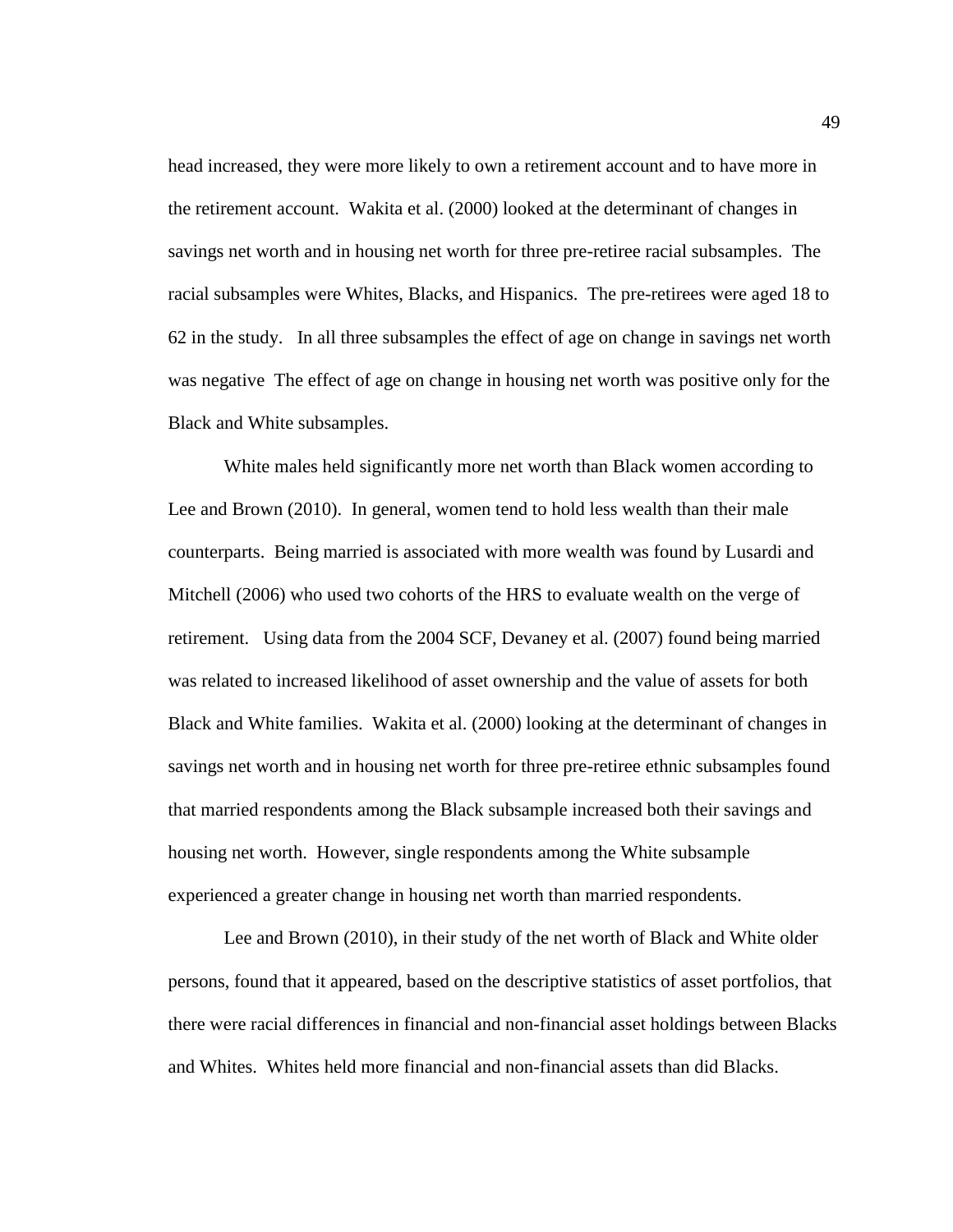Examining factors related to retirement preparation of older and younger cohorts of baby boomers, DeVaney (1995) found for the younger cohort, households were more likely to meet the criterion of having investment assets greater than 24% of net worth if the household head was White. The author concluded that ethnic minority households are less likely to be prepared for retirement.

 The savings and retirement preparedness of non-married women between the ages of 52 and 64 was the focus of Lee and Rowley (2009). They reported that nonmarried women who were Black had lower levels of net worth and were less likely to meet the criterion for being prepared for retirement. Blacks were less likely than Whites to own homes, investment accounts, and retirement accounts, and the values of these assets were less for Black families (Devaney et al., 2007). Lusardi and Mitchell's (2006) paper looked at people's economic knowledge and planning and how these are associated with saving behavior. They found being White was associated with more wealth. White households were also more likely to hold a retirement account than households where the household head was not White (DeVaney & Chiremba, 2005).

 In general, the boomer cohort held more wealth than earlier counterparts and one reason boomers had more wealth is due to having more housing equity (Lusardi  $\&$ Mitchell, 2006). Housing is a key component of wealth for those on the verge of retirement. Near-retirees are vulnerable to housing shocks which could significantly affect their retirement wealth. Lusardi and Mitchell (2006) also noted that when both housing and business wealth were excluded from net worth, a sizeable fraction of the early baby boomers ended up having either zero or negative net worth.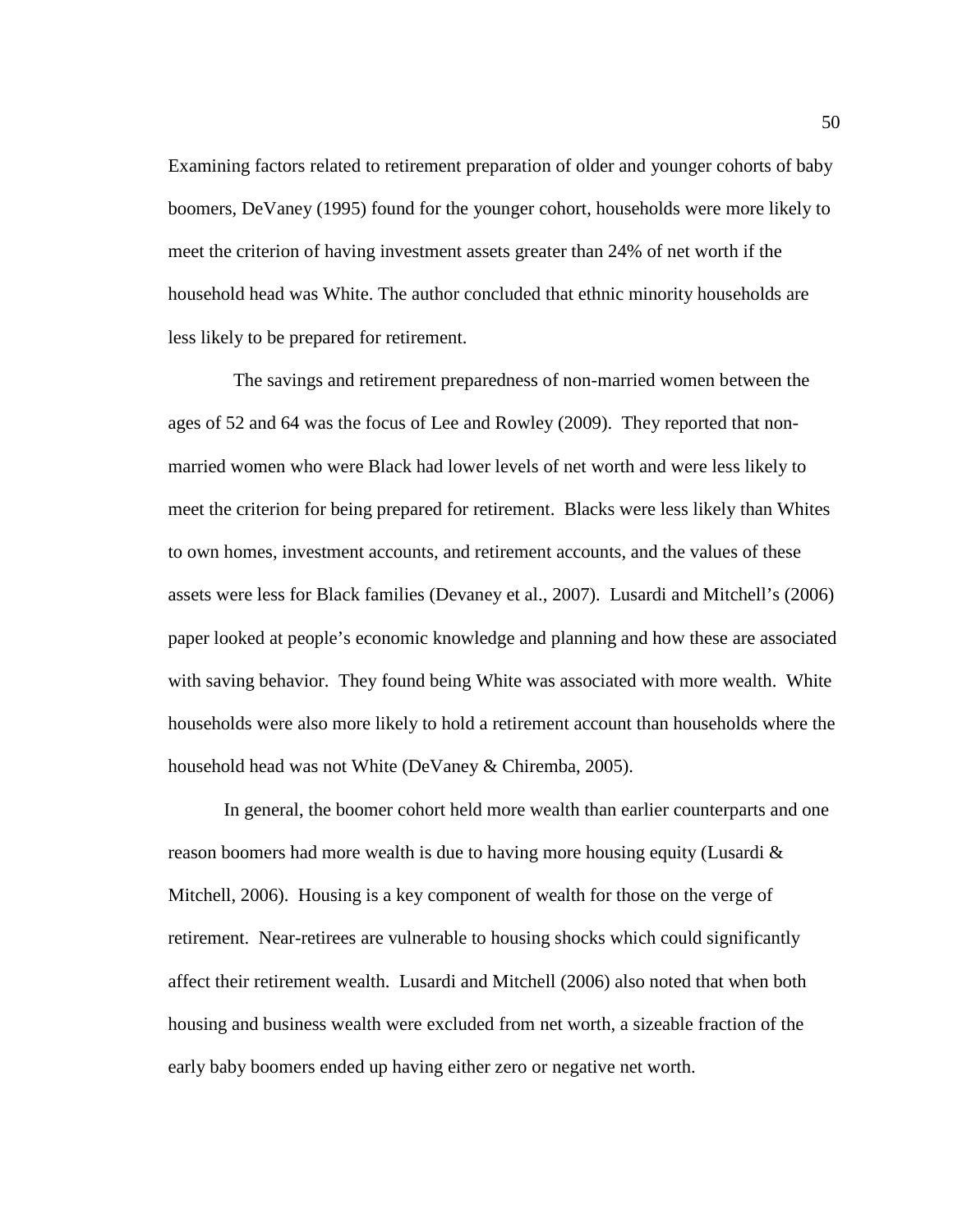# **Summary**

Those with more savings and net worth tended to have more education, to have good health, to have a higher income, to have children, to have fewer children, to be employed, to be younger, to be male, to be married, and are more likely to be White. However, as noted by Lusardi and Mitchell (2006), certain groups in the economy, especially those with low income, low education, and Black and Hispanic households who are at risk of not adequately preparing for their retirement. Those more at risk are those households with zero or negative net worth.

Because negative net worth is the opposite of net worth, factors associated with negative net worth would seem to be the opposite of those associated with net worth. Factors associated with the level of net worth in previous studies showed those with more education have more net worth, thus those with negative net worth would more likely to be those with less education. Those with more net worth tend to have better health, therefore, those with negative net worth would tend to have poorer health. Age was found to be negatively associated with net worth. Consequently, age would be positively related to negative net worth. Income was positively associated with net worth hence less income would be associated with negative net worth. Having children but fewer children was positively related to net wealth, therefore, having more members in the household would be related to negative net worth. Those who were employed were likely to have more net worth, as a result those who are not employed would have lower net worth. Since being male is associated with higher net worth, being female would appear to be associated with negative net worth. Being married is associated with greater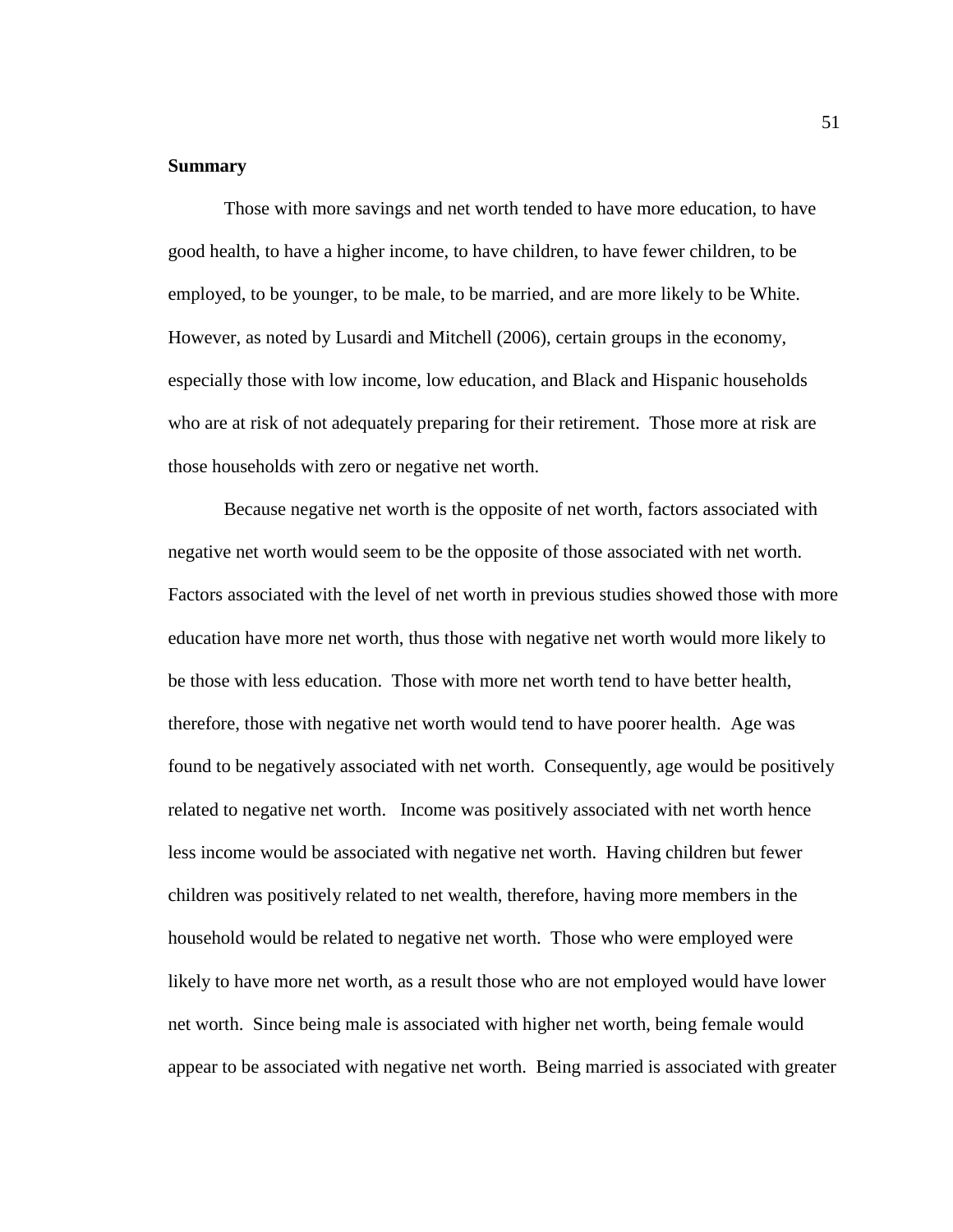net wealth so those who are not married are less likely to have net worth and possibly more likely to have negative net worth. Being White was associated with having more net wealth and being a minority with less net wealth, and possibly negative net worth.

Thus, this study seeks to understand what levels of consumer debt, mortgage debt, other home equity debt, and total debt near-retirees hold and to assess differences in characteristics between those who hold no debt and those hold varying levels of debt. There is a gap in the knowledge about differences among those who hold different levels of debt. This study is interested in understanding the negative side of wealth. Previous studies were focused on wealth or net worth of near retirees; but there has been little focus on the extent to which near retirees hold near zero or negative net worth. There is a gap in knowledge about the near zero or negative net worth of near-retirees which this study will attempt to fill.

#### **Hypotheses**

The life cycle theory assumes that households base their consumption on the present value of their lifetime earnings or resources and seek to maximize satisfaction by smoothing consumption across the life span. In order to smooth consumption given their earnings or resources, some individuals may need to dissave or borrow. If people are present-oriented, they are more likely to borrow from the future to satisfy their wants today. If individuals' human capital, which is their productivity based on education and health is low, debt can result. Based on the life cycle savings and human capital theories, and the findings in the literature, the following hypotheses related to debt and net worth are presented and the directions of the relationships are summarized in Table 2.1.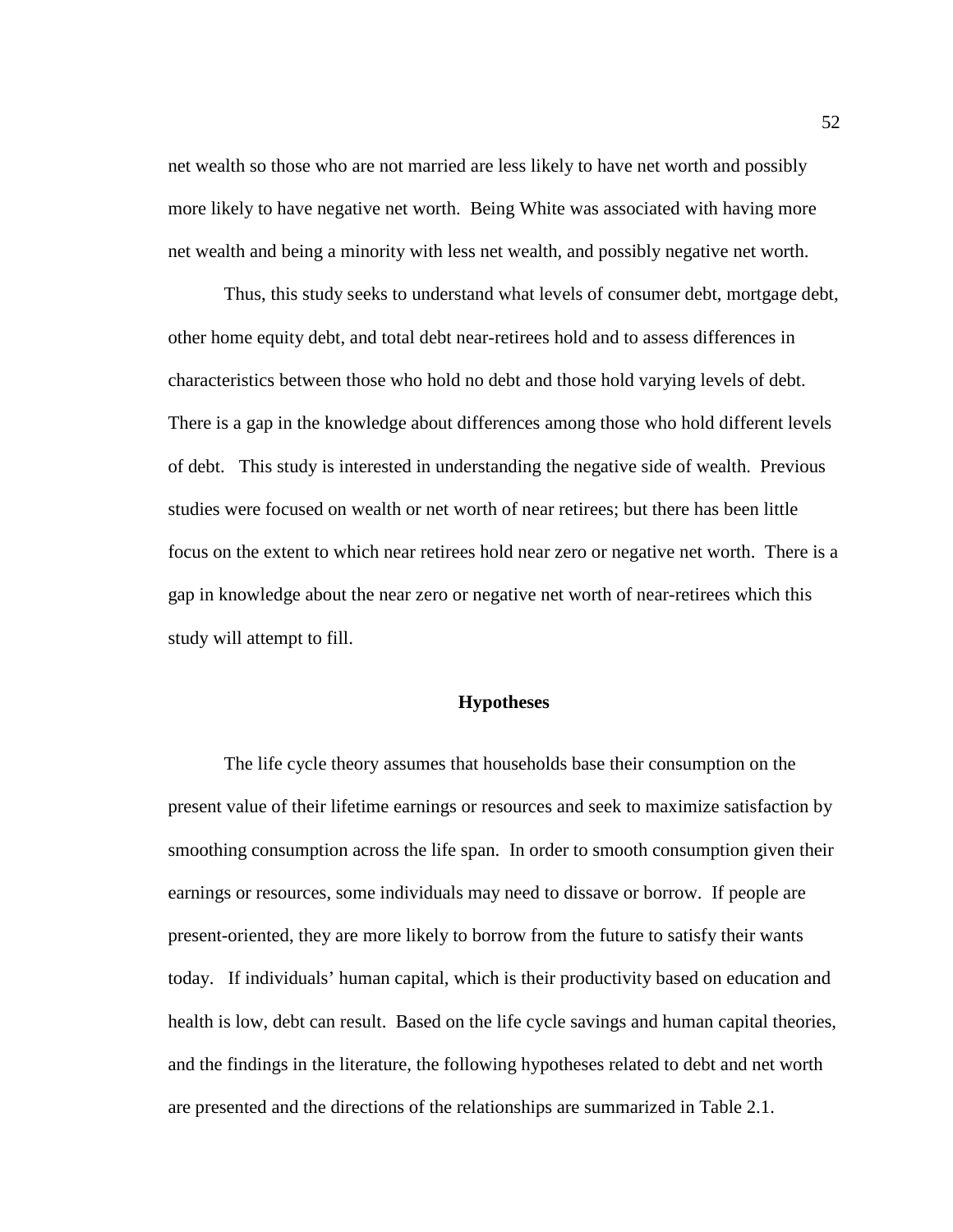## **Debt**

 Total debt includes consumer, mortgage debt, and home equity debt. Consumer debt mainly consists of credit card, installment, and other debt. Mortgage debt is usually the debt taken out to finance a house or to refinance a home. Home equity is usually the debt taken out to take equity out of the home. Thus, the hypotheses related to consumer debt, mortgage debt, home equity, and total debt are as follows:

H1 Education will be positively related to the likelihood of holding consumer debt, the likelihood of holding mortgage debt, and the likelihood of holding home equity debt for near-retirees.

H2 Compared to those near-retirees with excellent health, those with poor health will be more likely to hold consumer debt, to hold mortgage debt and to hold home equity debt for near-retirees.

H3 The number of physical health problems will be positively related to the likelihood of holding consumer debt, the likelihood of holding mortgage debt, and the likelihood of holding home equity debt for near-retirees.

H4 The number of mental health problems will be positively related to the likelihood of holding consumer debt, the likelihood of holding mortgage debt, and the likelihood of holding home equity debt for near-retirees.

H5 Household income will be positively related to the likelihood of holding consumer debt, the likelihood of holding mortgage debt, and the likelihood of holding home equity debt for near-retirees.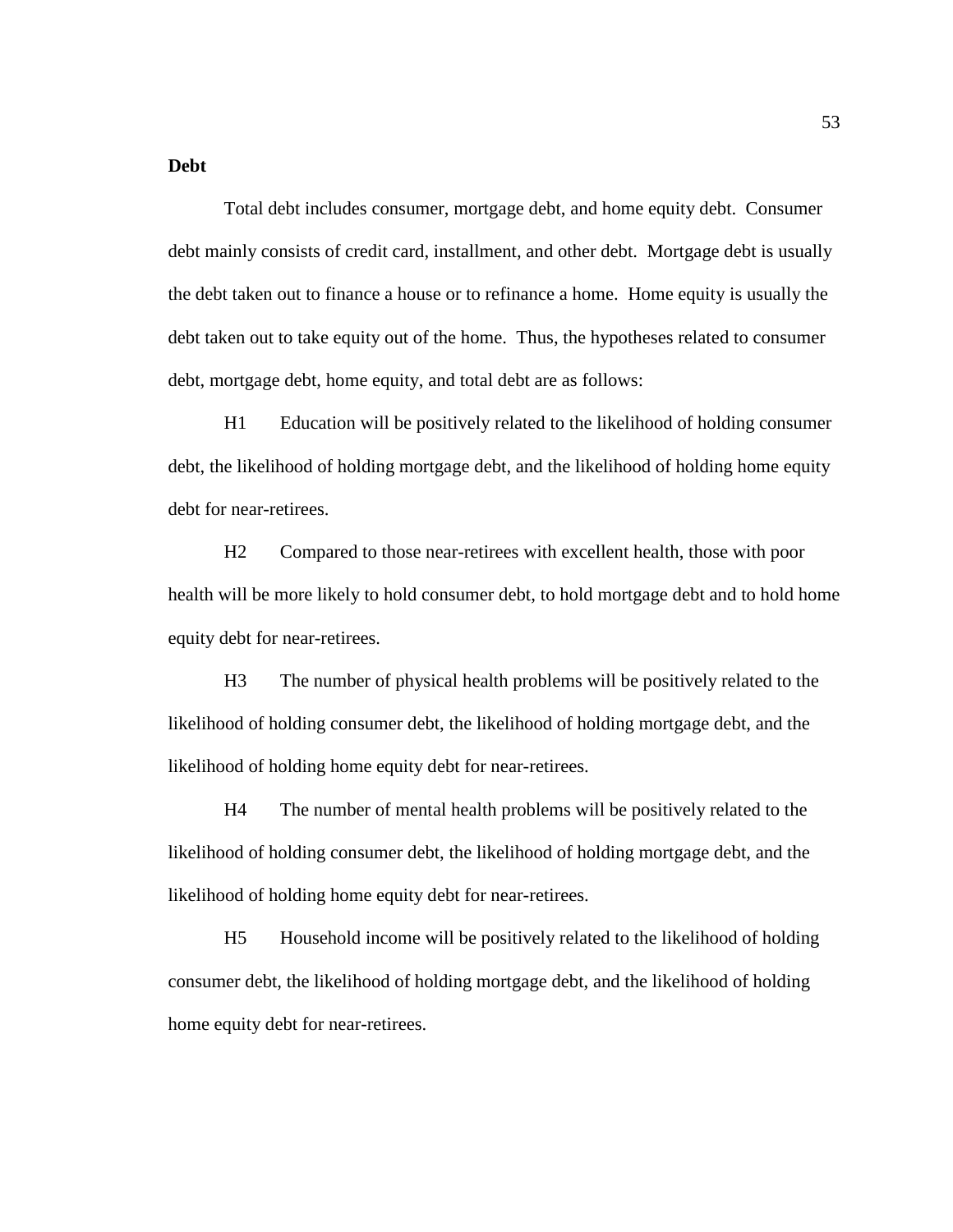H6 Household size will be positively related to the likelihood of holding consumer debt, the likelihood of holding mortgage debt, and the likelihood of holding home equity debt for near-retirees.

H7 Compared to those near-retirees who are not working, those who are working will be more likely to hold consumer debt, to hold mortgage debt, and to hold home equity debt.

H8 Compared to those who live in the midwest, those who live in the northeast, west, and south will be more likely to hold consumer debt, to hold mortgage debt and to hold home equity debt.

H9 Age will be negatively related to the likelihood of holding consumer debt, the likelihood of holding mortgage debt, and the likelihood of holding home equity debt for near-retirees.

H10 Compared to male near-retirees, female near-retirees will be less likely to hold consumer debt, hold mortgage debt, or to hold home equity debt.

H11 Compared to married near-retirees, those near-retirees who are not married will be less likely to hold consumer debt, to hold mortgage debt, or to hold home equity debt.

H12 Compared to White near-retirees, ethnic minority near-retirees will be more likely to hold consumer debt, less likely to hold mortgage debt, or to hold home equity debt.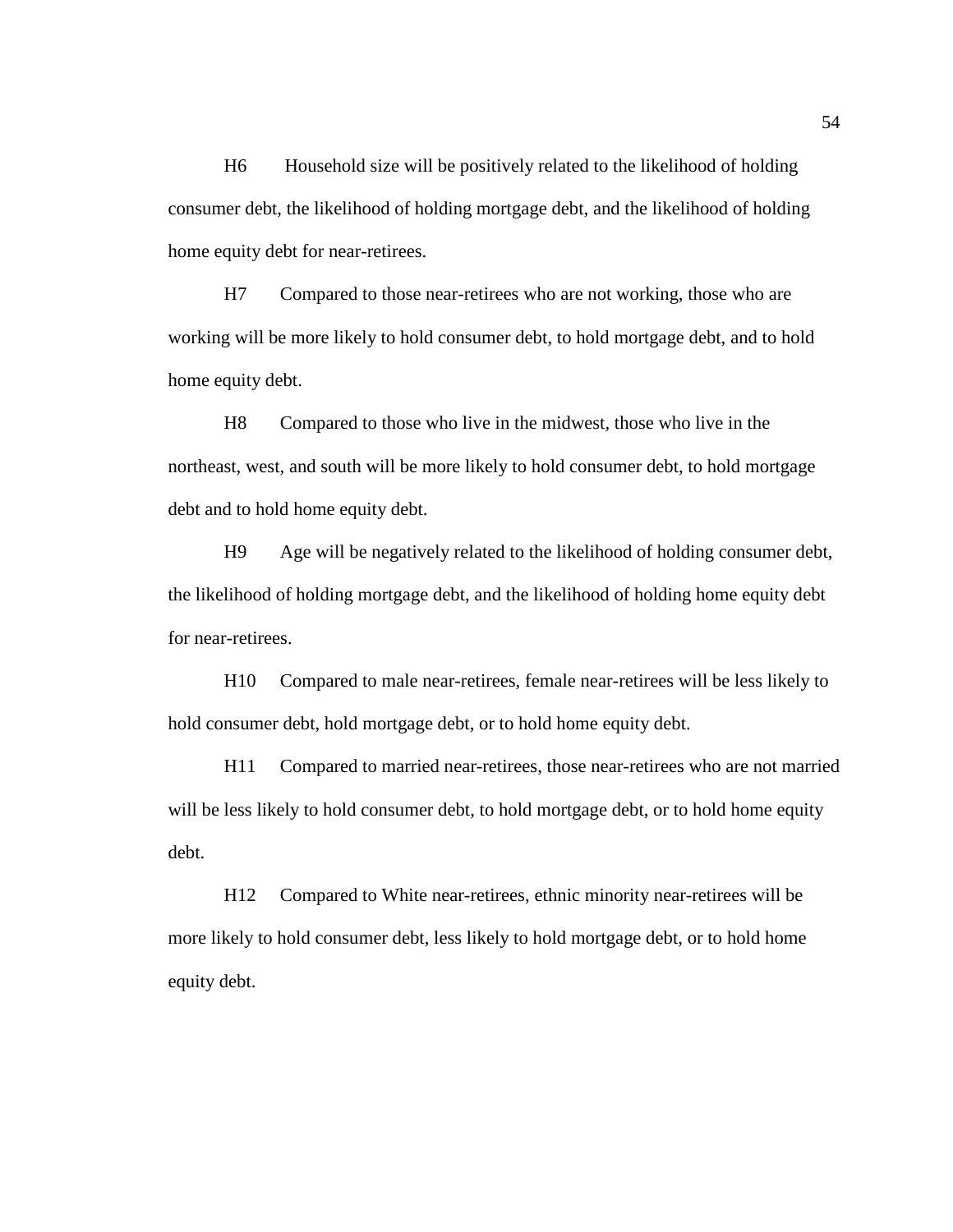#### **Negative Net Worth**

 Net worth is total assets minus total debt. This is usually a positive number, but when total liabilities are greater than total assets, an individual has negative net worth, thus, the hypotheses for negative net worth are as follows:

H1 Education will be negatively related to the likelihood of having negative net worth for near-retirees.

H2 Compared to those near-retirees with excellent health, those with poor health will be more likely to have negative net worth.

H3 The number of physical health problems will be positively related to the likelihood of having negative net worth for near-retirees.

H4 The number of mental health problems will be positively related to the likelihood of having negative net worth for near-retirees.

H5 The level of household income will be negatively related to the likelihood of having negative net worth for near-retirees.

H6 The number of household members will be positively related to the likelihood of having negative net worth for near-retirees.

H7 Compared to those near-retirees who are not working, those who are working will be less likely to have negative net worth.

H8 Compared to those residing in the midwest, those residing in the northeast, west, and south will be more likely to have negative net worth.

H9 Age will be negatively related to the likelihood of having negative net worth for near-retirees.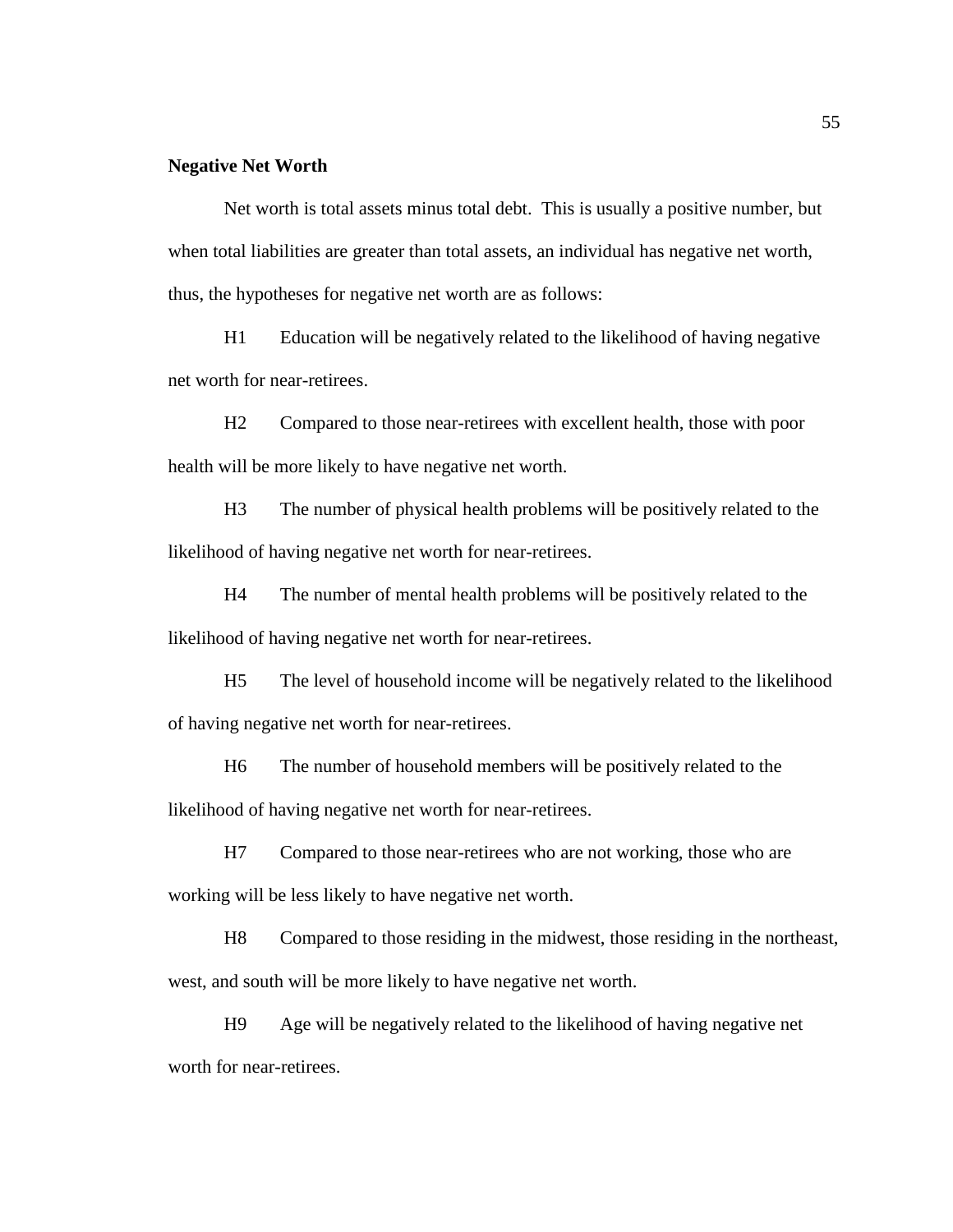H10 Compared to male near-retirees, female near-retirees will be more likely to have negative net worth.

H11 Compared to married near-retirees, unmarried near-retirees will be more likely to have negative net worth,

H12 Compared to White near-retirees, ethnic minority near retirees will be more likely to have negative net worth.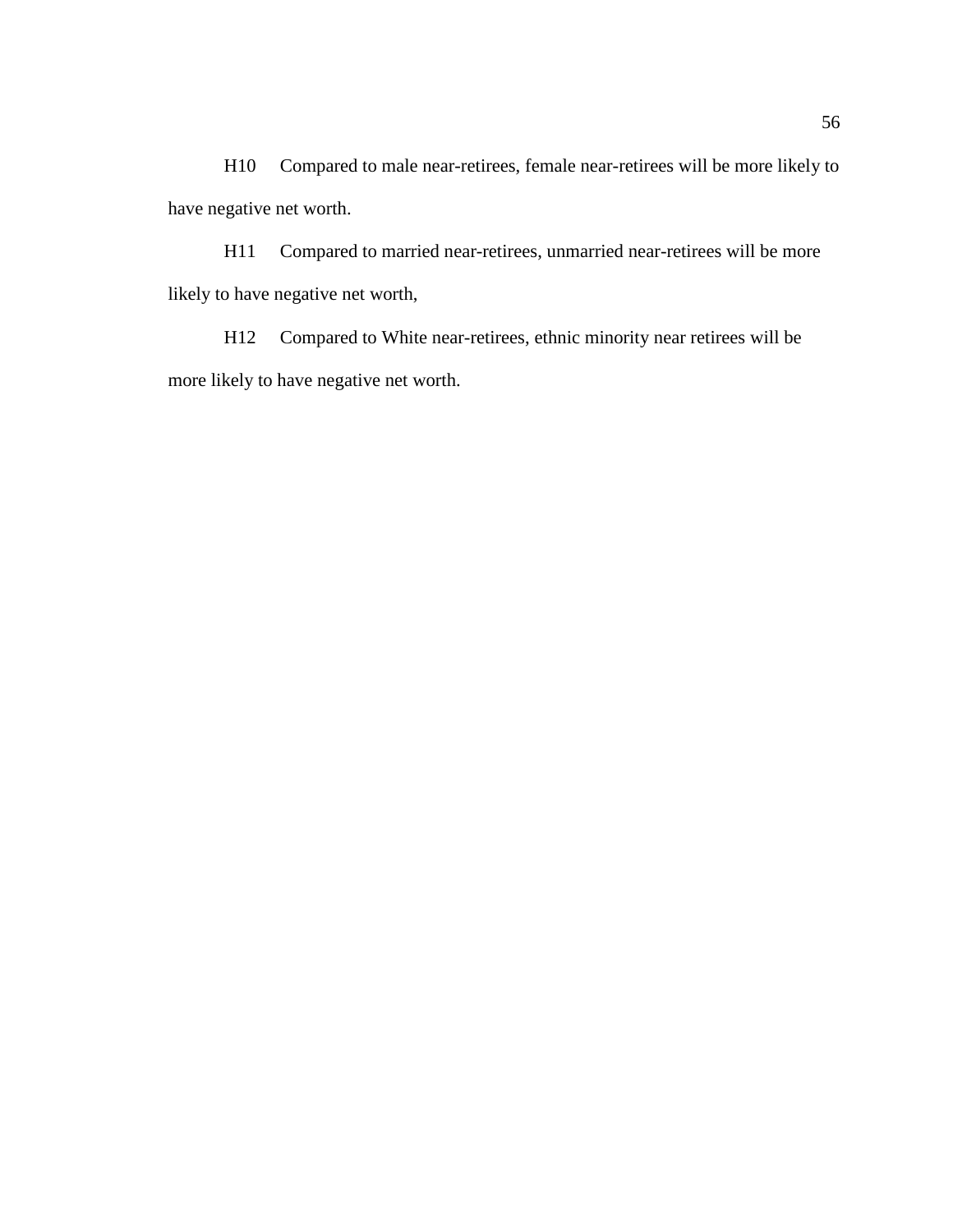# Table 2.1

# *Summary of Hypotheses*

|                                             | <b>Hypothesized effects</b> |                  |                     |                       |
|---------------------------------------------|-----------------------------|------------------|---------------------|-----------------------|
| Variable                                    | Consumer<br>debt            | Mortgage<br>debt | Home equity<br>debt | Negative<br>net worth |
| Education                                   | $\boldsymbol{+}$            | $\ddot{}$        | $+$                 |                       |
| Self-reported health<br>(excellent)<br>poor | $\qquad \qquad +$           | $^{+}$           | $^{+}$              | $\qquad \qquad +$     |
| Number of health problems                   |                             |                  |                     |                       |
| Number of mental health                     | $^{+}$                      | $^{+}$           | $^{+}$              | $^{+}$                |
| problems                                    | $+$                         | $^{+}$           | $^{+}$              | $^{+}$                |
| Household income                            | $\ddot{}$                   | $^{+}$           | $^{+}$              |                       |
| Family size                                 | $\ddot{}$                   | $^{+}$           | $^{+}$              | $^+$                  |
| Employment (non-working)<br>working         | $+$                         | $+$              | $+$                 |                       |
| Region (midwest)<br>NE, west, south         | $\qquad \qquad +$           | $^{+}$           | $^{+}$              | $^{+}$                |
| Age                                         |                             |                  |                     |                       |
| Gender (male)<br>female                     |                             |                  |                     | $^{+}$                |
| Marital Status (married)<br>unmarried       |                             |                  |                     | $^{+}$                |
| Ethnicity (White)<br>Black, Hispanic/other  | $^{+}$                      |                  |                     | $\! + \!$             |

*Note*. Reference categories are presented in parentheses.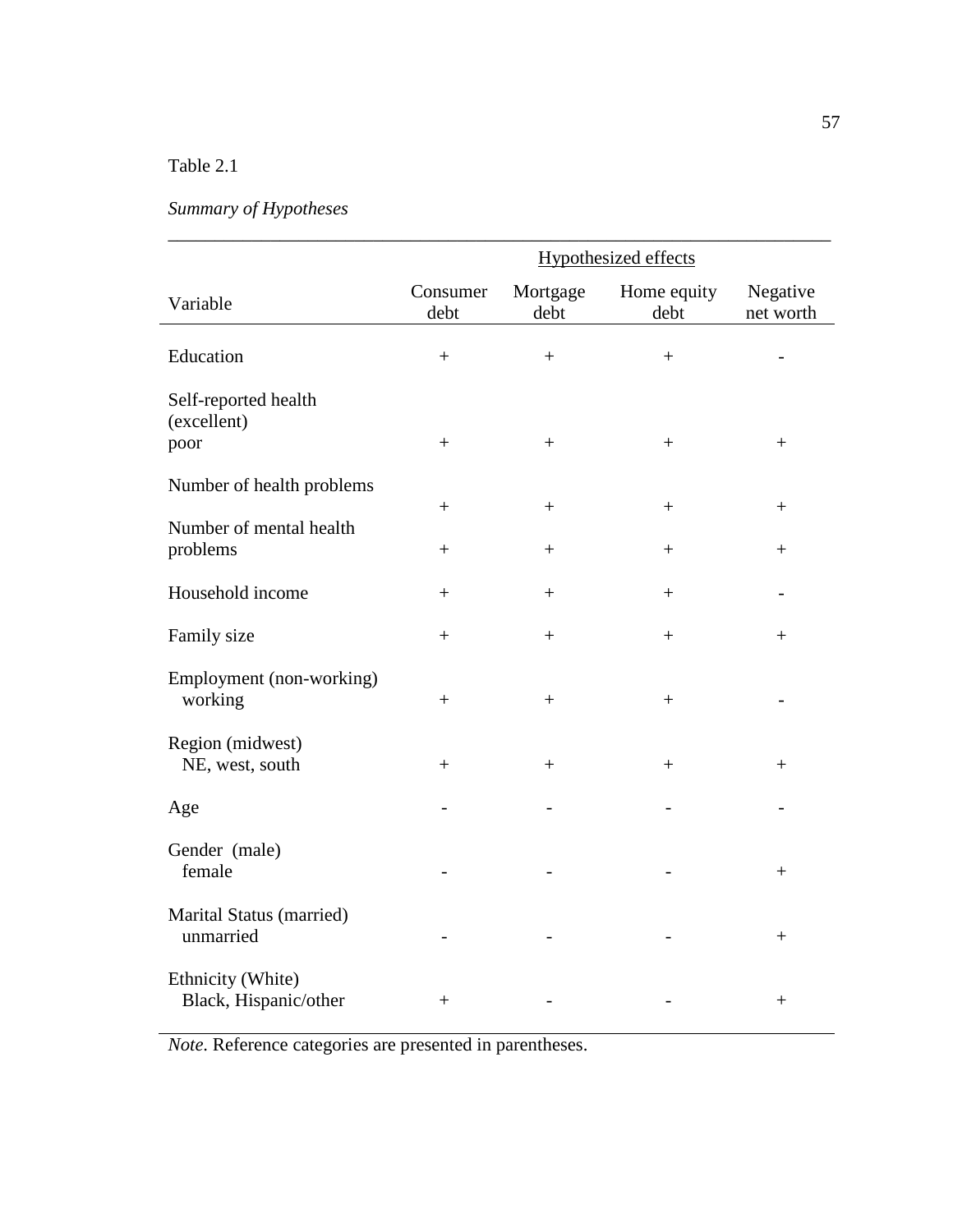#### **CHAPTER III**

# **METHODOLOGY**

 This chapter presents a description of the research design in this study. The 2008 Health and Retirement Study (HRS) data is used in the study and is described in this section. The cleaned version of the HRS data set that is computed by the RAND Center for the Study of Aging is used. Information is provided regarding the sample from the RAND HRS data. The variables used, which are continuous and categorical, are discussed in detail. The final section of this chapter presents the statistical techniques that are used to analyze data in the study.

#### **Research Design**

 This study uses secondary data analysis. Secondary analysis is the reanalysis of survey data that were originally collected by others. It focuses on the analysis of data rather than the collection of data. Data for this study comes from the 2008 Heath and Retirement Study (HRS). The HRS is a national panel survey of individuals aged 51 and above and their spouses. Survey research is best for topics that ask about reported facts or behavior such as the debt that individuals have and sociodemographic information.

The study utilizes cross-sectional data. Data have been observed at one point in time, but from groups of different ages, from 51 to 64. The limitation of a cross-sectional design is that it cannot capture social processes or change over time.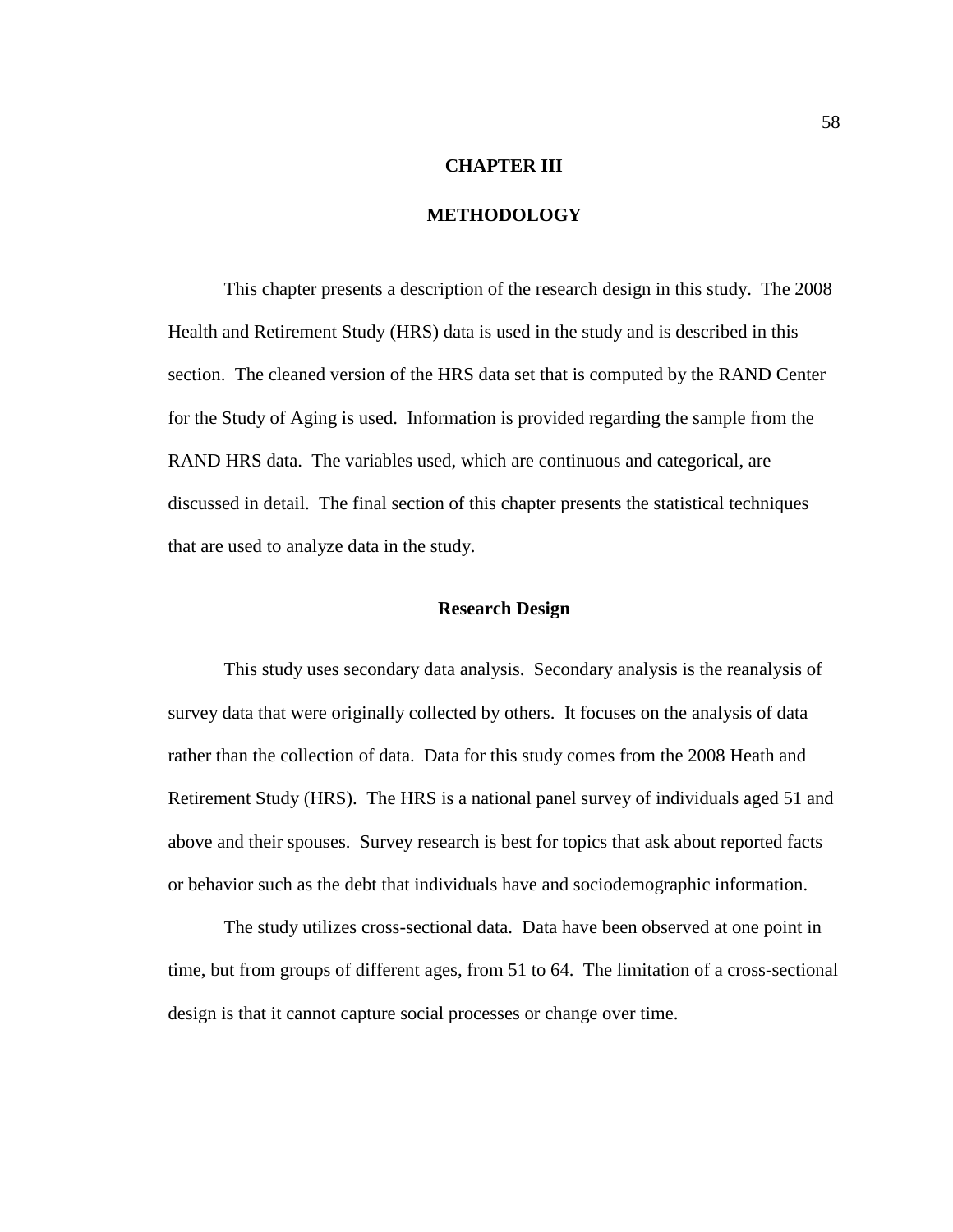#### **Data**

This study utilizes data from the 2008 Heath and Retirement Study (HRS) that was conducted by the Survey Research Center at the University of Michigan. The data from the RAND version of the HRS is used. This section includes a description of the data, the variables, and the statistical techniques used in the present study. The Heath and Retirement Study (HRS) is a national study that has been conducted every two years since 1992. It surveys more than 22,000 Americans over the age of 50.

 The HRS was planned "to provide policymakers with up-to-date information on changes in retirement and disability patterns, and to provide scientists with data to generate more accurate and realistic models of the retirement decision and the economic and health causes and consequences of retirement and aging" (Heeringa & Connor, 1995, p. 1). The original design phase of the study was especially lengthy, well-funded, and included participation from perhaps a hundred members of the research and federal statistical communities. It merged multiple interdisciplinary perspectives such as sociology, economics, epidemiology, and demography (Juster & Suzman, 1995).

 The University of Michigan's Survey Research Center (SRC), which is one of the largest research organizations in the world, conducts the HRS. The HRS is currently funded under a cooperative agreement between the National Institute on Aging (NIA) and the University of Michigan's SRC. It is now designed to study labor force, health, and family transitions of the U.S. population aged 51 and older, and the impact of those transitions on economic resources, claims on programs such as Social Security, Medicare, and Medicaid, and the informal assistance and transfers to and from family members.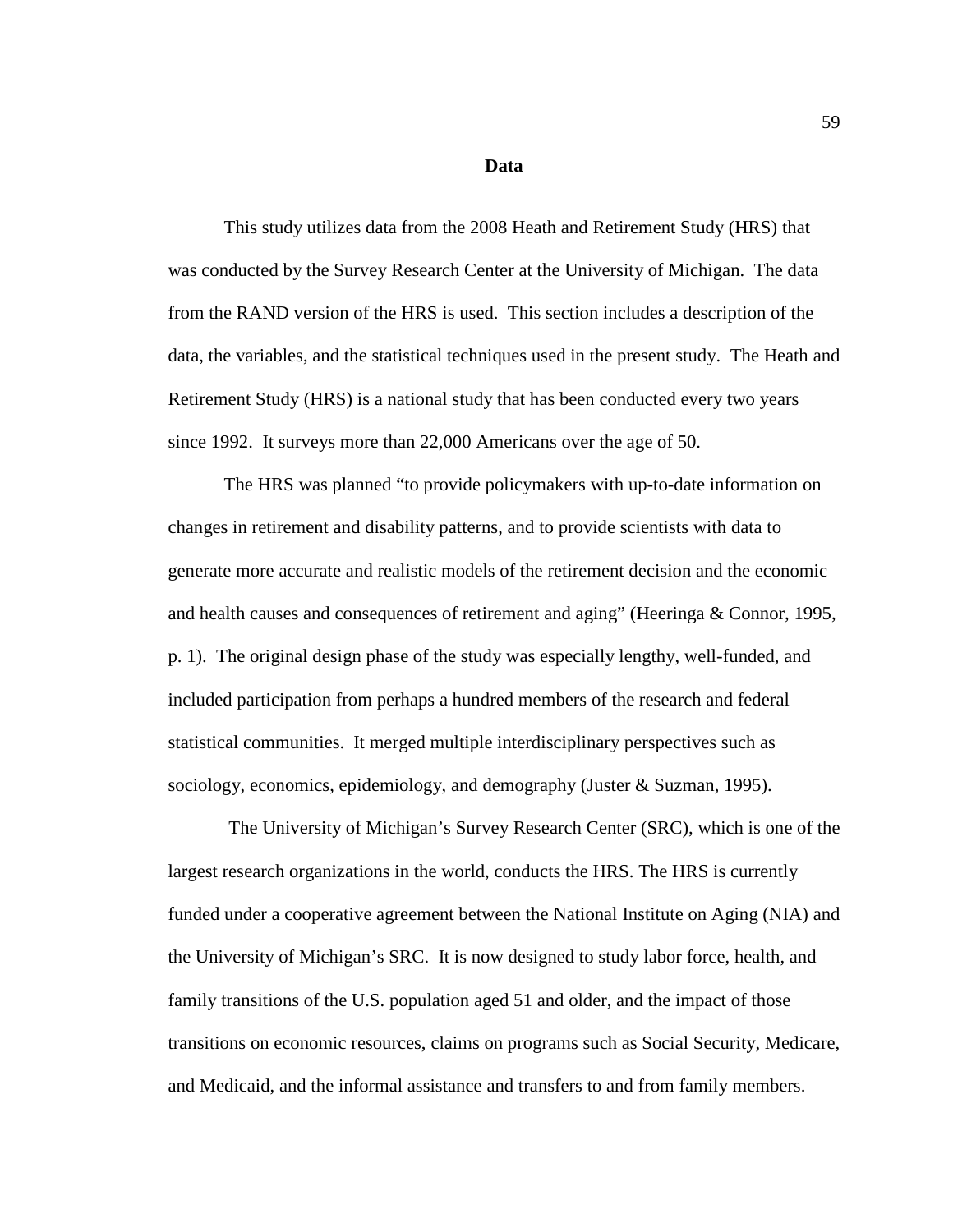Research records are kept confidential, consistent with federal and state regulations. Due to the ongoing, longitudinal nature of the HRS study, personal, identifiable information will be kept indefinitely. However, identity and privacy are strictly confidential. Information that might link it back to a specific participant is stripped from the data. After being combined with others' responses, the results are then made available to researchers around the world. The identity of participants is not released to anyone and the information is protected by complex passwords and firewalls. Information collected in the field is encrypted and sent to a central office, then deleted from the field representatives' laptops. All staff must sign and adhere to statements of confidentiality. Additionally, a Department of Health and Human Services Certificate of Confidentiality covers this research in order to protect participants.

 The RAND HRS data file is a cleaned and streamlined version of the HRS with derived variables which cover a broad, though not complete, range of measures. The file includes imputations for income, assets, and medical expenditures developed at RAND.

#### **Study Sample**

 This study uses the data gathered in the year 2008 (wave 9) of the HRS. New groups of younger people in their early 50's were added to the sample in 2008 (*N*=30,548). Previously interviewed respondents were also contacted and interviewed. The interview is conducted on the phone by trained interviewers using a computer generated questionnaire. In the 2008 data collection instrument, most questions were asked of all respondents. Some questions were asked about the household. For tworespondent households, these questions were asked just of a designated financial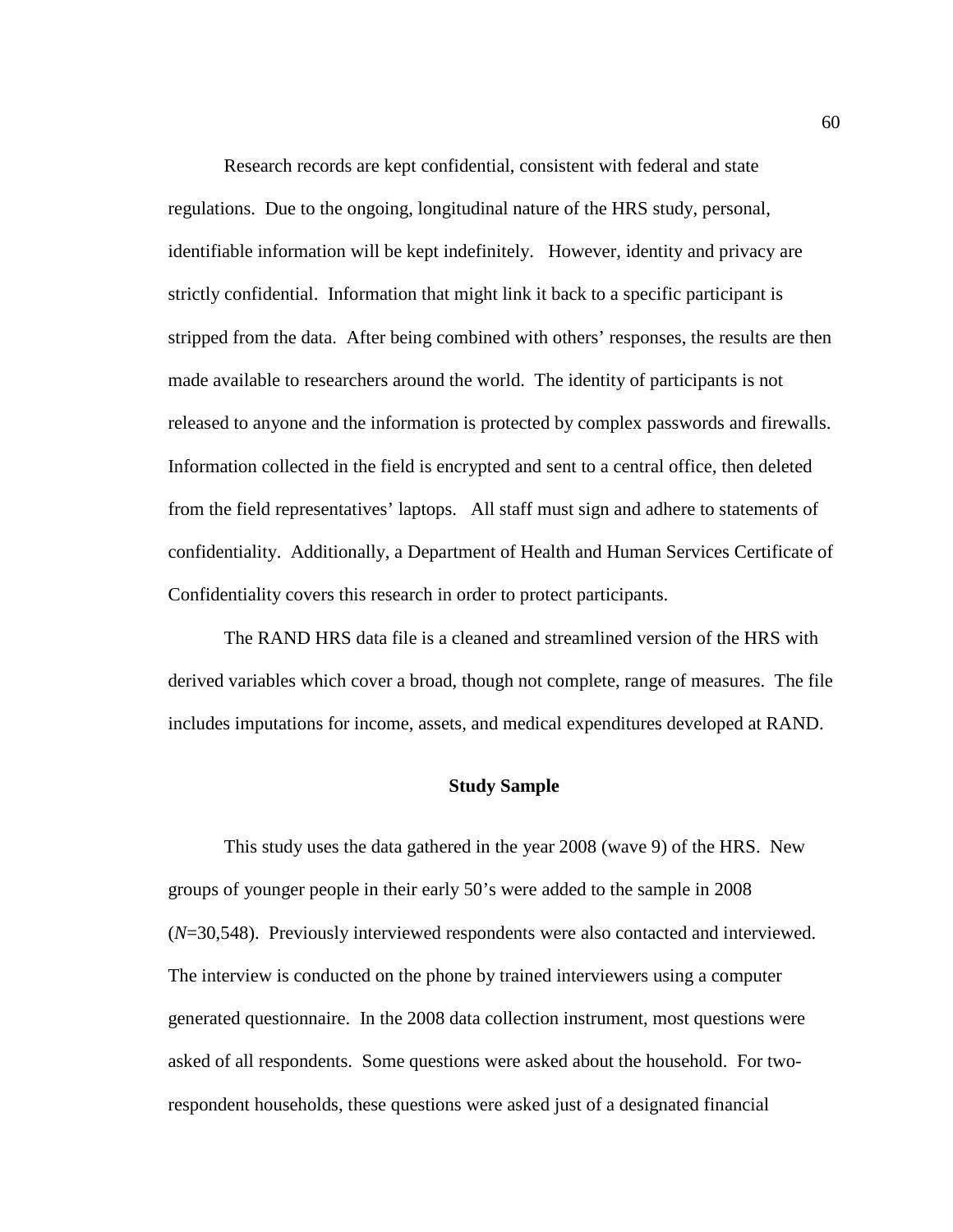respondent, family respondent, or the first respondent interviewed on behalf of the entire household.

 This study used the 2008 Rand HRS data file of 30,548 cases. The sample for this study includes households headed by near-retirees aged 51-64 for a total of 5,442 cases. With respect to sample selection, observations for which there are missing values for one or more of the variables used in the analysis are dropped (SPSS data analysis automatically drops missing cases from the data). Cases for which the respondent indicated that he or she was retired are dropped leaving a sample of 4,198. To eliminate some skewedness in the wealth of the sample, 449 cases with one million dollars or more in net worth, 2 cases of one million or more in total debt, and 2 cases with one million or more negative net worth are dropped from the sample. This results in a final sample of 3,745 respondents.

### **Variables**

### **Dependent Variables**

 In the multivariate analyses, the dependent variables of this study measure (1) the likelihood of holding high, medium, low, and no consumer debt (reference group); (2) the likelihood of holding high, medium, low, and no mortgage debt (reference group); (3) the likelihood of holding high, medium, low, and no home equity debt (reference group); (4) the likelihood of holding high, medium, low, and no total debt (reference group), and (5) the likelihood of holding negative net worth, near zero net worth, low net worth, and high net worth (reference group). Table 3.1 shows the dependent variables in the study and how they are measured.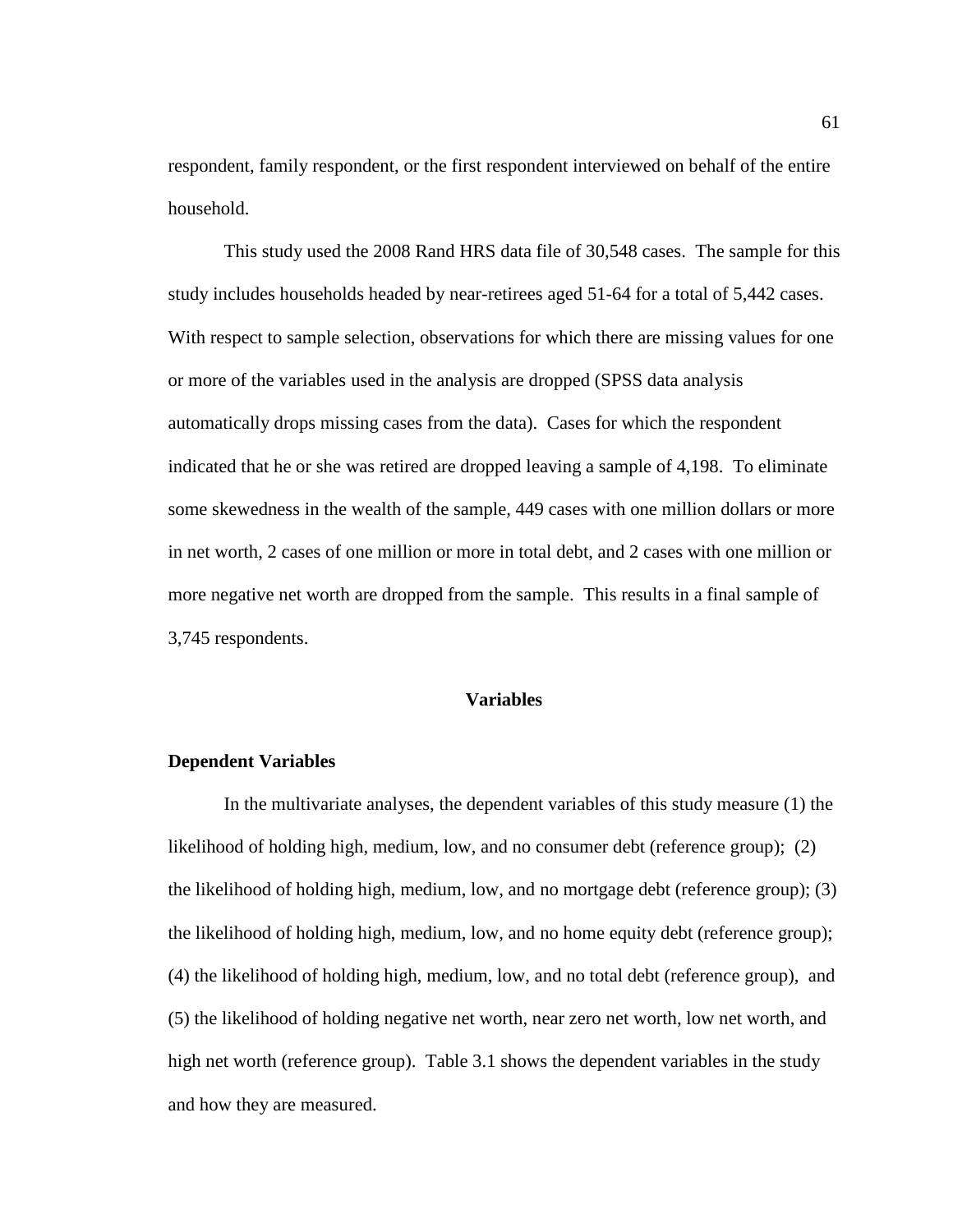Table 3.1

*Dependent Variables* 

| Variables          | <b>Measurements</b>    |
|--------------------|------------------------|
| Consumer debt      |                        |
| $1 - (No debt)$    | \$0.00                 |
| $2 - Low$ debt     | $$1.00 - $4,000$       |
| 3 – Medium debt    | \$4,001-\$11,999       |
| $4 - High debt$    | $$12,000 - $500,000$   |
| Mortgage debt      |                        |
| $1 - (No debt)$    | \$0.00                 |
| $2 - Low$ debt     | $$1.00 - $80,000$      |
| 3 - Medium debt    | $$80,001 - $150,000$   |
| 4-High debt        | \$150,001 - \$999,999  |
| Home equity debt   |                        |
| $1 - (No debt)$    | \$0.00                 |
| $2 - Low$ debt     | $$1.00 - $15,000$      |
| 3 - Medium debt    | $$15,001 - $38,000$    |
| $4 - High debt$    | \$38,001 - \$300,000   |
| Total debt         |                        |
| $1 - (No debt)$    | \$0.00                 |
| $2 - Low$ debt     | $$1.00 - $29,999$      |
| 3 – Medium debt    | \$30,000 - \$100,000   |
| $4 - High debt$    | \$100,001 - \$999,999  |
| Net worth          |                        |
| Negative net worth | $-1.00$ to $-5999,999$ |
| Zero net worth     | \$0.00 to \$1,000      |
| Low net worth      | \$1,001 to \$148,500   |
| (High net worth)   | \$148,501 to \$999,999 |

*Note*. Reference categories in the multivariate analyses are presented in parentheses.

 Consumer debt is the value of all other debt (H9ADEBT [RAND HRS variables are further defined in the Appendix]). Mortgage debt is the total of value of all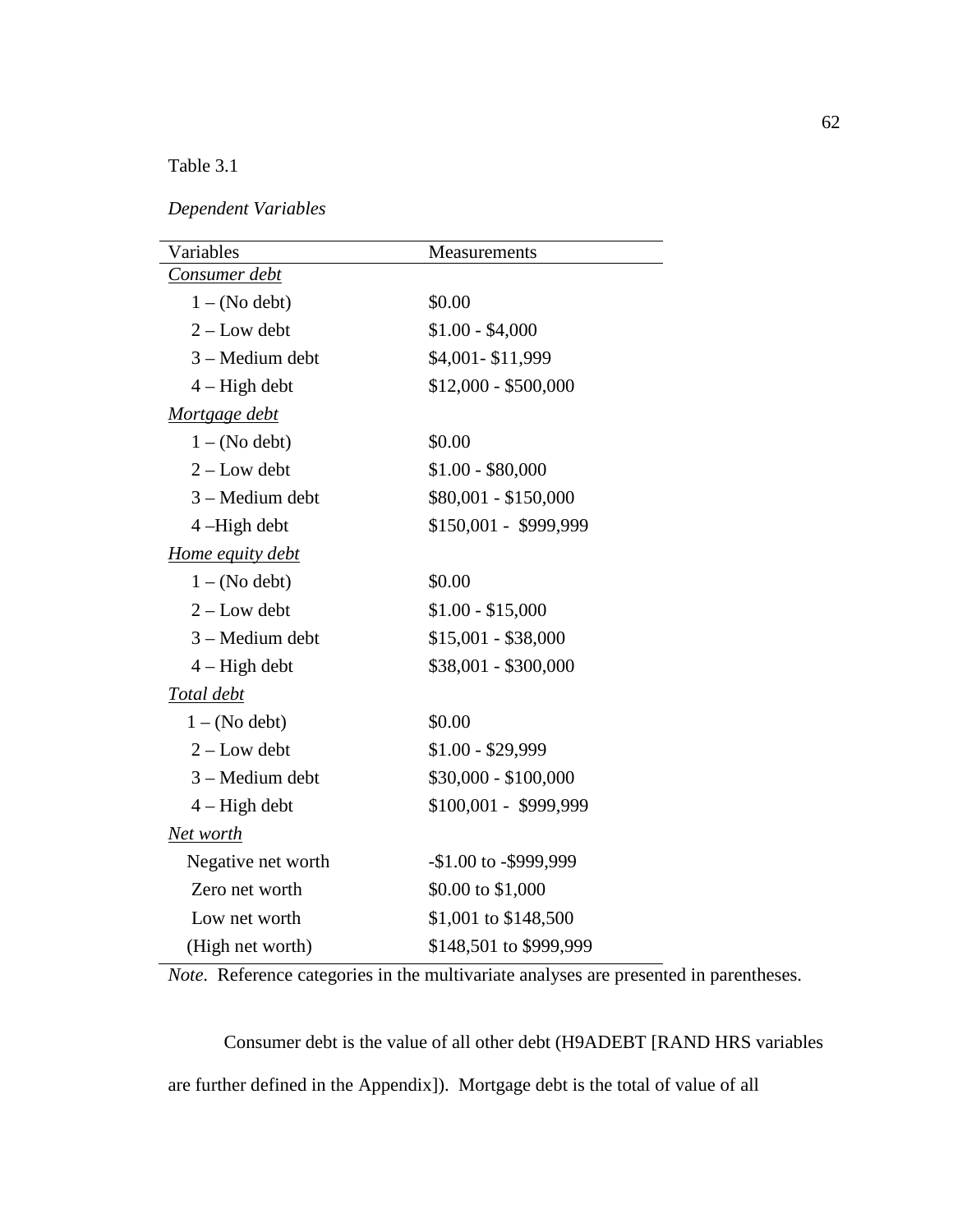mortgages on the primary residence (H9AMORT) and home equity debt is the value of other loans on the primary residence (H9AHMLN). Total debt is the sum of consumer debt, mortgage debt, and home equity debt. Looking at the distribution of debt for each type of debt for the household in this sample, it was determined that there were break points for those who had a low amount of debt, a medium amount of debt, and a high amount of debt relative to other members of the sample. So the types of debt were divided into the respective categories based on these monetary break points.

 Net worth is the zero and negative values and the low and high values found from H9ATOTB which is the net value of total wealth including secondary residence less all debt. The net worth variables are obtained by dividing the net worth into four categories. These are negative net worth, zero to \$1,000 in net worth, low and high net worth. For the low and high net worth, the median was found to create low (falling below the median) and high (falling above the median). In this study, variables are created in the multinomial logistic models for the sample.

#### **Independent Variables**

 The independent variables are divided into categories of human capital factors, economic factors, and socio-demographic factors. How they are measured is shown in Table 3.2.

 **Human capital factors.** The four variables that constitute the human capital variables are education, self-reported health, health conditions, and depression symptoms. Education (RAEDYRS) is a continuous variable which ranges from 0 to 17. Selfreported health (R9SHLT) is a categorical variable that has categories of excellent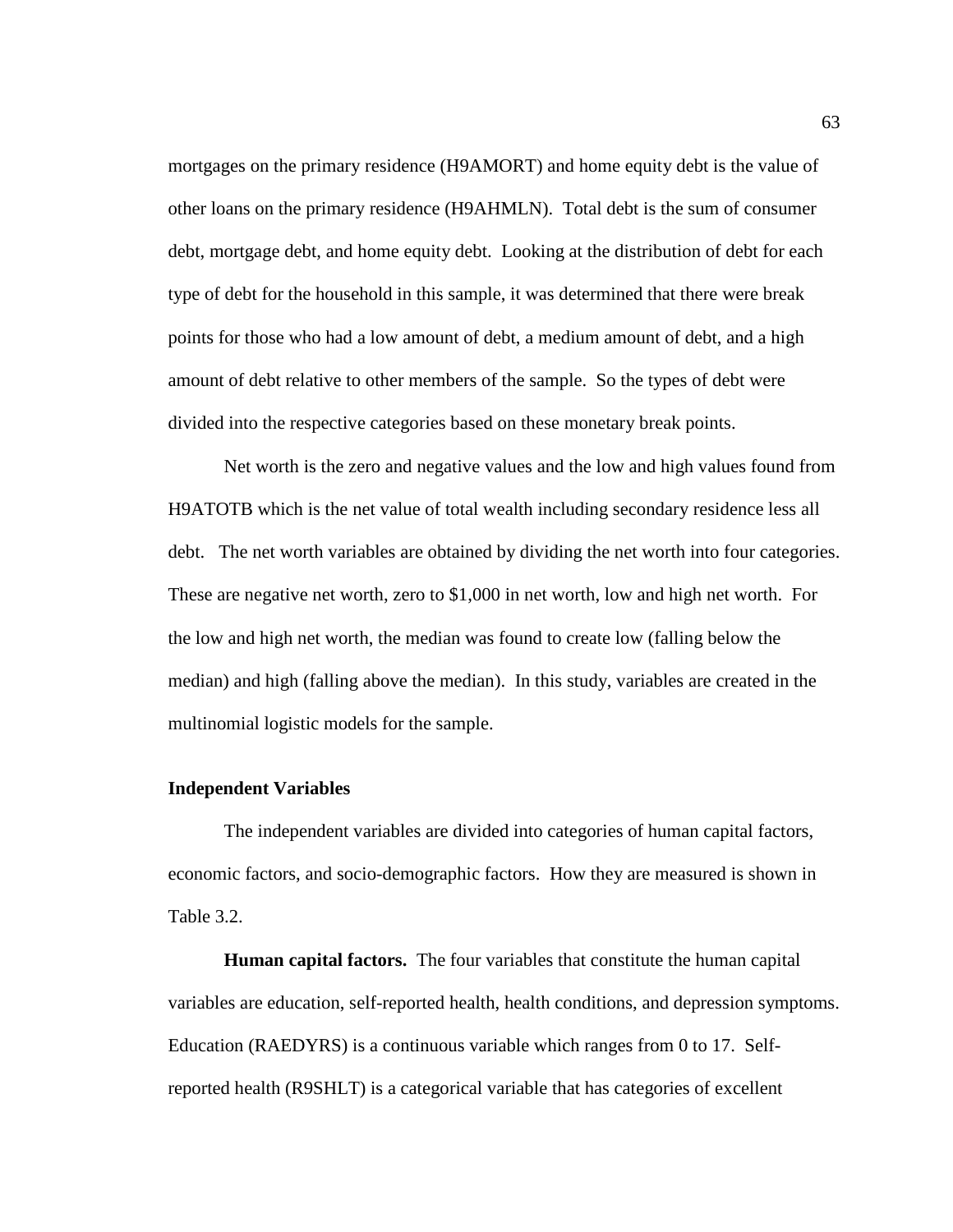# Table 3.2

### *Independent Variable Measurements*

| Variables                      | Measurement                                                                                                                                                                            |
|--------------------------------|----------------------------------------------------------------------------------------------------------------------------------------------------------------------------------------|
|                                |                                                                                                                                                                                        |
| <u>Human capital variables</u> |                                                                                                                                                                                        |
| Education                      | Years 1-17                                                                                                                                                                             |
| Self-reported health           |                                                                                                                                                                                        |
| Fair/Poor                      | 1 if fair/poor, 0 otherwise                                                                                                                                                            |
| Good                           | 1 if good/very good, 0 otherwise                                                                                                                                                       |
| (Excellent)                    | 1 if excellent, 0 otherwise                                                                                                                                                            |
| Health problems                | Continuous, 1-8 A derived health problem index that is the<br>sum of indicators for whether a doctor has ever told the<br>respondent that he or she has ever had a particular disease. |
| Depression symptoms            | Continuous, 1-8 A derived depression symptoms index using<br>a score on the Center for Epidemiologic Studies Depression<br>(CESD) scale.                                               |
| <b>Economic variables</b>      |                                                                                                                                                                                        |
| Income                         | Continuous, total household income                                                                                                                                                     |
| Household size                 | Continuous, number of members of the household                                                                                                                                         |
| Employment (non-working)       |                                                                                                                                                                                        |
| working                        | 1 if working for pay, 0 otherwise                                                                                                                                                      |
| Region                         |                                                                                                                                                                                        |
| northeast                      | 1 if live in the Northeast U.S., 0 otherwise                                                                                                                                           |
| west                           | 1 if live in the Western U.S., 0 otherwise                                                                                                                                             |
| south                          | 1 if live in the Southern U.S., 0 otherwise                                                                                                                                            |
| (midwest)                      | 1 if live in the Midwest U.S., 0 otherwise                                                                                                                                             |
| Socio-demographic variables    |                                                                                                                                                                                        |
| Age                            | Continuous, 51-64                                                                                                                                                                      |
| Gender                         |                                                                                                                                                                                        |
| Female                         | 1 if female, 0 otherwise                                                                                                                                                               |
| (Male)                         | 1 if male, 0 otherwise                                                                                                                                                                 |
| Marital status                 |                                                                                                                                                                                        |
| Divorced/separated             | 1 if divorced/separated, 0 otherwise                                                                                                                                                   |
| Widowed                        | 1 if widowed, 0 otherwise                                                                                                                                                              |
| Never married                  | 1 if never married, 0 otherwise                                                                                                                                                        |
| (Married)                      | 1 if married, 0 otherwise                                                                                                                                                              |
| Ethnicity                      |                                                                                                                                                                                        |
| <b>Black</b>                   | 1 if black, 0 otherwise                                                                                                                                                                |
| Hispanic/other                 | 1 if Hispanic/other, 0 otherwise                                                                                                                                                       |
| (White)                        | 1 if white, 0 otherwise                                                                                                                                                                |

*Note*. Reference categories in the multivariate analyses are presented in parentheses.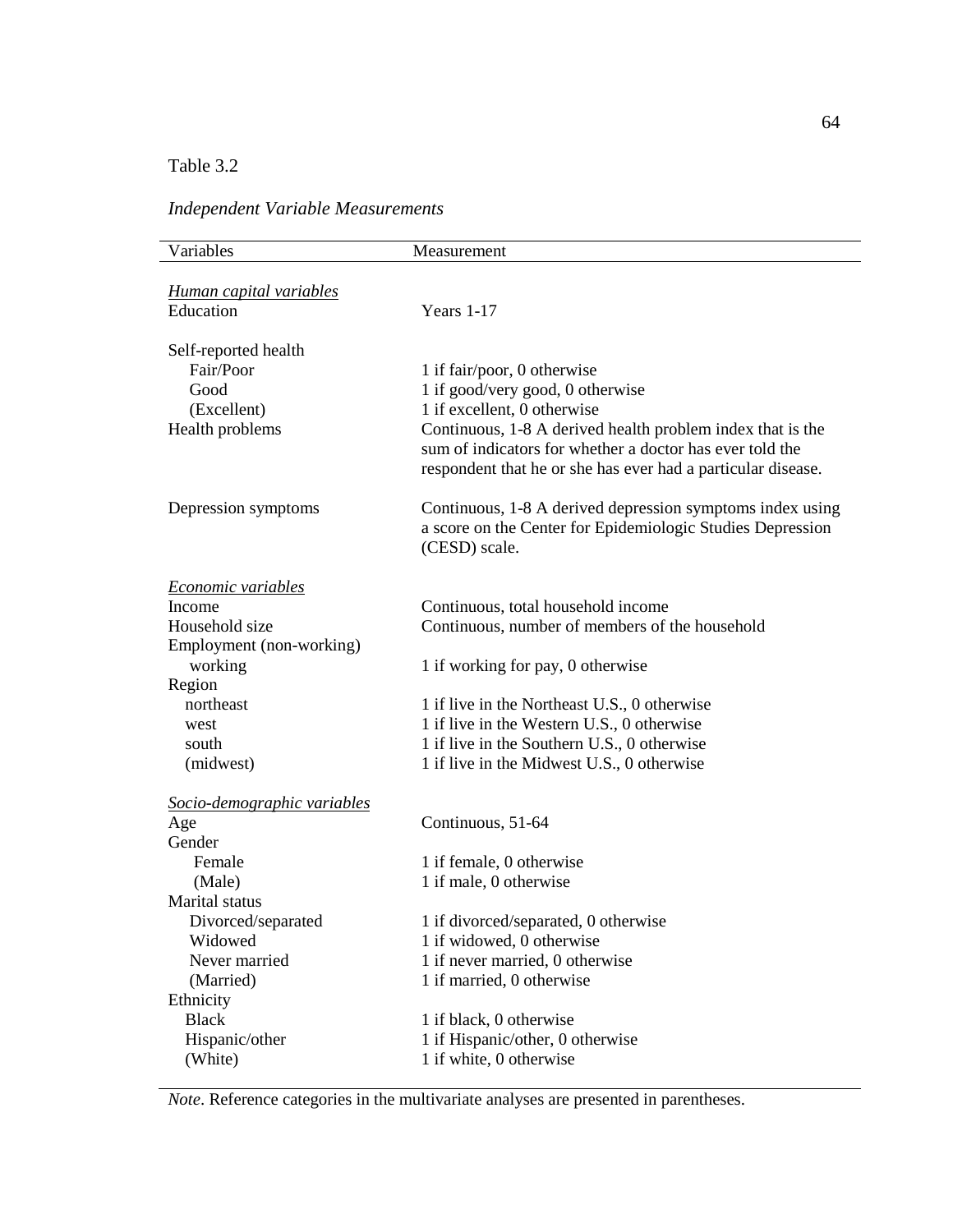(reference category), very good, good, fair, and poor. The categories of very good and good health were collapsed into one category: good health, and the categories of fair and poor health were collapsed into one category: poor health.

 In the analysis, physical health problems (R9CONDE) is the sum of indicators for whether a doctor has ever told the respondent that he or she has ever had a particular disease, and is a continuous variable. The eight included diseases are high blood pressure, diabetes, cancer, lung disease, heart disease, stroke, psychiatric problems, and arthritis. A mental health indicator, depression symptoms, was used in this study. Depression symptoms are captured by a version of the depression scale, CES-D. The CES-D scale is a self-report scale designed to measure depressive symptoms in the general population. The 20 items of the scale are symptoms associated with depression which have been used in previously validated longer scales. The 20-item scale was tested and found to have very high internal consistency and adequate test-retest repeatability. Validity was determined by patterns of correlation, by correlations with clinical ratings of depression, and by relationships with other variables which support the construct validity of the scale (Radloff, 1977).

 The CES-D index (R9CESD) used in the HRS is a shortened version of the scale developed by Radloff (1977). It is the sum of 8 indicators from the original CES-D scale and is considered a continuous variable. Six of the indicators were negative and measure whether the respondent experienced the following issues all or most of the time: depression, everything is an effort, sleep is restless, felt alone, felt sad, and could not get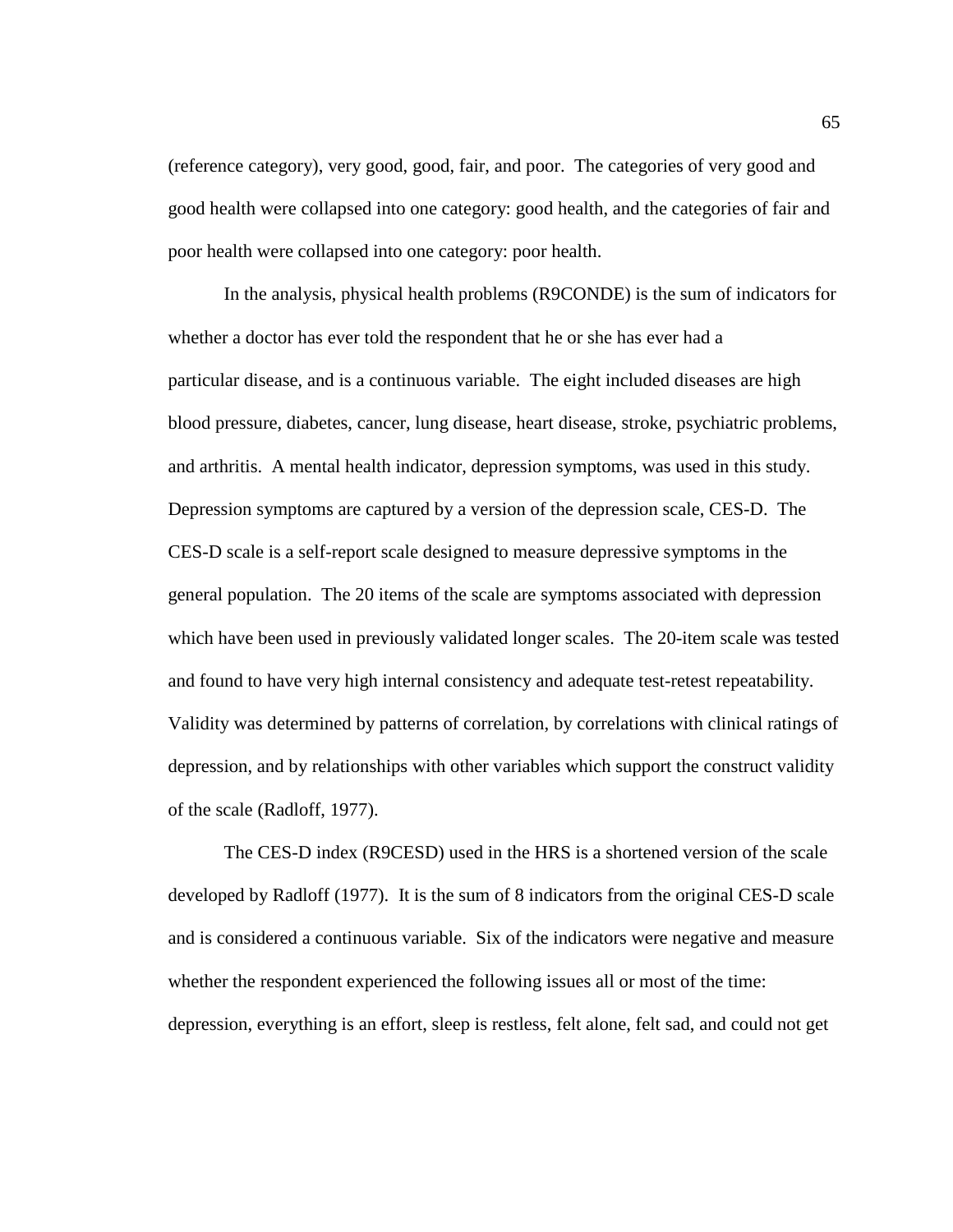going. Two of the indicators were positive and measure whether the respondent felt happy, and whether the respondent enjoyed life, all or most of the time. They were considered 1-felt happy and 1-enjoyed life in the index. The responses for the indicators were Yes, No, DK (don't know), and RF (refused). The dichotomized response categories in the HRS used the persistence method. The four category measure is split down the middle, with those who answered "most of the time" or "all of the time" collapsed into "yes" indicating that they do have a particular depressive symptom. Those who answered "some of the time" or "none of the time" are collapsed into "no" indicating they do not have a particular depressive symptom (Perzynski & Townsend, 2008). It is only those whose depression symptoms are "persistent" that are recoded as having depressive symptoms. The Chronbach's alpha for internal consistency of the CES-D variable is 830 and shows the scores are reliable for this study.

**Economic factors.** These economic variables include household income, household size, employment status, and region. Household income (H9ITOT) which is the total household income is a continuous variable. The main thing that RAND does with the income information that is collected in the HRS is that it combines all sources of income into total income and where data is missing, it is imputed (see St. Clair et al., 2010, for further information on income imputations). Household size (H9HHRES), which is the total number of people living in the household including the respondent and a spouse, is a continuous variable. Employment status is dichotomously categorized as working for pay (R9WORK) or not working for pay. Region (R9CENREG) is divided as census regions, northeast, west, south and midwest (reference category).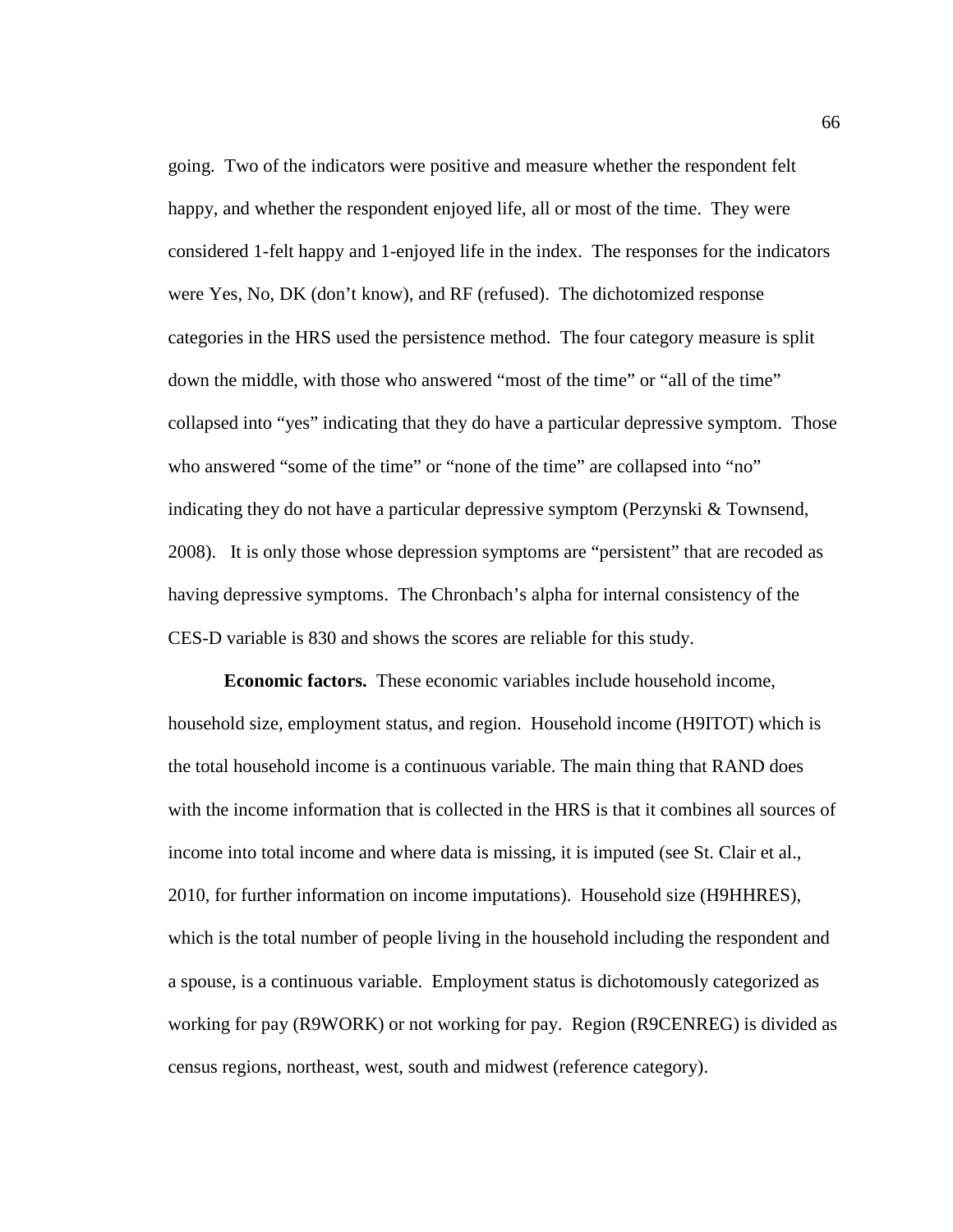**Socio-demographic factors.** These socio-demographic variables include age, gender, marital status, and ethnicity. Age (R9AGEY\_E) information is garnered asking the respondent's age at the time of the HRS survey interview. It is a continuous variable from 51 through 64. Gender (RAGENDER) is categorized as male (reference category) and female. Marital status (R9MSTATH) is categorized as four dummy categorical variables: married (reference category), separated/divorced, widowed, and never married. Ethnicity (RARACEM) is categorized as three dummy categorical variables: White/Caucasian (reference category); Black/African American; Hispanic and other.

#### **Data Analyses**

 Preliminary analysis includes descriptive statistics of frequencies, percentages, means, and medians for all of the variables. One-way ANOVA is calculated for the continuous variables and chi-square tests are used with the categorical variables. Oneway ANOVA is used to assess the differences in the mean levels of the continuous variables and the debt and net worth variables. Differences among mean levels of these consumption categories are tested for statistical significance at the .05 alpha level using a general-linear hypothesis approach (Gravetter & Wallnau, 2000; Nie, Hull, Jenkins, Steinbrenner, & Bent, 1975).

 Chi-square tests are used to assess the differences in the frequency counts for the categorical variables and the debt and net worth variables. Differences among these variables are tested for statistical significance at the .05 alpha level. Multinomial logistic regression analyses are performed to identify the effects of human capital factors, life cycle factor, and socioeconomic and sociodemographic characteristics of the near retirees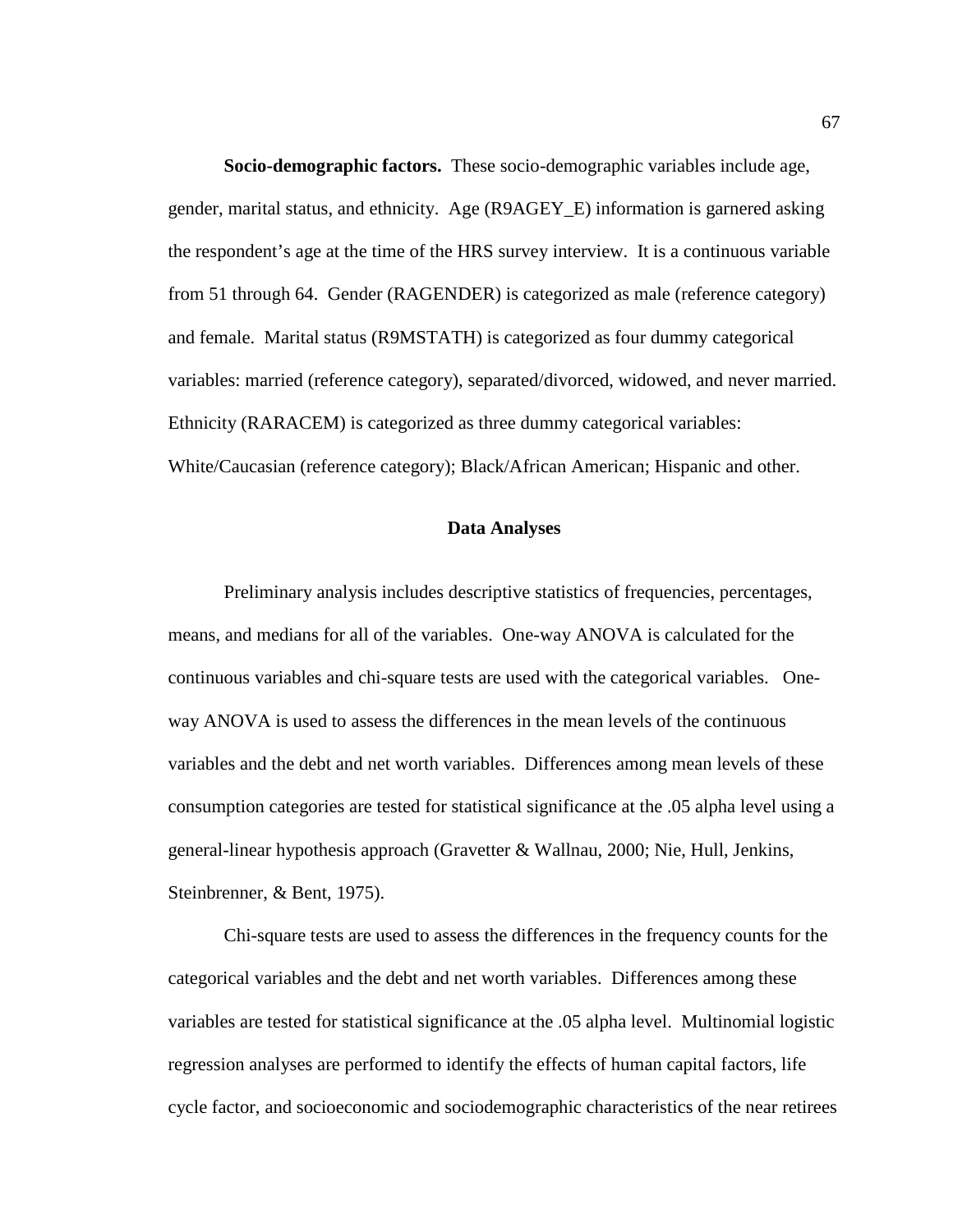on the likelihood of holding any level of consumer debt, likelihood of holding any level of mortgage debt, likelihood of holding any level of total debt, and likelihood of holding negative net worth. The a priori alpha for the analysis is .05.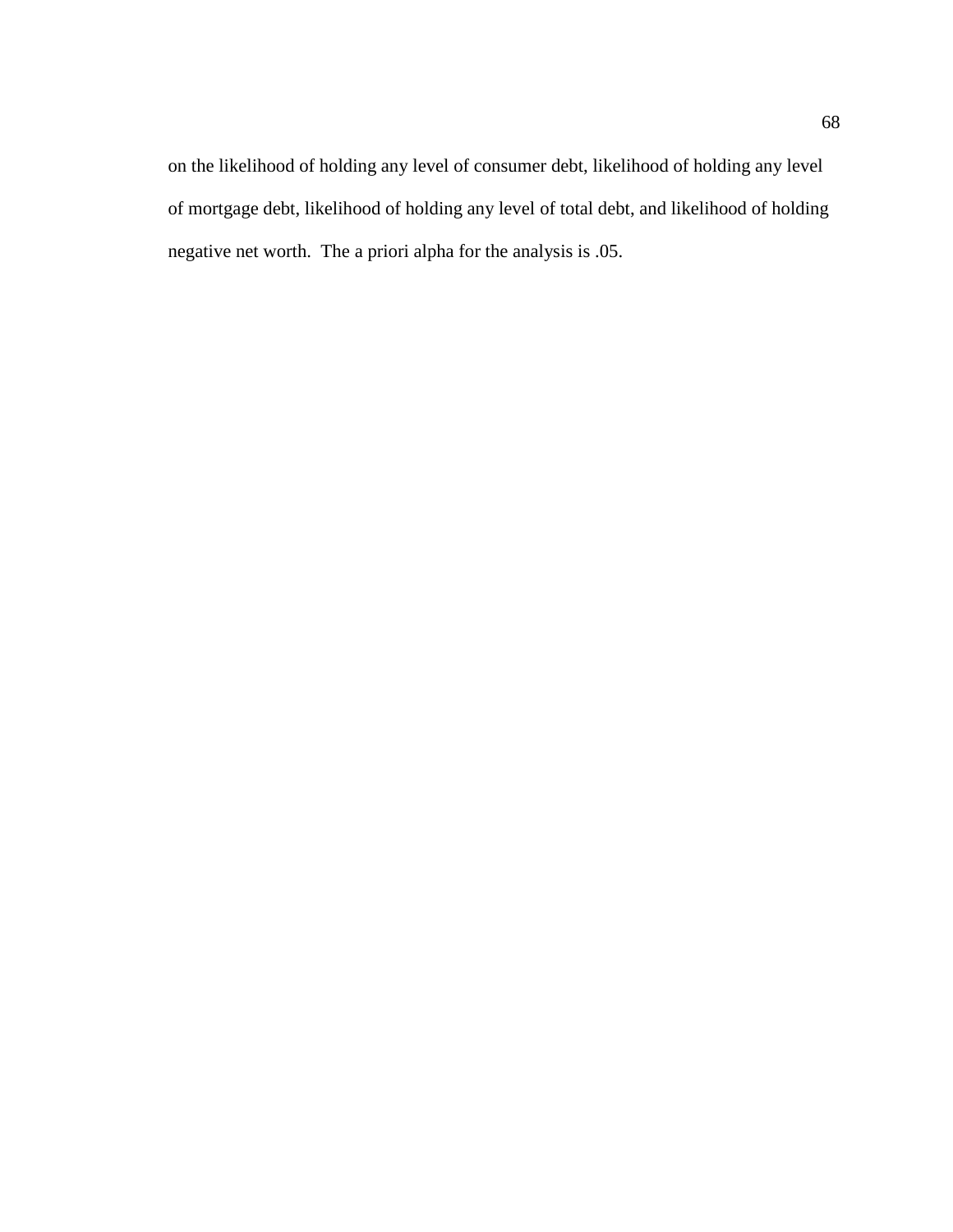### **CHAPTER IV**

#### **RESULTS**

 This study examines the levels of consumer debt, mortgage debt, home equity debt, total debt, and negative net worth among near-retirees. This study also investigates factors associated with the likelihood of holding consumer debt, mortgage debt, home equity debt, and negative net worth. This chapter starts with the characteristics of the study sample, followed by descriptive information on the levels of consumer debt, mortgage debt, home equity debt, and negative net worth among near-retirees. Results of the one-way ANOVA and chi-square tests are presented, and the results of the multinomial logistic regression analyses are reported at the end of this chapter.

### **Descriptive Results**

#### **Sample Characteristics**

 Table 4.1 provides information regarding the characteristics of the study sample. The mean and median levels of education years attained by this group of near-retirees are 13.0. The standard deviation of education for the group is 3.1 years. The majority of the sample reports good health (64.2%), with 23.9% reporting poor health and 11.8% reporting excellent health. The mean level of physical health problems is 1.6 out of 8. Based on a scale of 1 to 8, the range for the sample is from 0 to 8 depressive symptoms. The mean level of depression symptoms is 1.4, which means that the sample had a low level of depressive symptoms.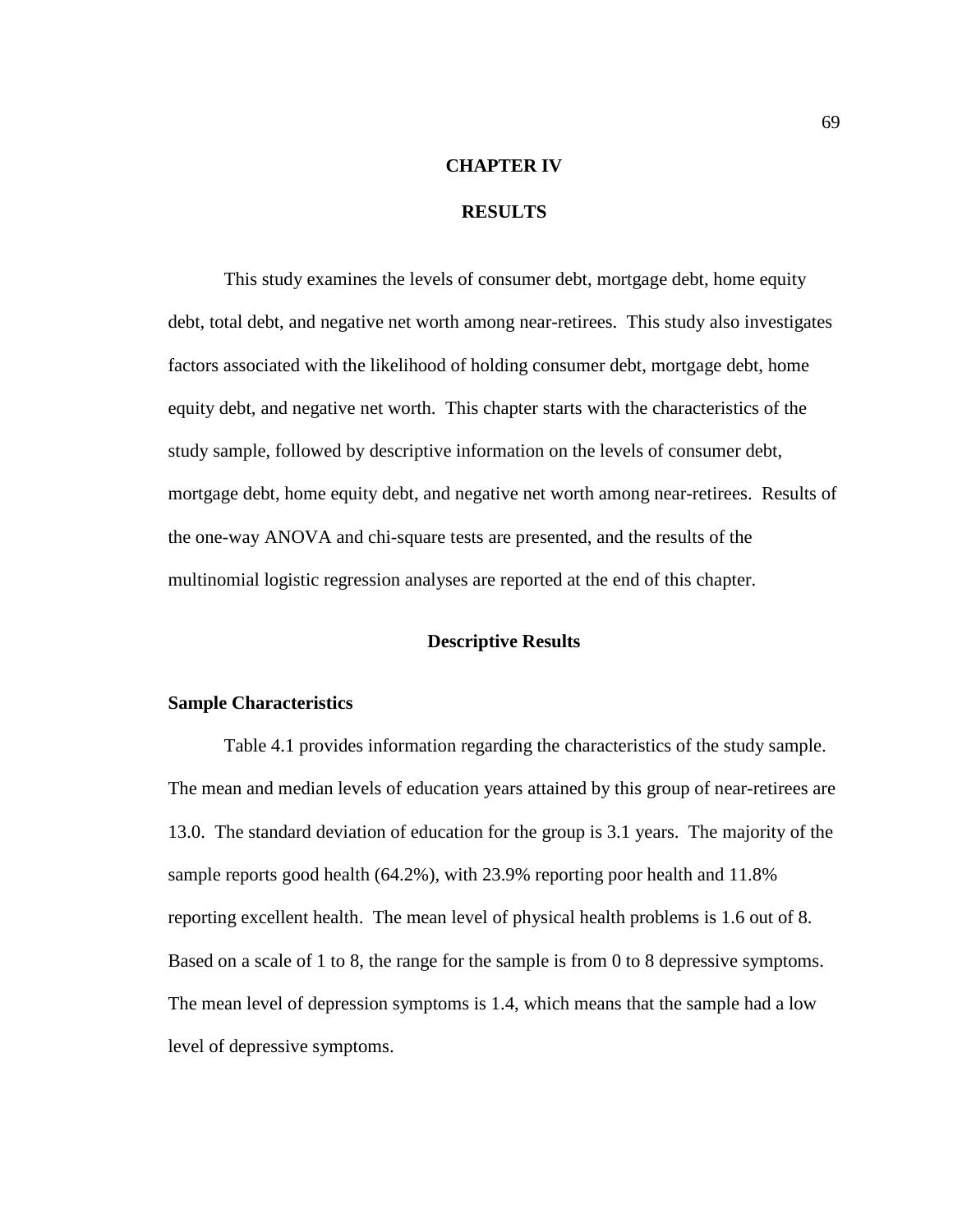*Characteristics of the Total Sample of Near-Retirees (N = 3,745)* 

|                          | Categorical variables |            | Continuous variables |          |
|--------------------------|-----------------------|------------|----------------------|----------|
| Variables                | Frequency             | Percentage | Mean (median)        | Std dev  |
|                          |                       |            |                      |          |
| Education in years       |                       |            | 13.0(13.0)           | 3.1      |
|                          |                       |            |                      |          |
| Self-reported health     |                       |            |                      |          |
| Poor                     | 896                   | 23.9%      |                      |          |
| Good                     | 2406                  | 64.2%      |                      |          |
| Excellent                | 443                   | 11.8%      |                      |          |
|                          |                       |            |                      |          |
| Physical health problems |                       |            | 1.6(1.0)             | 1.3      |
|                          |                       |            |                      |          |
| Depression symptoms      |                       |            | 1.4(1.0)             | 2.0      |
|                          |                       |            |                      |          |
| Household income         |                       |            | \$77,320 (\$61,800)  | \$72,050 |
|                          |                       |            |                      |          |
| Household size           |                       |            | 2.5(2.0)             | 1.3      |
|                          |                       |            |                      |          |
| <b>Employment status</b> |                       |            |                      |          |
| Working                  | 3047                  | 81.4%      |                      |          |
| Not working              | 690                   | 18.4%      |                      |          |
|                          |                       |            |                      |          |
| Region                   |                       |            |                      |          |
| northeast                | 517                   | 13.8%      |                      |          |
| west                     | 766                   | 20.5%      |                      |          |
| south                    | 1476                  | 39.4%      |                      |          |
| midwest                  | 979                   | 26.1%      |                      |          |
|                          |                       |            |                      |          |
| Age                      |                       |            | 57.9 (58.0)          | 3.3      |
|                          |                       |            |                      |          |
| Gender                   |                       |            |                      |          |
| Female                   | 2252                  | 60.1%      |                      |          |
| Male                     | 1493                  | 39.9%      |                      |          |
|                          |                       |            |                      |          |
| Marital status           |                       |            |                      |          |
| Divorced/separated       | 730                   | 19.5%      |                      |          |
| Widowed                  | 263                   | 7.0%       |                      |          |
| Never married            | 181                   | 4.8%       |                      |          |
| Married                  | 2571                  | 68.7%      |                      |          |
|                          |                       |            |                      |          |
| Ethnicity                |                       |            |                      |          |
| <b>Black</b>             | 589                   | 15.7%      |                      |          |
| Hispanic/others          | 340                   | 9.1%       |                      |          |
| White                    | 2816                  | 75.2%      |                      |          |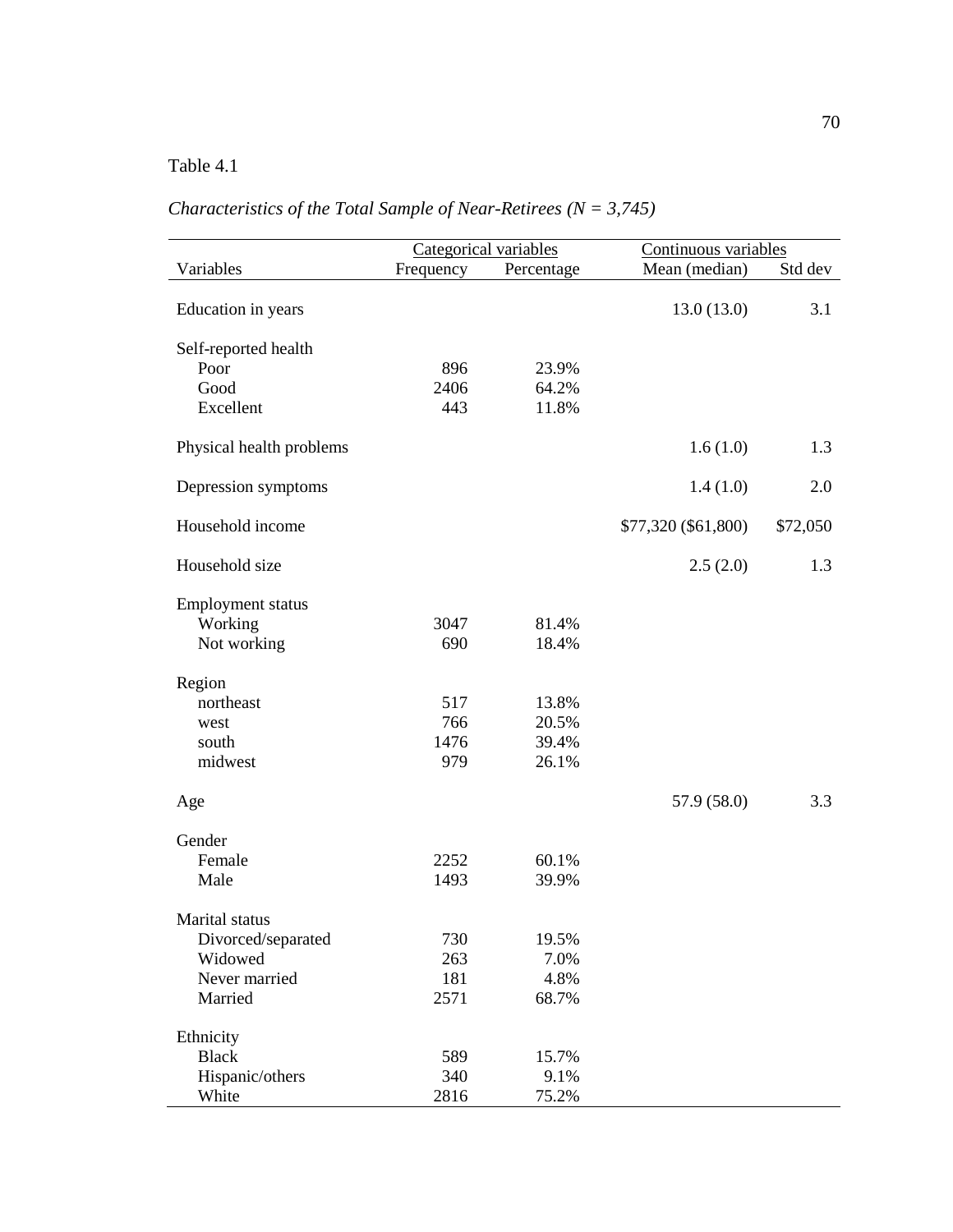The mean household income of the sample is \$77,320 and the median household income is \$61,800. The average household contains 2.5 members with a median number of two members. Those near-retirees who are working (81.4%) are a much greater percentage of the sample than those who are not working. The largest percentage of the sample reports living in the south. The mean age of the sample of near-retirees is 57.9 years. There are more females than males in the study sample and the majority of them are married (68.7%) and White (75.2%).

 Overall, the typical near-retiree in the sample is about 58 years old, likely female, married, White, employed, and has 13 years of education. A larger proportion of nearretiree reports good health and a higher percentage lives in the south. The average nearretiree has between one and two physical health problems and has between one and two depression symptoms. The average level of household income is \$77,320, and the average number in the household is between two and three members.

### **Debt**

 Table 4.2 gives the frequency and percent for the four levels of consumer debt, mortgage debt, home equity debt, and total debt. To classify the four levels of debt, first no debt in each type of debt is counted as the first level, next the distribution of debt for each type of debt for the sample is identified in low, medium, and high debt groups. In every type of debt, those who have no debt are the greatest frequency and percentage. For example, 53% have no consumer debt, 48.9% have no mortgage debt, 85.2% have no home equity debt, and 27.2% hold no total debt.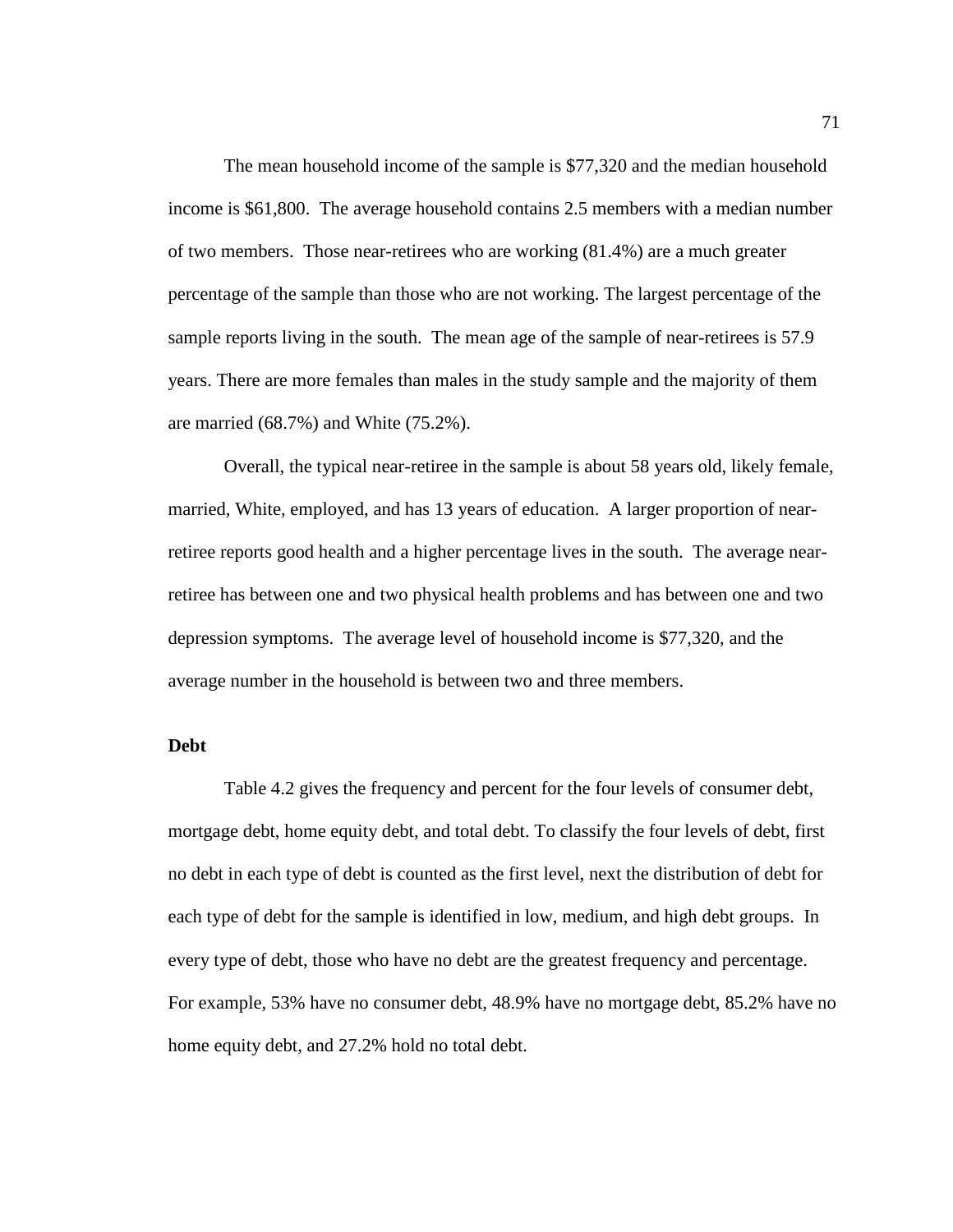*Consumer, Mortgage, Home Equity, and Total Debt in Four Groups* 

|                | Variable              | Frequency | Percent |
|----------------|-----------------------|-----------|---------|
|                | Consumer debt         |           |         |
| 1              | No debt               | 1986      | 53.0%   |
| 2              | $$1.00 - $4,000$      | 686       | 18.3%   |
| 3              | $$4,001 - $11,999$    | 474       | 12.7%   |
| 4              | \$12,000-\$500,000    | 599       | 16.0%   |
|                | Mortgage debt         |           |         |
| 1              | No Debt               | 1832      | 48.9%   |
| $\overline{2}$ | \$1.00-\$80,000       | 857       | 22.9%   |
| 3              | $$80,001 - $150,000$  | 535       | 14.3%   |
| $\overline{4}$ | \$150,001 - \$999,900 | 521       | 13.9%   |
|                | Home equity debt      |           |         |
| 1              | No debt               | 3191      | 85.2%   |
| 2              | $$1.00 - $15,000$     | 194       | 5.2%    |
| 3              | $$15,001 - $38,000$   | 173       | 4.6%    |
| $\overline{4}$ | $$38,001 - $300,000$  | 187       | 5.0%    |
|                | Total debt            |           |         |
| 1              | No debt               | 1018      | 27.2%   |
| 2              | $$1.00 - $29,999$     | 817       | 21.8%   |
| 3              | $$30,000 - $100,000$  | 919       | 24.5%   |
| $\overline{4}$ | \$100,001 - \$999,900 | 991       | 26.5%   |

Table 4.3 presents descriptive information on the mean, median, standard deviation, minimum, and maximum for each type of debt -- consumer debt, mortgage debt, home equity debt, and total debt. For the consumer debt, the mean level is \$7,148 with a median of \$0.00 dollars. The mean level of mortgage debt is \$63,175 with a median debt of \$8,000. The mean level of home equity debt is \$5,266 and the median is \$0.00. For total debt, near-retirees have a mean level of debt of \$75,589 with a median of \$30,000.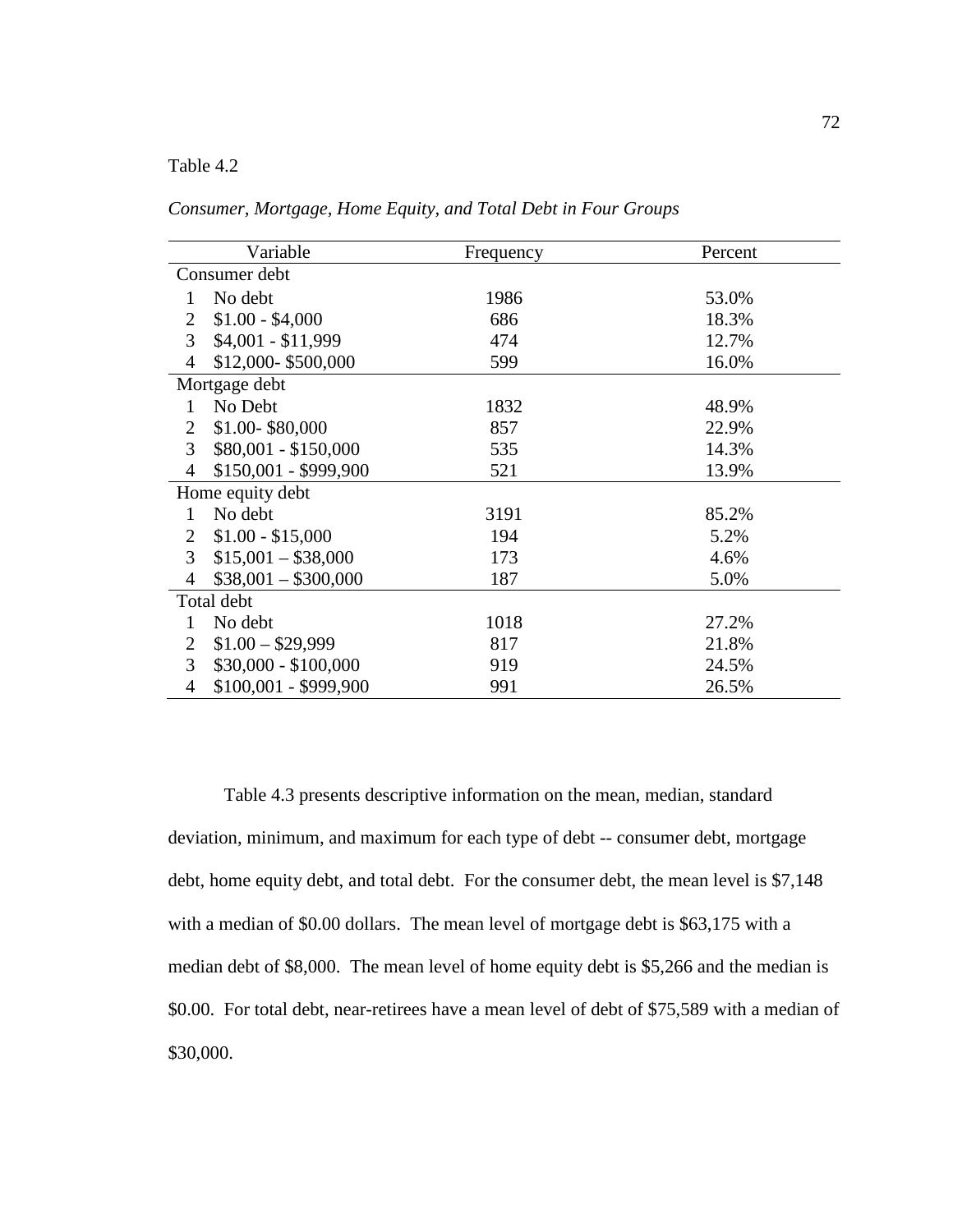| <b>Statistic</b> | Consumer<br>Mortgage debt<br>debt<br>$N = 3745$<br>$N = 3745$ |           | Home equity<br>debt<br>$N = 3745$ | Total debt<br>$N = 3745$ |
|------------------|---------------------------------------------------------------|-----------|-----------------------------------|--------------------------|
| Mean             | \$7,148                                                       | \$63,175  | \$5,266                           | \$75,589                 |
| Median           | \$0.00                                                        | \$8,000   | \$0.00                            | \$30,000                 |
| Std deviation    | \$22,165                                                      | \$101,907 | \$19,455                          | \$111,502                |
| Minimum          | \$0.00                                                        | \$0.00    | \$0.00                            | \$0.00                   |
| Maximum          | \$500,000                                                     | \$931,668 | \$300,000.00                      | \$950,668                |

*Descriptive Statistics For Consumer, Mortgage, Home Equity, and Total Debt* 

### **Negative Net Worth**

 In Table 4.4, those near-retirees who have negative net worth constitute 258 individuals or 6.9% of the sample. For zero to \$1,000 of net worth, there are 172 individuals or 4.6% of the sample in this category. The rest of the sample is evenly split at the median wealth point. As shown in Table 4.5, the mean net worth for the total sample is \$232,298 and the median net worth is \$148,500. Maximum net worth is \$999,900 (as those with net worth or negative net worth equal to or greater than one million dollars were excluded from the original sample) and the minimum net worth or maximum negative net worth is -\$479,523.

### **Human Capital and Socioeconomic Characteristics and Debt**

 Table 4.6 shows the results of the ANOVA and chi-square tests for consumer debt, Table 4.7 shows the results of these tests for mortgage debt, and Table 4.8 shows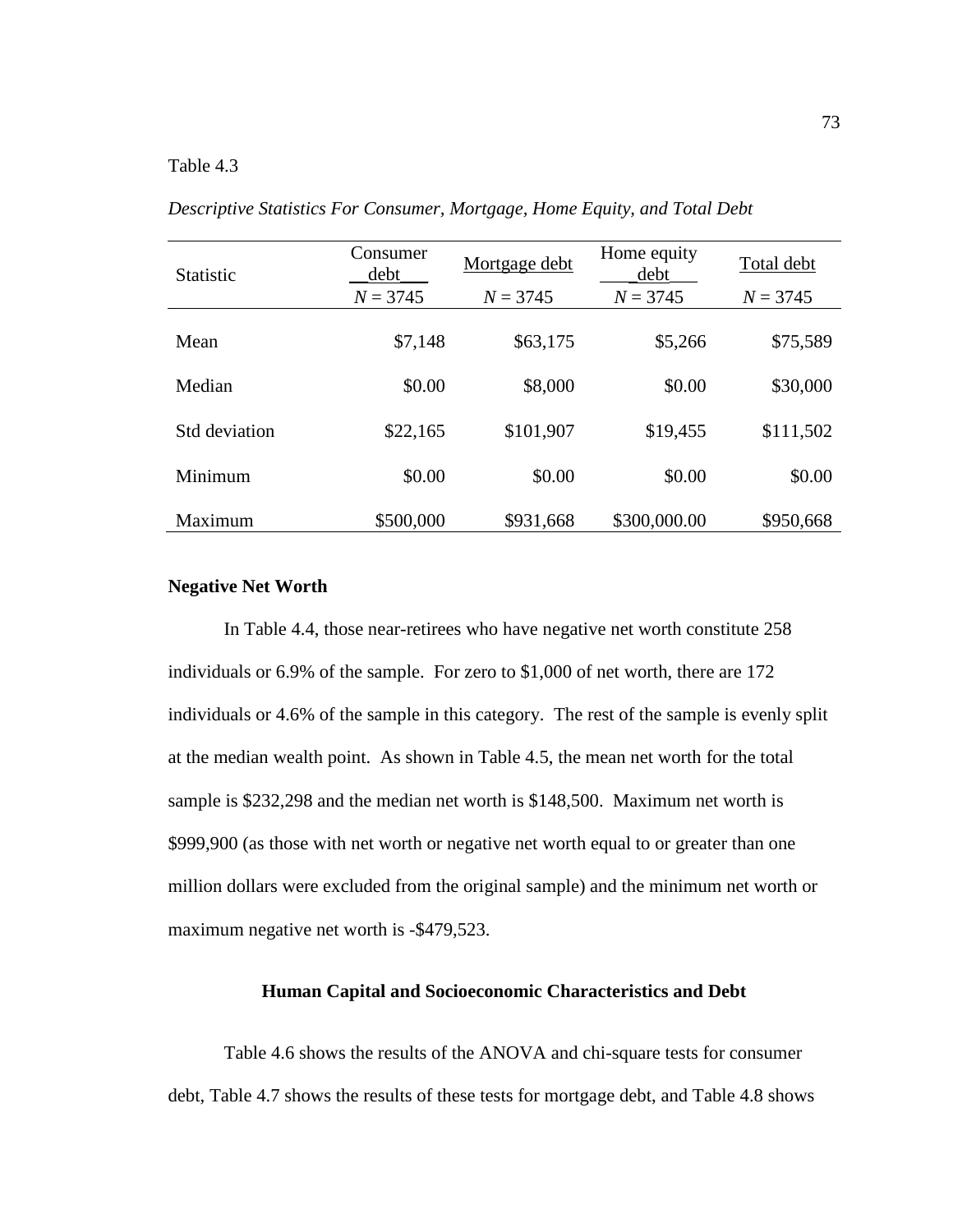*Net Worth in Four Groups (N = 3,745)* 

| Level of net worth            | Frequency | Percent |
|-------------------------------|-----------|---------|
| Negative (-\$999,999 to -\$1) | 258       | 6.9%    |
| Zero thru $$1,000$            | 172       | 4.6%    |
| 3 Low $(\$1,001 - \$148,500)$ | 1659      | 44.3%   |
| High (\$148,501 - \$999,999)  | 1656      | 44.2%   |

# Table 4.5

*Descriptive Statistics for Net Worth (N = 3,745)* 

| <b>Statistic</b>     | Value         |
|----------------------|---------------|
| Mean                 | \$232,298     |
| Median               | \$148,500     |
| <b>Std</b> deviation | \$247,042     |
| Minimum              | $-$ \$479,523 |
| Maximum              | \$999,900     |

the results of these tests for home equity debt. The results of the ANOVA and chi-square tests for total debt are shown in Table 4.9 and the results of these tests for net worth are shown in Table 4.10.

# **Consumer Debt**

As shown in Table 4.6, the level of education is highest for high consumer debt group. Those near-retirees who had high consumer debt also had the highest number of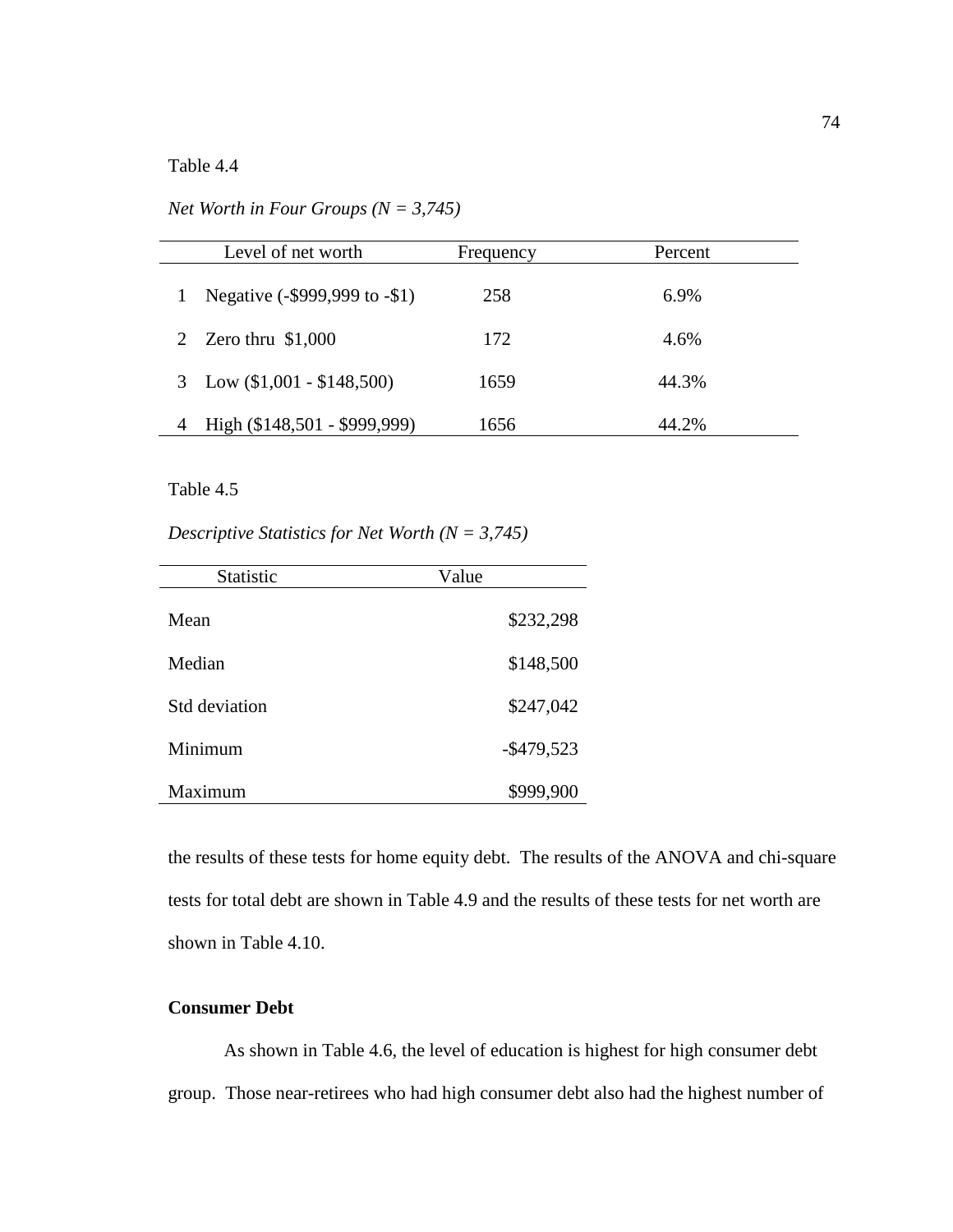*Human Capital, and Socioeconomic Profile of Near-Retirees by Four Levels of Consumer Debt* 

|                             |              |               | Medium                |                          |                      |
|-----------------------------|--------------|---------------|-----------------------|--------------------------|----------------------|
|                             | No debt      | Low debt      | debt                  | High debt                |                      |
| Variable                    | \$0.00       | $$1 - $4,000$ | $$4,001-$<br>\$11,999 | $$12,000 -$<br>\$500,000 | Test statistic       |
|                             |              |               |                       |                          |                      |
| Education                   | 12.9(3.3)    | 12.9(2.7)     | 13.1(2.7)             | 13.7(2.6)                | $F = 13.651***$      |
| Self-reported health        |              |               |                       |                          |                      |
| Poor                        | 23.5%        | 23.9%         | 25.9%                 | 23.9%                    | $\chi^2 = 6.143$     |
| Good                        | 63.6%        | 65.6%         | 64.1%                 | 64.9%                    |                      |
| Excellent                   | 12.9%        | 10.5%         | 9.9%                  | 11.2%                    |                      |
| Physical health<br>problems | 1.57(1.3)    | 1.70(1.3)     | 1.76(1.4)             | 1.67(1.3)                | $F = 3.669*$         |
| Depression symptoms         | 1.36(2.0)    | 1.33(2.0)     | 1.49(2.1)             | 1.60(2.2)                | $F = 2.568$          |
| Household income            | \$75,081     | \$71,238      | \$75,232              | \$93,359                 | $F = 12.408***$      |
|                             | $(\$71,458)$ | $(\$68,526)$  | $(\$66,981)$          | $(\$79,495)$             |                      |
| Household size              | 2.5(1.4)     | 2.4(1.3)      | 2.5(1.2)              | 2.6(1.2)                 | $F = 1.622$          |
| Employment status           |              |               |                       |                          |                      |
| Working                     | 78.3%        | 85.1%         | 85.4%                 | 85.1%                    | $\chi^2 = 29.287***$ |
| Not working                 | 21.7%        | 14.9%         | 14.6%                 | 14.9%                    |                      |
| Region                      |              |               |                       |                          |                      |
| northeast                   | 14.1%        | 14.9%         | 11.6%                 | 13.5%                    | $\chi^2 = 10.713$    |
| west                        | 20.4%        | 18.2%         | 20.9%                 | 23.2%                    |                      |
| south                       | 40.3%        | 38.7%         | 28.4%                 | 38.7%                    |                      |
| midwest                     | 25.3%        | 28.2%         | 29.1%                 | 24.5%                    |                      |
| Age                         | 58.1(3.3)    | 57.8(3.3)     | 57.7(3.3)             | 57.4(3.2)                | $F = 7.986***$       |
| Gender                      |              |               |                       |                          |                      |
| Female                      | 60.6%        | 61.5%         | 60.3                  | 56.9%                    | $\chi^2 = 3.283$     |
| Male                        | 39.4%        | 38.5%         | 39.7                  | 43.1%                    |                      |
| Marital status              |              |               |                       |                          |                      |
| Divorced/sep                | 20.6%        | 19.4%         | 20.0%                 | 15.4%                    | $\chi^2 = 34.729***$ |
| Widowed                     | 7.1%         | 8.9%          | 6.8%                  | 4.8%                     |                      |
| Never married               | 5.6%         | 3.5%          | 6.3%                  | 2.7%                     |                      |
| Married                     | 66.7%        | 68.2%         | 66.9%                 | 77.1%                    |                      |
| Ethnicity                   |              |               |                       |                          |                      |
| <b>Black</b>                | 16.1%        | 16.2%         | 17.7%                 | 12.6%                    | $\chi^2$ = 23.873**  |
| Hispanic/others             | 10.8%        | 7.4%          | 6.8%                  | 7.0%                     |                      |
| White                       | 73.1%        | 76.4%         | 75.5%                 | 80.6%                    |                      |

*Note.* Standard deviations in the ANOVA are presented in parentheses.  $p < .05$ ;  $*p < .01$ ;  $**p < .001$ .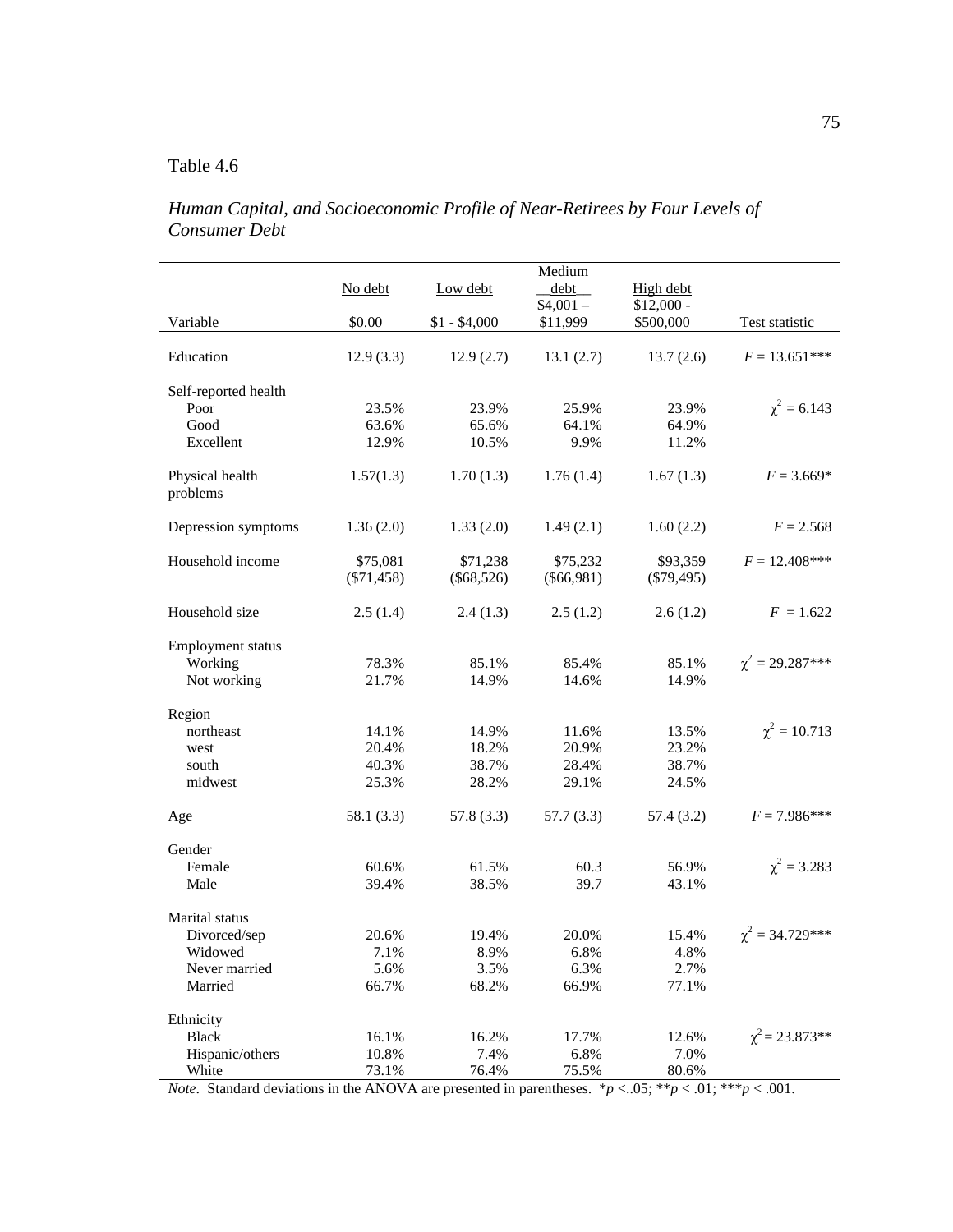depression symptoms among the four levels of consumer debt. Household income and household size are highest for those who hold high consumer debt. Those who hold high consumer debt are the youngest, tended to be male, and tended to live in the south. Among those who are married, the highest percentage holds high consumer debt, yet very few of the widowed and never married hold high debt. The highest percentage of Whites hold high consumer debt; however, among Blacks, the percentage who hold high consumer debt drops dramatically compared to the percentages of Blacks with no debt, low debt, and medium consumer debt.

 On the other hand, the highest percentage of those with excellent health is found among those with no consumer debt, while physical health problems are lowest for this group. The lowest percentage of working near-retirees is found among those with no consumer debt. Those who hold no consumer debt are the oldest, have the highest percentage of divorce/separated, and Hispanic/Asian/other near retirees. Similar to high consumer debt, the highest percentages of near-retirees who hold no consumer debt are in the south.

### **Mortgage Debt**

Table 4.7 shows that similar to consumer debt, education is highest for those nearretirees in the high mortgage debt level. The percentage of those reporting excellent health is the highest and the number of physical health problems are the lowest for those near-retirees with high mortgage debt. Among near-retirees, household income is highest for near-retirees who hold high mortgage debt. The highest percentage holding high mortgage debt live in the west. The youngest near-retirees and the highest percentage of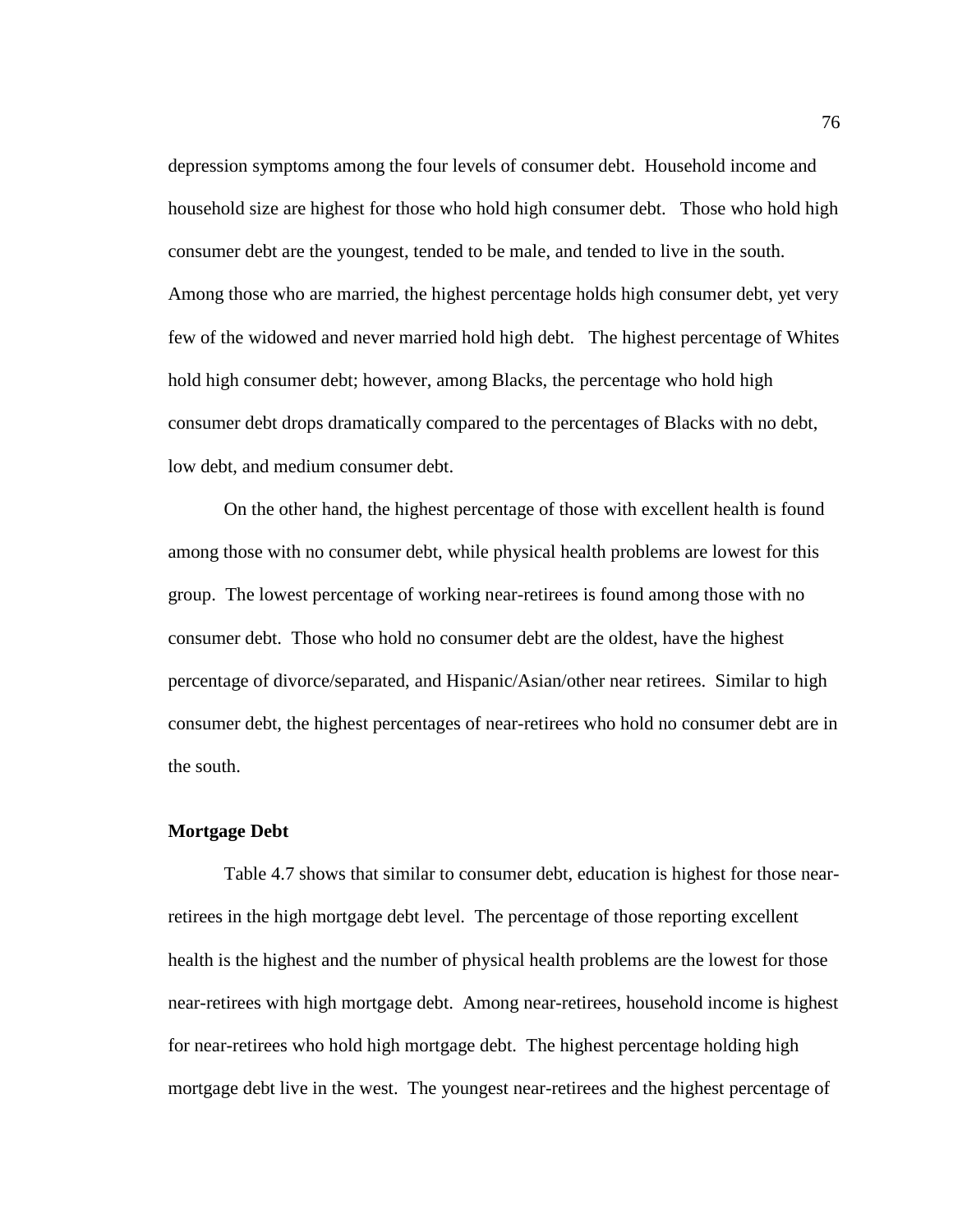*Human Capital and Socioeconomic Profile of Near-Retirees by Four Levels of Mortgage Debt* 

|                             | No debt      | Low debt     | Medium debt              | High debt                 |                           |
|-----------------------------|--------------|--------------|--------------------------|---------------------------|---------------------------|
| Variable                    | \$0.00       | \$1-\$80,000 | $$80,001 -$<br>\$150,000 | $$150,001$ -<br>\$999,900 | Test statistic            |
|                             |              |              |                          |                           |                           |
| Education                   | 12.3(3.4)    | 13.3(2.5)    | 13.8(2.5)                | 14.4(2.4)                 | $F = 88.429***$           |
| Self-reported health        |              |              |                          |                           |                           |
| Poor                        | 30.1%        | 21.1%        | 15.5%                    | 15.4%                     |                           |
| Good                        | 60.4%        | 66.4%        | 69.9%                    | 68.5%                     | $\gamma^2 = 93.440^{***}$ |
| Excellent                   | 9.5%         | 12.5%        | 14.6%                    | 16.1%                     |                           |
| Physical health<br>problems | 1.74(1.4)    | 1.60(1.3)    | 1.61(1.3)                | 1.35(1.2)                 | $F = 11.701***$           |
| Depression symptoms         | 1.66(2.2)    | 1.26(1.9)    | 1.11(1.7)                | 1.12(1.8)                 | $F = 17.472***$           |
| Household income            | \$55,686     | \$77,044     | \$96,851                 | \$133,788                 | $F = 203.161$ ***         |
|                             | $(\$55,076)$ | $(\$61,237)$ | $(\$70,506)$             | (\$100,900)               |                           |
| Household size              | 2.4(1.4)     | 2.5(1.3)     | 2.5(1.1)                 | 2.7(1.3)                  | $F = 9.981***$            |
| Employment status           |              |              |                          |                           |                           |
| Working                     | 75.5%        | 86.3%        | 88.4%                    | 87.9%                     | $\chi^2 = 87.396***$      |
| Not working                 | 24.5%        | 13.7%        | 11.6%                    | 12.1%                     |                           |
| Region                      |              |              |                          |                           |                           |
| northeast                   | 14.1%        | 14.1%        | 10.8%                    | 15.4%                     |                           |
| west                        | 18.2%        | 14.1%        | 22.2%                    | 37.2%                     | $\chi^2$ = 177.49**       |
| south                       | 45.0%        | 37.9%        | 34.8%                    | 27.6%                     |                           |
| midwest                     | 22.7%        | 33.8%        | 19.8%                    | 19.8%                     |                           |
| Age                         | 58.1 (3.3)   | 57.8 (3.3)   | 57.7(3.3)                | 57.4 (3.2)                | $F = 7.986***$            |
| Gender                      |              |              |                          |                           |                           |
| Male                        | 37.3%        | 41.8%        | 39.6%                    | 45.9%                     | $\chi^2 = 14.047**$       |
| Female                      | 62.7%        | 58.2%        | 60.4%                    | 54.1%                     |                           |
| Marital status              |              |              |                          |                           |                           |
| Divorced/sep                | 24.8%        | 15.3%        | 16.3%                    | 10.9%                     | $\gamma^2 = 199.16***$    |
| Widowed                     | 9.3%         | 6.7%         | 4.9%                     | 1.9%                      |                           |
| Never married               | 7.4%         | 2.6%         | 2.1%                     | 2.5%                      |                           |
| Married                     | 58.6%        | 75.5%        | 76.8%                    | 84.6%                     |                           |
| Ethnicity                   |              |              |                          |                           |                           |
| <b>Black</b>                | 20.1%        | 13.2%        | 10.8%                    | 9.4%                      | $\chi^2 = 77.442$ ***     |
| Hispanic/others             | 10.5%        | 8.1%         | 5.6%                     | 9.2%                      |                           |
| White                       | 69.3%        | 78.8%        | 83.6%                    | 81.4%                     |                           |

*Note*. Standard deviations in the ANOVA are presented in parentheses.  $* p < .05$ ;  $* p < .01$ ;  $* * p < .001$ .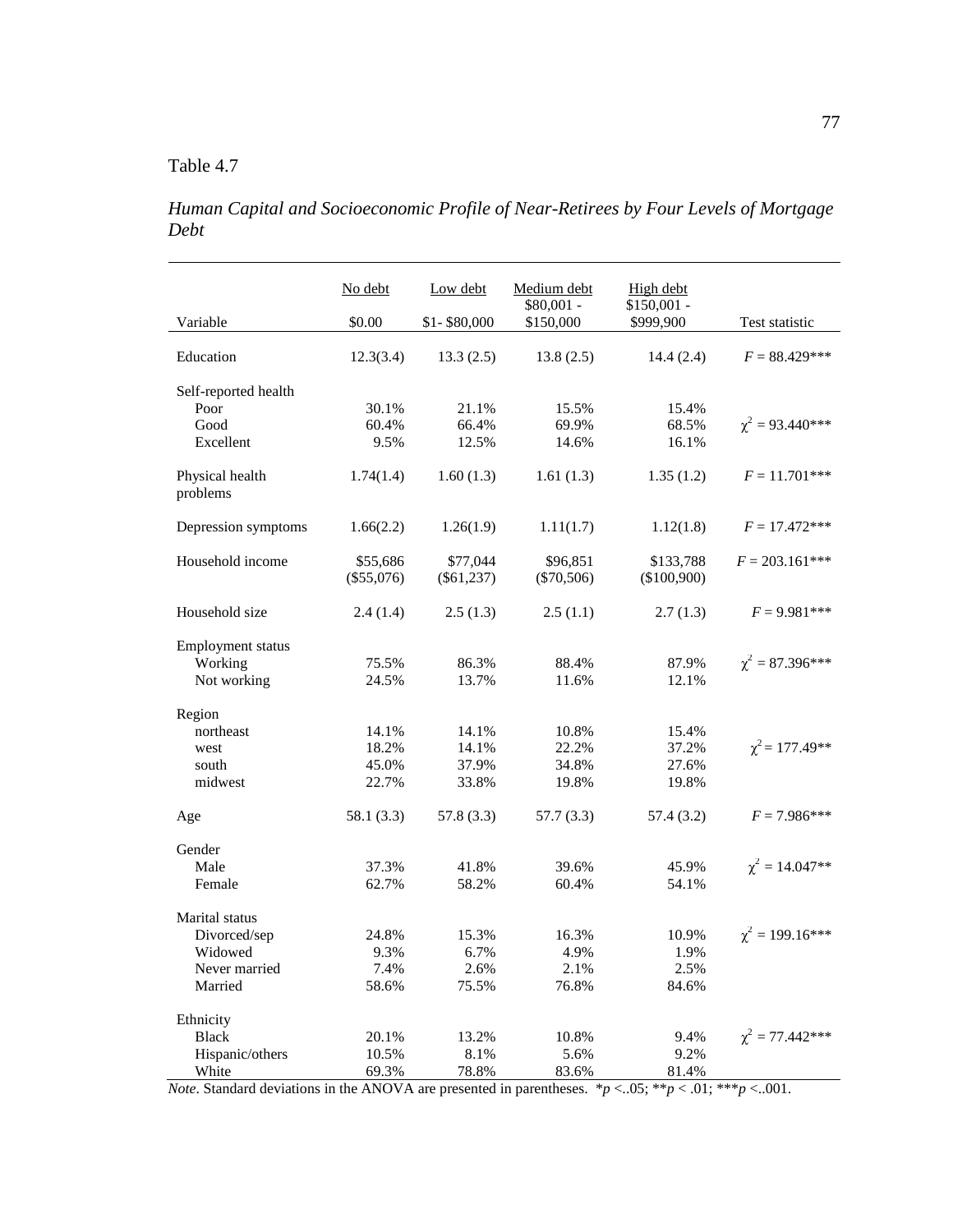male, married, and White near-retirees hold high mortgage debt.

Education is lowest for those near-retirees with no mortgage debt. The highest percentage reporting poor health, those who report the highest number of physical health problems, and the highest number of depression symptoms are among those with no mortgage debt. Among near-retirees, household income and household size are lowest for those with no mortgage debt. The number of those who are employed is very low for those with no mortgage debt. The highest percentage holding no mortgage debt live in the south. Those who hold no mortgage debt are the oldest. The highest number of females, the highest percentage of divorced and separated, widowed, never married, and the highest percentage of Blacks and Hispanic/other near-retirees hold no mortgage debt.

### **Home Equity Debt**

Similar to consumer and mortgage debt, those with high home equity debt have the highest educational attainment as found in Table 4.8. The lowest percentage of nearretirees reporting poor health and those reporting the fewest depression symptoms are among those with high home equity debt. Household income and household size is highest for those with high home equity debt. Those with high home equity debt are younger, male, and married.

 Those with no home equity debt had lower levels of education, reported poor health, the highest number of physical health problems, and the highest number of depression symptoms. Household income and the number of those who are working is lowest in the no home equity debt group. The highest percentage of those holding no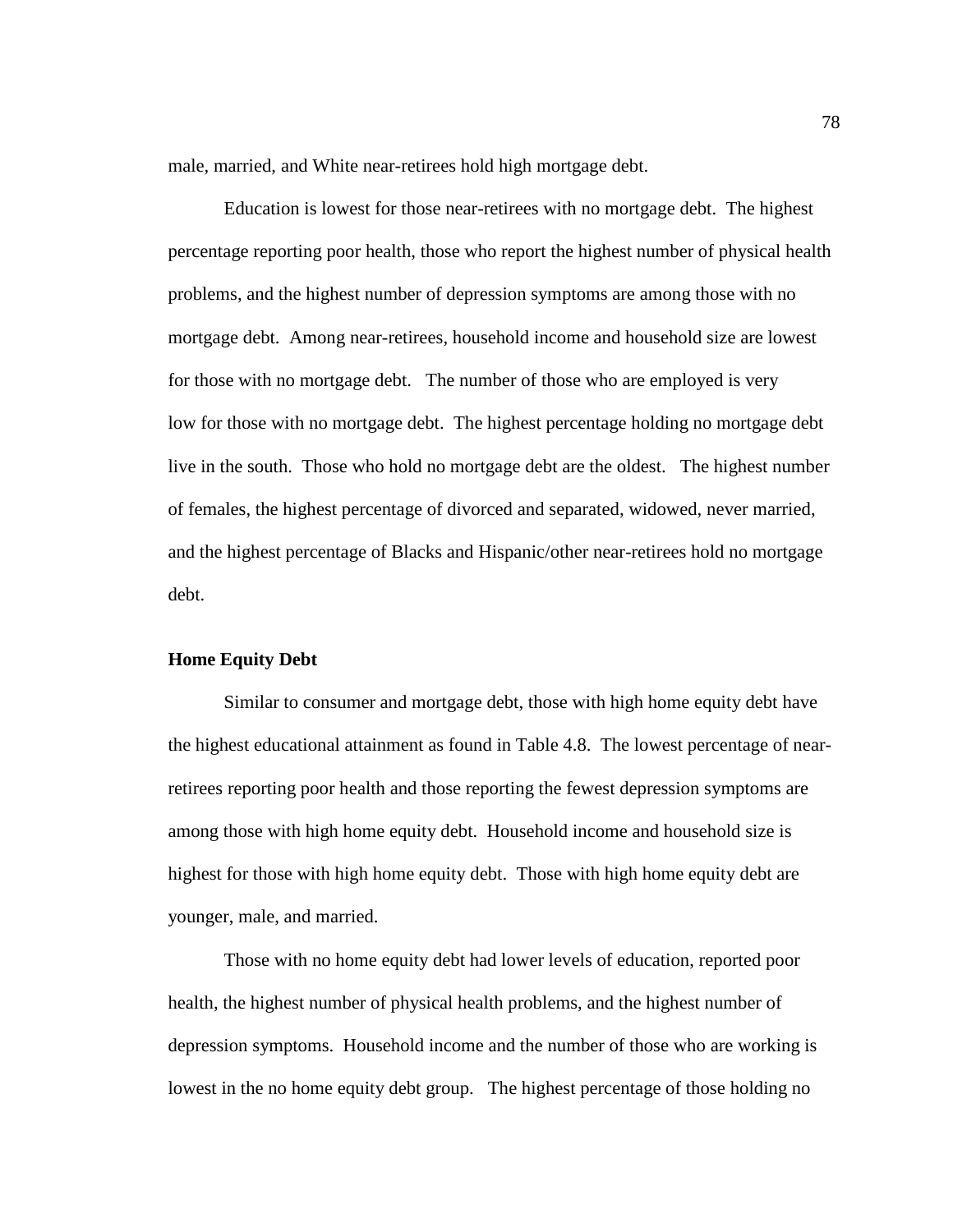*Human Capital and Socioeconomic Profile of Near-Retirees by Four Levels of Home Equity Debt* 

|                             | No debt      | Low debt              | Medium debt             | High debt                |                       |
|-----------------------------|--------------|-----------------------|-------------------------|--------------------------|-----------------------|
| Variable                    | \$0.00       | $$1.00 -$<br>\$15,000 | $$15,001 -$<br>\$38,000 | $$38,001 -$<br>\$300,000 | Test statistic        |
| Education                   | 12.9(3.1)    | 13.5(2.3)             | 13.6(3.1)               | 14.2(2.3)                | $F = 15.149***$       |
| Self-reported health        |              |                       |                         |                          |                       |
| Poor                        | 25.8%        | 12.9%                 | 16.2%                   | 10.7%                    |                       |
| Good                        | 62.9%        | 74.2%                 | 67.1%                   | 73.8%                    | $\chi^2 = 45.968$ *** |
| Excellent                   | 11.3%        | 12.9%                 | 16.8%                   | 15.5%                    |                       |
| Physical health<br>Problems | 1.66(1.4)    | 1.57(1.1)             | 1.39(1.2)               | 1.45(1.1)                | $F = 3.666*$          |
| Depression symptoms         | 1.47(2.1)    | 1.14(1.8)             | 1.13(1.8)               | .98(1.7)                 | $F = 5.752**$         |
| Household income            | \$72,757     | \$88,306              | \$96,455                | \$126,081                | $F = 39.573***$       |
|                             | $(\$68,865)$ | $(\$58,514)$          | $(\$62,898)$            | (\$112,833)              |                       |
| Household size              | 2.5(1.3)     | 2.4(1.2)              | 2.5(1.2)                | 2.6(0.9)                 | $F = .624$            |
| Employment status           |              |                       |                         |                          |                       |
| Working                     | 80.3%        | 87.6%                 | 92.5%                   | 85.5%                    | $\chi^2 = 23.516$     |
| Not working                 | 19.7%        | 12.4%                 | 7.5%                    | 14.4%                    |                       |
| Regions                     |              |                       |                         |                          |                       |
| northeast                   | 13.1%        | 16.0%                 | 17.9%                   | 20.3%                    | $\chi^2$ = 63.961***  |
| west                        | 20.7%        | 11.9%                 | 19.7%                   | 26.7%                    |                       |
| south                       | 41.4%        | 31.4%                 | 32.4%                   | 21.9%                    |                       |
| midwest                     | 24.8%        | 40.7%                 | 30.1%                   | 31.0%                    |                       |
| Age                         | 57.9 (3.4)   | 57.8(3.1)             | 57.8(3.3)               | 57.4 (3.0)               | $F = 1.263$           |
| Gender                      |              |                       |                         |                          |                       |
| Female                      | 60.9%        | 59.3%                 | 56.6%                   | 51.3%                    | $\chi^2 = 7.734$      |
| Male                        | 39.1%        | 40.7%                 | 43.4%                   | 48.7%                    |                       |
| Marital status              |              |                       |                         |                          |                       |
| Div/sep                     | 21.1%        | 12.9%                 | 11.6%                   | 5.9%                     | $\chi^2$ = 79.591***  |
| Widowed                     | 7.6%         | 4.1%                  | 4.6%                    | 2.1%                     |                       |
| Never married               | 5.3%         | 2.6%                  | 1.7%                    | 1.6%                     |                       |
| Married                     | 65.9%        | 80.4%                 | 82.1%                   | 90.4%                    |                       |
| Ethnicity                   |              |                       |                         |                          |                       |
| <b>Black</b>                | 17.3%        | 8.2%                  | 5.8%                    | 5.9%                     | $\chi^2$ = 54.334***  |
| Hispanic/others             | 9.6%         | 3.6%                  | 7.5%                    | $8.0\%$                  |                       |
| White                       | 73.1%        | 88.1%                 | 86.7%                   | 86.1%                    |                       |

*Note*. Standard deviations in the ANOVA are presented in parentheses.  $*p < .05$ ; \*\*  $p < .01$ ; \*\*  $p < .001$ .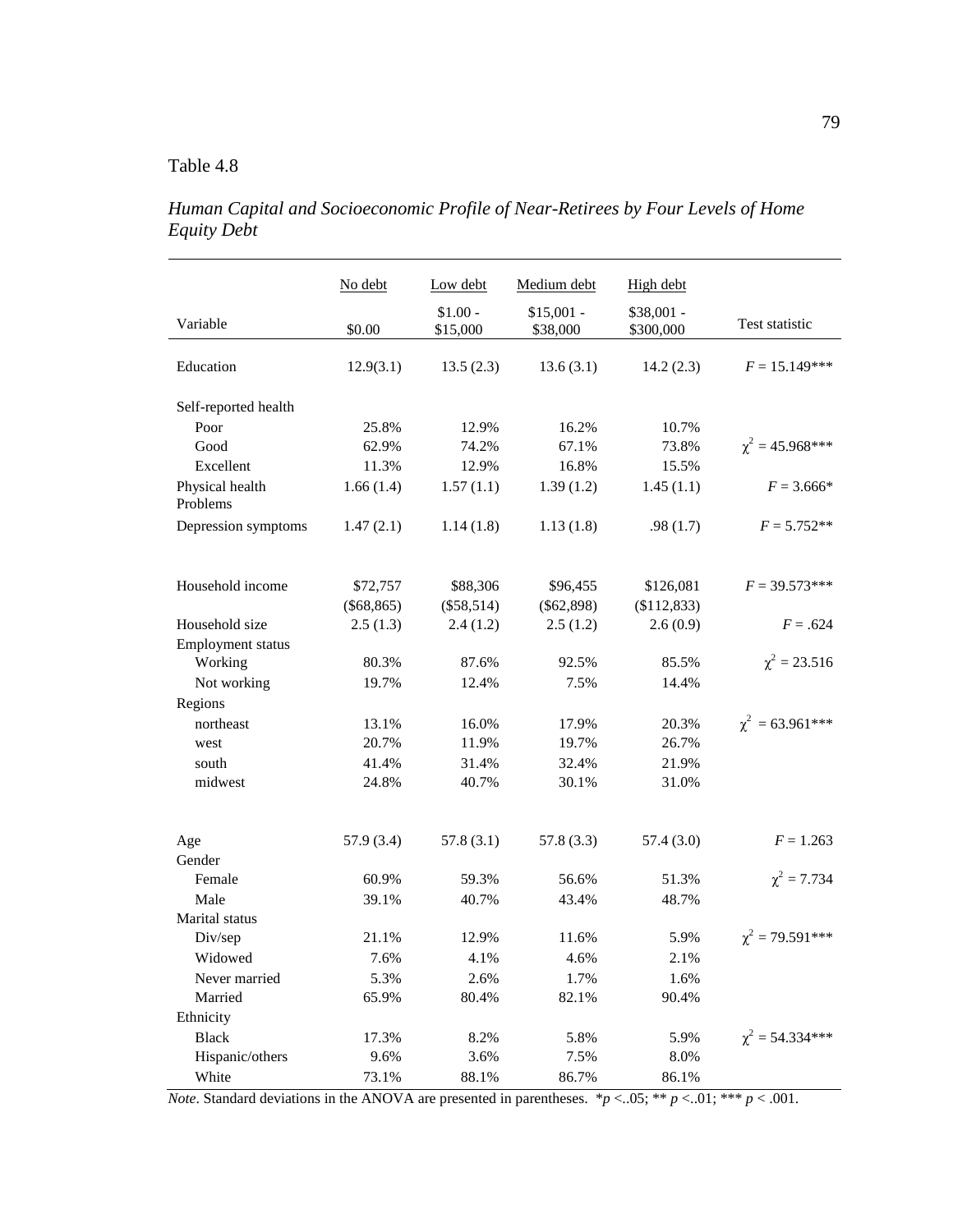home equity debt live in the south. The oldest near-retirees, as well as the highest percentage of females, the highest percentage of divorced/separated, widowed, and never married near-retirees, and the highest percentage of Blacks and Hispanic/other nearretirees hold no home equity debt.

 **Total debt.** As shown in Table 4.9, consistent with consumer and mortgage debt, education was highest for near-retirees holding high total debt. Those who hold high total debt report good health and excellent health, and report the lowest physical health problems. Household income and household size are highest for those with high total debt. The highest percentage of those working and living in the west hold high total debt. Consistent with high consumer and high mortgage debt, near-retirees who are the youngest hold high total debt. The lowest percentage of females, and the highest percentage of married and White near-retirees hold high total debt.

 Education is lowest for near-retirees with no total debt. Those with no total debt have the highest depression symptoms. Household income and household size are lowest for those in the no total debt group. The lowest percentage of those working held no total debt. The south had the highest percentage of those who hold no total debt. The highest percentage of females, divorced/separated and never married, Blacks and Hispanics/Asians/others hold no total debt.

### **Human Capital and Socioeconomic Characteristics and Negative Net Worth**

 Table 4.10 shows that education years are significantly higher for those with negative net worth than for those with zero-\$1,000 of net worth. The results show that of those that report negative net worth, 41.5% have poor health, 50.4% have good health,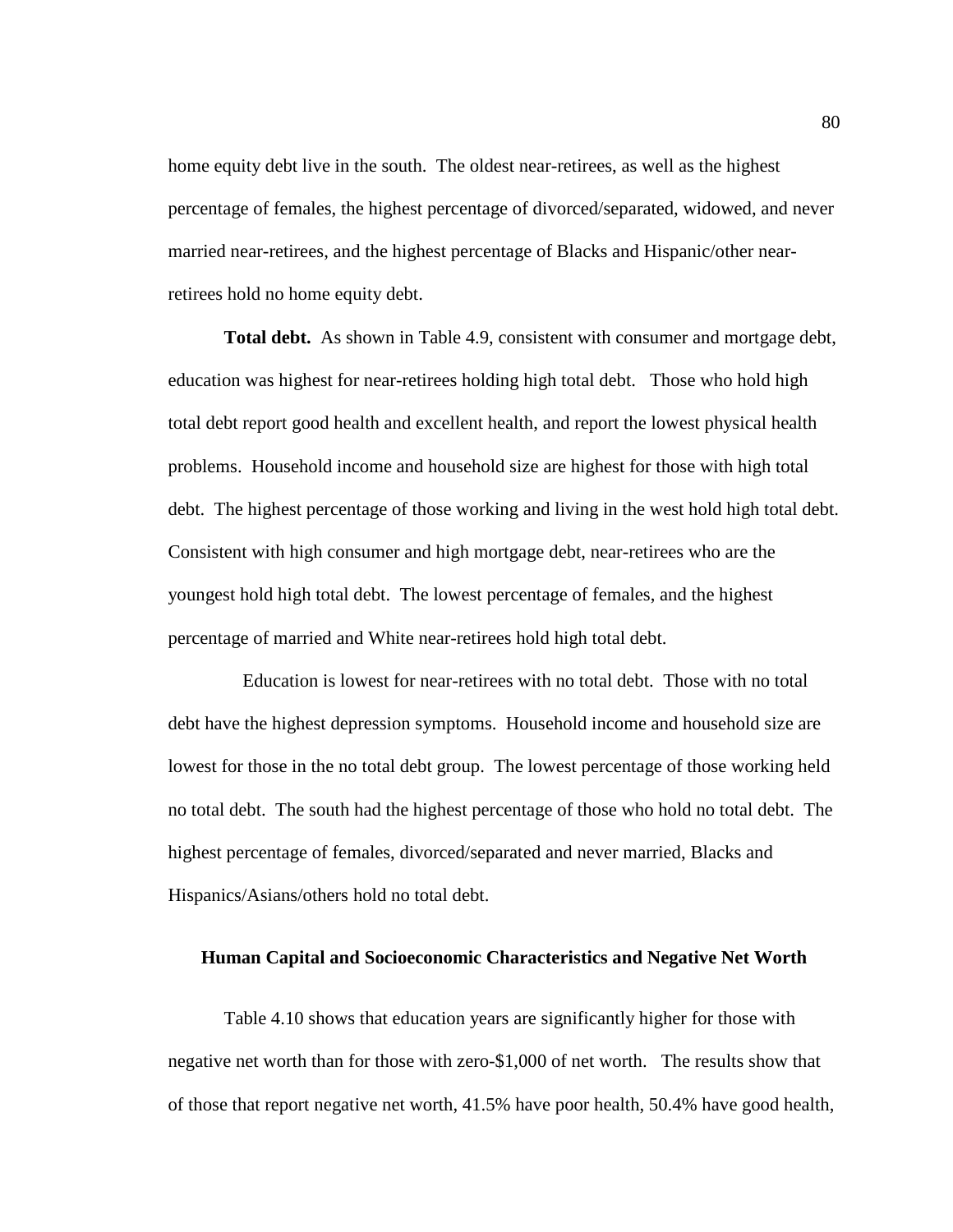|                             | No debt      | Low debt<br>$$1 -$ | Medium debt<br>$$30,000 -$ | High debt<br>$$100,001$ - |                       |
|-----------------------------|--------------|--------------------|----------------------------|---------------------------|-----------------------|
| Variable                    | \$0.00       | \$29,999           | \$100,000                  | \$999,900                 | Test statistic        |
| Education                   | 12.0(3.7)    | 12.5(2.9)          | 13.4(2.5)                  | 14.2(2.4)                 | $F = 99.859***$       |
| Self-reported health        |              |                    |                            |                           |                       |
| Poor                        | 29.6%        | 30.6%              | 20.5%                      | 17.5%                     |                       |
| Good                        | 59.8%        | 61.4%              | 66.6%                      | 68.9%                     | $\chi^2 = 91.043***$  |
| Excellent                   | 10.6%        | 8.0%               | 12.9%                      | 15.2%                     |                       |
| Physical health<br>problems | 1.67(1.4)    | 1.83(1.4)          | 1.60(1.3)                  | 1.47(1.2)                 | $F = 11.220***$       |
| Depression symptoms         | 1.65(2.2)    | 1.65(2.2)          | 1.23(1.9)                  | 1.13(1.8)                 | $F = 16.444***$       |
| Household income            | \$52,134     | \$56,987           | \$80,972                   | \$116,568                 | $F = 185.972***$      |
|                             | $(\$55,054)$ | $(\$52,523)$       | $(\$62,628)$               | $(\$89,775)$              |                       |
| Household size              | 2.4(1.4)     | 2.4(1.3)           | 2.5(1.3)                   | 2.6(1.2)                  | $F = .7.144***$       |
| <b>Employment</b> status    |              |                    |                            |                           |                       |
| Working                     | 71.6%        | 80.1%              | 86.8%                      | 88.1%                     | $\chi^2 = 113.27***$  |
| Not working                 | 28.4%        | 19.9%              | 13.2%                      | 11.9%                     |                       |
| Region                      |              |                    |                            |                           |                       |
| northeast                   | 14.3%        | 13.1%              | 13.6%                      | 14.1%                     | $\chi^2 = 148.77$ *** |
| west                        | 17.5%        | 16.9%              | 15.8%                      | 30.9%                     |                       |
| south                       | 47.6%        | 43.6%              | 37.0%                      | 30.1%                     |                       |
| midwest                     | 20.6%        | 26.3%              | 33.6%                      | 24.9%                     |                       |
| Age                         | 58.2 (3.4)   | 58.1 (3.3)         | 57.7 (3.3)                 | 57.5(3.2)                 | $F = 9.295***$        |
| Gender                      |              |                    |                            |                           |                       |
| Female                      | 63.8%        | 61.8%              | 58.3%                      | 56.7%                     | $\chi^2 = 12.620**$   |
| Male                        | 36.2%        | 38.2%              | 41.7%                      | 43.3%                     |                       |
| Marital status              |              |                    |                            |                           |                       |
| Div/sep                     | 25.2%        | 24.7%              | 16.0%                      | 12.5%                     | $\chi^2 = 217.15***$  |
| Widowed                     | 9.6%         | 9.7%               | 5.7%                       | 3.4%                      |                       |
| Never married               | 8.7%         | 5.6%               | 2.4%                       | 2.4%                      |                       |
| Married                     | 56.4%        | 60.0%              | 76.0%                      | 81.6%                     |                       |
| Ethnicity                   |              |                    |                            |                           |                       |
| <b>Black</b>                | 21.9%        | 18.8%              | 12.3%                      | 10.0%                     | $\chi^2 = 92.208***$  |
| Hispanic/others             | 11.8%        | 9.2%               | 7.8%                       | 7.4%                      |                       |
| White                       | 66.3%        | 72.0%              | 79.9%                      | 82.6%                     |                       |

*Human Capital and Socioeconomic Profile of Near-Retirees by Four Levels of Total Debt* 

*Note.* Standard deviations in the ANOVA are presented in parentheses.  $p < .05$ ;  $\frac{p}{2}$   $p < .01$ ;  $\frac{p}{2}$   $\frac{p}{2}$   $\frac{1}{2}$   $\frac{p}{2}$   $\frac{p}{2}$   $\frac{1}{2}$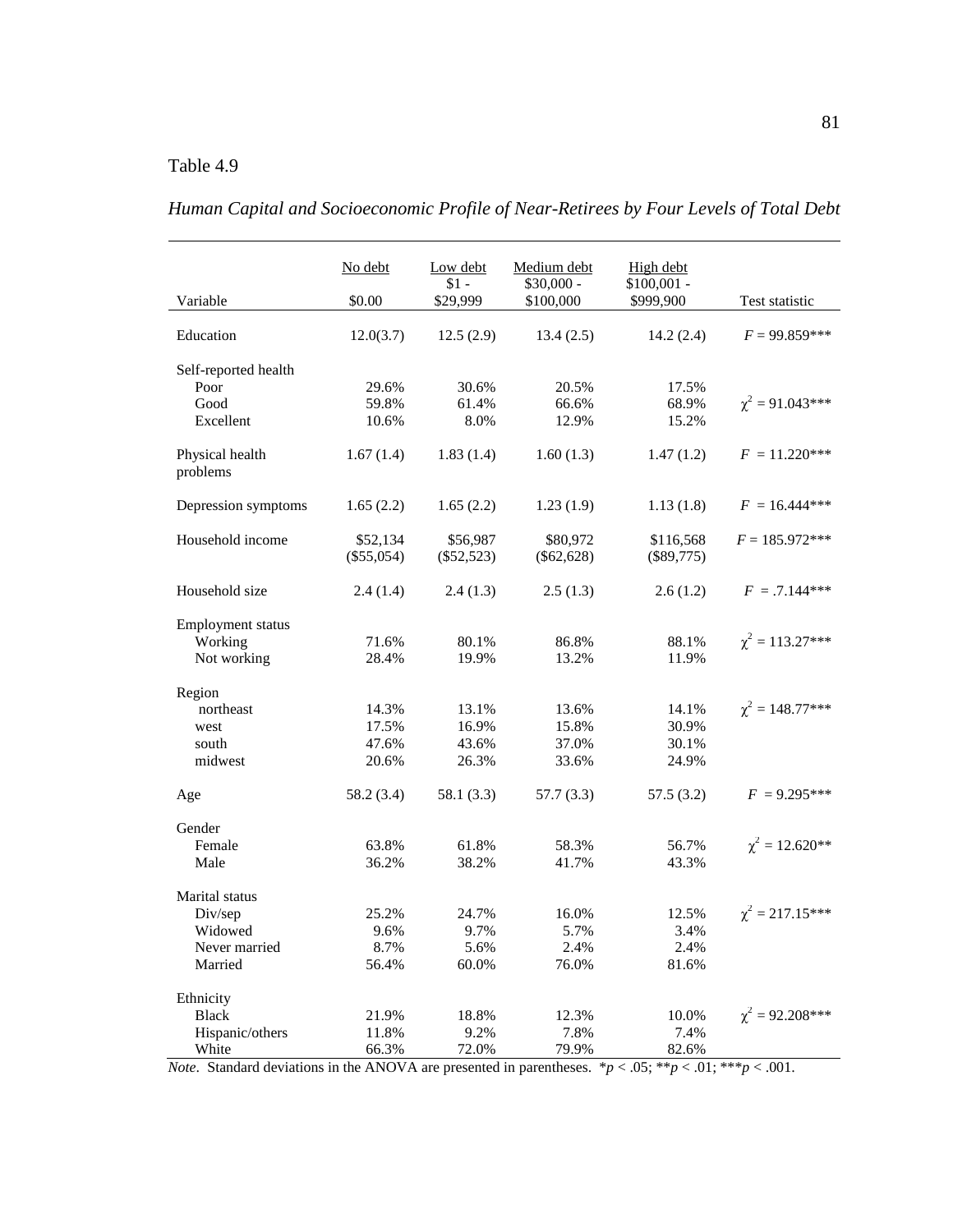|                             | Negative net  |              | Low net     | High net     |                       |
|-----------------------------|---------------|--------------|-------------|--------------|-----------------------|
|                             | worth         | \$0-\$1000   | worth       | worth        |                       |
|                             | -\$999,900 to | \$0.00 to    | $$1,001$ to | \$186,501 to |                       |
| Variable                    | $-51$         | \$1,000      | \$186,500   | \$999,900    | Test statistic        |
|                             |               |              |             |              |                       |
| Education                   | 12.5(3.1)     | 10.5(3.4)    | 12.4(3.2)   | 14.1(2.5)    | $F = 142.527***$      |
| Self-reported health        |               |              |             |              |                       |
| Poor                        | 41.5%         | 60.5%        | 28.9%       | 12.4%        |                       |
| Good                        | 50.4%         | 35.5%        | 62.0%       | 71.7%        | $\chi^2$ = 327.63***  |
| Excellent                   | 8.1%          | 4.1%         | 9.2%        | 15.9%        |                       |
| Physical health<br>problems | 2.05(1.5)     | 2.25(1.6)    | 1.75(1.4)   | 1.38(1.2)    | $F = 45.602***$       |
| Depression symptoms         | 2.3(2.4)      | 2.9(2.7)     | 1.55(2.1)   | .97(1.7)     | $F = 78.722***$       |
| Household income            | \$46,310      | \$18,733     | \$59,260    | \$106,329    | $F = 207.536***$      |
|                             | $(\$45,193)$  | $(\$21,807)$ | (55,012)    | $(\$81,670)$ |                       |
|                             |               |              |             |              |                       |
| Household size              | 2.5(1.5)      | 2.5(1.7)     | 2.5(1.5)    | 2.4(1.0)     | $F = 3.254*$          |
| Employment status           |               |              |             |              |                       |
| Working                     | 73.6%         | 41.9%        | 81.3%       | 87.1%        | $\chi^2 = 221.74***$  |
| Not working                 | 26.4%         | 58.1%        | 18.7%       | 12.9%        |                       |
|                             |               |              |             |              |                       |
| Region                      |               |              |             |              | $\chi^2 = 77.346***$  |
| northeast                   | 13.6%         | 19.3%        | 10.5%       | 16.4%        |                       |
| west                        | 23.3%         | 15.8%        | 17.6%       | 23.5%        |                       |
| south                       | 36.8%         | 45.0%        | 45.7%       | 33.2%        |                       |
| midwest                     | 26.4%         | 19.9%        | 26.0%       | 27.0%        |                       |
| Age                         | 57.3(3.1)     | 57.1(3.2)    | 57.9(3.3)   | 58.1(3.4)    | $F = 7.423***$        |
| Gender                      |               |              |             |              |                       |
| Female                      | 62.4%         | 70.9%        | 60.2%       | 58.6%        | $\chi^2 = 10.601*$    |
| Male                        | 37.6%         | 29.1%        | 39.8%       | 41.4%        |                       |
| Marital status              |               |              |             |              |                       |
| Divorced/sep                | 33.3%         | 38.4%        | 22.8%       | 12.0%        |                       |
| Widowed                     | 7.4%          | 14.0%        | 8.7%        | 4.5%         | $\chi^2 = 309.68$ *** |
| Never married               | 8.9%          | 17.4%        | 4.5%        | 3.2%         |                       |
| Married                     | 50.4%         | 30.2%        | 63.9%       | 80.3%        |                       |
|                             |               |              |             |              |                       |
| Ethnicity                   |               |              |             |              |                       |
| <b>Black</b>                | 26.0%         | 43.6%        | 18.3%       | 8.7%         | $\chi^2 = 237.38***$  |
| Hispanic/others             | 9.3%          | 16.3%        | 10.5%       | 6.9%         |                       |
| White                       | 64.7%         | 40.1%        | 71.2%       | 84.4%        |                       |

*Human Capital and Socioeconomic Profile of Near-Retirees by Four Levels of Net Worth*

*Note.* Standard deviations in the ANOVA are presented in parentheses.  $*p < .05; **p < .01; **p < .001$ .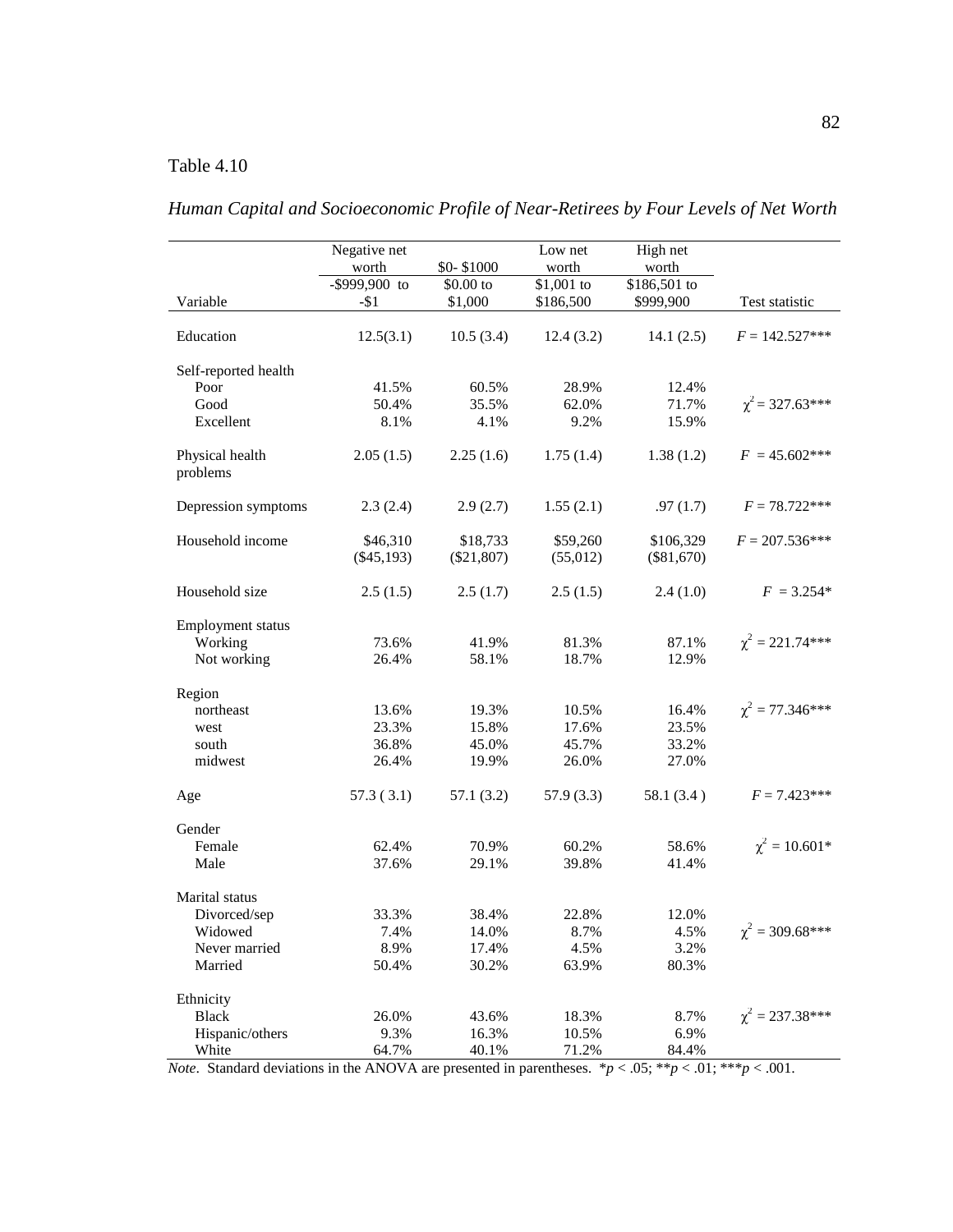and 8.1% have excellent health. The highest percentage of near-retirees reporting poor health are among those with \$0-\$1,000 of net worth. The lowest percentages reporting good or excellent health are also among this same group. Those with negative net worth show the next highest percentage reporting poor health and the next lowest percentages reporting good or excellent health. The highest number of physical health problems and depression symptoms are reported by those with \$0-\$1,000 of net worth. The next highest number of physical health and depression symptoms are reported among those with negative net worth.

 The significantly lowest household income is found among near-retirees with \$0 to \$1,000 in net worth. Those with negative net worth have the next lowest household income. Household size stays at 2.5 members for negative, low, and medium net worth. Those with \$0 to \$1,000 in net worth have the lowest percentage (41.9%) who were working, which is significantly lower than the next lowest percentage (73.6%) in the negative net worth group. Of those with negative net worth, 13.6% live in the northeast, 23.3% live in the west, 36.8% live in the south, and 26.4% live in the midwest.

 The average age of near-retirees with negative net worth is slightly higher than those with \$0-\$1,000 of net worth, but lower than those with low or high net worth. Females have the highest percentage in the \$0 to \$1,000 group, and the next highest percentage in the negative net worth group. Those in the \$0 to \$1,000 group have the smallest percentage of those who were married and the highest percentage of those who are separated/divorced, widowed, and never married. Near-retirees in the negative net worth group have the next smallest percentage of those who were married and the next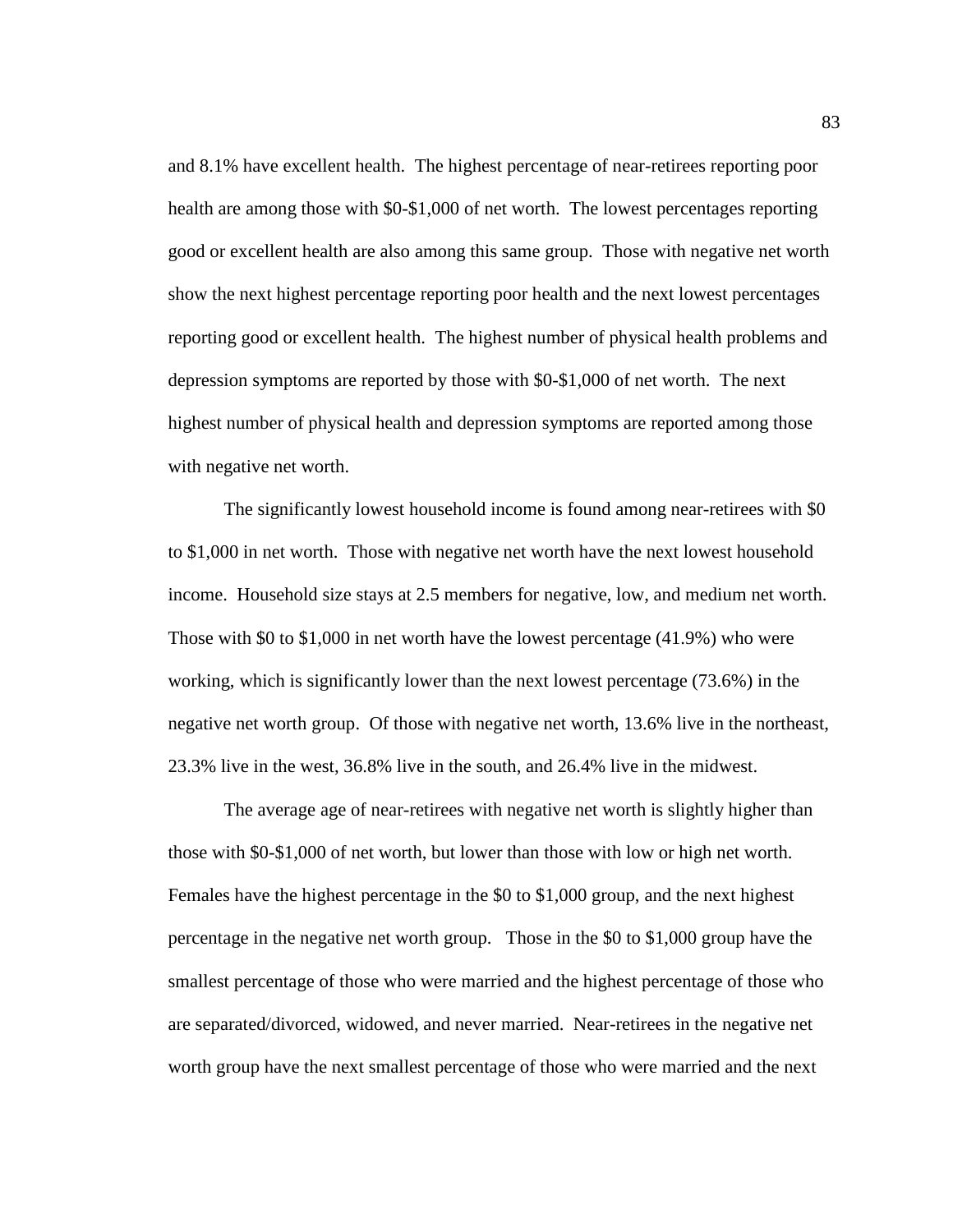highest percentage of those who are separated/divorced and never married. The \$0 to \$1,000 group has the lowest percentage of Whites and the largest percentage of Blacks and Hispanics/Asians/others. The negative net worth group has the next lowest percentage of Whites and the next highest percentage of Blacks.

#### **Financial Portfolios and Debt**

 By looking at financial portfolios of near-retirees by their levels of consumer, mortgage, home equity, and total debt, it is hoped to gain insight into how financial assets such as IRAs, Stocks, savings, CDs, bonds, and other savings are related to debt levels. The descriptive results are shown in Tables 4.11, 4.12, 4.13, and 4.14.

### **Consumer Debt**

 In Table 4.11, near-retirees with no consumer debt hold the largest amounts in IRAs, stocks, checking, and CDs. Those with low consumer debt hold the lowest amounts in stocks, while they hold the next highest amount in checking. Near-retirees with medium consumer debt hold the highest amounts in bonds, the lowest amounts in IRAs, the second highest amount in stocks, and the third highest amount in checking. Finally, near-retirees with high consumer debt hold the highest dollars in other savings, the next to the highest dollars in IRAs, and the lowest dollars in checking, CDs, and bonds.

### **Mortgage Debt**

As evidenced in Table 4.12, the amounts in IRAs, checking, and other savings are the highest for those with high mortgage debt. Near-retirees with no mortgage debt hold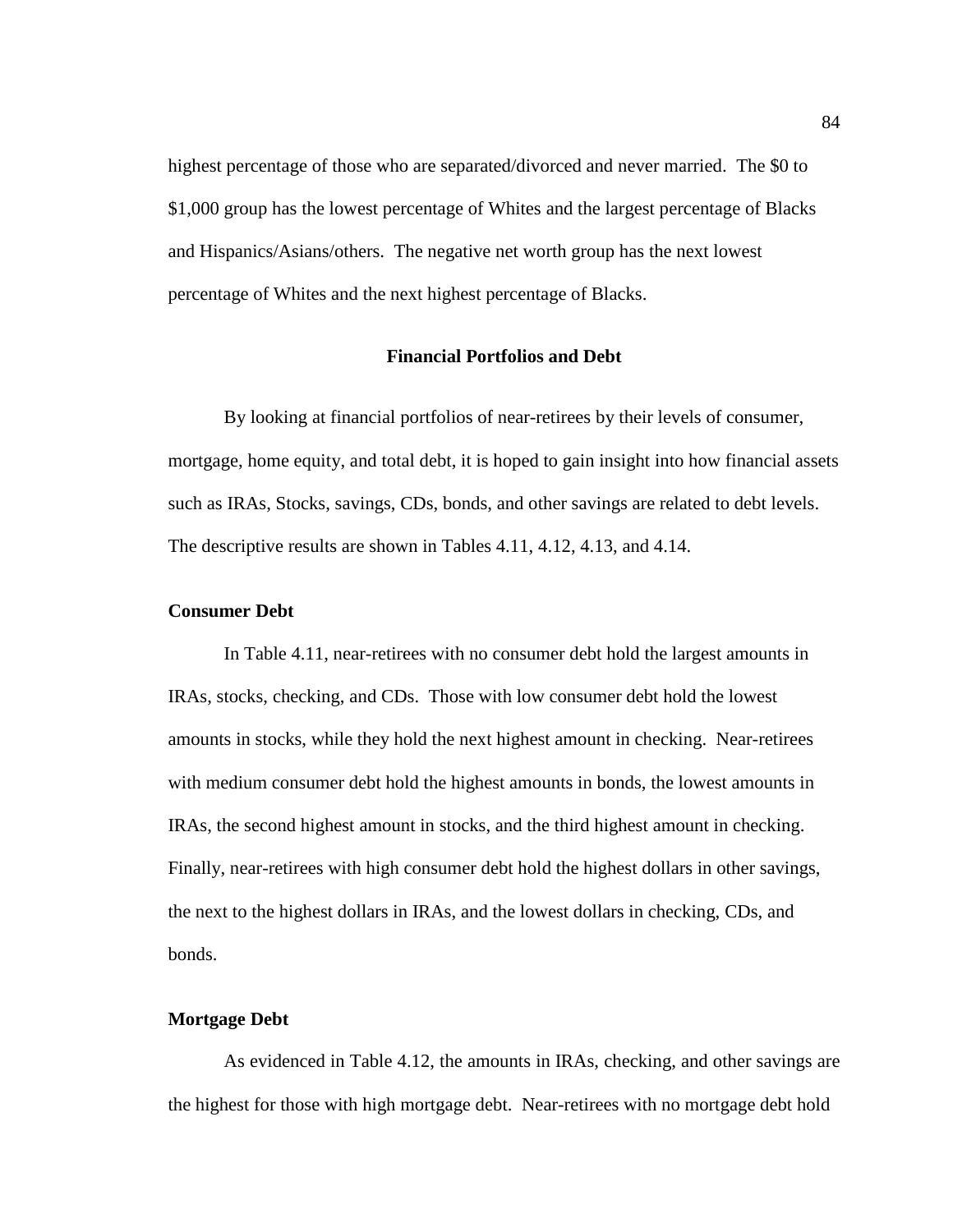|               | No debt<br>\$0.00        | Low debt<br>$$1 - $4,000$ | Medium<br>debt<br>$$4,001-$ | High debt<br>$$12,000 -$ |                 |
|---------------|--------------------------|---------------------------|-----------------------------|--------------------------|-----------------|
| Variable      |                          |                           | \$11,999                    | \$999,999                | Test statistic  |
| <b>IRAs</b>   | \$43,312<br>$(\$97,207)$ | \$29,970<br>$(\$76,252)$  | \$27,764<br>$(\$67,182)$    | \$30,338<br>$(\$79,895)$ | $F = 7.821***$  |
| <b>Stocks</b> | \$17,195<br>$(\$60,857)$ | \$8,802<br>$(\$37,191)$   | \$13,704<br>$(\$59,820)$    | \$12,630<br>$(\$62,440)$ | $F = 3.956**$   |
| Checking      | \$20,552<br>$(\$44,383)$ | \$14,219<br>$(\$37,944)$  | \$9,988<br>$(\$28,367)$     | \$9,177<br>$(\$22,189)$  | $F = 19.725***$ |
| CDs           | \$6,822<br>$(\$27,589)$  | \$3,944<br>(\$18,082)     | \$4,226<br>$(\$28,965)$     | \$3,541<br>$(\$22,345)$  | $F = 4.202**$   |
| <b>Bonds</b>  | \$910<br>(\$10,814)      | \$819<br>$(\$8,320)$      | \$1,699<br>(\$17,368)       | \$686<br>$(\$7,071)$     | $F = .556$      |
| Other savings | \$5,439<br>$(\$28,808)$  | \$5,910<br>$(\$33,183)$   | \$4,652<br>$(\$21,647)$     | \$8,685<br>$(\$34,514)$  | $F = 2.168$     |

*Financial Portfolios by the Levels of Consumer Debt* 

*Note*. Standard deviations in the ANOVA are presented in parentheses. \**p* <.05; \*\**p* <.01; \*\*\**p* < .001.

the highest amounts in CDs and the lowest amount in other savings. The lowest amounts in IRAs, checking, and CDs are found among those with low mortgage debt. Those with medium mortgage debt hold the highest amounts in stocks and bonds.

# **Home Equity Debt**

 Table 4.13 presents the ANOVA results for financial portfolios by home equity debt levels. Near-retirees with high home equity debt hold the highest amounts in stocks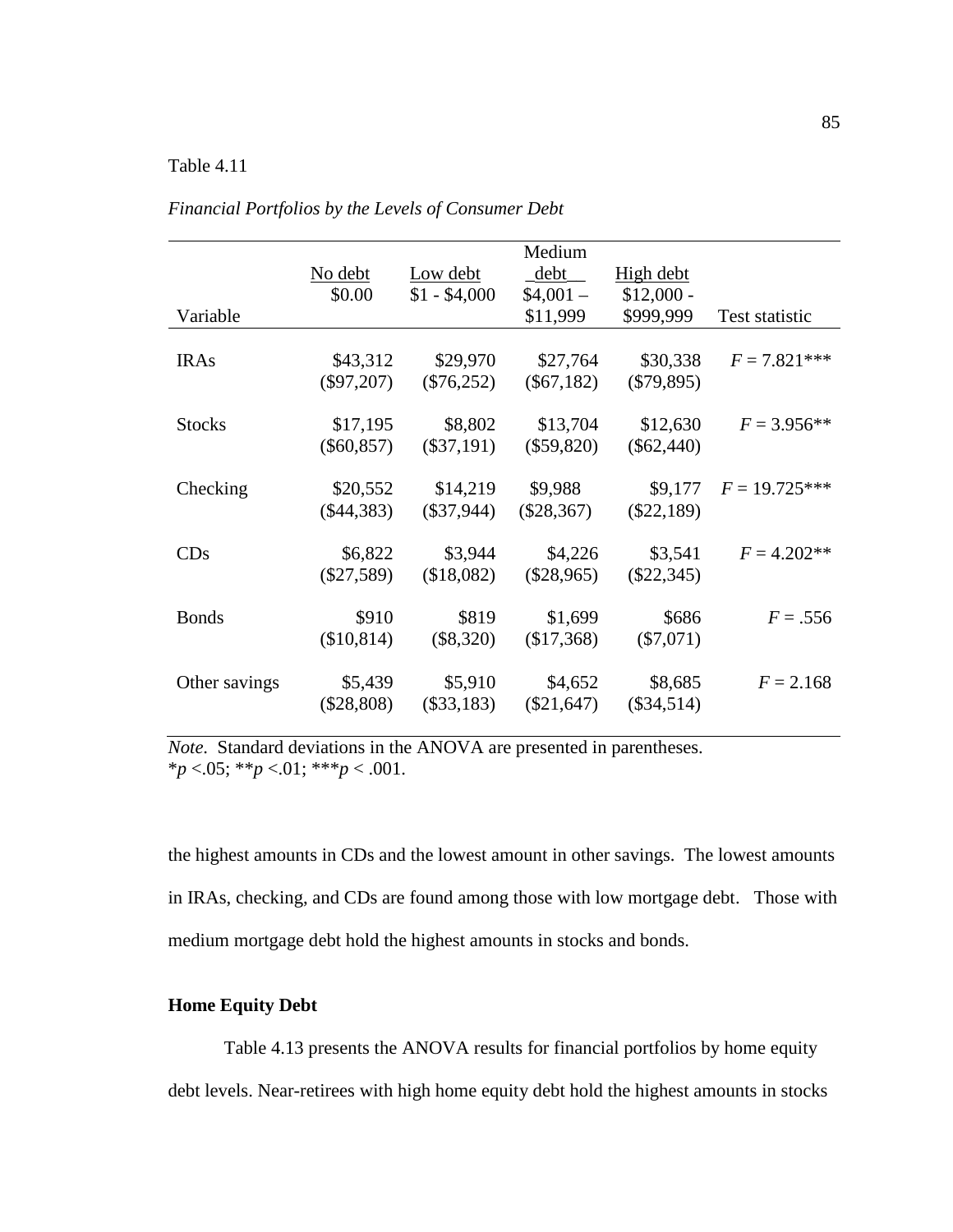l,

|               | Medium       |              |              |              |                  |
|---------------|--------------|--------------|--------------|--------------|------------------|
|               | No debt      | Low debt     | debt         | High debt    |                  |
|               |              | $$1-$        | $$80,001 -$  | $$150,001 -$ |                  |
| Variable      | \$0.00       | \$80,000     | \$150,000    | \$999,999    | Test statistic   |
|               |              |              |              |              |                  |
| <b>IRAs</b>   | \$33,357     | \$31,117     | \$41,031     | \$54,090     | $F = 9.343***$   |
|               | $(\$86,424)$ | $(\$72,734)$ | $(\$86,791)$ | (111, 199)   |                  |
|               |              |              |              |              |                  |
| <b>Stocks</b> | \$12,649     | \$13,974     | \$18,766     | \$17,388     | $F = 2.081$      |
|               | $(\$53,848)$ | $(\$52,356)$ | $(\$75,023)$ | $(\$56,846)$ |                  |
|               |              |              |              |              |                  |
| Checking      | \$15,063     | \$13,948     | \$18,165     | \$22,832     | $F = 6.012***$   |
|               | $(\$37,746)$ | $(\$31,743)$ | $(\$43,026)$ | $(\$47,488)$ |                  |
|               |              |              |              |              |                  |
| CDs           | \$7,106      | \$3,262      | \$4,503      | \$4,137      | $F = 5.397**$    |
|               | $(\$31,972)$ | \$15,241     | $(\$21,374)$ | (\$14,773)   |                  |
|               |              |              |              |              |                  |
| <b>Bonds</b>  | \$981        | \$384        | \$1,495      | \$1,267      | $F = 1.343$      |
|               | (\$11,705)   | $(\$3,141)$  | (\$16,891)   | $(\$8,806)$  |                  |
|               |              |              |              |              |                  |
| Other savings | \$4,174      | \$4,740      | \$7,004      | \$13,066     | $F = 12.822$ *** |
|               | $(\$25,299)$ | $(\$23,636)$ | $(\$32,456)$ | $(\$45,883)$ |                  |
|               |              |              |              |              |                  |

*Financial Portfolios by the Levels of Mortgage Debt* 

*Note*. Standard deviations in the ANOVA are presented in parentheses. \**p* <.05; \*\**p* <.01; \*\*\**p* <.001.

and other savings with the lowest amounts in checking. Those with no home equity debt hold the highest dollars in CDs and the lowest dollars in IRAs. Those with low home equity debt hold the highest amounts in checking and the lowest amounts in CDs and bonds.

# **Total Debt**

Table 4.14 presents the financial portfolio and asset levels by the levels of total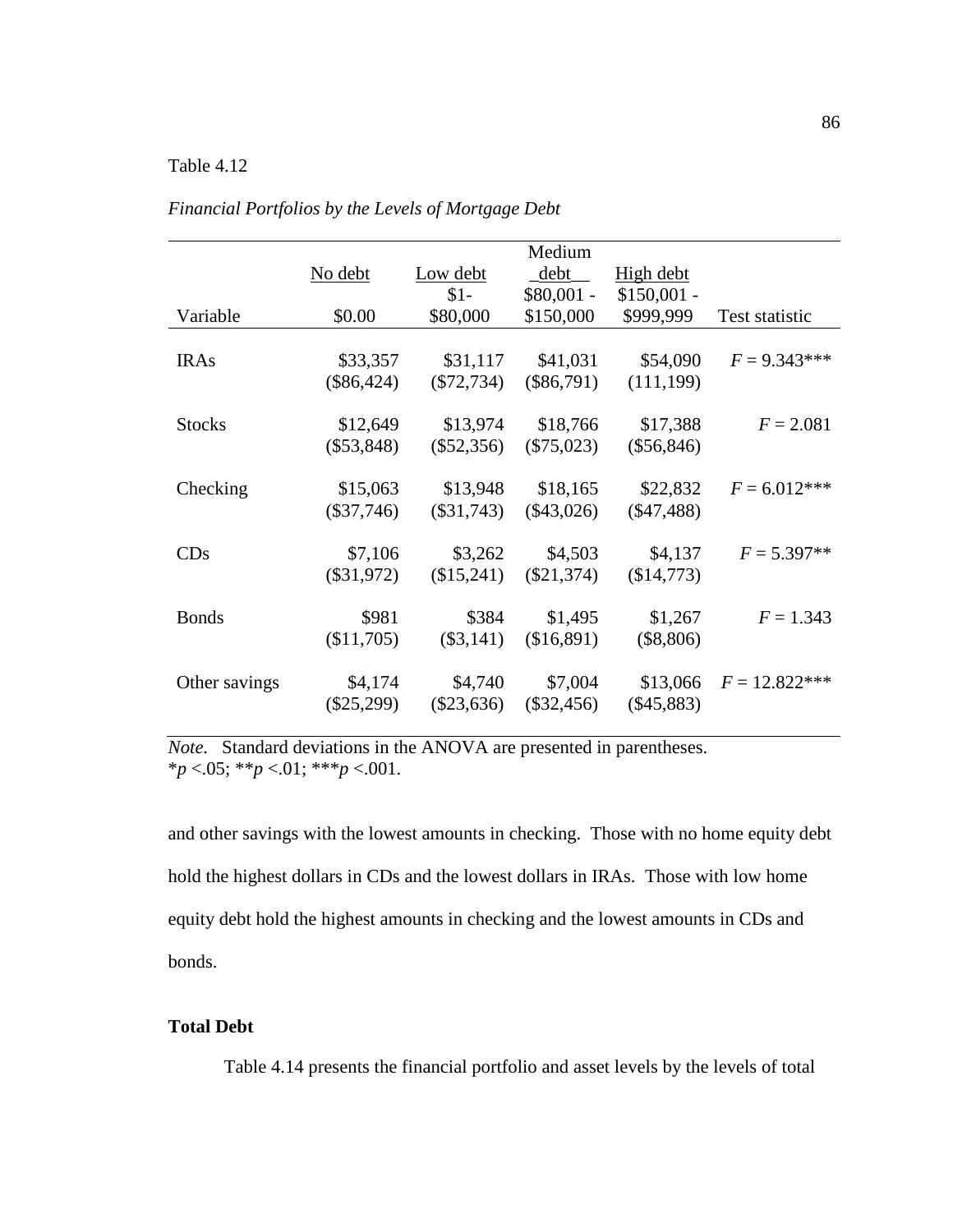|                      |              |              | Medium -     |              |                 |
|----------------------|--------------|--------------|--------------|--------------|-----------------|
|                      | No debt      | Low debt     | debt         | High debt    |                 |
|                      |              | $$1.00 -$    | $$15,001 -$  | $$38,001 -$  |                 |
| Variable             | \$0.00       | \$15,000     | \$38,000     | \$300,000    | Test statistic  |
|                      |              |              |              |              |                 |
| <b>IRAs</b>          | \$32,802     | \$53,663     | \$69,440     | \$57,842     | $F = 16.334***$ |
|                      | $(\$83,756)$ | $(\$97,912)$ | \$111.358    | (\$107,191)  |                 |
|                      |              |              |              |              |                 |
| <b>Stocks</b>        | \$13,816     | \$16,429     | \$12,698     | \$25,552     | $F = 2.590$     |
|                      | $(\$54,341)$ | $(\$64,189)$ | $(\$42,432)$ | $(\$98,696)$ |                 |
|                      |              |              |              |              |                 |
| Checking             | \$15,791     | \$22,909     | \$18,561     | \$14,736     | $F = 2.346$     |
|                      | $(\$37,183)$ | $(\$63,404)$ | $(\$31,926)$ | $(\$39,310)$ |                 |
|                      |              |              |              |              |                 |
| CDs                  | \$5,629      | \$2,693      | \$5,129      | \$5,382      | $F = .816$      |
|                      | $(\$26,097)$ | $(\$9,905)$  | $(\$24,172)$ | $(\$27,905)$ |                 |
| <b>Bonds</b>         | \$925        | \$98         |              |              |                 |
|                      |              |              | \$2,173      | \$1,275      | $F = 1.162$     |
|                      | $(\$9,531)$  | (\$738)      | $(\$26,635)$ | (\$14,695)   |                 |
| <b>Other Savings</b> | \$5,697      | \$6,807      | \$4,349      | \$10,753     | $F = 1.907$     |
|                      | $(\$28,994)$ | $(\$41,870)$ | (\$16,090)   | $(\$38,226)$ |                 |
|                      |              |              |              |              |                 |

*Financial Portfolios by the Levels of Home Equity Debt* 

*Note*. Standard deviations in the ANOVA are presented in parentheses. \**p* <.05; \*\**p* <.01; \*\*\**p* <.001

debt. Near-retirees with high total debt hold the greatest amounts in IRAs, stocks, checking, and other savings. Those with no total debt hold the next highest amounts in IRAs, stocks, and savings, the highest amount in CDs, and the least amount in other savings. Among the four groups, near-retirees with low total debt hold the least amount of money in IRAs, stocks, and savings.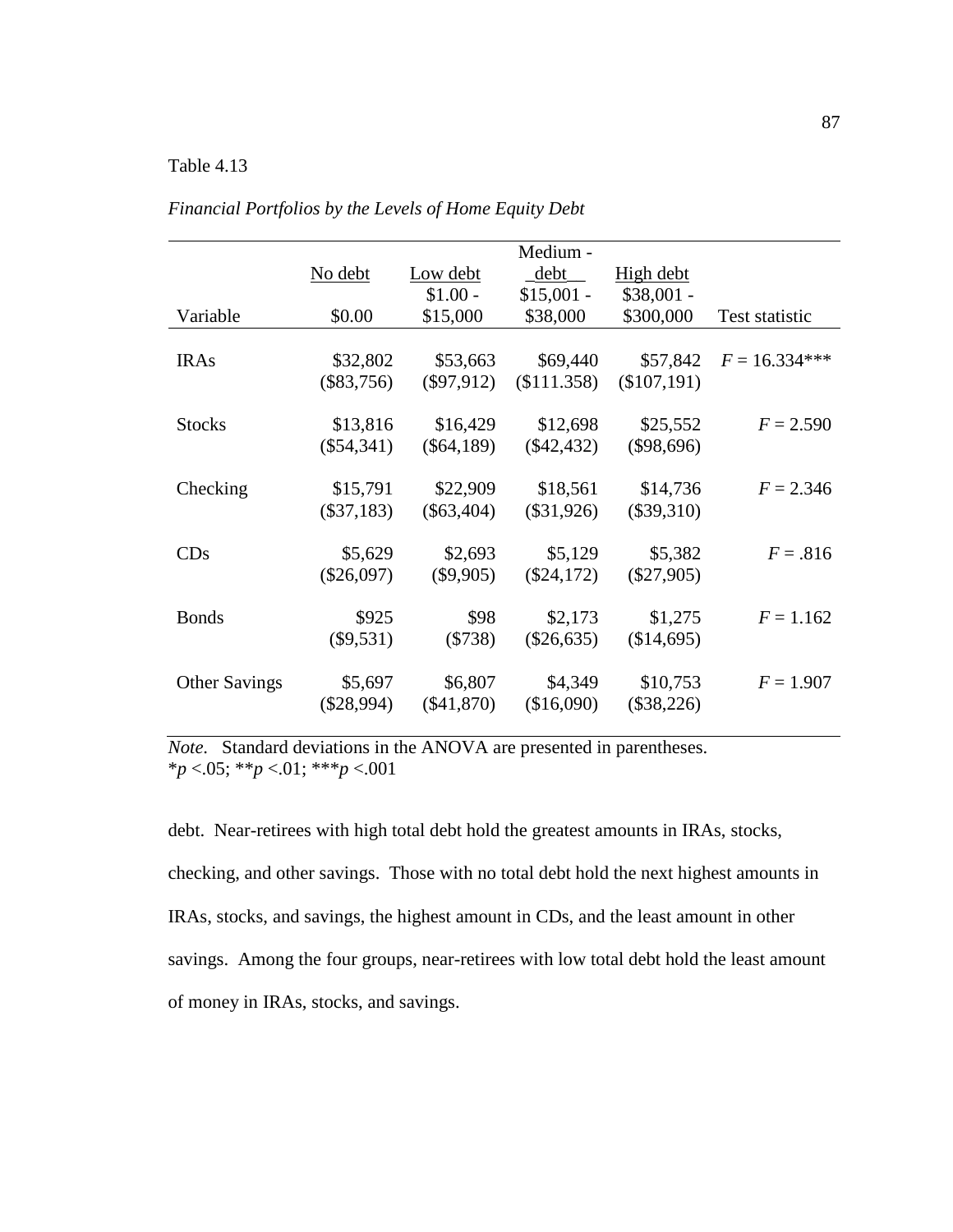|               |              |              | Medium       |              |                 |
|---------------|--------------|--------------|--------------|--------------|-----------------|
|               | No debt      | Low debt     | debt         | High debt    |                 |
|               |              | $$1 -$       | $$30,000 -$  | $$100,001 -$ |                 |
| Variable      | \$0.00       | \$29,999     | \$100,000    | \$999,999    | Test statistic  |
|               |              |              |              |              |                 |
| <b>IRAs</b>   | \$39,778     | \$21,629     | \$34,815     | \$48,184     | $F = 14.379***$ |
|               | $(\$96,808)$ | $(\$60,117)$ | $(\$82,105)$ | $(\$99,868)$ |                 |
|               |              |              |              |              |                 |
| <b>Stocks</b> | \$15,535     | \$9,986      | \$13,712     | \$17,834     | $F = 2.965*$    |
|               | $(\$60,669)$ | $(\$48,316)$ | $(\$53,718)$ | $(\$63,847)$ |                 |
|               |              |              |              |              |                 |
| Checking      | \$17,260     | \$13,476     | \$14,391     | \$19,168     | $F = 4.187**$   |
|               | $(\$39,692)$ | $(\$36,484)$ | $(\$31,592)$ | $(\$46,350)$ |                 |
|               |              |              |              |              |                 |
| CDs           | \$9,035      | \$4,178      | \$3,964      | \$4,162      | $F = 9.315***$  |
|               | $(\$34,735)$ | $(\$23,384)$ | $(\$21,258)$ | (\$18,320)   |                 |
|               |              |              |              |              |                 |
| <b>Bonds</b>  | \$1,184      | \$510        | \$638        | \$1,390      | $F = 1.368$     |
|               | (\$13,393)   | $(\$5,969)$  | $(\$7,547)$  | (\$13,787)   |                 |
|               |              |              |              |              |                 |
| Other savings | \$2,890      | \$4,551      | \$4737       | \$11,352     | $F = 15.647***$ |
|               | (\$19,743)   | $(\$28,112)$ | $(\$21,812)$ | $(\$42,899)$ |                 |
|               |              |              |              |              |                 |

*Financial Portfolios by the Levels of Total Debt* 

*Note*. Standard deviations in the ANOVA are presented in parentheses. \**p* <.05; \*\**p* < 01; \*\*\**p* <.001.

#### **Financial Portfolios and Negative Net Worth**

 Table 4.15 presents financial portfolios of near retirees by their levels of net worth. A significant pattern is revealed among the four groups. All financial asset categories are significant at the < .001 alpha level. Those with \$0 to \$1,000 in net worth have the lowest level of assets in all six categories. The median amount is \$221 in IRAs, \$86 dollars in stocks, \$605 in savings, no dollars in CDs and bonds, and \$76 dollars in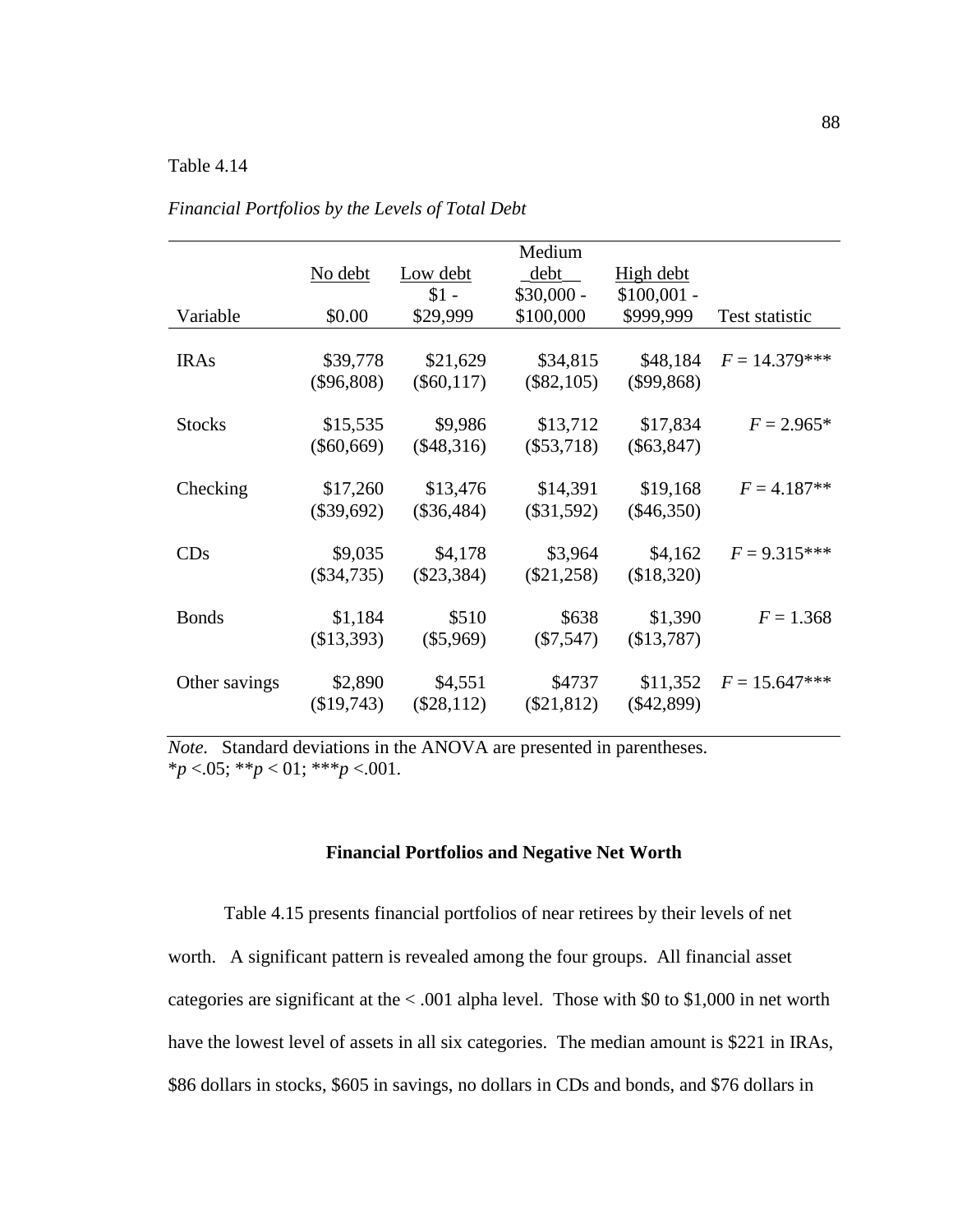|               | Negative<br>net worth<br>$-$ \$999,900 | $$0 -$<br>\$1000<br>$$0.00$ to | Low net<br>worth<br>$$1,001$ to | High net<br>worth<br>$$186,501$ to |                   |
|---------------|----------------------------------------|--------------------------------|---------------------------------|------------------------------------|-------------------|
| Variable      | to $-\$1$                              | \$1,000                        | \$186,500                       | \$999,990                          | Test statistic    |
| <b>IRAs</b>   | \$4,810<br>$(\$44,237)$                | \$47<br>$(\$221)$              | \$5534<br>(\$16,382)            | \$76,981<br>(\$118,224)            | $F = 248.150***$  |
| <b>Stocks</b> | \$167<br>(\$1,305)                     | \$9<br>(\$86)                  | \$1,299<br>$(\$8,094)$          | \$31,430<br>$(\$82,996)$           | $F = 92.408***$   |
| Checking      | \$2,881<br>(\$14,818)                  | \$163<br>$(\$605)$             | \$6,074<br>(\$12,368)           | \$30,165<br>$(\$53,666)$           | $F = 143.226$ *** |
| CDs           | \$114<br>$(\$867)$                     | \$0.00<br>$(\$0.00)$           | \$1,055<br>$(\$5,237)$          | \$11,231<br>$(\$37,222)$           | $F = 53.235***$   |
| <b>Bonds</b>  | \$0.00<br>$(\$0.00)$                   | \$0.00<br>$(\$0.00)$           | \$85<br>(\$1,492)               | \$2,081<br>(\$16,398)              | $F = 10.416***$   |
| Other savings | \$537<br>$(\$3,425)$                   | \$6<br>$(\$76)$                | \$1,517<br>$(\$8,042)$          | \$11,840<br>$(\$43,471)$           | $F = 39.935***$   |

*Financial Portfolios by the Levels of Net Worth* 

*Note*. Standard deviations in the ANOVA are presented in parentheses. \**p* <.05; \*\**p* <.01; \*\*\**p* <.001.

other savings. Near-retirees in the negative net worth group have the second lowest amount in all six asset categories. Those with \$0 to \$1,000 have less assets than the negative net worth group. It may be that those with zero net worth do not have the resources to have net worth or do not want to go into debt to gain assets, whereas those with negative net worth might have assets that are less than their value and they are in debt for those assets. Near-retirees with low net worth have the third least amount in all six portfolios. However, there are significant increases in portfolio amounts for the high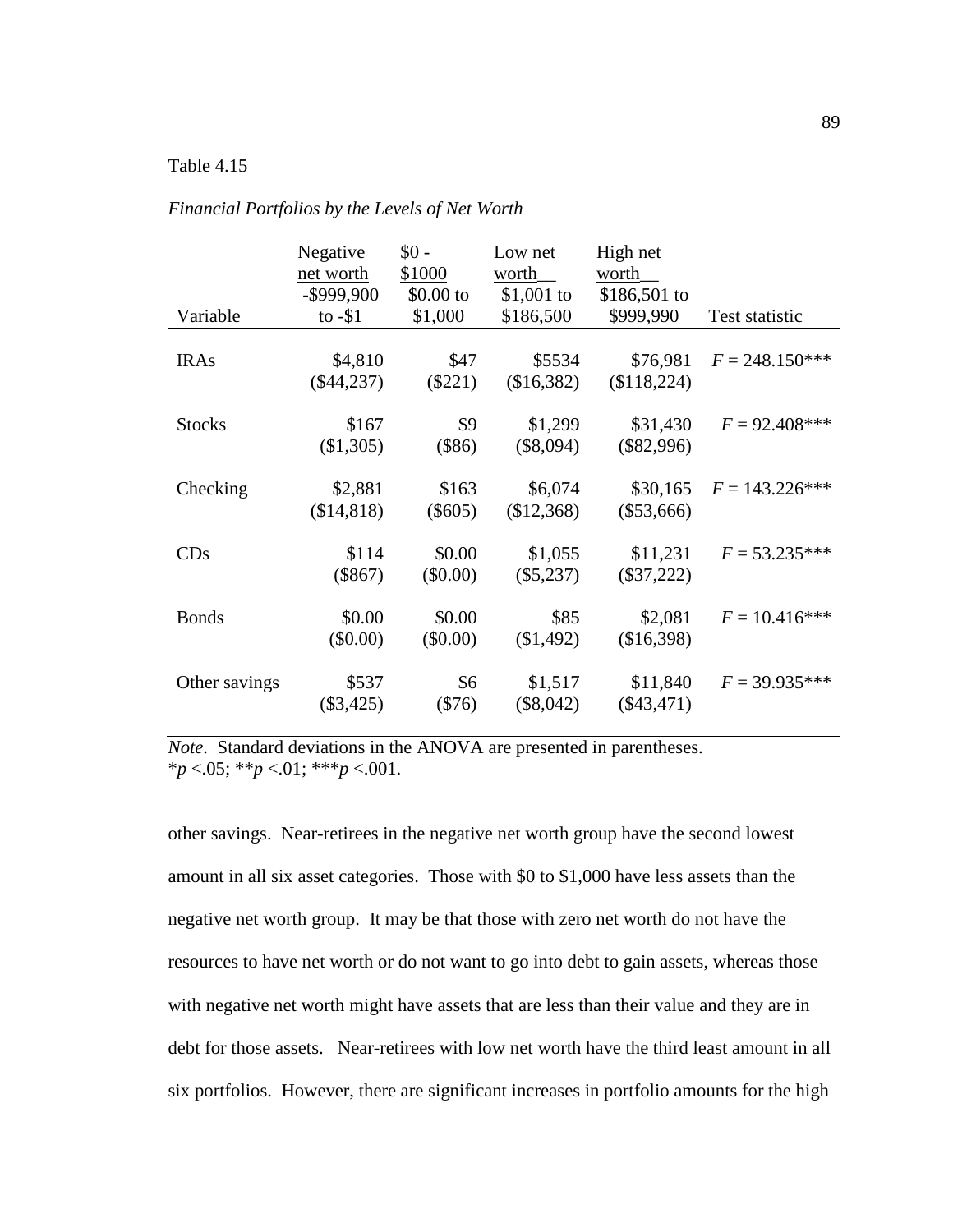net worth. Near-retirees with high net worth have an average of \$76,981 in IRAs, \$31,430 in stocks, \$30,165 in savings, \$11,231 in CDs, \$2,081 in bonds, and \$11,840 in other savings.

 Among the key findings are near-retirees with no consumer debt hold the largest amount in IRAs, stocks, checking, and CDs while near-retirees with high consumer debt hold the highest dollars in other savings. Near-retirees with high mortgage debt have the highest amounts in IRAs, checking, and other savings, while near-retirees with no mortgage debt hold the highest amounts in CDs. Near-retirees with high home equity debt hold the highest amounts in stocks and other savings, while those with no home equity debt hold the highest dollars in CDs. Near-retirees with high total debt hold the greatest amounts in IRAs, stocks, checking, and other savings while those with no total debt hold the highest amount in CDs. Those with \$0 to \$1,000 in net worth have the lowest level of assets in all six categories, while near-retirees in the negative net worth group have the second lowest amount in all six asset categories.

#### **Multinomial Logistic Regression Results**

 Table 4.16 presents the estimates of probability model with no consumer debt as the omitted category. Table 4.17 presents the estimates of probability models with no mortgage debt as the omitted category. In Table 4.18, the estimates of probability model with no home equity debt as the omitted category is presented. Finally, Table 4.19 presents the probability model with no total debt as the omitted category.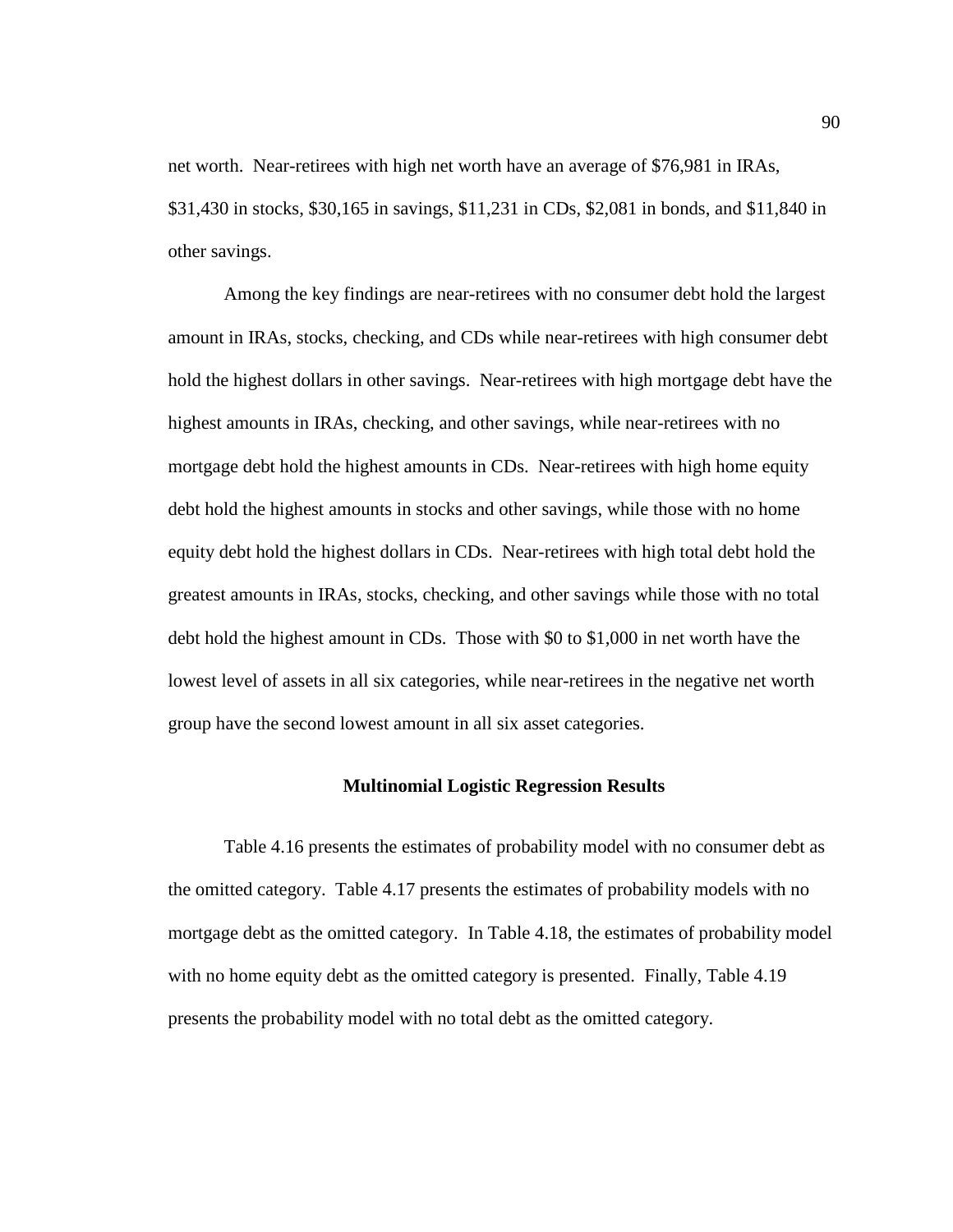### **Consumer Debt**

 Table 4.16 shows that the human capital factors of education, physical health, and depression symptoms, are statistically significant in a probability model of consumer debt. As for education, the probability of having high consumer debt over having no consumer debt is statistically significant and positive. This result means that, holding all other factors constant, as near-retirees educational attainment increases, the probability of having high consumer debt over no consumer debt increases. Thus, the hypothesis that education will be positively related to the likelihood of holding consumer debt is supported. The self-reported health status of near-retirees has no significant influence on the probability of near-retirees having low consumer debt, medium consumer debt, and high consumer debt over no consumer debt. Thus, the hypothesis that compared to those near-retirees with excellent health, those with poor health will be more likely to hold consumer debt over no consumer debt is not supported. As the level of physical health problems increase, the probability of having low consumer debt, medium consumer debt, and high consumer debt over no consumer debt increases. This supports the hypothesis that the number of health problems will be positively related to the likelihood of holding consumer debt. However, the probability of having high consumer debt over no consumer debt increases as the level of depression symptoms increases. Thus, the hypothesis that the number of depression symptoms will be positively related to the likelihood of holding consumer debt is supported.

 As household income increases, the probability of holding low consumer debt over no consumer debt decreases. Thus, the hypothesis that household income would be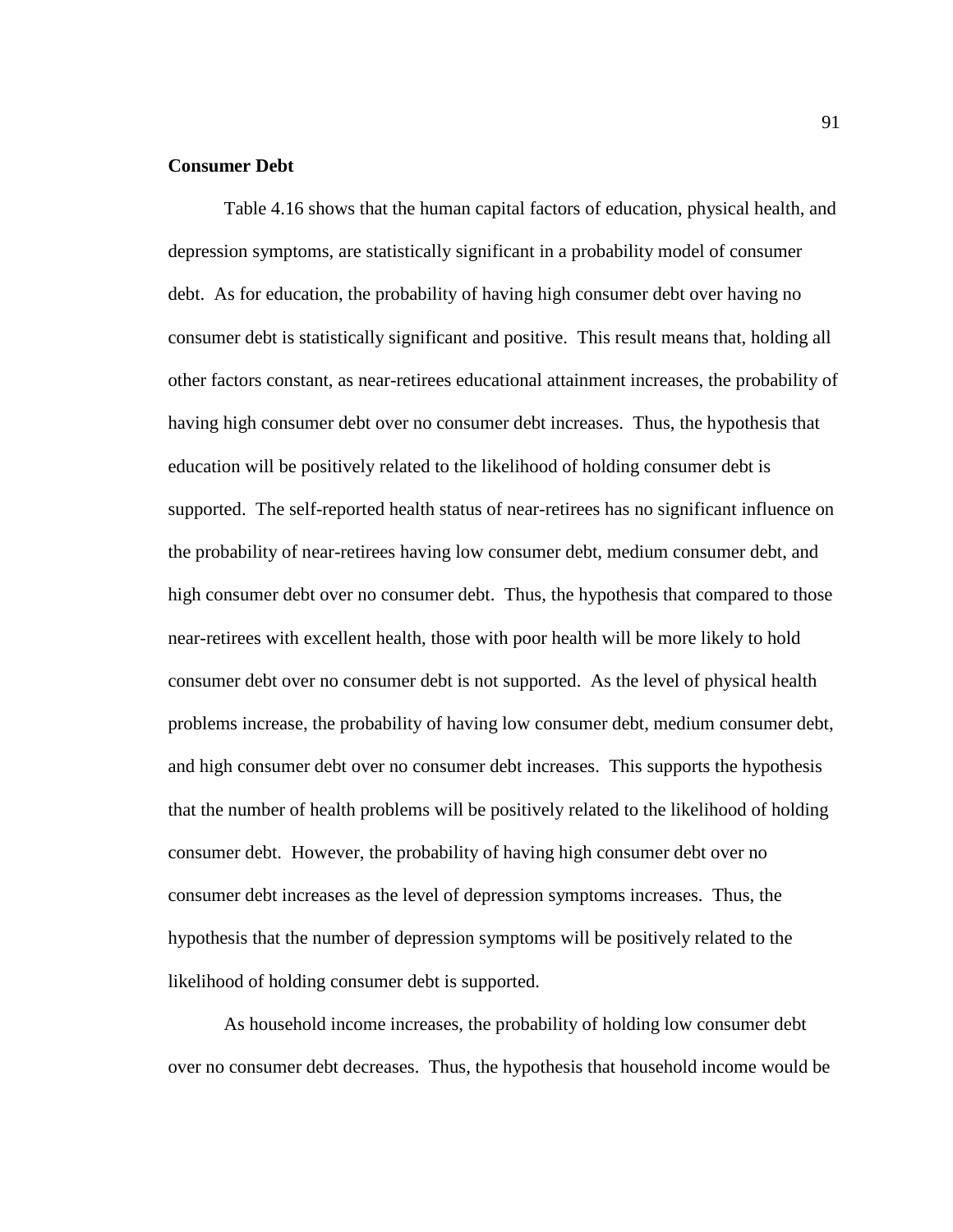*Multinomial Logit Estimates of Near-Retirees Holding Consumer Debt (No Debt), N = 3,745* 

|                                               | Low debt           | Medium debt        | High debt            |
|-----------------------------------------------|--------------------|--------------------|----------------------|
|                                               | $$1 - $4,000$      | \$4,001-\$11,999   | \$12,000 - \$500,000 |
| Variable                                      | coefficient (S.E.) | coefficient (S.E.) | coefficient (S.E.)   |
| Education                                     | $-0.003(0.017)$    | .036(.021)         | $.111***(020)$       |
| Self-reported health                          |                    |                    |                      |
| Poor                                          | .224(.192)         | .340(.223)         | .316(.201)           |
| Good<br>(Excellent)                           | .179(.152)         | .185(.180)         | .111(.158)           |
| Physical health problems                      | $.093*(.039)$      | $.127**(.045)$     | $.091*(.043)$        |
| Depression symptoms                           | $-0.016(0.026)$    | .036(.029)         | $.104***(.026)$      |
| Household income                              | $-.019*(.008)$     | $-.008$ $(.009)$   | .012(.007)           |
| Household size                                | $-.030(.040)$      | .051(.044)         | .066(.042)           |
| Employment status<br>Working<br>(Not working) | $.525***(.135)$    | $.636***(.160)$    | $.463**(.148)$       |
| Region                                        |                    |                    |                      |
| northeast                                     | 020(148)           | $-.304(181)$       | .090(.164)           |
| west                                          | $-.109(140)$       | $-.090(157)$       | .233(.146)           |
| south<br>(midwest)                            | $-126(116)$        | $-.178(133)$       | .171(.128)           |
| Age                                           | $-.008(.014)$      | $-.028(.017)$      | $-.055***(.015)$     |
| Gender                                        |                    |                    |                      |
| Female<br>(Male)                              | .053(.097)         | .047(.112)         | $-.096(.103)$        |
| Marital status                                |                    |                    |                      |
| Divorced/sep                                  | $-.187(.127)$      | $-.098(.146)$      | $-.374**(.141)$      |
| Widowed                                       | .073(.176)         | $-.120(.221)$      | $-.391(.230)$        |
| Never married<br>(Married)                    | $-.543*(.242)$     | .131(.230)         | $-.844**(.292)$      |
| Ethnicity                                     |                    |                    |                      |
| Black                                         | $-.048(.132)$      | .054(.148)         | $-.207(.151)$        |
| Hispanic/others<br>(White)                    | $-.366*(.177)$     | $-.520*(.217)$     | $-.420*(.190)$       |
| Constant                                      | $-913(913)$        | $-1.198(1.063)$    | $-0.497(0.986)$      |
| Log likelihood                                |                    | 8332               |                      |
| Chi-square (df)                               |                    | 205.423*** (54)    |                      |

*Note*. Reference categories in the multinomial analyses are presented in parentheses. No debt is the reference category for debt in the multinomial analyses.  $*_{p}$  <.05;  $*_{p}$  <.01;  $*_{p}$  <.001.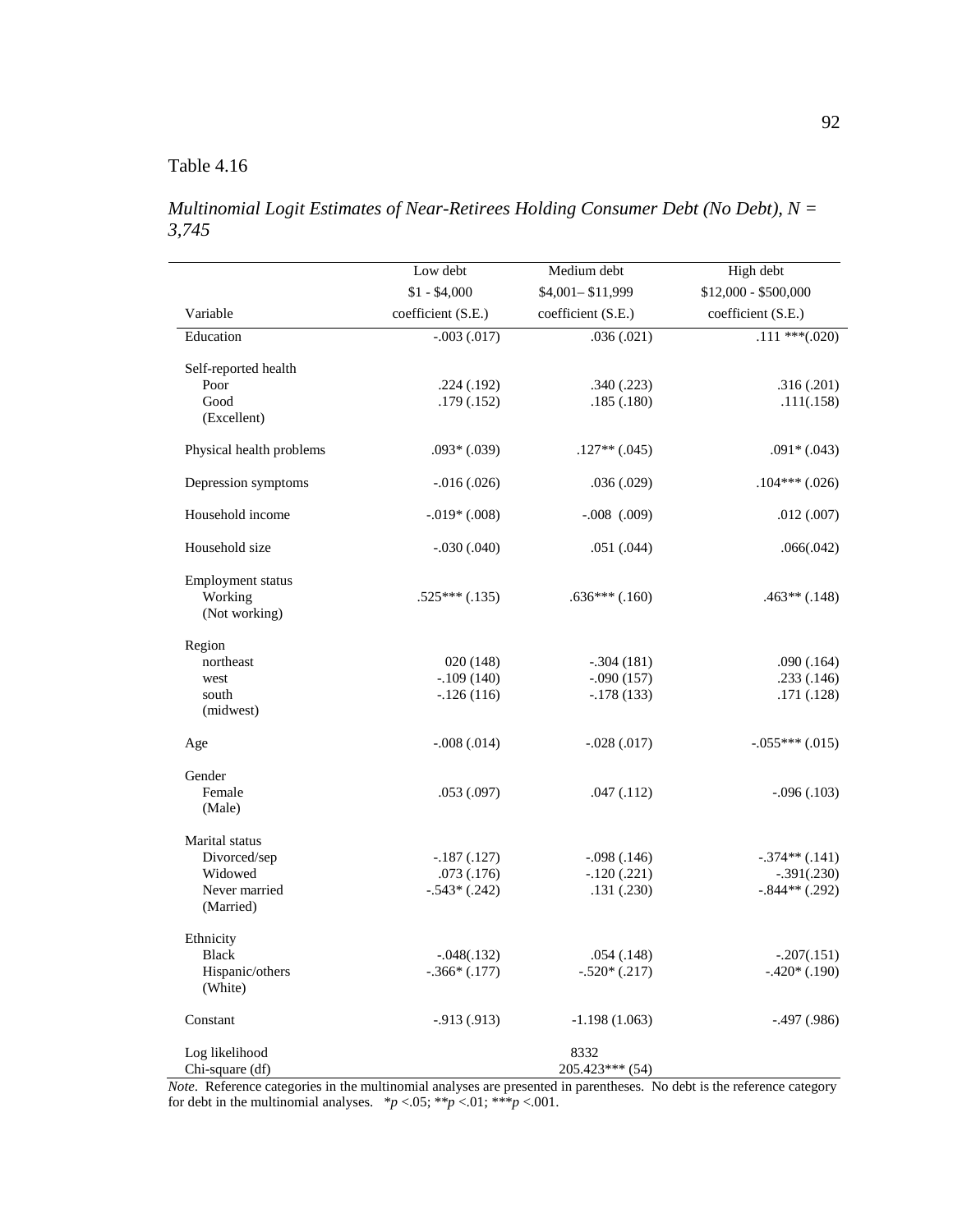positively related to the likelihood of holding consumer debt over no consumer debt is not supported. Household size is not statistically significant in a probability model of consumer debt. Thus, the hypothesis that household size will be positively related to the likelihood of holding consumer debt over no consumer debt is not supported. However, working in the labor force is significant and positive, indicating that compared to those who are not working, working near-retirees are more likely to hold low consumer debt, medium consumer debt, and high consumer debt over no consumer debt. Thus, the hypothesis is supported. The region in which near-retirees live has no significant influence on the probability of near-retirees having low consumer debt, medium consumer debt, and high consumer debt over no consumer debt. Thus, the hypothesis is not supported.

 The socio-demographic factors included in the probability model are age, gender, marital status, and ethnicity. Table 4.16 shows that holding all other factors constant, as age increases, the probability of having high consumer debt over no consumer debt decreases. The hypothesis that age will be negatively related to the likelihood of holding consumer debt over no consumer debt is supported. Gender is not statistically significant in the probability model of consumer debt. Thus, the hypothesis that females will be more likely to hold consumer debt than males is not supported. Compared to married near-retirees, divorced/separated near-retirees are less likely to hold high consumer debt over no consumer debt. Also, compared to married near-retirees, never married nearretirees are less likely to hold low consumer debt and high consumer debt over no consumer debt. Thus, the hypothesis is supported that compared to married near-retirees,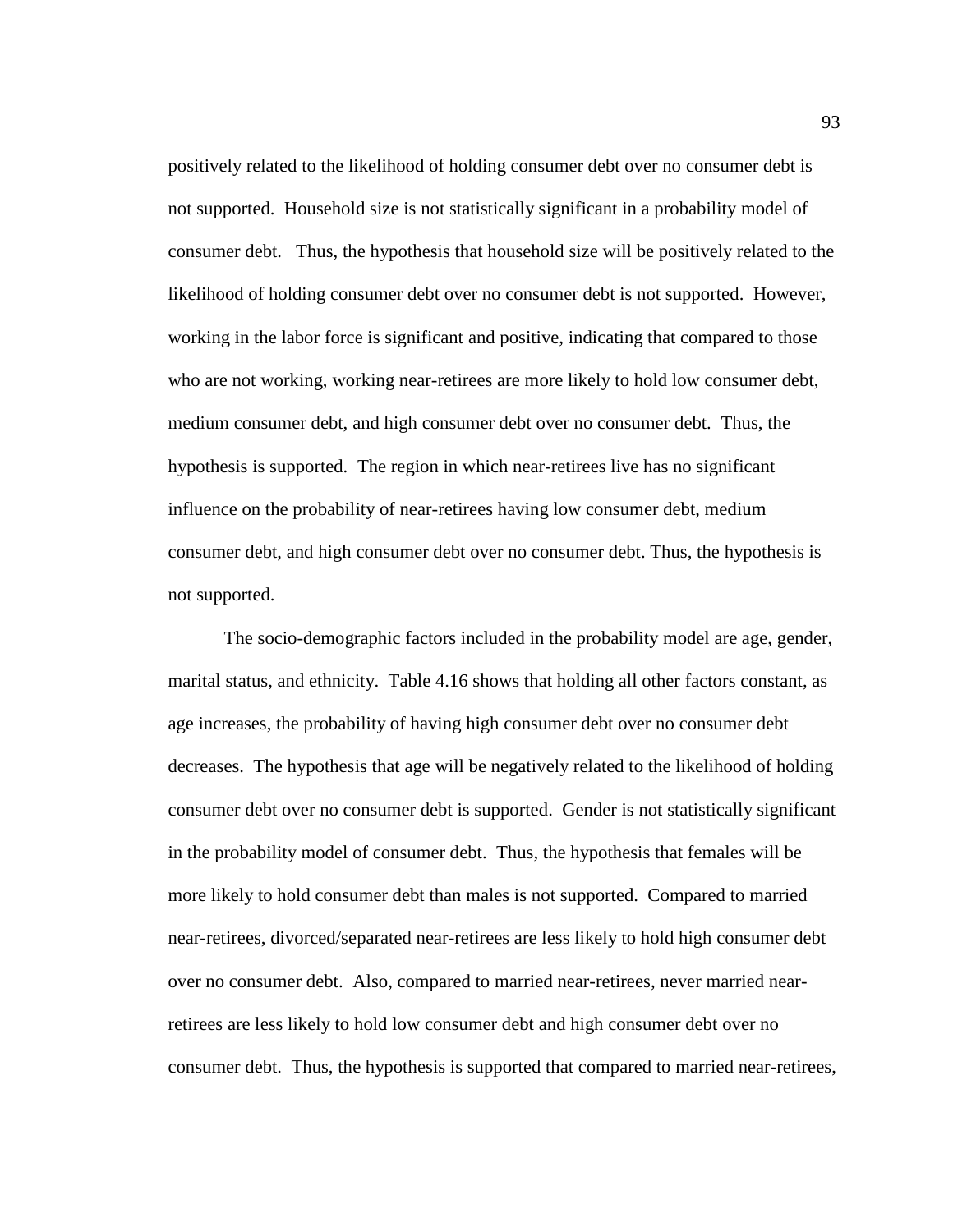non-married near-retirees will be less likely to hold consumer debt over no consumer debt. As to ethnicity, the results show that compared to Whites, Hispanic/others are less likely to hold low consumer debt, medium consumer debt, and high consumer debt over no consumer debt. Thus, the hypothesis that compared to Whites, ethnic minorities will be more likely to hold consumer debt over no debt is supported.

### **Mortgage Debt**

 Table 4.17 shows that as a human capital factor, education is statistically significant and positive across all three levels of mortgage debt in the model. This result means that as the level of education increases, the likelihood of having any level of mortgage debt over no mortgage debt increases among near-retirees. Thus, the hypothesis that education will be positively related to the likelihood of holding mortgage debt is supported. The self-reported health status of near-retirees has no significant influence on the likelihood of near-retirees having low mortgage debt, medium mortgage debt, and high mortgage debt over no mortgage debt. Thus, the hypothesis that, compared to those near-retirees with excellent health, those with poor health will be more likely to hold mortgage debt over no mortgage debt is not supported. As a human capital factor, physical health problems are significant in the model, indicating that all else being equal, as the level of physical health problems increases, the likelihood of having medium mortgage debt over no mortgage debt increases. Thus, the hypothesis that the number of physical health problems will be positively related to the likelihood of holding mortgage debt over no mortgage debt is supported. Depression symptoms are not statistically significant in a probability model with near-retirees not having mortgage debt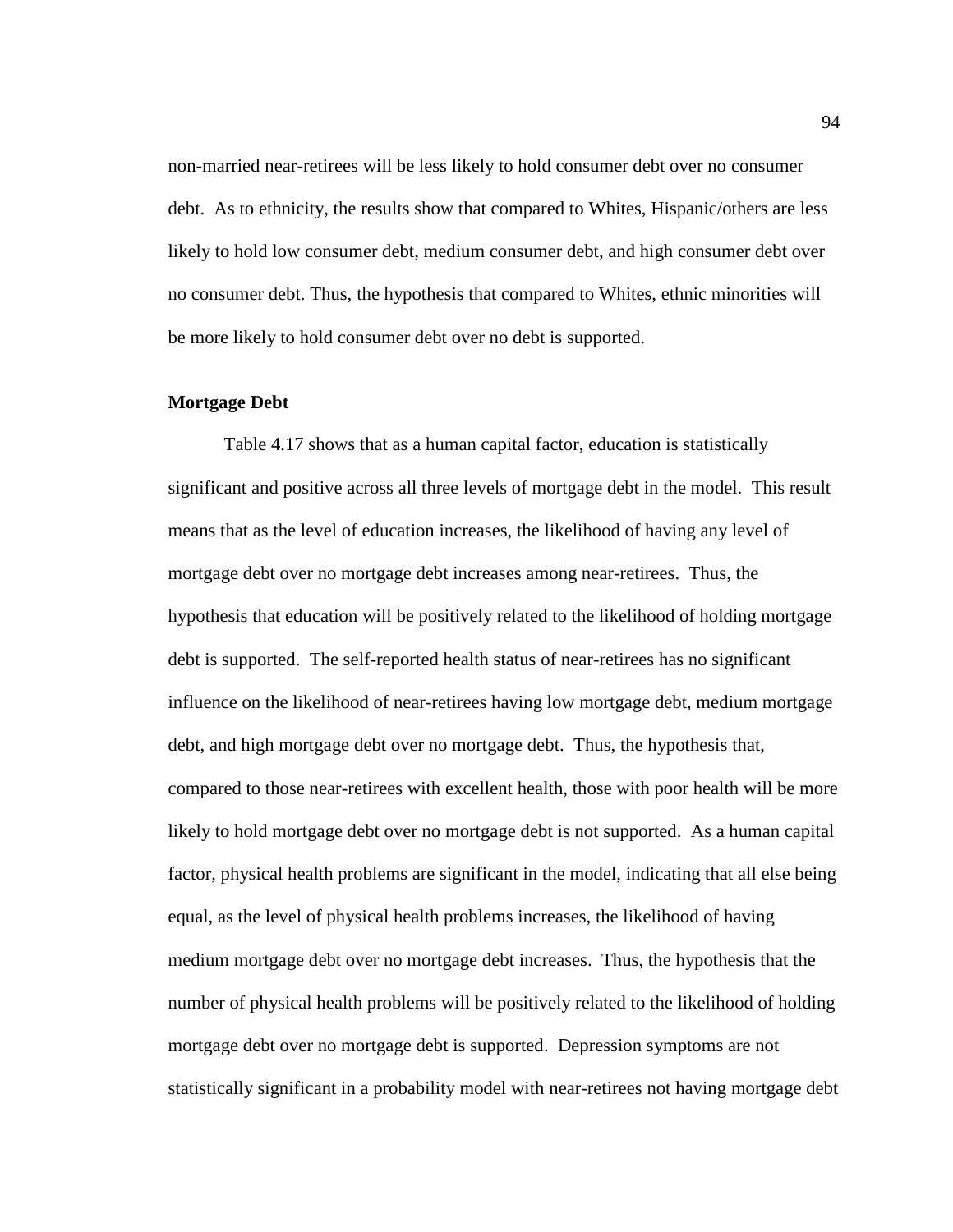*Multinomial Logit Estimates of Near-Retirees Holding Mortgage Debt (No Debt), N = 3745* 

|                            | Low debt<br>\$1-\$80,000 | Medium debt<br>\$80,001 - \$150,000 | High debt<br>\$150,001 - \$999,900 |
|----------------------------|--------------------------|-------------------------------------|------------------------------------|
| Variable                   | coefficient (S.E.)       | coefficient (S.E.)                  | coefficient (S.E.)                 |
| Education                  | $.069**(.018)$           | $.110***(.023)$                     | $.205***(.026)$                    |
| Self-reported health       |                          |                                     |                                    |
| Poor                       | $-.166(.182)$            | $-0.419(0.221)$                     | $-.222(.231)$                      |
| Good                       | $-.082(.144)$            | $-.150(.165)$                       | $-.187(.170)$                      |
| (Excellent)                |                          |                                     |                                    |
| Physical health problems   | .042(.038)               | $.113*(.046)$                       | $-0.025(0.052)$                    |
| Depression symptoms        | $-.010(.025)$            | $-0.017(0.031)$                     | .041(.033)                         |
| Household income           | $.039***(.010)$          | $.083***(.010)$                     | $.123$ *** $(.010)$                |
| Household size             | .059(.038)               | .082(.047)                          | $.226$ *** $(.047)$                |
| Employment status          |                          |                                     |                                    |
| Working                    | $.416**(.130)$           | $.444**(.166)$                      | .125(.174)                         |
| (Not working)              |                          |                                     |                                    |
| Region                     |                          |                                     |                                    |
| northeast                  | $-.363*(.142)$           | $-.599**(.183)$                     | .295(190)                          |
| west                       | $-.518***(.140)$         | .020(.153)                          | $1.056***$ (.165)                  |
| south<br>(midwest)         | $-.381***(.108)$         | $-.373**(.131)$                     | $-.031(.161)$                      |
| Age                        | $-0.016(0.014)$          | $-0.029(0.016)$                     | $-.031(.018)$                      |
| Gender                     |                          |                                     |                                    |
| Female                     | $-.027(.093)$            | .109(.112)                          | $-.057(.119)$                      |
| (Male)                     |                          |                                     |                                    |
| Marital status             |                          |                                     |                                    |
| Divorced/sep               | $-.505***(.124)$         | $-.331**(.148)$                     | $-.547**(.172)$                    |
| Widowed                    | $-.292(.176)$            | $-.426(.241)$                       | $-.855*(.347)$                     |
| Never married<br>(Married) | $-1.084***$ (.251)       | $-1.258***$ (.348)                  | $-.959**(.327)$                    |
| Ethnicity                  |                          |                                     |                                    |
| <b>Black</b>               | $-.318*(.129)$           | $-398*(.165)$                       | $-.279(.187)$                      |
| Hispanic/others<br>(White) | $-.069(.164)$            | $-.526*(.228)$                      | $-.167(.208)$                      |
| Constant                   | $-.889(.875)$            | $-1.761(1.062)$                     | $-3.863**$ (1.162)                 |
| Log likelihood             |                          | 7914                                |                                    |
| Chi-square (df)            |                          | 906.801*** (54)                     |                                    |

*Note*. Reference categories in the multinomial analyses are presented in parentheses. No debt is the reference category for debt in the multinomial analyses.  $**p* < .05; ***p* < .01; ****p* < .001$ .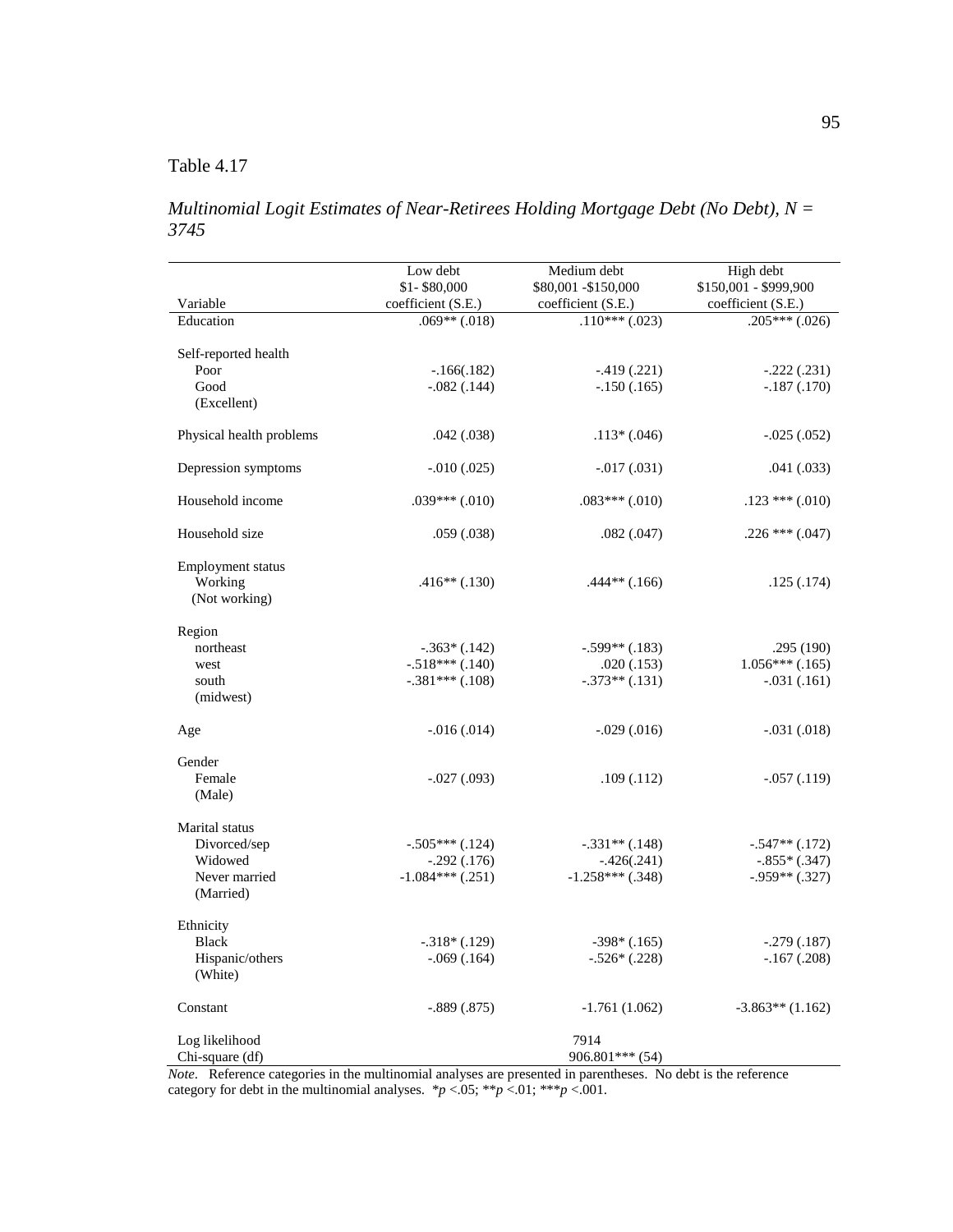as the omitted category. Thus, the hypothesis that depression symptoms will be positively related to the likelihood of holding mortgage debt over no mortgage debt is not supported.

 The likelihood of holding low mortgage debt, medium mortgage debt, and high mortgage debt over no mortgage debt significantly increases as the levels of household income increase. Thus, the hypothesis that household income will be positively related to the likelihood of holding mortgage debt over no mortgage debt is supported. As for the family size, the likelihood of having high mortgage debt over no mortgage debt is significant and positive, suggesting that near-retirees with larger families are more likely to have high mortgage debt over no mortgage debt. Thus, the hypothesis is supported. Employment status is statistically significant in predicting the likelihood of holding mortgage debt among near-retirees. For example, as compared to those who are not working, those near-retirees who are working are more likely to hold low and medium mortgage debt over no mortgage debt. Thus, the hypothesis that working near-retirees will be more likely to hold mortgage debt over no mortgage debt is supported.

Table 4.17 shows that compared to near-retirees living in the midwest, those living in the west are more likely to hold high mortgage debt over no mortgage debt. On the other hand, it reports that compared to those living in the midwest, those living in the northeast, those living in the west, and those living in the south are all less likely to hold low mortgage debt over no mortgage debt. The results suggest that only the hypothesis that compared to those who live in the midwest, those who live in the west will be more likely to hold high mortgage debt over no consumer debt is supported.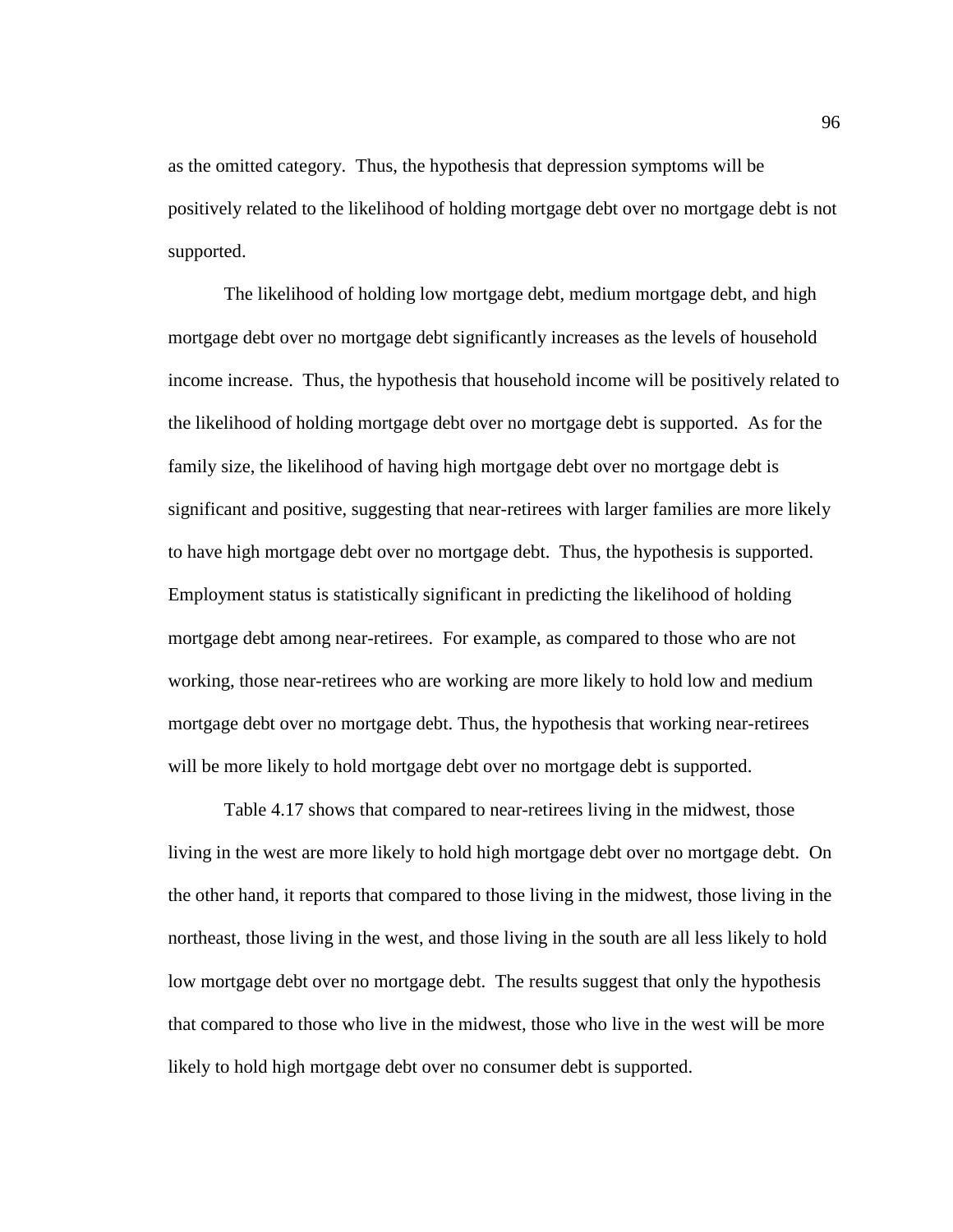Among the socio-demographic factors, age is not statistically significant in the probability model with near-retirees not having mortgage debt as the omitted category. Thus, the hypothesis that age will be negatively related to the likelihood of holding mortgage debt over no mortgage debt is not supported. Gender is also not significant in the probability model. Thus, the hypothesis that females will be more likely to hold mortgage debt over no mortgage debt than males is not supported. However, marital status is significant. In particular, compared to married near-retirees, both divorced and never-married near-retirees are less likely to hold low mortgage debt, medium mortgage debt, and high mortgage debt over no mortgage debt. It also shows that compared to married near-retirees, widowed near-retirees are less likely to hold high mortgage debt over no mortgage debt. Thus, the hypothesis that compared to married near-retirees, nonmarried near-retirees will be less likely to hold mortgage debt over no mortgage debt is supported.

 It can be seen in Table 4.17 that compared to White near-retirees, Black nearretirees are less likely to hold low mortgage debt and medium mortgage debt over no mortgage debt. As compared to White near-retirees, Hispanic/others are less likely to have medium mortgage debt over no mortgage debt. Thus, the hypothesis that compared to White near-retirees, ethnic minorities will be less likely to hold mortgage debt over no mortgage debt is supported.

### **Home Equity Debt**

In Table 4.18, among the human capital factors, only education is significant in predicting the likelihood of holding high home equity debt over no home equity debt,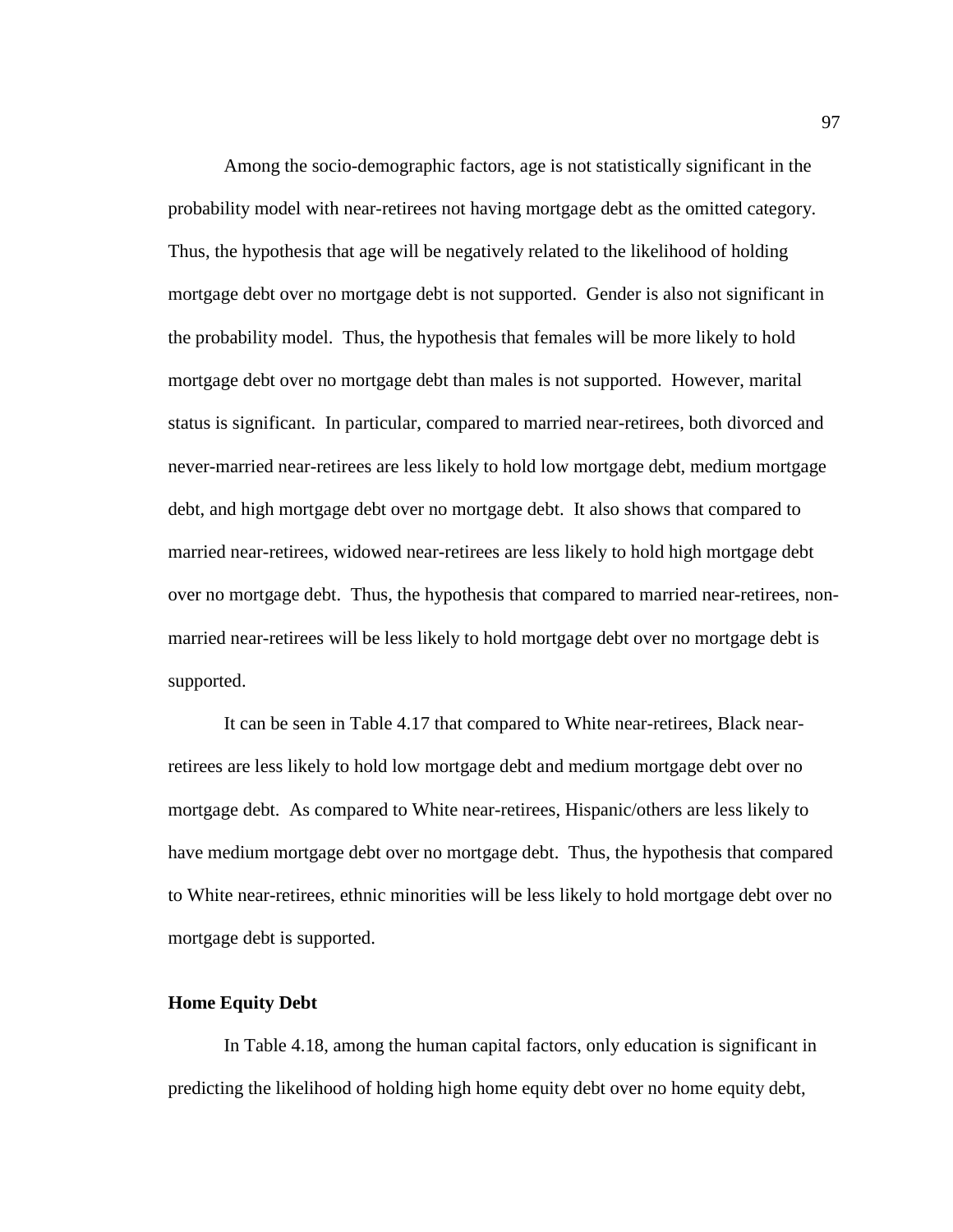# Table 4.18

*Multinomial Logit Estimates of Near-Retirees Holding Home Equity Debt (No Debt), N = 3745* 

|                          | Low debt                                | Medium debt                               | High debt                                  |  |
|--------------------------|-----------------------------------------|-------------------------------------------|--------------------------------------------|--|
| Variable                 | \$1.00 - \$15,000<br>coefficient (S.E.) | \$15,001 - \$38,000<br>coefficient (S.E.) | \$38,001 - \$300,000<br>coefficient (S.E.) |  |
| Education                | .016(.032)                              | .029(.033)                                | $.117**(.036)$                             |  |
| Self-reported health     |                                         |                                           |                                            |  |
| Poor                     | $-.534(.336)$                           | $-.294(.326)$                             | $-.632(.364)$                              |  |
| Good                     | .057(.235)                              | $-.199(.231)$                             | .070(.236)                                 |  |
| (Excellent)              |                                         |                                           |                                            |  |
| Physical health problems | .046(.068)                              | $-.042(.075)$                             | .070(.073)                                 |  |
| Depression symptoms      | .004(.045)                              | .013(.049)                                | $-.031(.053)$                              |  |
| Income                   | .002(.012)                              | .015(.011)                                | $.036***(.008)$                            |  |
| Household size           | $-.015(.072)$                           | $-.054(.079)$                             | .018(.074)                                 |  |
| Employment status        |                                         |                                           |                                            |  |
| Employed                 | .393(.252)                              | $.864**(.318)$                            | $-.226(.241)$                              |  |
| (Not Employed)           |                                         |                                           |                                            |  |
| Region                   |                                         |                                           |                                            |  |
| northeast                | $-.237(229)$                            | .081(253)                                 | .312(.229)                                 |  |
| west                     | $-.867***$ (248)                        | $-.132(.239)$                             | .051(.218)                                 |  |
| south                    | $-.582**$ (183                          | $-.176(.206)$                             | $-.640**(.224)$                            |  |
| (midwest)                |                                         |                                           |                                            |  |
| Age                      | $-.011(.024)$                           | .002(.025)                                | $-.38(.025)$                               |  |
| Gender                   |                                         |                                           |                                            |  |
| Female                   | .026(.159)                              | .038 (.170)                               | $-.155(.167)$                              |  |
| (Male)                   |                                         |                                           |                                            |  |
| Marital status           |                                         |                                           |                                            |  |
| Div/sep                  | $-.560*(.236)$                          | $-.645*(.261)$                            | $-1.205***$ (.328)                         |  |
| Widowed                  | $-.672(.386)$                           | $-.473(.389)$                             | $-.882(.526)$                              |  |
| Never married            | $-.967(.526)$                           | $-1.128(.602)$                            | $-1.192*(.601)$                            |  |
| (Married)                |                                         |                                           |                                            |  |
| Ethnicity                |                                         |                                           |                                            |  |
| <b>Black</b>             | $.649*(.274)$                           | $-.932**(.338)$                           | $-.611(.327)$                              |  |
| Hispanic/others          | $-.751(.402)$                           | $-.255(.333)$                             | .014(.305)                                 |  |
| (White)                  |                                         |                                           |                                            |  |
| Constant                 | $-2.015(1.531)$                         | $-3.616*(1.649)$                          | $-1.964(1.642)$                            |  |
| Log likelihood           |                                         | 3862                                      |                                            |  |
| Chi-square (df)          |                                         | 259.734*** (54)                           |                                            |  |

*Note*. Reference categories in the multinomial analyses are presented in parentheses. No debt is the reference category for debt in the multinomial analyses.  $*p < .05; **p < .01; **p < .001$ .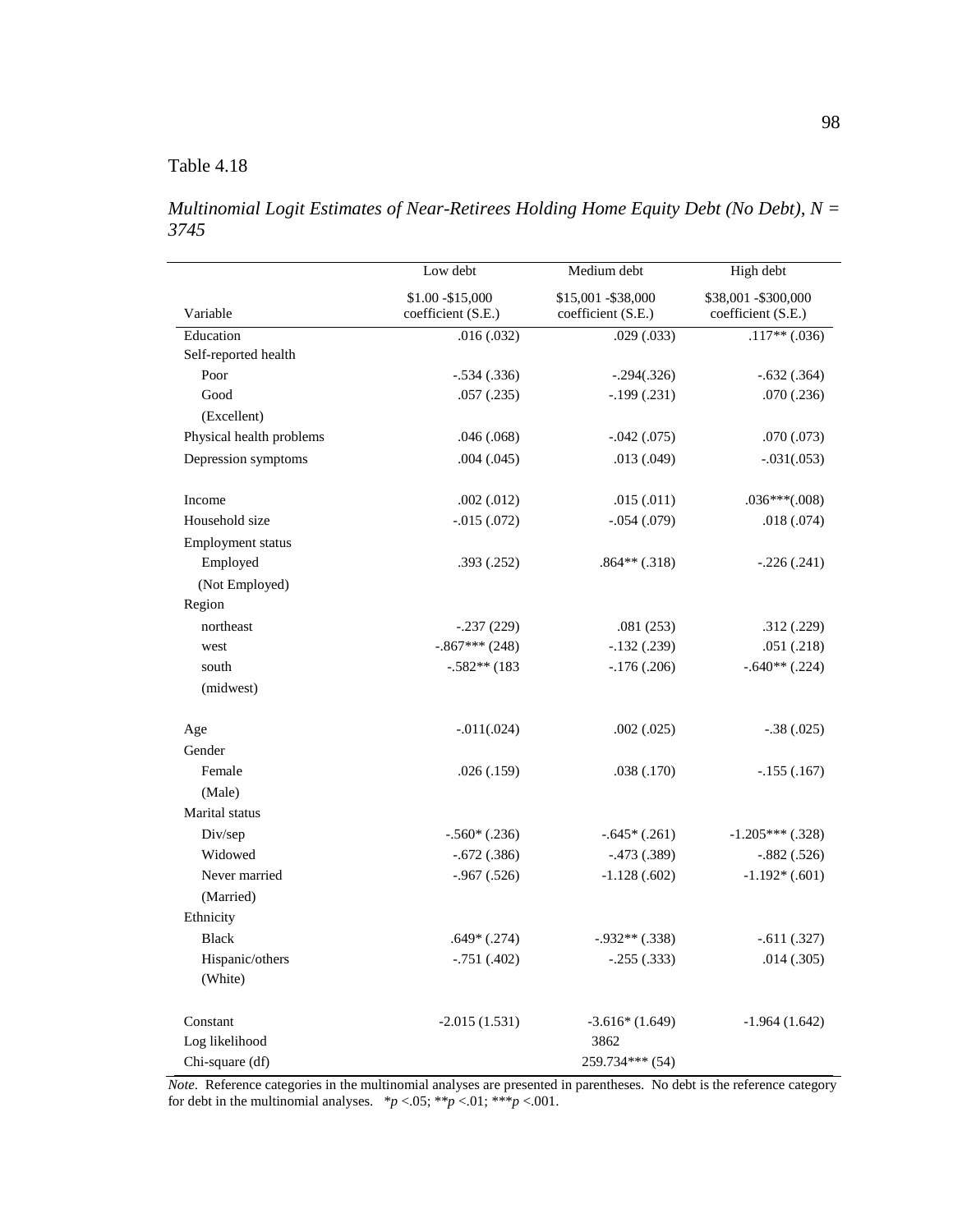while the effects of self-reported health, physical health problems, and depression symptoms on the likelihood of holding any home equity debt over no home equity debt are not statistically significant. For example, as the levels of education increases, the likelihood of holding high home equity debt over no home equity debt increases. Thus, the hypothesis is supported. However, the hypotheses for self-reported health, physical health problems, and depression symptoms are not supported.

 Household income is statistically significant and positive, showing that as the level of household income increases, the likelihood of holding high home equity debt over no home equity debt increases among near-retirees. Thus, the hypothesis that household income will be positively related to the likelihood of holding home equity debt over no home equity debt is supported. The household size is not statistically significant in a probability model with near retirees having no home equity debt as the omitted category. Thus, the hypothesis that household size will be positively related to the likelihood of holding home equity debt over no home equity debt is not supported. The employment status of near-retirees is statistically significant, indicating that compared to non-working near-retirees, those working near-retirees are more likely to hold home equity debt over no home equity debt. Thus, the hypothesis is supported.

 Table 4.18 shows that compared to those living in the midwest, those living in the south are less likely to hold low home equity debt as well as high home equity debt over no home equity debt. Living in the west is also statistically significant, indicating that compared to those living in midwest, those living in the west are less likely to hold low home equity debt over no home equity debt. Thus, the hypothesis is not supported.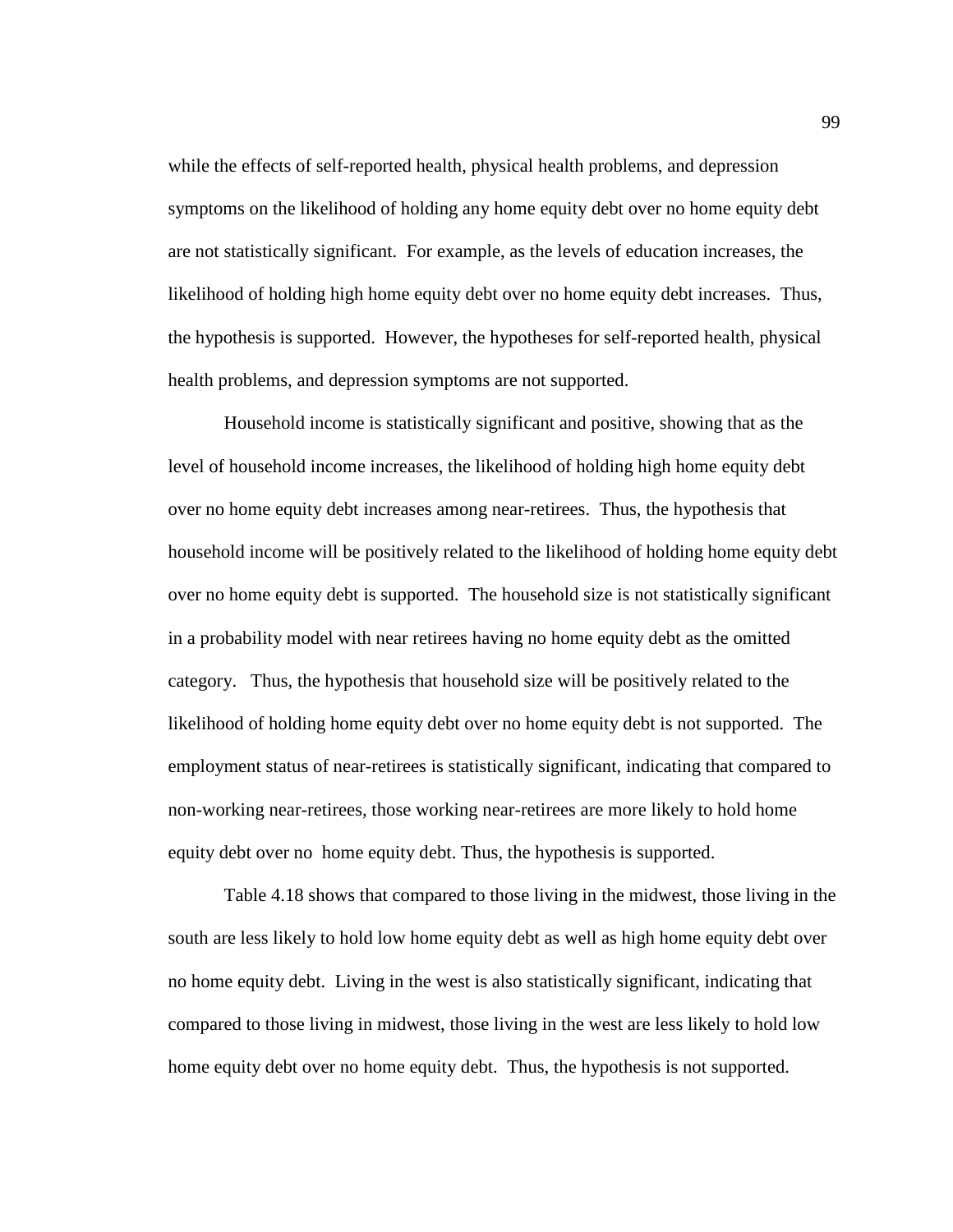As for socio-demographic factors, age is not statistically significant in the probability model with near-retirees not having home equity debt as the omitted category. Thus, the hypothesis that age will be negatively related to the likelihood of holding home equity debt is not supported. Gender is also not statistically significant in the probability model with near-retirees having no home equity debt. Thus, the hypothesis that females will be less likely to hold home equity debt over no home equity debt is not supported. However, marital status is statistically significant, showing that compared to married near-retirees, divorced near-retirees are less likely to holding low home equity debt, medium home equity debt, and high home equity debt over no home equity debt. Compared to married near-retirees, never married near-retirees are less likely to have high home equity debt over no home equity debt. Thus, the hypothesis is supported. Table 4.18 presents that compared to White near-retirees, Black near-retirees are more likely to have low home equity debt over no home equity debt. However, compared to White retirees, Black near-retirees are less likely to have medium home equity debt over no home equity debt; thus, the hypothesis is supported.

### **Total Debt**

 Total debt is a sum of all types of debt—consumer debt, mortgage debt, and home equity debt. Thus, hypotheses for total debt are not formulated in this study. Table 4.19 indicates that among human capital factors, education and physical health problems of near-retirees are statistically significant in determining the likelihood of holding any debts over no debts among near-retirees. It shows that as the level of education increases, the likelihood of holding low total debt, medium total debt, and high total debt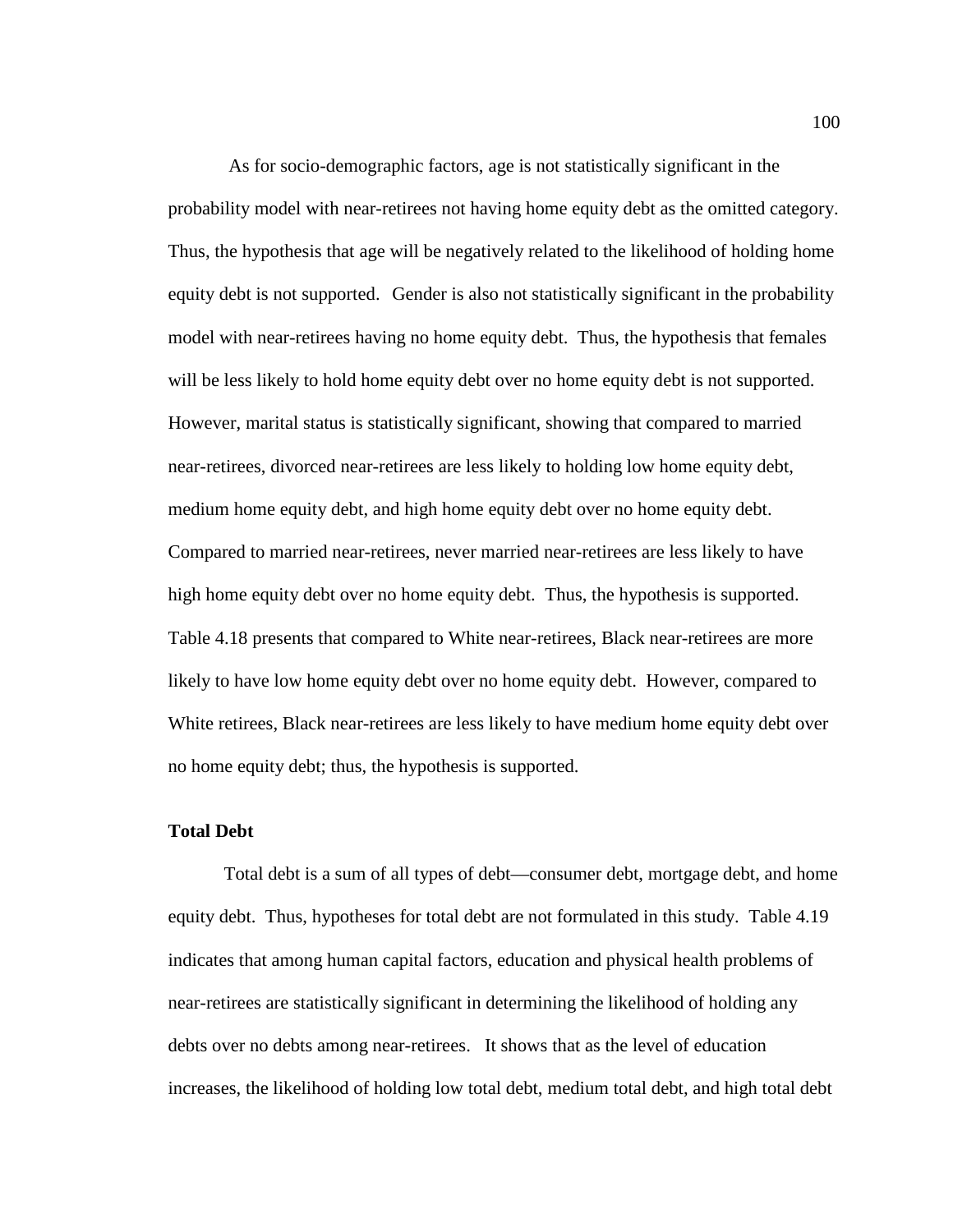## Table 4.19

|                          | Low debt           | Medium debt          | High debt             |
|--------------------------|--------------------|----------------------|-----------------------|
|                          | $$1 - $29,999$     | \$30,000 - \$100,000 | \$100,001 - \$999,900 |
| Variable                 | coefficient (S.E.) | coefficient (S.E.)   | coefficient (S.E.)    |
| Education                | $.050**(.018)$     | $.101***(019)$       | $.192***(.021)$       |
| Self-reported health     |                    |                      |                       |
| Poor                     | .365(.210)         | .028(.201)           | $-.038(.208)$         |
| Good<br>(Excellent)      | .206(.176)         | $-.031(.159)$        | $-.051(.160)$         |
| Physical health problems | $.109**(.041)$     | $.102**(.042)$       | $.096*(.045)$         |
| Mental health problems   | .013(.026)         | $-.006(.027)$        | .027(.029)            |
| Household income         | $-0.012(0.013)$    | $.056$ *** $(.011)$  | $.109***(.011)$       |
| Household size           | .036(.041)         | $.098*(.042)$        | $.160***(.044)$       |
| Employment status        |                    |                      |                       |
| Working                  | $.518***(.130)$    | $.618***(.139)$      | $.505**(.147)$        |
| (Not working)            |                    |                      |                       |
| Region                   |                    |                      |                       |
| northeast                | $-.299(.165)$      | $-.491**(.161)$      | $-.164(.170)$         |
| west                     | $-.236(.159)$      | $-.451**(.155)$      | $.555***(.153)$       |
| south<br>(midwest)       | $-.271*(.126)$     | $-.529***$ (123)     | $-.368**(.134)$       |
| Age                      | $-.007(.015)$      | $-.031*(.015)$       | $-.040*(.016)$        |
| Gender                   |                    |                      |                       |
| (Male)                   |                    |                      |                       |
| Female                   | $-.039(.105)$      | $-.022(.104)$        | .007(.108)            |
| Marital status           |                    |                      |                       |
| (Married)                |                    |                      |                       |
| Divorced/sep             | $-.104(.128)$      | $-.459**(.134)$      | $-.587***(.143)$      |
| Widowed                  | $-.088(.179)$      | $-.418*(.198)$       | $-.604**(.230)$       |
| Never married            | $-.483*(.209)$     | $-1.248***$ (.260)   | $-1.278***$ (.270)    |
| Ethnicity<br>(White)     |                    |                      |                       |
| <b>Black</b>             | $-.203(.130)$      | $-.438**(.140)$      | $-.425**(.152)$       |
| Hispanic/others          | $-.210(.174)$      | $-.224(.178)$        | $-.471*(.191)$        |
| Constant                 | $-0.922(0.975)$    | $-.161(.972)$        | $-1.715(1.021)$       |
| Log likelihood           |                    | 8914                 |                       |
| Chi-square (df)          |                    | 909.739*** (54)      |                       |

|  |  | Multinomial Logit Estimates of Near-Retirees Holding Total Debt (No Debt), $N = 3745$ |
|--|--|---------------------------------------------------------------------------------------|
|  |  |                                                                                       |

*Note*. Reference categories in the multinomial analyses are presented in parentheses. No debt is the reference category for debt in the multinomial analyses.  $*p < .05; **p < .01; **p < .001$ .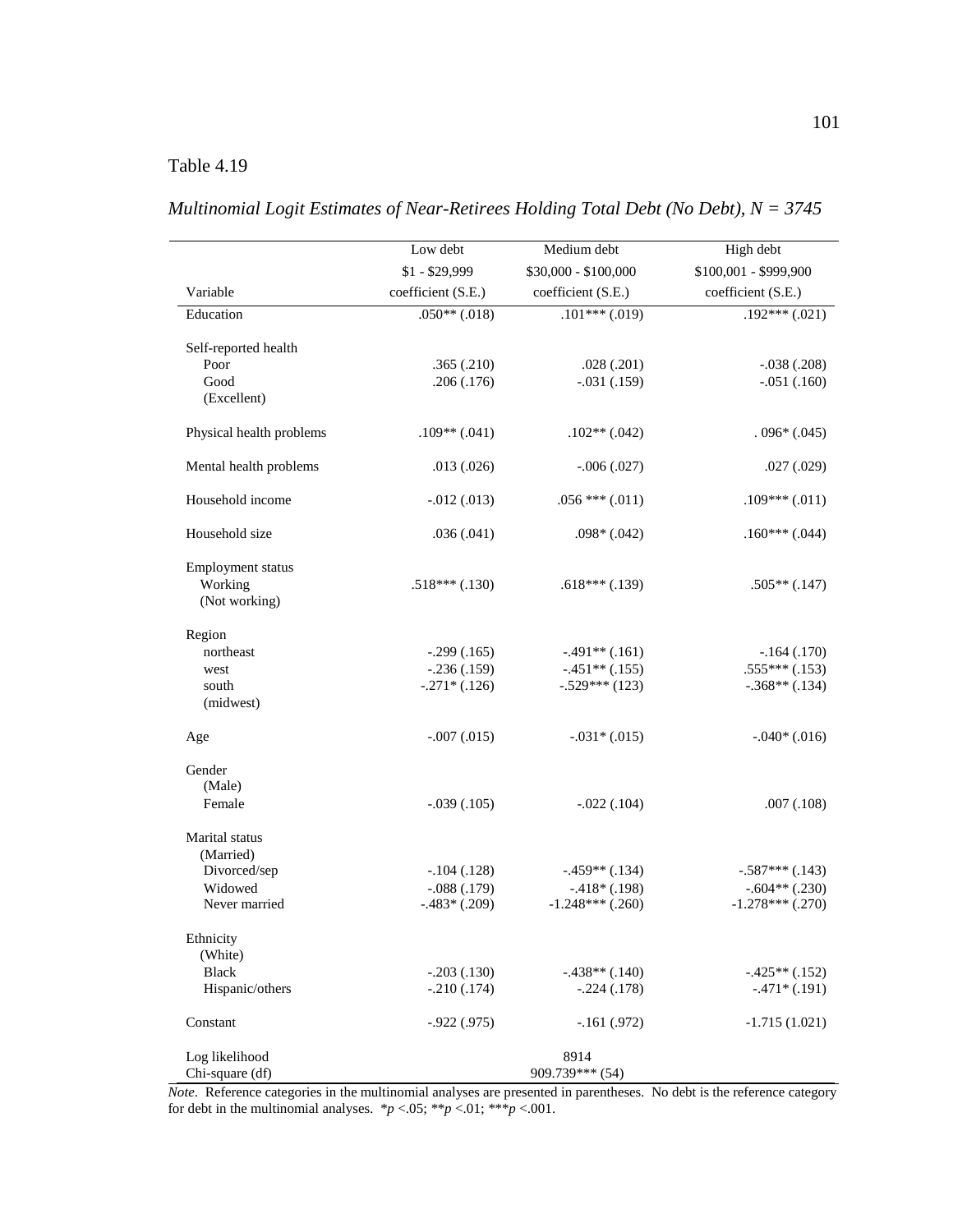over no total debt increases. The self-reported health status of near-retirees has no significant influence on the likelihood of near-retirees having total debt over no debt. Physical health problems are statistically significant and positive across all three levels of total debt in the model. This result means that as the levels of physical health problems increase, the likelihood of having any total debt over no total debt increases among nearretirees, holding all other factors constant. Depression symptoms are not statistically significant in a probability model with near-retirees not having total debt as the omitted category.

 As the levels of household income and household size increase, the likelihood of holding medium total debt and high total debt over no total debt significantly increases. The employment status of near-retirees is statistically significant, indicating that compared to those who are not working in the labor force, those who are currently working are more likely to hold low total debt, medium total debt, and high total debt over no total debt.

 The region in which near-retirees live has significant influence on the likelihood of near-retirees having low total debt, medium total debt, and high total debt over no total debt. For example, it shows that all else being equal, compared to nearretirees living in the midwest, near-retirees living in the south are less likely to hold low total debt, medium total debt, and high total debt over no total debt. It also shows that compared to those living in the midwest, those living in the west are less likely to hold medium total debt over no total debt, whereas those living in the west are more likely to hold high total debt over no total debt. On the other hand, compared to those living in the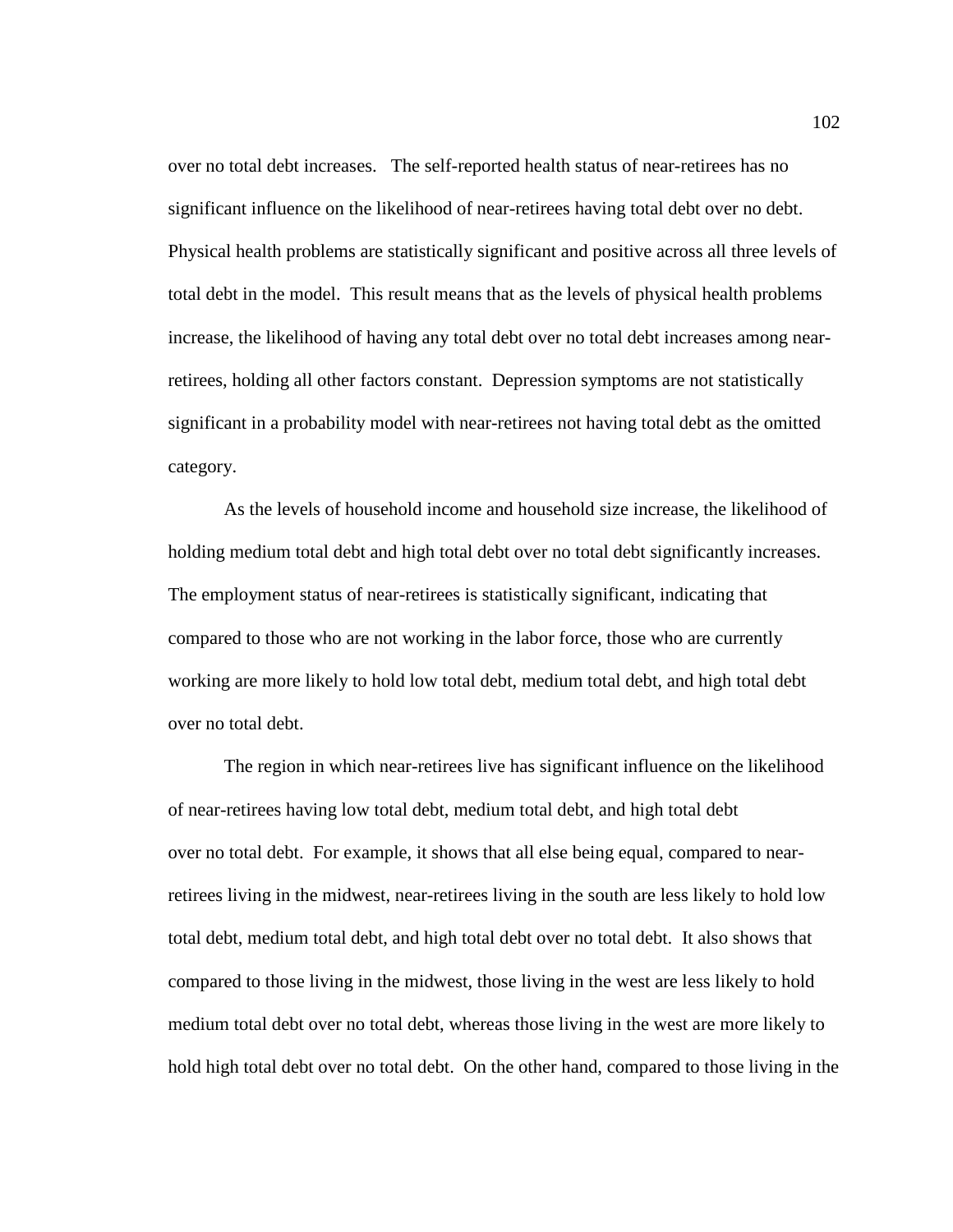midwest, near-retirees who are living in the northeast are less likely to hold medium total debt over no total debt.

 Among the socio-demographic factors, age is statistically significant and negative in the probability model with near-retirees not having total debt as the omitted category. Table 4.19 shows that holding all other factors constant, as the level of age increases, the likelihood of having medium total debt and high total debt over no total debt increases. However, gender is not significant in the probability model with near-retirees having no total debt. The results of the multinomial logit regression analyses show that compared to married near-retirees, divorced and widowed near-retirees have less likely to hold medium total debt and high total debt over no total debt. It can be seen that compared to being married, never married near-retirees are less likely to hold low total debt, medium total debt, and high total debt over no total debt. Ethnicity is statistically significant. Table 4.19 shows that compared to Whites, Blacks are less likely to hold medium total and high total debt over no total debt, all else being equal. Similarly, compared to Whites, Hispanics/others are less likely to have high total debt over no total debt.

### **Multinomial Logistic Regression Results of Net Worth**

 Table 4.20 presents the estimates of probability model with high net worth as the omitted category. It shows that all human capital factors such as education, selfreported health, physical health problems, and depression symptoms are statistically significant in a probability model of net worth. As the levels of education increase, the likelihood of having negative net worth, \$0 to \$1,000 net worth, and low net worth over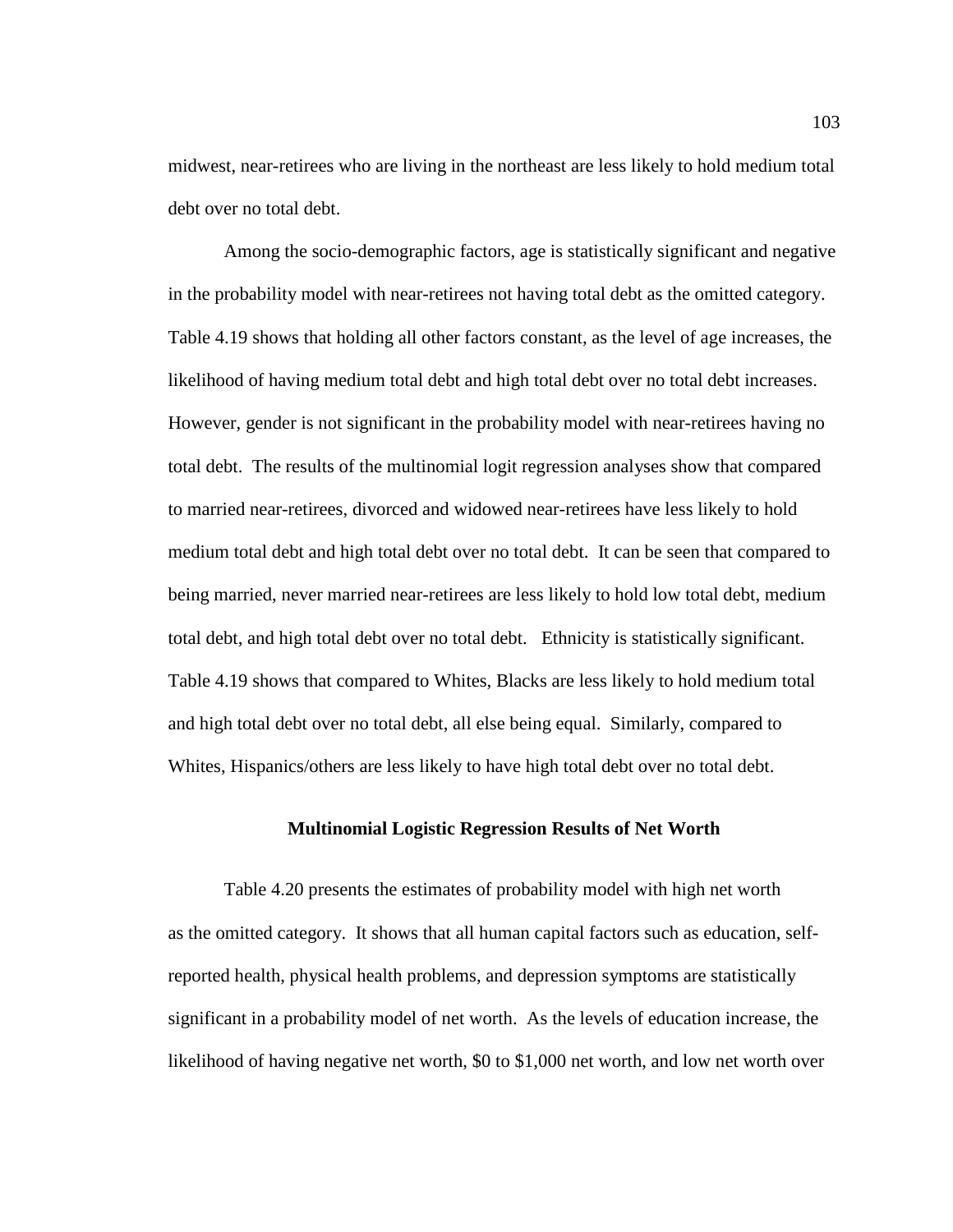## Table 4.20

 $\overline{\phantom{0}}$ 

|                               | Negative net worth                      | \$0 to \$1,000     | Low net worth                          |
|-------------------------------|-----------------------------------------|--------------------|----------------------------------------|
|                               | -\$999,900 to -\$1                      | \$0.00 to \$1,000  | \$1,001 to \$186,500                   |
| Variable                      | coefficient (S.E.)<br>$-0.091**$ (.029) | coefficient (S.E.) | coefficient (S.E.)<br>$-157***$ (.017) |
| Education                     |                                         | $-.183***(.033)$   |                                        |
| Self-reported health          |                                         |                    |                                        |
| Poor                          | .503(.304)                              | $1.002 * (.467)$   | $.494**(.165)$                         |
| $\operatorname{Good}$         | $-.188(.262)$                           | .102(.441)         | .091(.127)                             |
| (Excellent)                   |                                         |                    |                                        |
| <b>Health Conditions</b>      | $.222***$ $(.060)$                      | $.146*(.074)$      | $.131***(.036)$                        |
| Mental Health                 | $.120**(.036)$                          | .068(.045)         | .038(.024)                             |
| Household income              | $-.160***(.022)$                        | $-.444***(.054)$   | $-.092***(.009)$                       |
| Household size                | $.178**(.057)$                          | .127(.068)         | $.105**(.037)$                         |
|                               |                                         |                    |                                        |
| Employment status<br>Employed | .018(.197)                              |                    | .184(.121)                             |
| (Not Employed)                |                                         | $-.601**(.229)$    |                                        |
|                               |                                         |                    |                                        |
| Region                        |                                         |                    |                                        |
| northeast                     | $-.273(.241)$                           | .252(.311)         | $-.504***(.133)$                       |
| west                          | $-.156(.215)$                           | $-.450(.323)$      | $-.381**(.119)$                        |
| south                         | $-.228(.191)$                           | $-.180(.263)$      | .072(.101)                             |
| (midwest)                     |                                         |                    |                                        |
| Age                           | $-.104***(.023)$                        | $-153***$ (.031)   | $-.052***(.012)$                       |
|                               |                                         |                    |                                        |
| Gender                        |                                         |                    |                                        |
| Female                        | $-.313*(.156)$                          | $-.245(.216)$      | $-.224**(.084)$                        |
| (Male)                        |                                         |                    |                                        |
| Marital status                |                                         |                    |                                        |
| Div/sep                       | $1.130***$ (.188)                       | $1.275***$ (.256)  | $.694***(.115)$                        |
| Widowed                       | .298(.302)                              | $.852*(.336)$      | $.441*(.171)$                          |
| Never married                 | $1.114***$ (.306)                       | $1.577***$ (.354)  | $.498*(.213)$                          |
| (Married)                     |                                         |                    |                                        |
| Ethnicity                     |                                         |                    |                                        |
| <b>Black</b>                  | $1.106***$ (.193)                       | $1.723***$ (.234)  | $.598***(.124)$                        |
| Hispanic/others               | $-.071(.271)$                           | .485 (.305)        | .145(.152)                             |
| (White)                       |                                         |                    |                                        |
| Constant                      | $5.321***(1.490)$                       | $9.477***(1.944)$  | $4.995***(.814)$                       |
| Log likelihood                |                                         | 6092               |                                        |
| Chi-square (df)               |                                         | $1357***(54)$      |                                        |

*Multinomial Logit Estimates of Near-Retirees for Net Worth (High Net Worth), N = 3745* 

*Note*. Reference categories in the multinomial analyses are presented in parentheses. High net worth is the reference category for net worth in the multinomial analyses.  $*p < .05$ ;  $**p < .01$ ;  $***p < .001$ .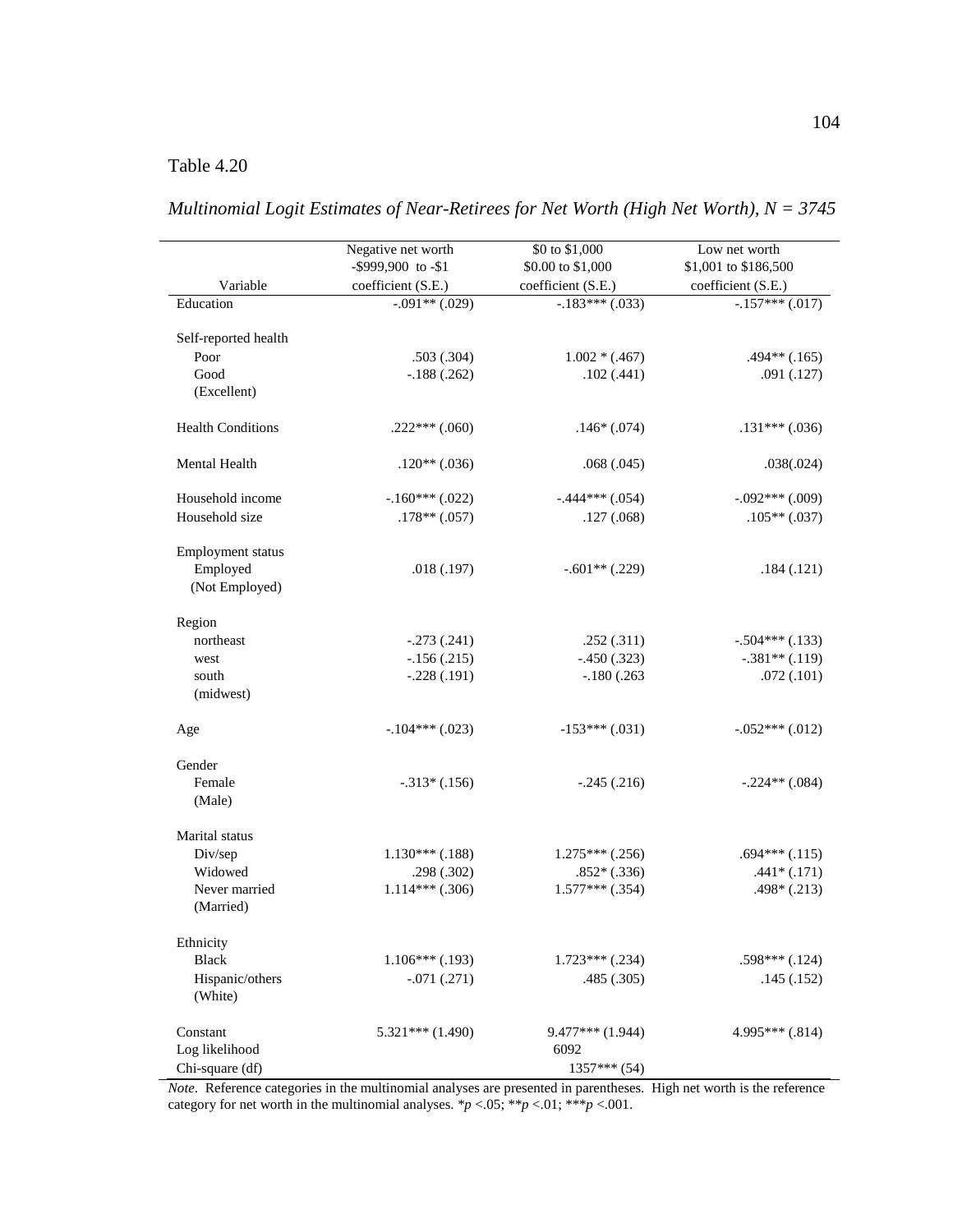high net worth decreases. Thus, the hypothesis that education will be negatively related to the likelihood of having negative net worth is supported.

 The self-reported health status of near-retirees is significant, showing that compared to those with excellent health, near-retirees with poor health are more likely to have \$0 to \$1000 net worth and low net worth over high net worth. Thus, the hypothesis that compared to those near-retirees with excellent health, those with poor health will be more likely to have negative net worth is not supported. Similarly, the results show that as the level of physical health problems increases, the likelihood of having negative net worth, \$0 to \$1000 net worth, and low net worth over having high net worth increases, whereas as the level of depression symptoms increases, the likelihood of having negative net worth over high net worth increases. Thus, the hypotheses related to physical and depression symptoms are supported.

 As the level of household income increases, the likelihood of having negative net worth over high net worth decreases. Thus, the hypothesis that the level of household income will be negatively related to the likelihood of having negative net worth is supported. Household size is positively related to the likelihood of holding negative net worth and holding low net worth over high net worth, thus the hypothesis is supported. The employment status is not statistically significant in predicting the likelihood of having negative net worth over high net worth in the model, thus the hypothesis is not supported. Table 4.20 shows that compared to near-retirees living in the midwest, nearretirees living in northeast and those living in west are less likely to have some net worth over high net worth. Thus, the hypothesis is not supported.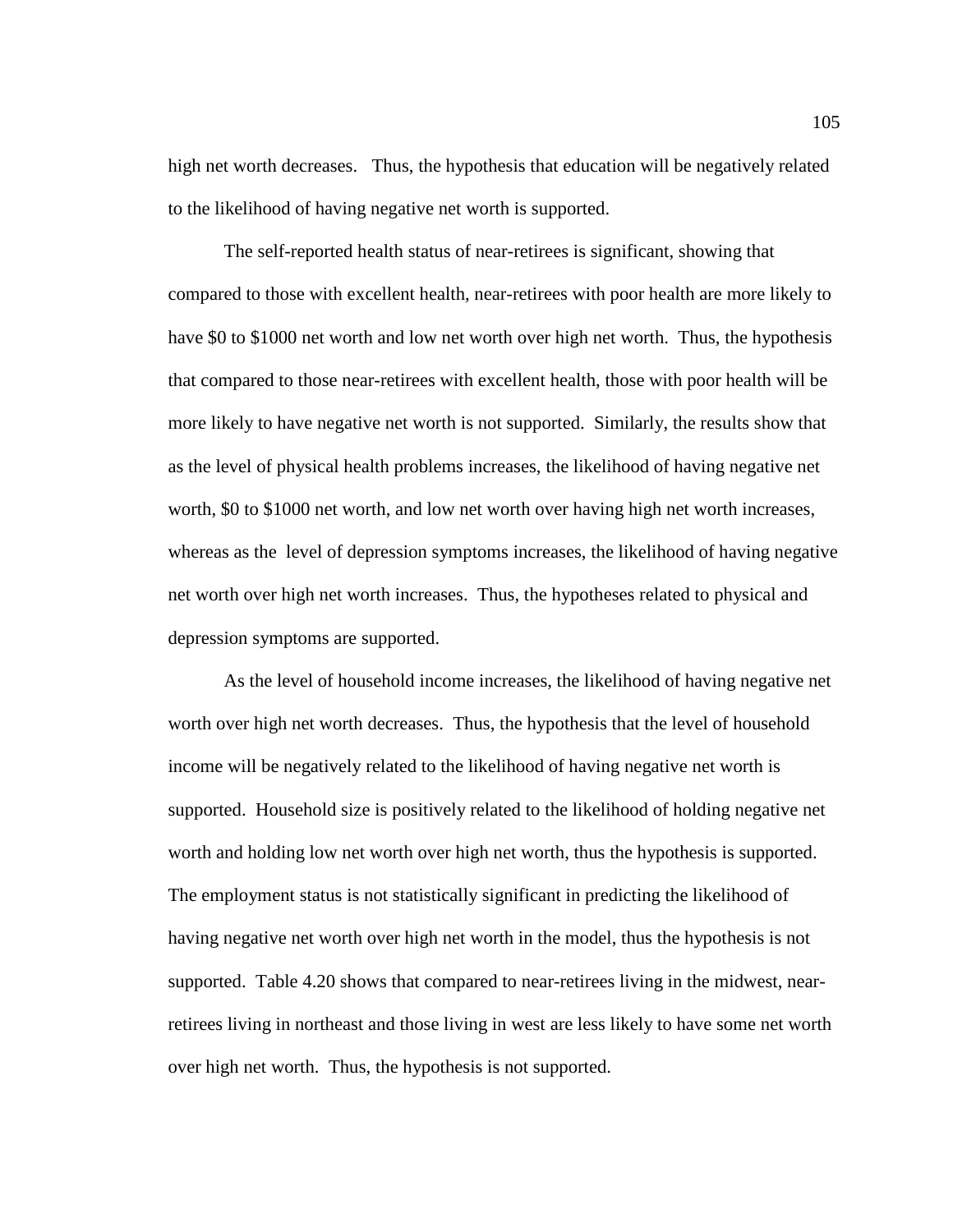Table 4.20 indicates that as the level of age increases, the likelihood of having negative net worth, having \$0 to \$1,000 net worth, and having low net worth over high net worth decreases. Thus, the hypothesis that age will be negatively related to the likelihood of having negative net worth is supported. Gender is statistically significant and negative, indicating that compared to male near-retirees, female near-retirees are less likely to have negative net worth and have low net worth over high net worth, thus the hypothesis is supported. The results indicate that compared to married near-retirees, divorced near-retirees are more likely to have negative net worth, \$0 to \$1,000 net worth, and low net worth over high net worth, while widowed near-retirees are more likely to have \$0 to \$1,000 net worth and low net worth over high net worth. Similarly, never married near-retirees are more likely to have negative net worth, \$0 to \$1,000 net worth, and low net worth over high net worth, thus the hypothesis is supported. As for the ethnicity, Table 4.19 shows that compared to White near-retirees, Black near-retirees are more likely to have negative net worth, \$0 to \$1,000 net worth, and low net worth over high net worth, thus, the hypothesis is supported.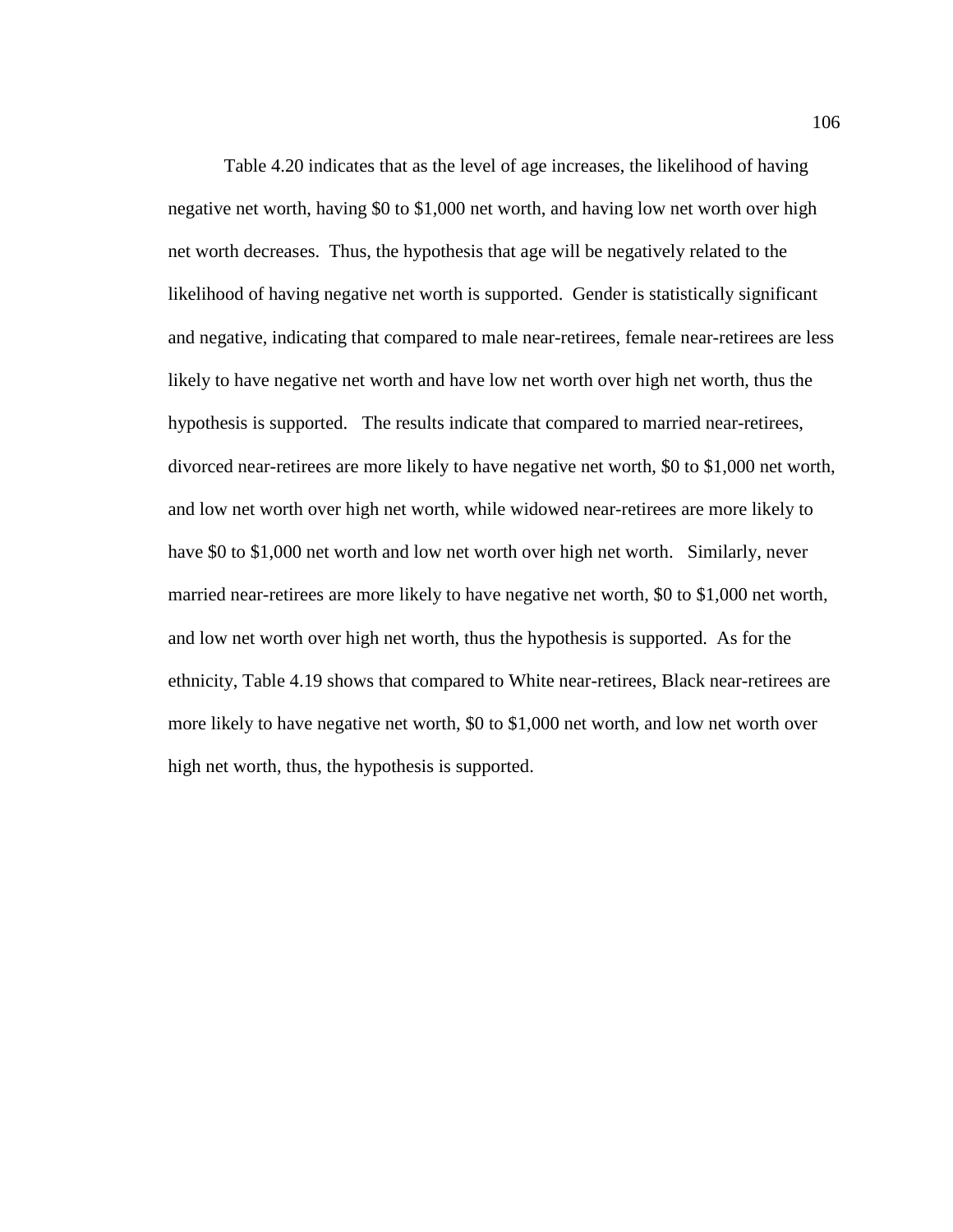### **CHAPTER V**

### **SUMMARY, CONCLUSIONS, AND IMPLICATIONS**

 This study examines the debt and negative net worth profiles of near-retirees aged 51-64, and further investigates what factors are associated with the likelihood of holding consumer debt, likelihood of holding mortgage debt, likelihood of holding home equity debt among near-retirees, and what factors are associated with the likelihood of holding negative net worth among near-retirees. This chapter provides a summary of the findings, and conclusions are drawn. Based on the empirical findings, implications for professionals, researchers, and policymakers are presented. Limitations and suggestions for future study are presented at the end of this chapter.

#### **Summary of the Findings**

 Descriptive statistics indicate that 47% of near-retirees have any consumer debt and more than half of near-retirees hold mortgage debt, while few in the study sample have home equity debt (14.8%). A majority of near-retirees (72.8%) report total debt which is the sum of consumer debt, mortgage debt, and home equity debt. As for negative net worth, about 6.9% of near-retirees have negative net worth and 4.6% have \$0 to \$1,000 net worth. However, the majority of the sample (88.5%) has over \$1,000 net worth. The average levels of consumer debt, mortgage debt, and home equity debt are \$7,148, \$63,175, and \$5,266, respectively. The average level of total debt of nearretirees is \$75,589, while the average level of net worth is \$232,298.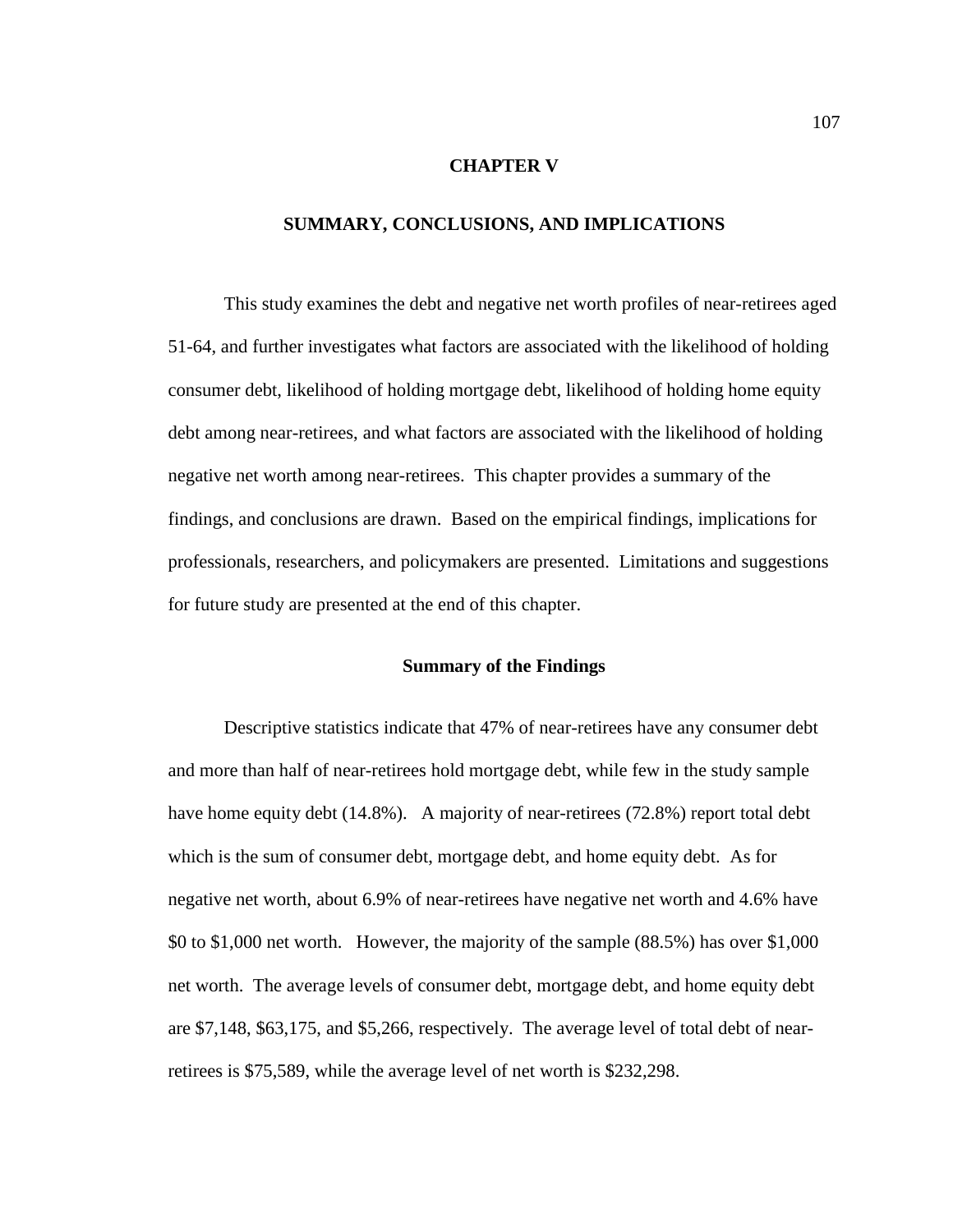According to the results of ANOVA and chi-square tests, near-retirees who hold a high level of consumer debt, among the four levels of consumer debt, show the highest level of education, the highest number of depression symptoms, the highest household income, and the largest household size. Also, they are the youngest, married, the least likely to be female, the least likely to be Black, and are most likely to live in the south. Thus, there is a relationship between those holding a high level of consumer debt and having those characteristics among those with no debt, low debt, medium debt, and high debt. On the other hand, near-retirees who hold a high level of mortgage debt, among the four levels of mortgage debt, show the highest level of education, the highest percentage reporting excellent health, the highest household income, the largest household size, and the lowest number of physical health problems. They are most likely to live in the west and they are more likely to be males, married, and White. For the home equity debt, near-retirees who hold a high level of home equity debt among the four levels of home equity debt, show the highest level of education. They are the youngest and the least likely to report poor health and depression symptoms. Near-retirees who hold a high level of home equity debt show the highest household income and household size, and they are most likely to be married and males. The holders of high consumer debt, high mortgage debt, and high home equity debt had these characteristics in common: the highest levels of education, the highest levels of income, the largest household size, were married, and were male.

Near-retirees with negative net worth have more education years than those with \$0-\$1,000 of net worth, while they have lower levels of education than for those with a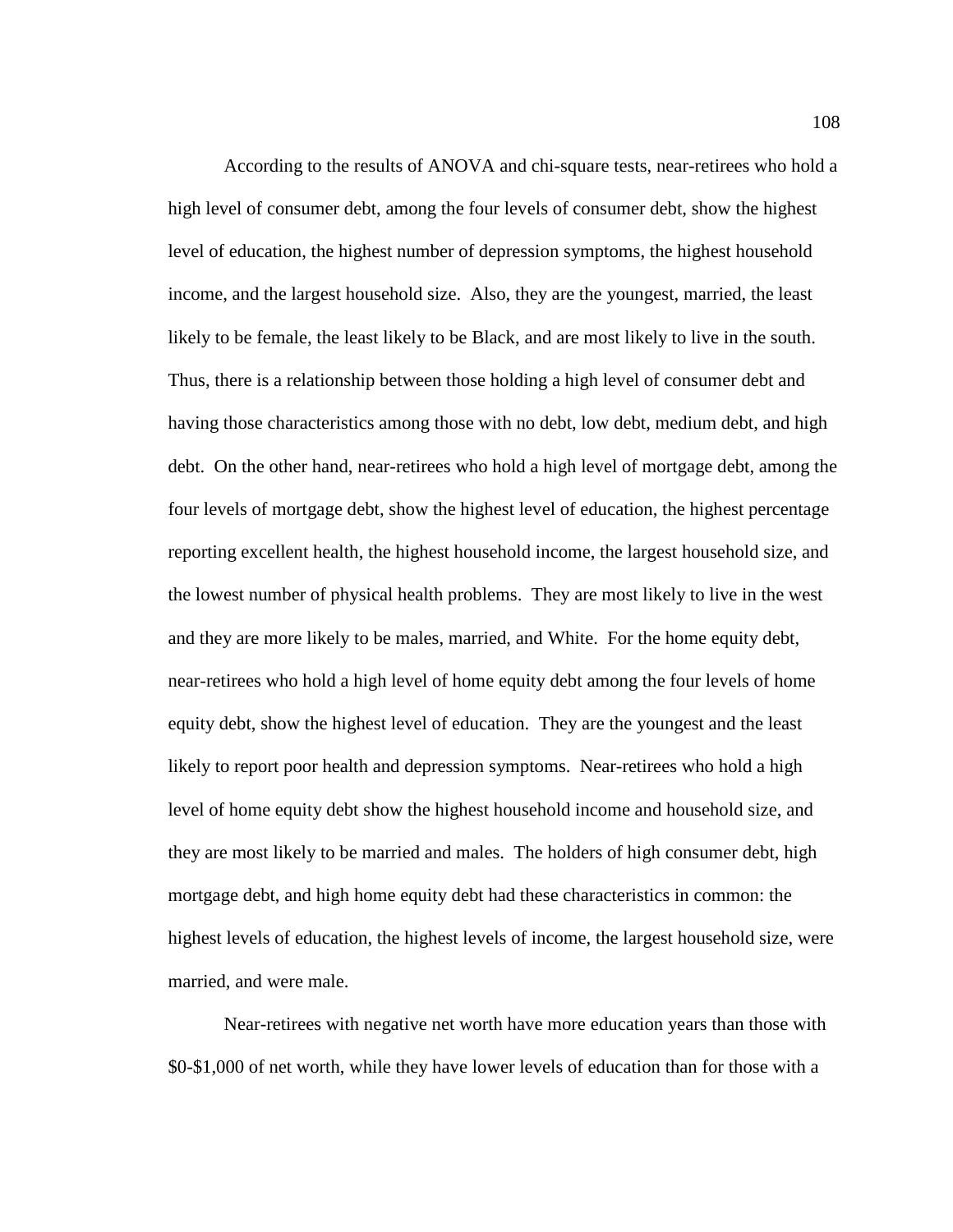high level of net worth. Also, they are more likely to report relatively poorer health and relatively higher levels of physical and depression symptoms. Those with negative net worth report a relatively lower level of household income, but their levels of income are higher than those with \$0-\$1,000 of net worth. Those with negative net worth are more likely to be females, more likely to be un-married, and more likely to be Blacks and Hispanics/others. However, near-retirees with \$0-\$1,000 of net worth tend to belong to the lowest or highest group for each of the socioeconomic variables.

In respect to their financial portfolios, near-retirees with no consumer debt indicate the highest dollar values in IRAs, stocks, checking accounts, and CDs compared to those with other levels of consumer debt. This study also finds that those near-retirees who hold a high level of mortgage debt report the highest amounts in IRAs, checking accounts, and other savings relative to those with other levels of mortgage debt. Those with a high level of home equity debt hold the highest amounts in stocks and other savings. It seems that those with no consumer debt appear to be the better-off group among the four consumer debt groups because they hold higher amounts in IRAs, stocks, checking accounts, and CDs. On the other hand, those with a high level of consumer debt show the lowest amount in checking and CDs. It is also noted that those with a high level of mortgage debt might not be the worse-off group among the four mortgage debt groups because they report the highest amounts in IRAs, checking accounts, and other savings.

This study also examines financial portfolios of near-retirees by their levels of net worth. A significant pattern is revealed in financial portfolios among all four net worth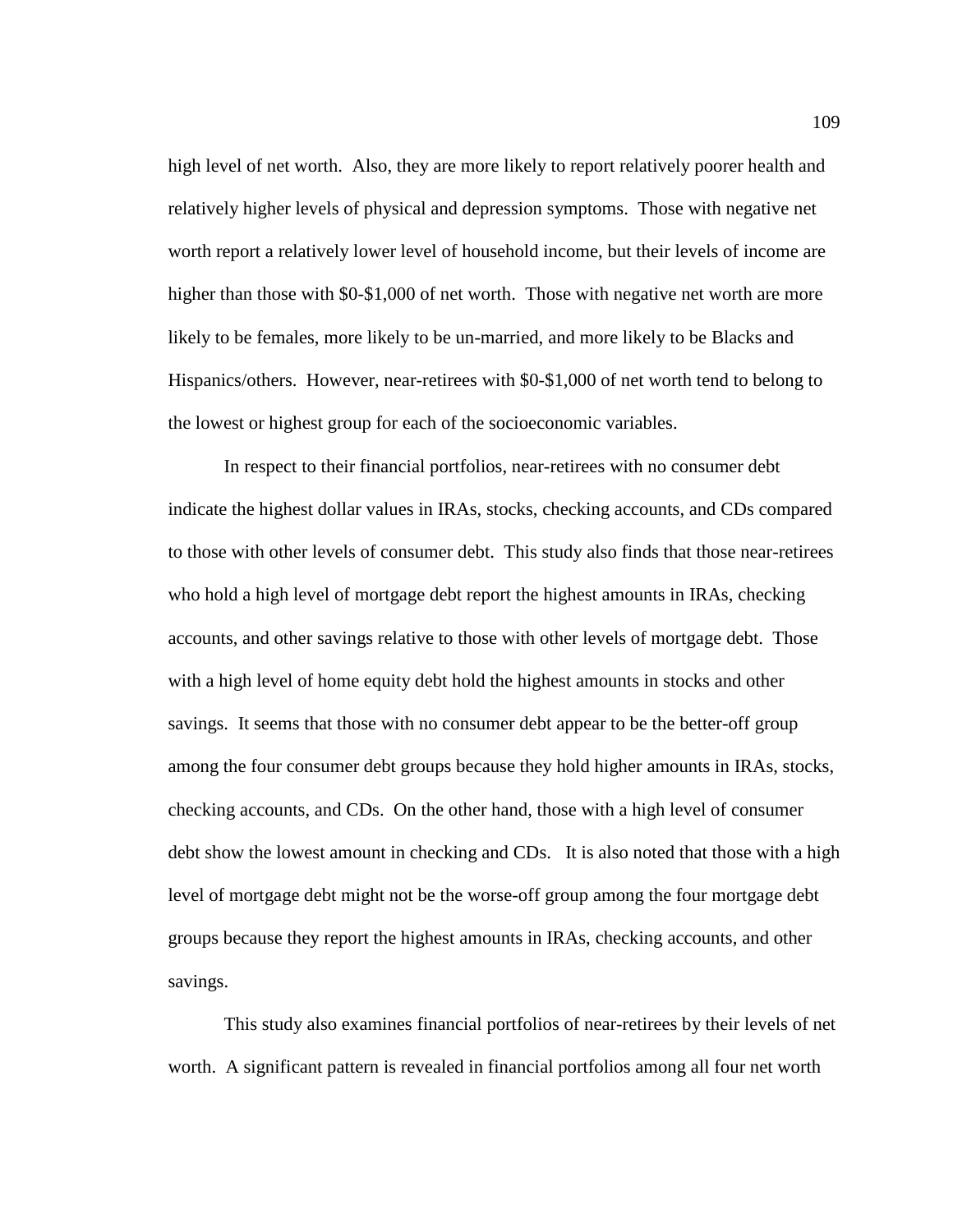groups. Those with \$0 to \$1,000 in net worth have the least amount in all six asset categories: IRAs, stocks, savings, CDs, bonds, and other savings. Those with negative net worth report the second least amount in all asset categories. Those with low net worth (\$1,001 to \$186,500) indicate the third least amount in all six asset categories. However, the high net worth group (\$186,501 to \$999,990) shows the highest dollar amounts in all six asset categories.

 Based on the results of the multinomial logistic regression analyses, the summary of results for the hypotheses is shown in Table 5.1. Among the human capital factors, education, physical health problems, and depression symptoms are statistically significant and positive for consumer debt. The results show that, all else being equal, as the level of educational attainment increases and as the levels of depression symptoms increases, the probability of having high consumer debt over no consumer debt increases. As the level of physical health problems increases, the probability of having low consumer debt, medium consumer debt, and high consumer debt over no consumer debt increases. Thus, it can be said that three of the human capital factors are significant in predicting the likelihood of holding consumer debt among near-retirees.

 The results indicate that working near-retirees and Hispanics/others are more likely to have low consumer debt, medium consumer debt, and high consumer debt over no consumer debt than their counterparts. It is found that as age increases, the likelihood of having high consumer debt over no consumer debt decreases. The findings also suggest that divorced and never married near-retirees are less likely to hold high consumer debt over no consumer debt than their married counterparts.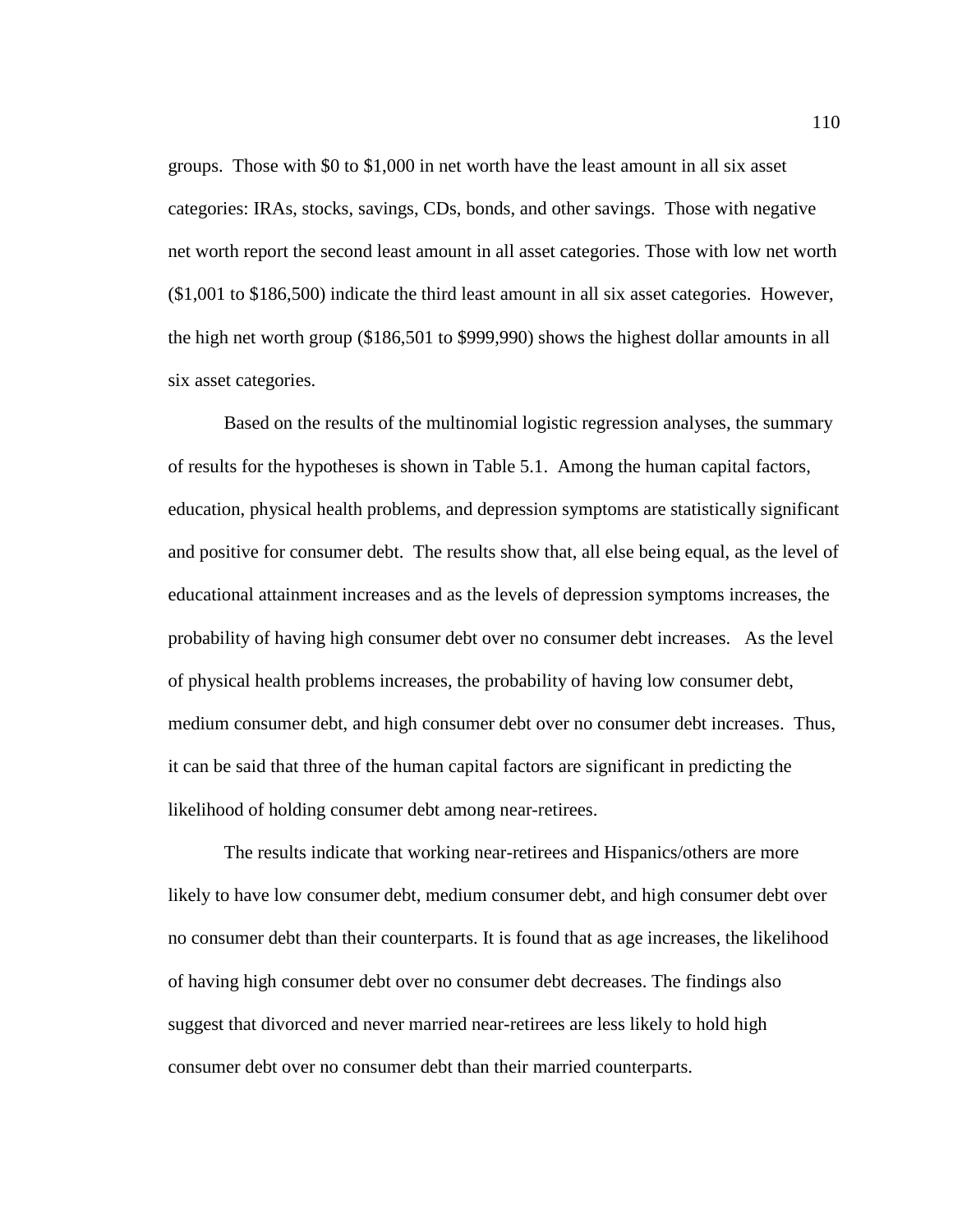# Table 5.1

# *Summary of Results for Hypotheses*

|                                                            | Hypothesized effects results |                           |                      |                       |
|------------------------------------------------------------|------------------------------|---------------------------|----------------------|-----------------------|
| Variable                                                   | debt                         | Consumer Mortgage<br>debt | Home equity<br>debt  | Negative<br>net worth |
| Human capital factors                                      |                              |                           |                      |                       |
| Education<br>Self-reported health<br>(Excellent)           | $+/S$                        | $+/S$                     | $+$ / S              | $-$ / S               |
| Poor<br>Number of health                                   | $+/$ NS                      | $+/$ NS                   | $+/$ NS              | $+/$ NS               |
| problems<br>Number of depression                           | $+/S$                        | $+/S$                     | $+/$ NS              | $+$ / S               |
| symptoms                                                   | $+/S$                        | $+/$ NS                   | $+/NS$               | $+/S$                 |
| <b>Economic factors</b>                                    |                              |                           |                      |                       |
| Household income<br>Family size<br>Employment (Non-        | $+/NS$<br>$+/NS$             | $+/S$<br>$+/S$            | $\pm$ / S<br>$+/$ NS | $-$ / S<br>$+/S$      |
| working)<br>Working<br>Region (midwest)                    | $+/S$                        | $+/S$                     | $+$ / S              | $-$ / $NS$            |
| NE, west, south                                            | $+/NS$                       | $+/S$                     | $+/NS$               | $+/$ NS               |
| Socio-demographic factors                                  |                              |                           |                      |                       |
| Age<br>Gender (male)                                       | $-$ / $S$                    | $-$ / $NS$                | $-$ / $NS$           | $-$ / S               |
| Female                                                     | $-$ / $NS$                   | $-/$ NS                   | $-$ / $NS$           | $+/$ NS               |
| Marital status (married)<br>Unmarried<br>Ethnicity (White) | $-$ / $S$                    | $-$ / S                   | $-$ / S              | $+/S$                 |
| Black, Hispanic/other                                      | $+/$ NS                      | $-$ / $S$                 | $-$ / S              | $+/S$                 |

*Note*. Reference categories are presented in parentheses. NS – Not Supported; S – Supported.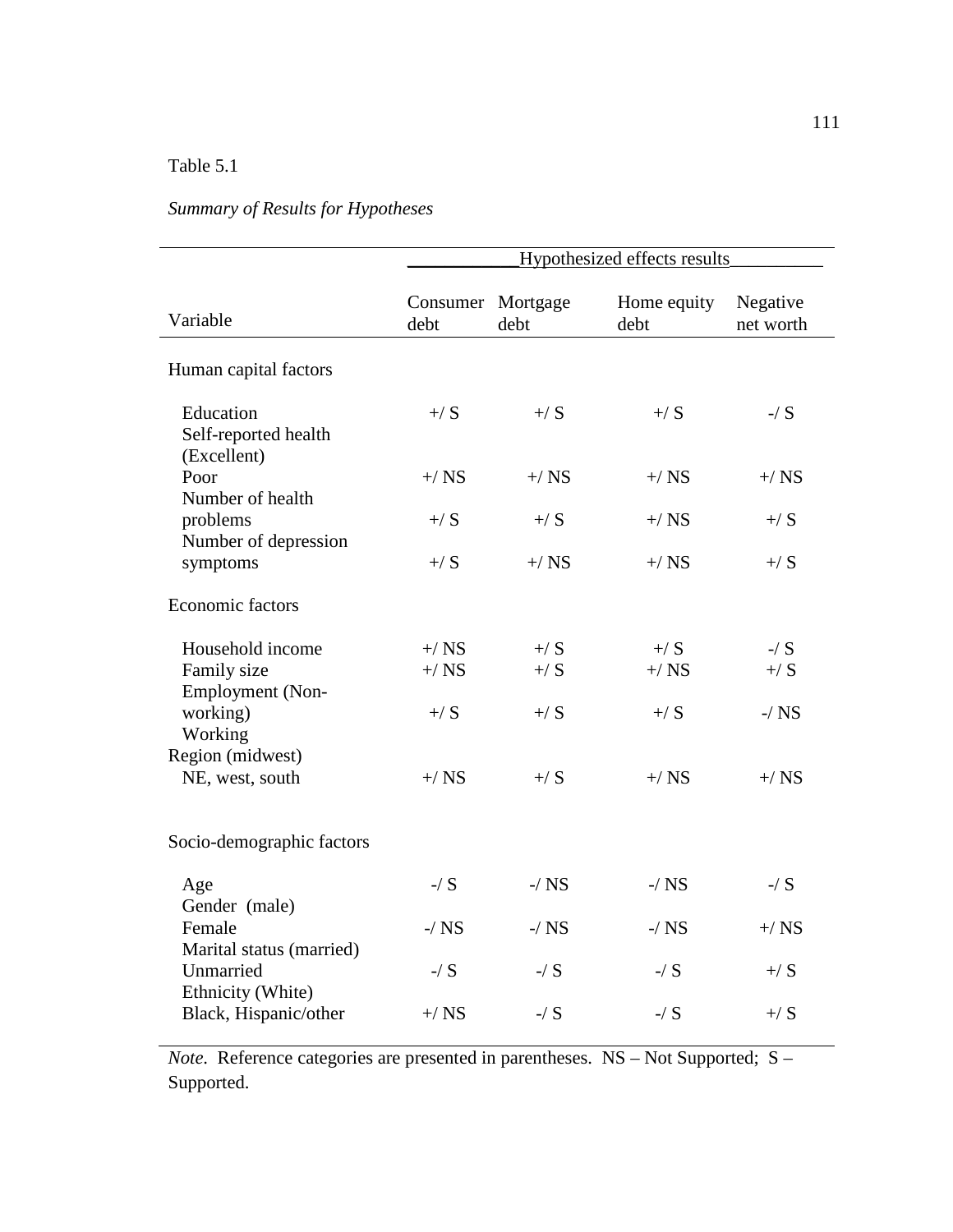As for the multinomial logistic regression model of mortgage debt, the results show that human capital factors such as education and physical health problems are significant and positive. For example, as the level of education increases, the likelihood of near-retirees holding high mortgage debt over no mortgage debt increases. As the level of physical health problems increases, the likelihood of holding medium mortgage debt over no mortgage debt increases. In addition, as the level of household income increases, the likelihood of holding low mortgage debt, medium mortgage debt, and high mortgage debt over no mortgage debt increases. The results show that near-retirees with larger numbers of family members and those who live in the west are more likely to have high mortgage debt over no mortgage debt. Working near-retirees are more likely to hold low mortgage debt and medium mortgage debt over no mortgage debt than those who are not working.

 For the multinomial logistic regression model of home equity debt, only education is statistically significant among the human capital factors. As the level of education increases, the likelihood of holding high home equity debt over no home equity debt increases. Among economic factors, household income has a positive influence on the holding high home equity debt over no home equity debt among near-retirees. All else being equal, compared to non-working near-retirees, working near-retirees are more likely to hold medium home equity debt over no home equity debt. The results show that compared to married near-retirees, divorced near-retirees are less likely to have low home equity debt, medium home equity debt, and high home equity debt over no home equity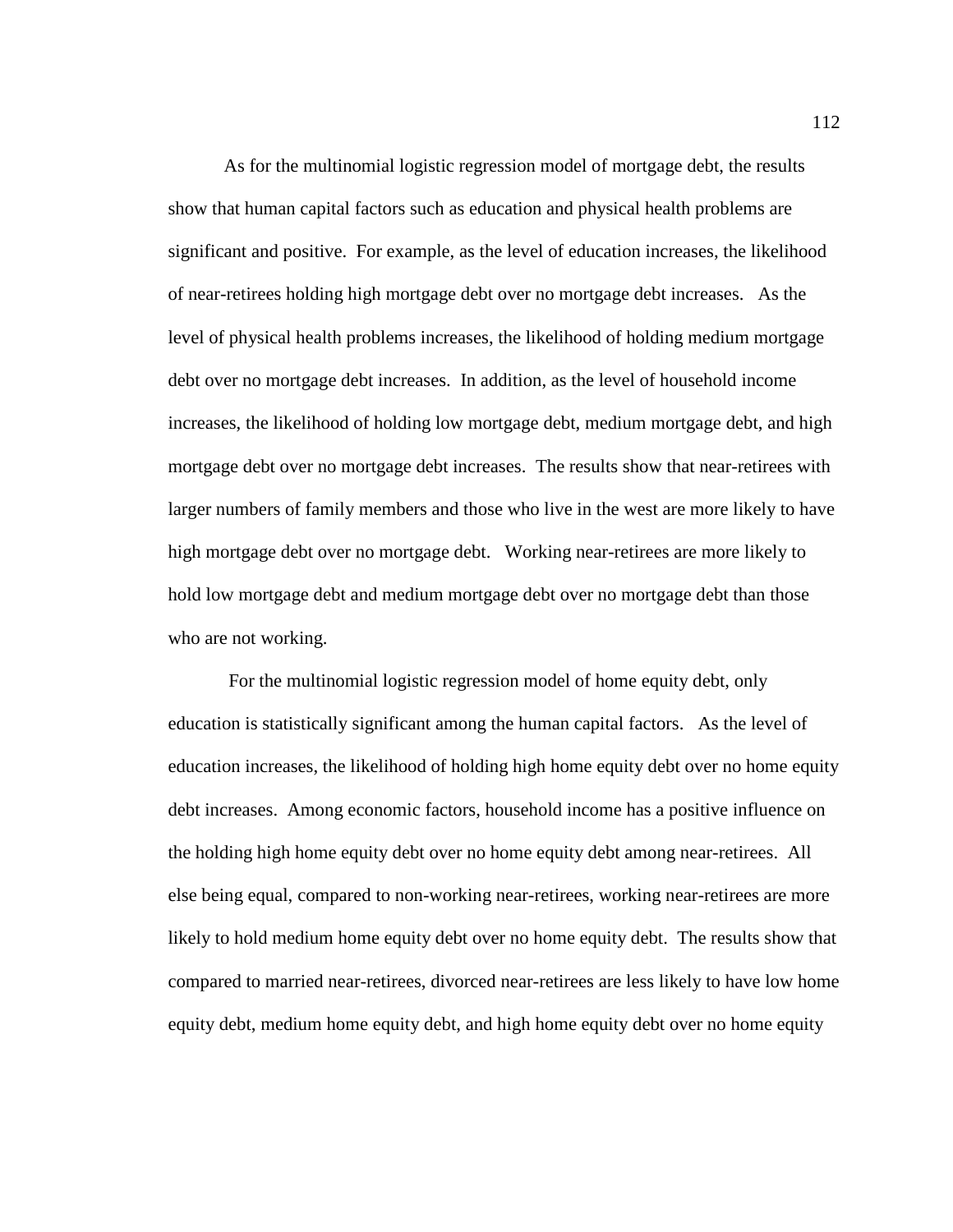debt, while Black near-retirees are less likely than White near-retirees to have medium home equity debt over no home equity debt.

 In the multinomial logistic regression model of negative net worth, the human capital factors of education, physical health problems, and depression symptoms are statistically significant. The results suggest that as the level of education increases, the likelihood of having negative net worth over high net worth decreases. It also means that the levels of physical health problems and depression symptoms positively influence the likelihood of near-retirees having negative net worth over high net worth.

As socioeconomic factors, household income and household size are significant, suggesting that as the level of household income increases, the likelihood of having negative net worth over high net worth decreases, whereas as the household size increases, the likelihood of holding negative net worth over high net worth increases. Age of near-retirees is positively related to the likelihood of holding negative net worth over high net worth. Gender, marital status, and ethnicity are also statistically significant in the model of negative net worth, suggesting that male, unmarried, and Black nearretirees are more likely to have negative net worth over high net worth than their counterparts.

### **Conclusions and Implications**

This study examines the effects of human capital and socioeconomic factors on the likelihood of holding consumer debt, mortgage debt, home equity debt, and negative net worth. Understanding factors that contribute to the differences in types of debt and negative net worth and knowledge of factors that predict the likelihood of holding debt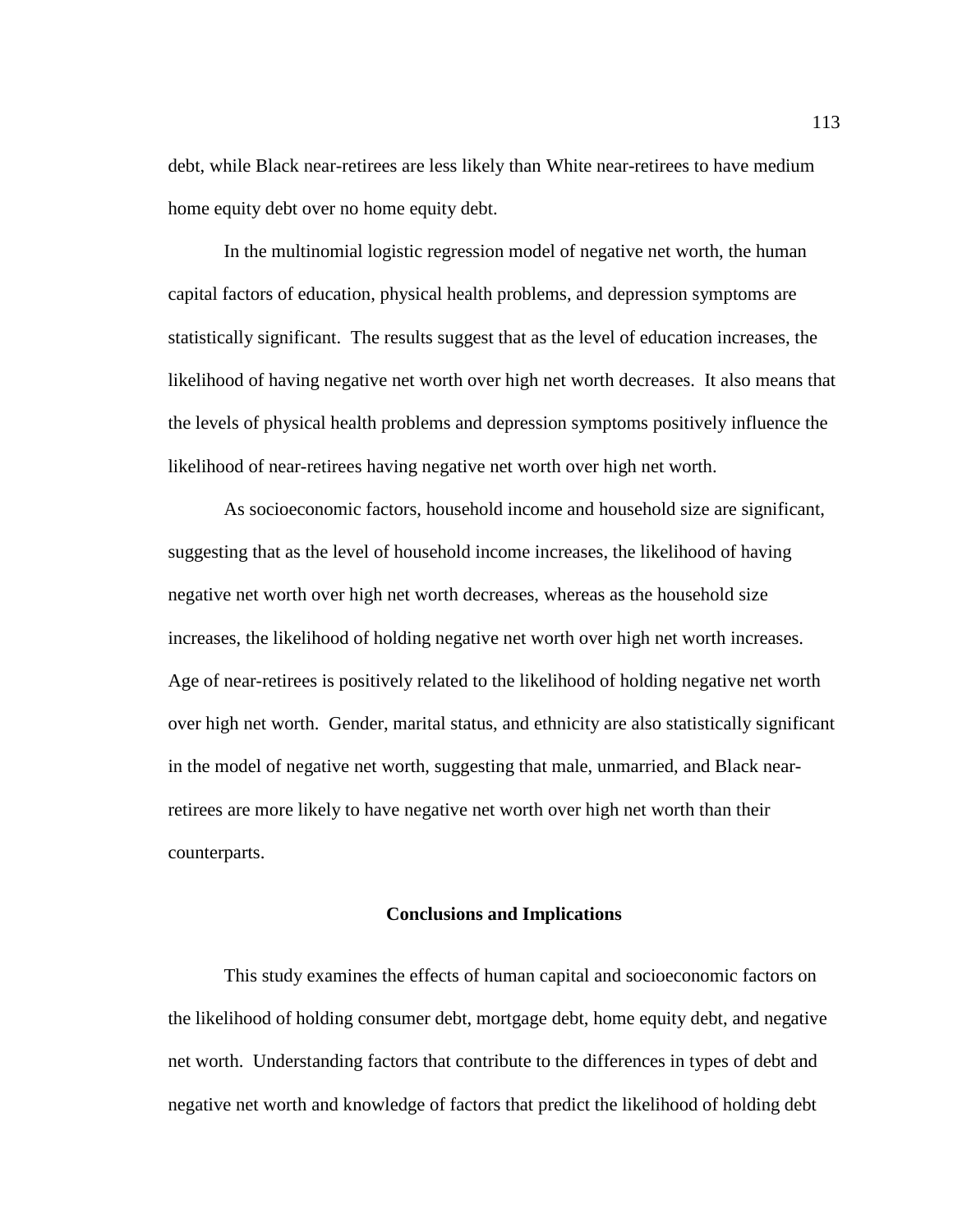and the likelihood of having negative net worth can provide valuable insight to financial practitioners and policymakers in designing programs that could enhance the economic well-being of near-retirees.

### **Human Capital Factors**

The results of this study indicate that certain human capital factors such as education and health play an important role in predicting the likelihood of holding debt and negative net worth among near-retirees. This study finds that highly educated nearretirees take on more consumer debt, mortgage debt, and home equity debt. This finding is congruent with findings from previous studies (Anguelov & Tamborini, 2009; Canner et al., 1998; Chien & DeVaney, 2001; Lee, 2005; Lee et al., 2007). It may be that those with higher levels of education feel more confident in their knowledge of debt than those with lower levels of education; therefore, they are willing to take on more debt despite the inherent drawbacks. However, these individuals are not necessarily more knowledgeable about finances and debt matters, just because they are highly educated. They could be in high debt due to a lack of knowledge about handling debt. Those nearretirees with negative net worth do have lower levels of education. Lower levels of education mean they may have had less opportunity to gain financial knowledge.

 Financial literacy education programs are needed for older Americans. In fact, Lusardi and Mitchell (2005) found that financial illiteracy is widespread among older Americans aged 51 and above. Financial literacy has received the attention of a wide range of entities such as major banking companies, government agencies, grass-roots consumer and community interest groups, and other organizations. Interested groups,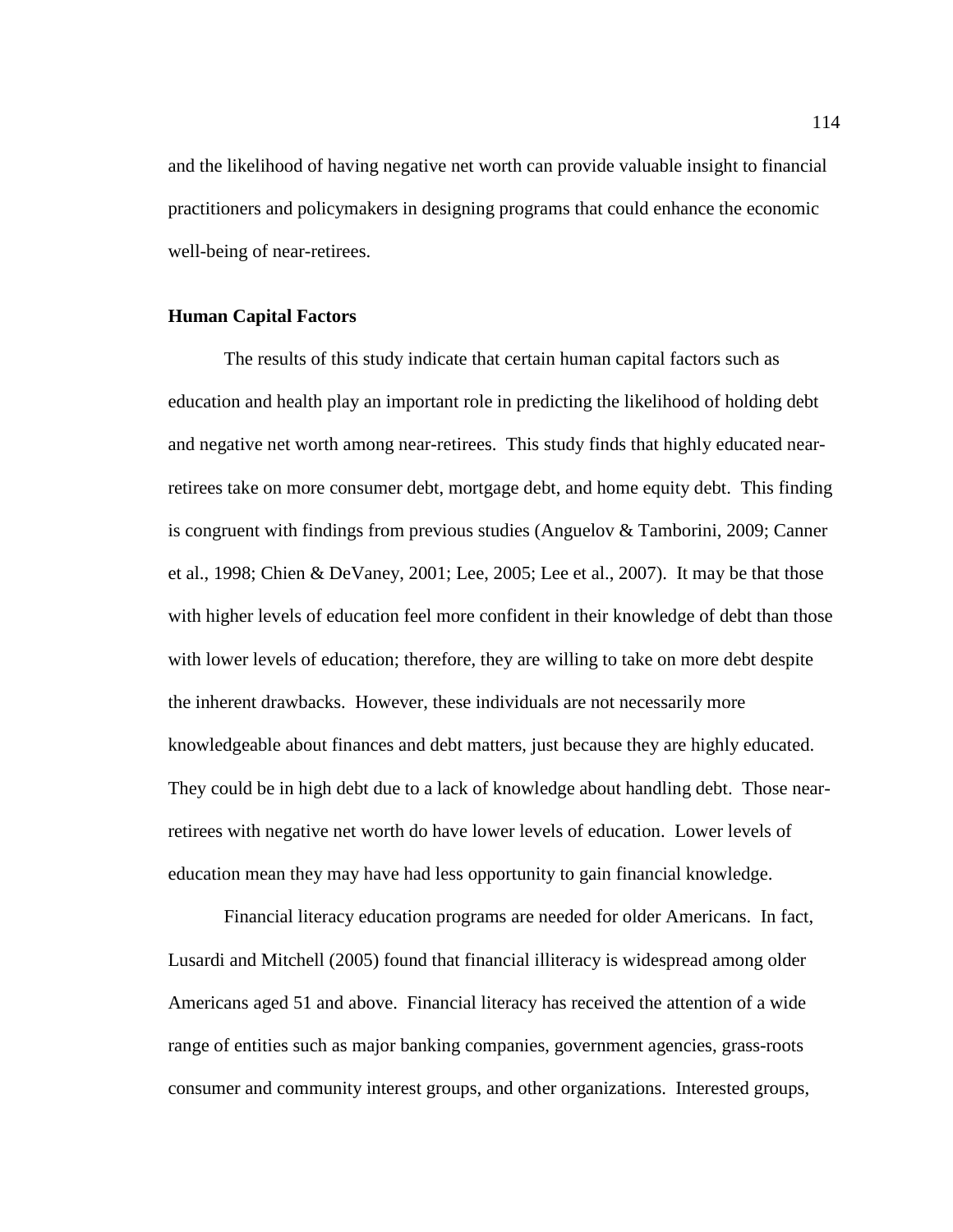including policymakers are concerned that consumers lack a working knowledge of financial concepts and do not have the tools needed to make decisions most beneficial to their financial well-being. There is a sense of urgency due to such issues as predatory lending, high levels of consumer debt, and low savings rates (Braunstein & Welch, 2002). Financial literacy education can be helpful to individuals, especially when it is targeted to specific subgroups. Thus, it is critical for financial educators to design financial literacy or financial education programs that will target both the highly educated and the less educated near-retirees. Moreover, it is important for professionals to provide more specific information such as how to stay out of debt and even how to avoid having negative net worth within the financial literacy education.

The findings of this study suggest that as the number of physical health problems increases, the likelihood of having consumer debt, mortgage debt, and negative net worth increases. Health, as a human capital factor, influences individuals' productivity which in turn affects the level of individuals' wages. It is possible that the advent of the physical health problems creates a need for additional financial resources which can lead to a high level of consumer debt or other debt. Additionally, this study finds that as the number of depression symptoms increases, the likelihood of holding consumer debt and having negative net worth increase. Drentea and Lavrakas (2000) noted that the greater the debt to income ratio, the greater the difficulty with functional impairments. Also, debt problems can be triggered by specific mental health factors and depression symptoms can be triggered by excessive debt problems. There certainly is an association between health problems and levels of debt; however, while using cross-sectional data, one cannot find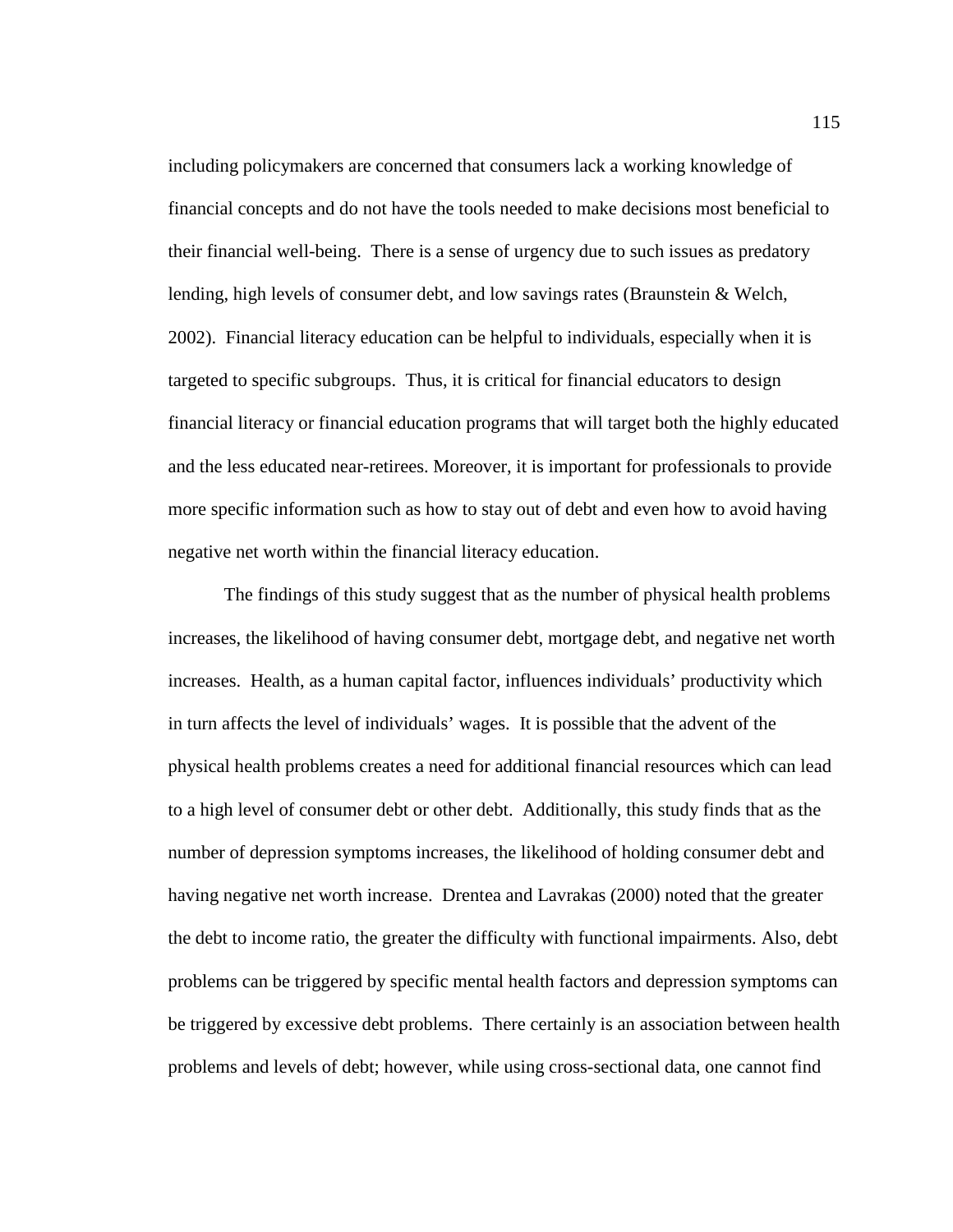whether the debt came first or the health problems, and causation cannot be explored. It would be of importance to explore the chicken and egg dilemma of which came first, the health problems or the debt. It seems that practitioners who work with those with disabilities or health problems need to understand the interconnectedness of health and debt. Training is needed to identify those who have debt problems and to provide information such as how to cope with debt to better assist those with physical and mental challenges who are in debt.

Human capital factors are important since the lack of education as well as high levels of physical and depression symptoms certainly can lead to the likelihood of holding higher levels of debt and likelihood of having negative net worth. Generally, educational and intervention programs that could help people with health and financial problems handle their health and financial issues separately. However, based on the findings of this study, a blended program, that is a mix of both health training and financial training, may be warranted, while targeting near retirees who are characterized with higher levels of health and financial problems. This study further suggests that policymakers might need to address the issues of the uninsured and rising health care costs because those issues do affect the financial well-being of near-retirees and retirees.

## **High Levels of Consumer Debt and Mortgage Debt**

The findings of this study indicate that those with a high level of consumer debt have several distinctive characteristics. For example, they have higher levels of physical health problems. It may be that the onset of physical health problems caused near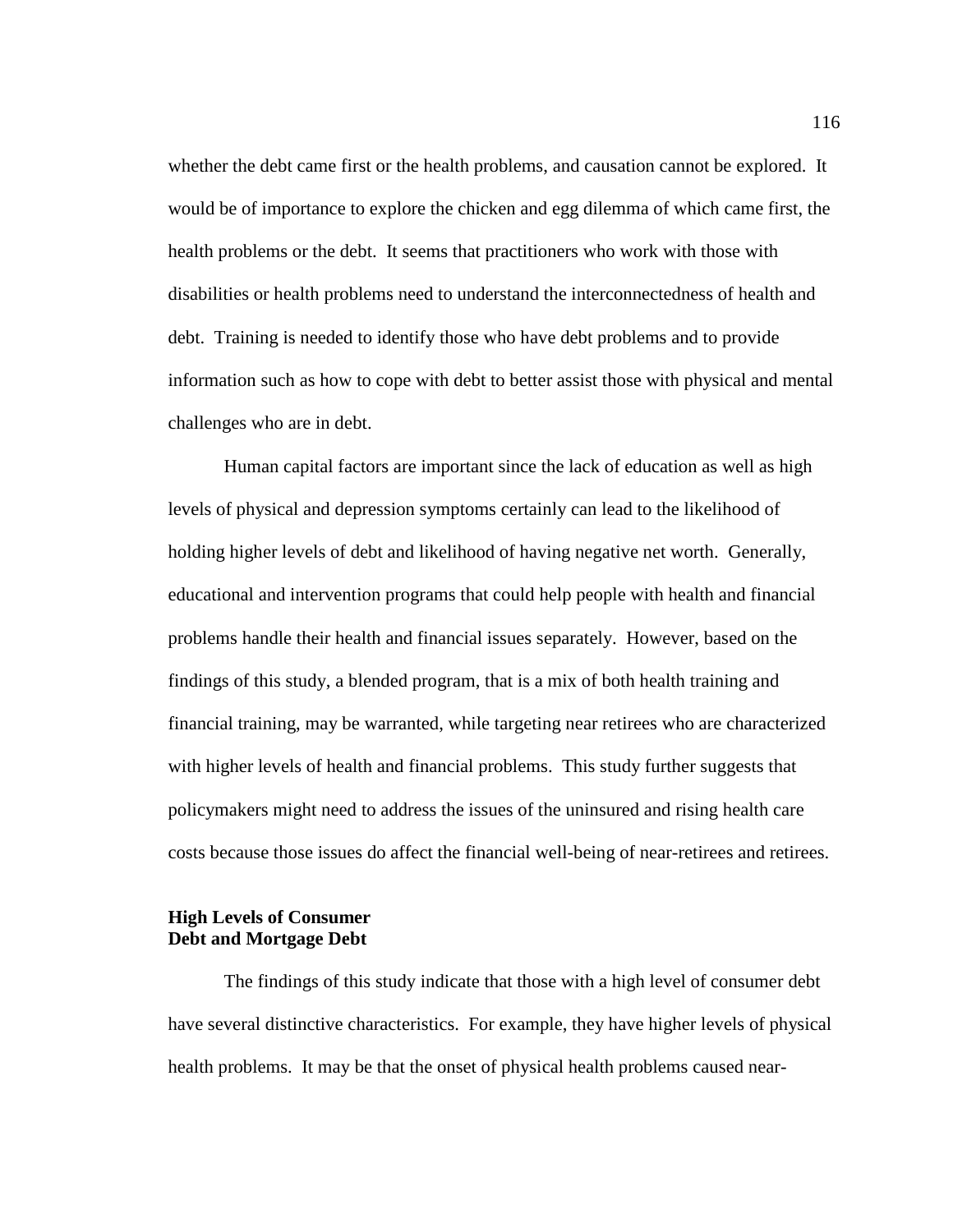retirees to take on more credit card debt to pay accompanying medical costs. The high level of consumer debt group also tends to have more depression symptoms. Depression symptoms can be both a cause of debt and a result of debt. Thus, professionals working with people who have physical or depression symptoms need to learn to recognize whether or not their clientele have high levels of consumer debt and to identify those who may need financial counseling.

 Those with high levels of consumer debt are likely to be employed. Of course, this is a necessary thing in order to pay off debts. The workplace can present a great opportunity for employers to help their employees who have high consumer debt by providing financial knowledge and counseling about credit, debt, and finances. This financial literacy education and training can improve morale and productivity of employees. Those with high level of consumer debt tend to be Hispanic/others. This group may not be as familiar with all the financial resources available and may use consumer debt as a substitute for other financial resources. Thus, it is important for financial counselors to target Hispanic/others who have high consumer debt and provide them with alternatives to debt, like savings programs.

 As for the factors predicting the likelihood of holding mortgage debt, household income and household size are significant. That is, those with high mortgage debt tend to have higher levels of household income and larger family size. Those with higher incomes may have more credit available to them to use. The findings imply that as the levels of household income increase, individuals may wish to spend it on a larger or more elaborate house with its accompanying mortgage debt. The findings also suggest that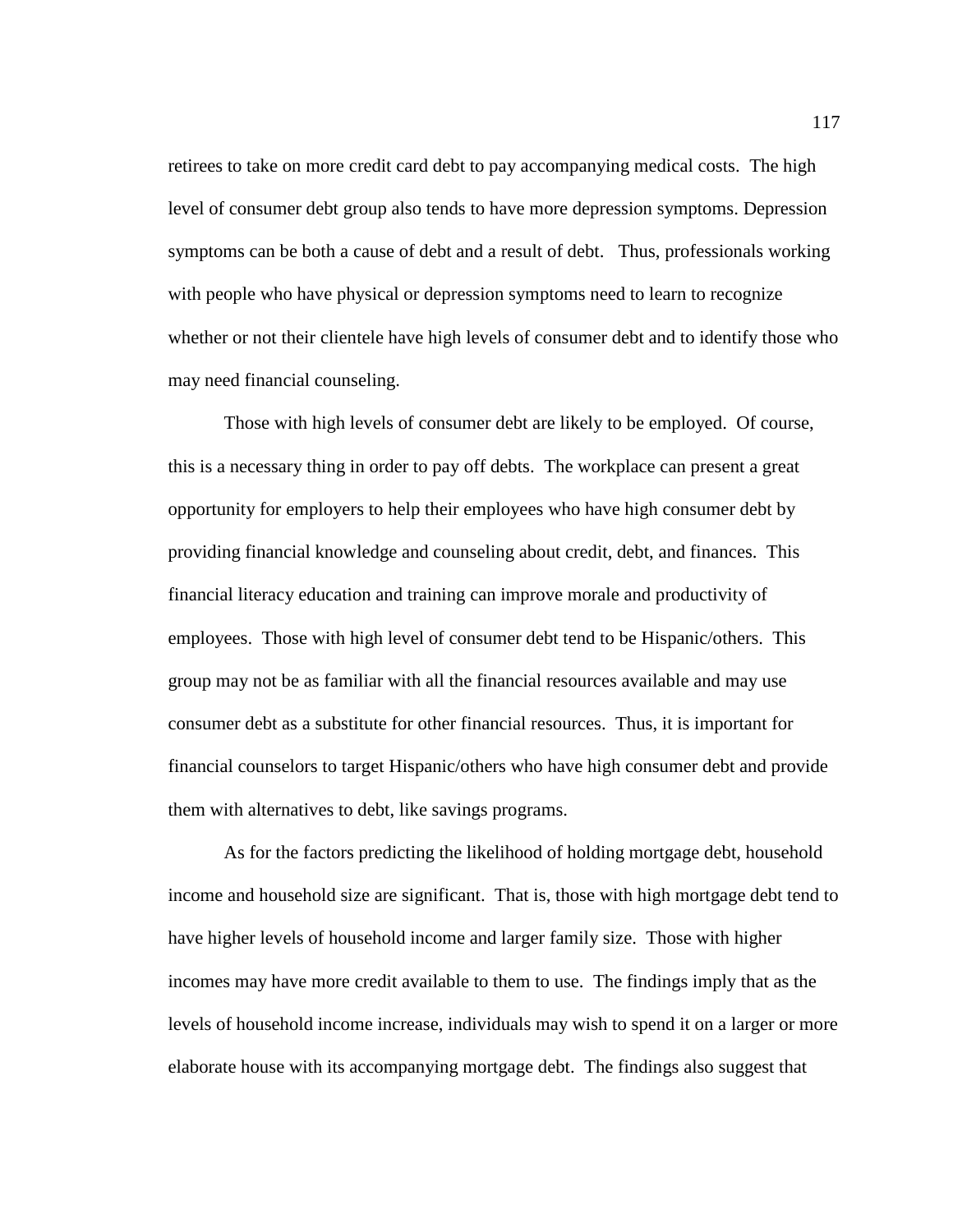those with larger family sizes might need larger homes to accommodate more people and larger homes mean larger mortgages for families.

 Those near-retirees with high levels of consumer debt and those with high levels of mortgage debt have a couple of things in common. Both groups are likely to have high levels of education and are likely to be married. Having more education does not necessarily mean that they are financially literate. Having high consumer debt is generally considered to be risky. Married couples could have more resources with at least two in the household and get into higher debt, while unmarried individuals such as divorced or never married near-retirees might lack the resources to take on high debt.

 Financial literacy education programs need to be designed for both those with high levels of consumer debt and those with high levels of mortgage debt. Those with high levels of consumer debt might have more potential problems in having high consumer debt because there is no asset to back up the consumer debt. However, those with high levels of mortgage debt might not have serious problem in having high mortgage debt because they have the home as an asset to counter their high mortgage debt. Unfortunately, there are also those who owe more on the mortgage than their home is worth and, therefore, need financial counseling and advice. However, recent mortgage industry problems could have contributed to the situation of those owing more on their mortgage than the home is worth.

### **Negative Net Worth**

Negative net worth basically means that one is "in the hole" when it comes to finances. Those near retirees with negative net worth have lower levels of education,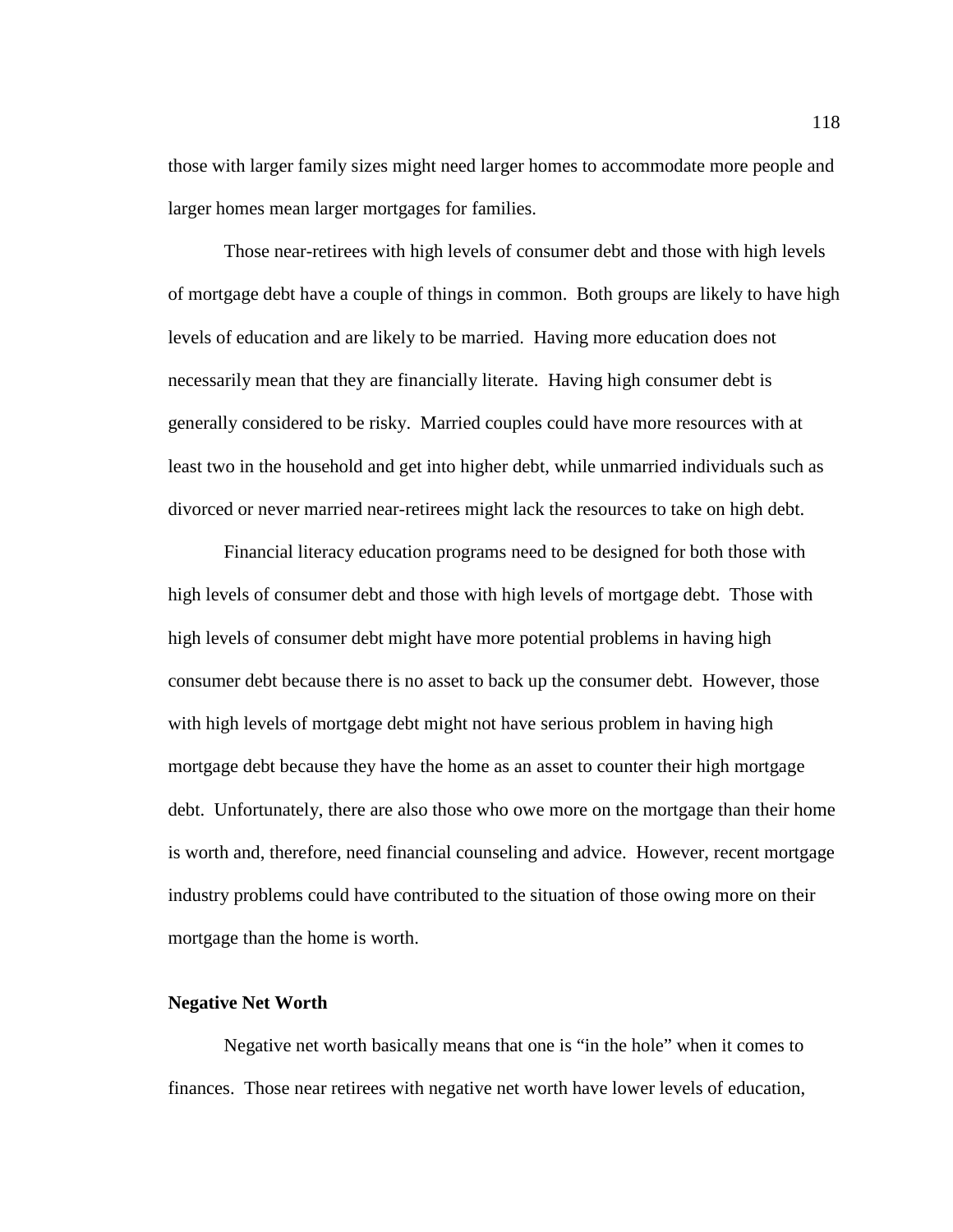higher levels of physical and depression symptoms, lower income, and larger families. They are also younger, are more likely to be divorced, never married, and are more likely to be male, and to be Black. It appears that near-retirees with negative net worth could be living beyond their means. With lower incomes, other financial resources and assets are needed to make up the difference. Without assets, near-retirees carry negative net worth. Practitioners and other professionals who deal with those near-retirees with negative net worth need to develop interventions and programs that target building assets, especially savings, so that near-retirees could be carrying some net worth into retirement. Policymakers need to address the importance of improving levels of wages for working families because even though they are working, their incomes are low due to low wages.

 Household size is significant in predicting the probability of having negative net worth among near-retirees. Having to care for more household members can lead to a negative net worth balance for families because when family size increases, it requires more resources. Larger family size also demands bigger home that could put the housing cost burden on those families; therefore, a larger household could contribute to the negative net worth situation. It could be the slump in the housing market has made some homeowners owe more on their home than their house is worth, contributing to negative net worth. Financial advisors need to be careful to counsel those households with more members in taking on excessive debt. In addition, debt counselors need to target those households with many members who are already deep in debt to focus on building net worth.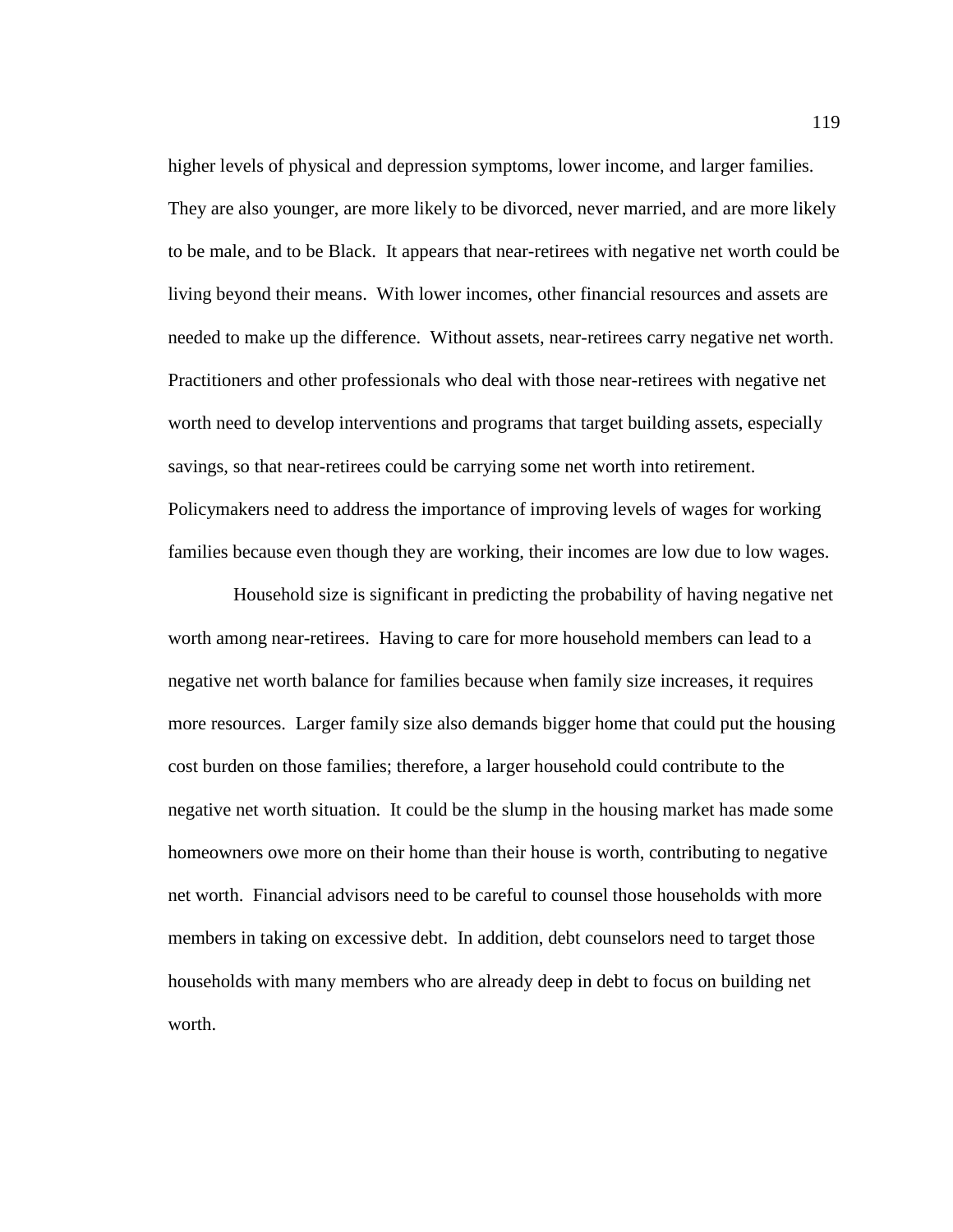Marital status is statistically significant in predicting the probability of having negative net worth near-retirees. Compared to married near-retirees, divorced/separated and never married near retirees are more likely to hold negative net worth. Non-married near retirees may not have the resources to build a positive net worth, whereas married near-retirees generally have more resources as a couple to have positive net worth. Divorced or separated individuals could have been negatively affected in a separation or in a divorce settlement. Interventions are most needed for those divorced/separated and never married near retirees who hold negative net worth. These individuals can be targeted for programs that help them to increase their net worth through decreasing their debt and/or increasing their assets.

Compared to White near-retirees, Black and Hispanic/other near-retirees are more likely to hold negative net worth. Blacks and other minorities have historically been disadvantaged in income and net worth (Mishel et al., 2009). There still exists a glass barrier for most minorities. Thus, policymakers need to address the wealth inequalities between Whites and minorities.

The findings of this study suggest that working in the labor force is not a significant factor in predicting likelihood of near-retirees holding negative net worth. However, employers could have their employees who have no net worth and workers who are in severe debt on their payrolls. Therefore, employers have an important role to play in helping or supporting their employees to improve their finances (O'Neill et al., 2005). Since the workplace is where a great deal of time is spent by employees, employers can offer targeted financial programs and incentives for their employees. By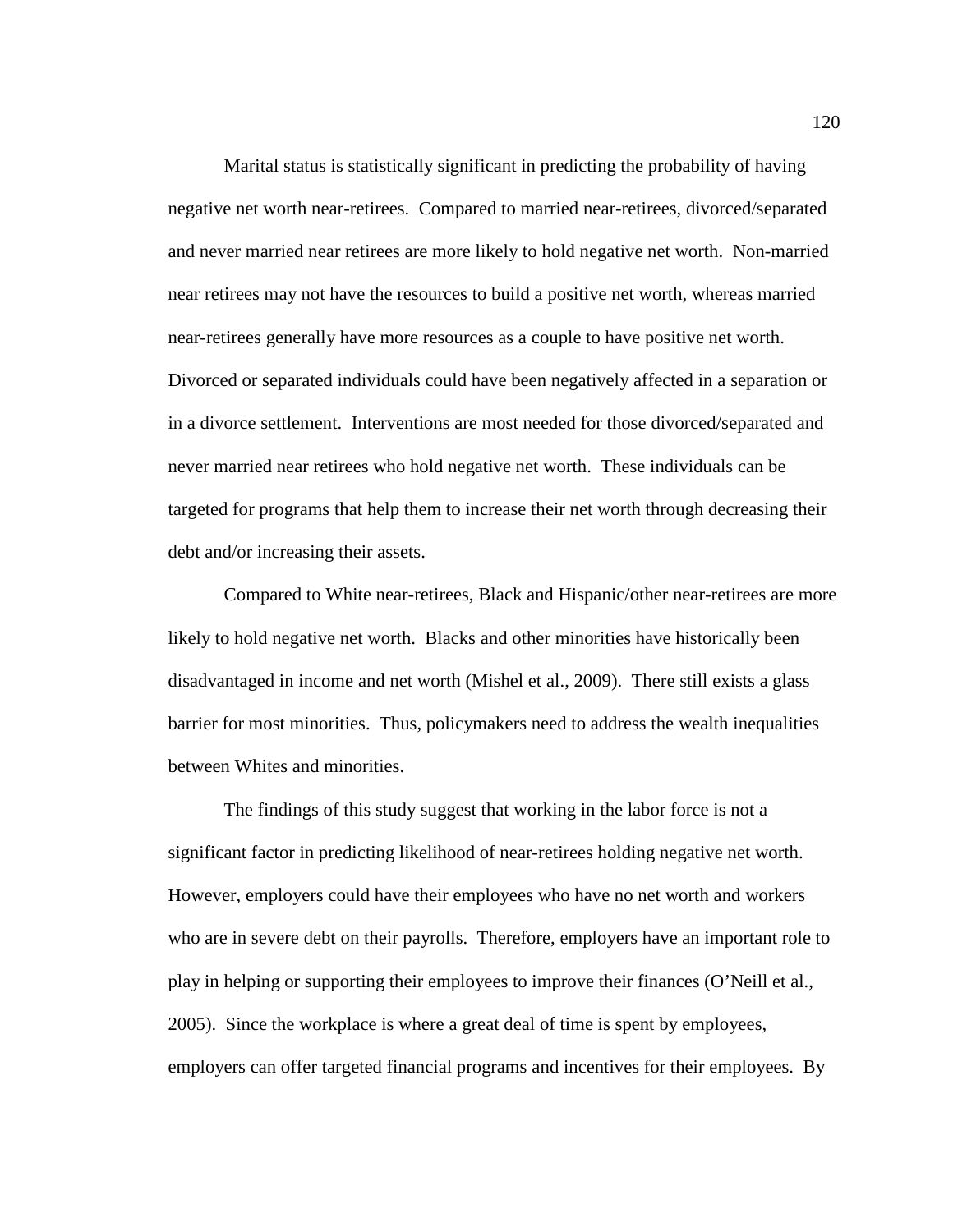having employees with improved financial well-being and improved productivity, employers can benefit from such a program.

In general, the economic factors that influence rising debts among near-retirees need to be addressed by policymakers. As mentioned earlier, building wealth needs to be promoted instead of building debt for all Americans. Household savings help families and individuals to withstand temporary income losses or unexpected expenses, and to plan for the future. Policymakers should be encouraged to support the creation of new types of universal savings accounts with matched contributions. These should be targeted to low- and middle-income households through tax credits or other mechanisms (Garcia, 2007).

### **Limitations**

There are several limitations in this study. First, this study utilizes extant data from the 2008 HRS. The economy has changed significantly since the data were collected. The results should be interpreted within the context of the economic and world conditions that existed at that time. Also due to the use of extant data, missing data may be a problem. Missing data is dropped by the SPSS program so there could be some bias in the results. Also for the income and wealth variables, RAND imputed missing values, so the income and wealth variables may not be totally accurate. Second, the HRS oversamples Blacks and Hispanic/others. The original HRS sample as well as each subsequent sample wave contains household weights that generate a nationally representative sample when applied. However, HRS provided weights are not applied to the analyses of this study because weights primarily adjust means and proportion which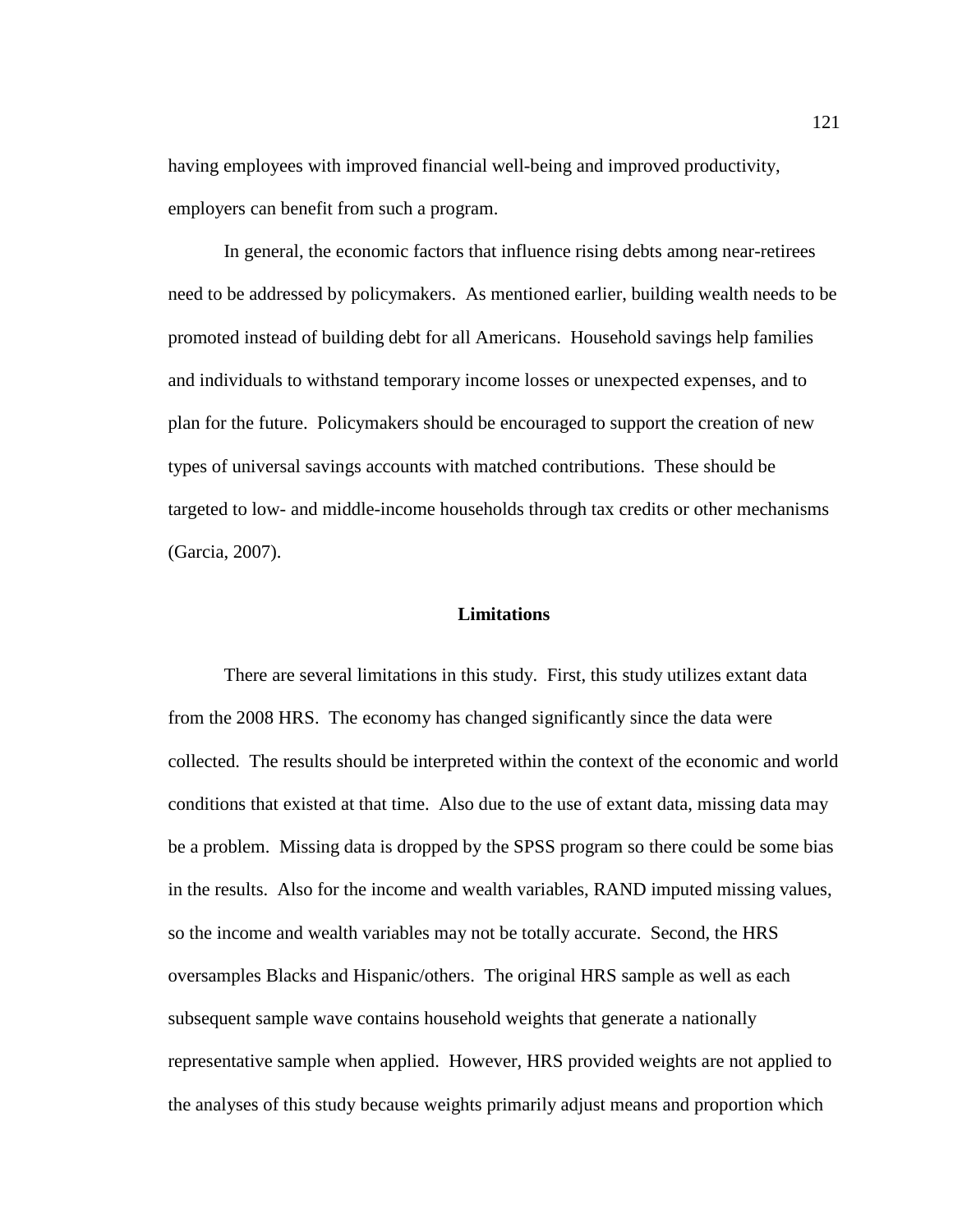is fine for descriptive data but it may adversely affect inferential data and standard errors. Also, weights almost always increase the standard errors of the estimates and introduce instability into the data (Johnson, 2008).

Third, there is some discrepancy in the unit of analysis. Some of the questions in the HRS are asked about individual respondents and some questions are asked on the household level. Age, ethnicity, gender, education, health, and employment status are asked of the primary respondent, while information about family size, income, wealth, and debt are asked for the household.

Fourth, the levels of the debt variables were decided based on a judgment of the researcher and statistics professor as to the distribution of debt for each type of debt for the household in this sample. After accounting for the category of no debt, it was determined that there were break points for those who had a low amount of debt, a medium amount of debt, and a high amount of debt relative to other members of the sample. Therefore, the types of debt were divided into the respective categories based on these monetary break points. Other break points could be used to determine the low, medium, and high amounts of debt in future studies; then, the results could be different. Also, the net worth variable of \$0 to \$1,000 was chosen based on the distribution close to zero net worth. However, it could be set to a different amount and produce different results.

Additionally the CES-D is not without limitations. It cannot be used to differentiate between those persons with a primary diagnosis and those with a secondary diagnosis of depression. It was not designed as a diagnostic tool, but as a screen for the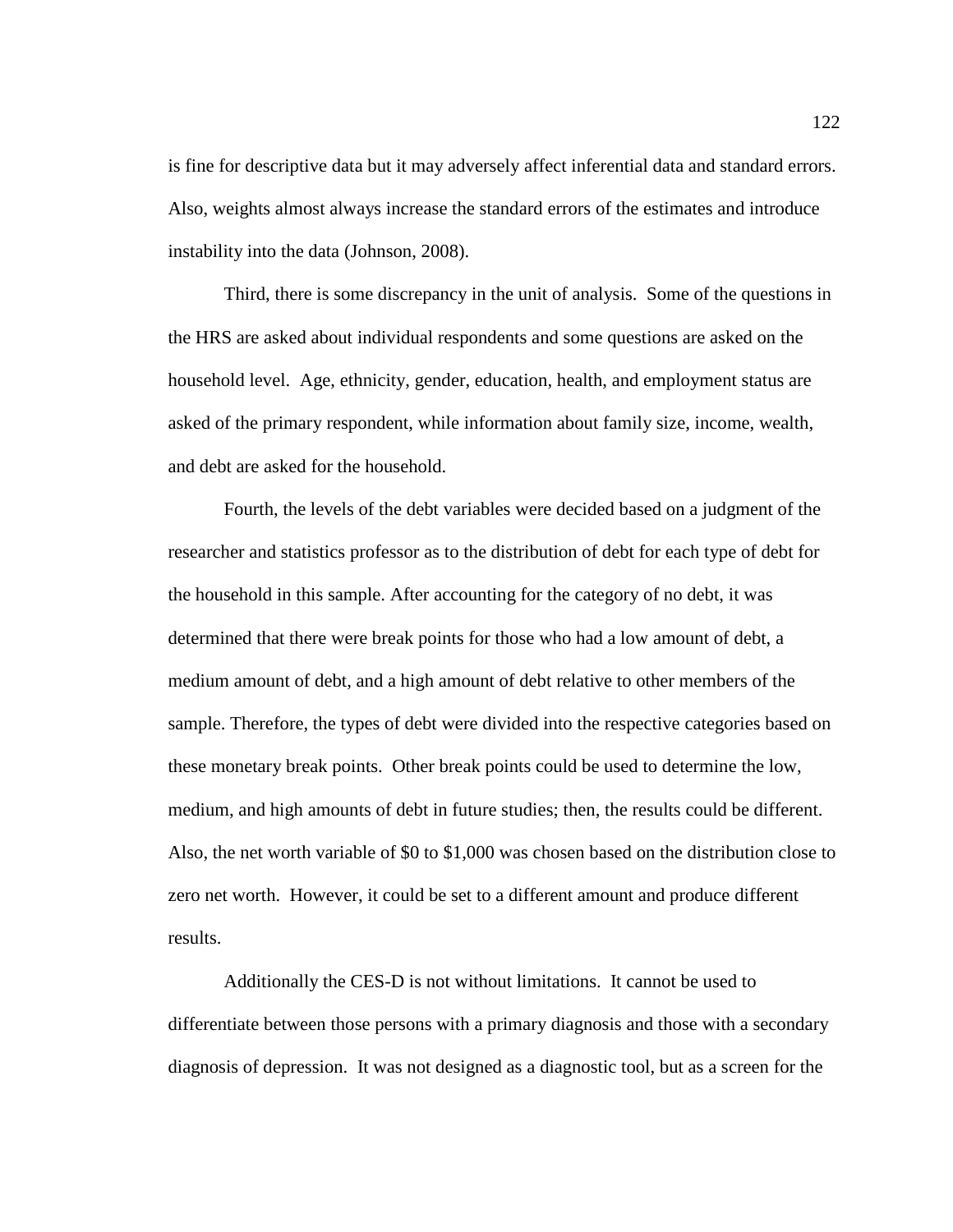presence of depression. It is less useful than other depression scales for assessing change in the level of depression for those who screen positive. Also, the CES-D is not based on a Diagnostic and Statistical Manual of Mental Disorders IV (DSM-IV) definition of major depressive disorder (Eaton, Smith, Ybarra, Muntaner, & Tien, 2004).

Finally, the more money that a household makes, the more debt the household could take on. Thus there may be a correlation between high debt and high income.

#### **Future Research**

Given the impact of the great recession, it would be helpful for researchers to compare the 2010 wave of the HRS data (when available in 2012) with the 2008 wave of the HRS data in terms of any changes in factors affecting the levels of consumer and mortgage debt, and negative net worth. Using the panel data provided by HRS also will provide stronger indications of the relationships found by following the same individuals over time. For example, while comparing those near-retirees with high levels of debt and high levels of negative net worth in 2008 with those same individuals in 2010, the results will give a better picture of those with high levels of debt and low levels of net worth. It may be that high debt is a temporary situation or the recession may have made debt worse for these individuals during that time period.

Another area for future research is to focus on the economic status of those who have negative net worth or those with very low level of net worth. The human capital and socioeconomic characteristics of those with negative net worth are different from those who hold high levels of debt. High debt holders have high income, higher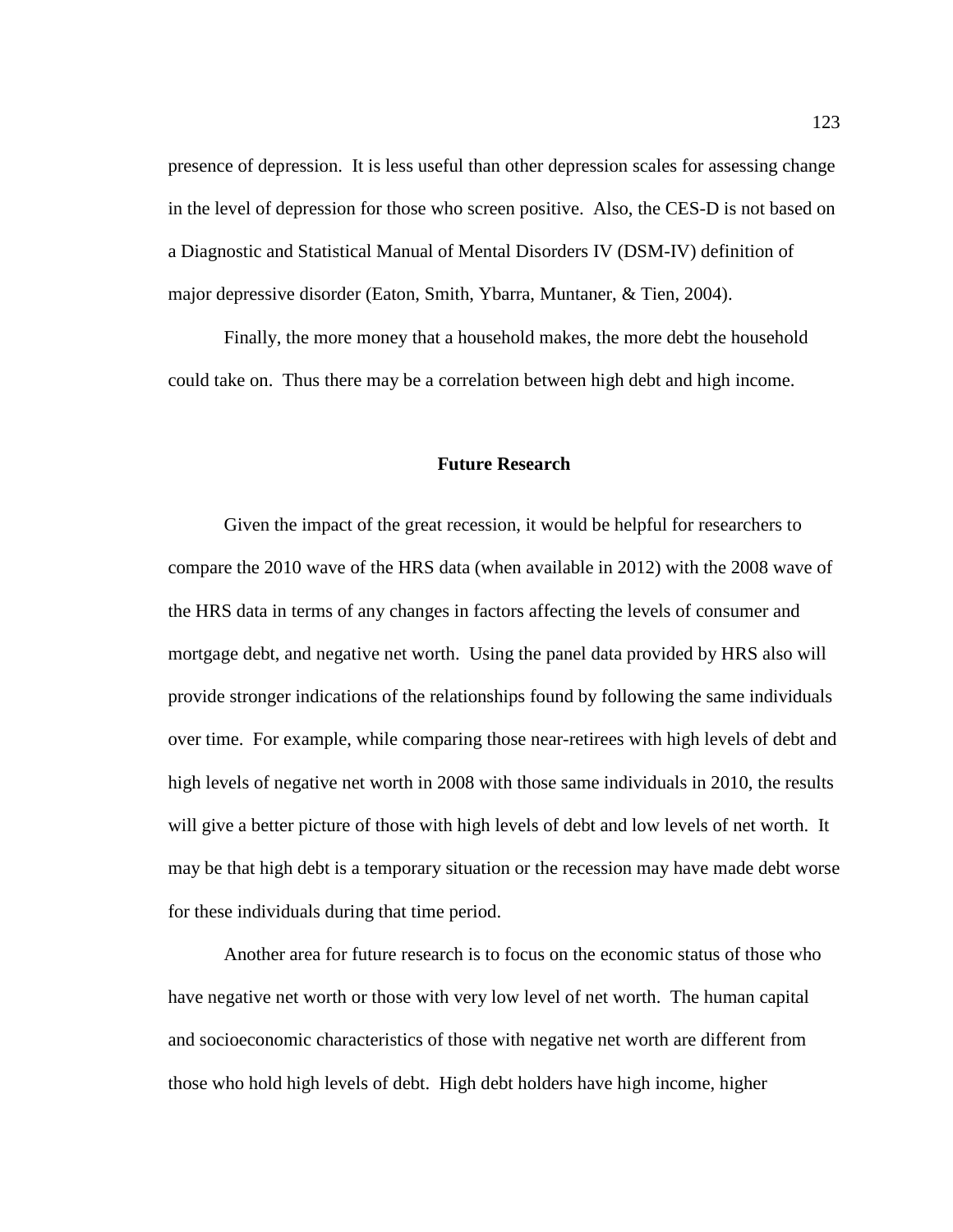education, good health, are likely employed, and are married. Thus, further research that examines the associations of the factors associated with negative net worth is warranted.

Future study also may focus on the connection between health and debt problems. Thus, continued research into health and debt problems is warranted, especially with using panel data and looking at same individuals over time. Health maintenance organizations, health insurance companies, and others who provide group health care services need to better understand the relationship between people's health and debt. These professionals could encourage associated companies to provide information on topics such as health and debt issues to their employees. Well-designed financial education programs that emphasize the basics of debt and credit management can result in improved employee finances, which in turn might result in better employee health (O'Neill et al., 2005).

The findings of this study suggest that about 27% of the sample does not have any debt. Thus, future study that profiles characteristics of this group would be an interesting and fruitful research area to explore. For example, a future study can address what is the strategy or secret to having no debt as one approaches retirement?; and what factors contribute to not holding any debt at ages 51-64? In addition, future study that will employ a qualitative research design, could further explore the rationale of having no debt at all. This information would be useful to practitioners and policymakers to guide programs and policies to combat debt.

Debt is often a substantial element of a household's portfolio. How well individuals and families manage debt can have a significant impact on the financial well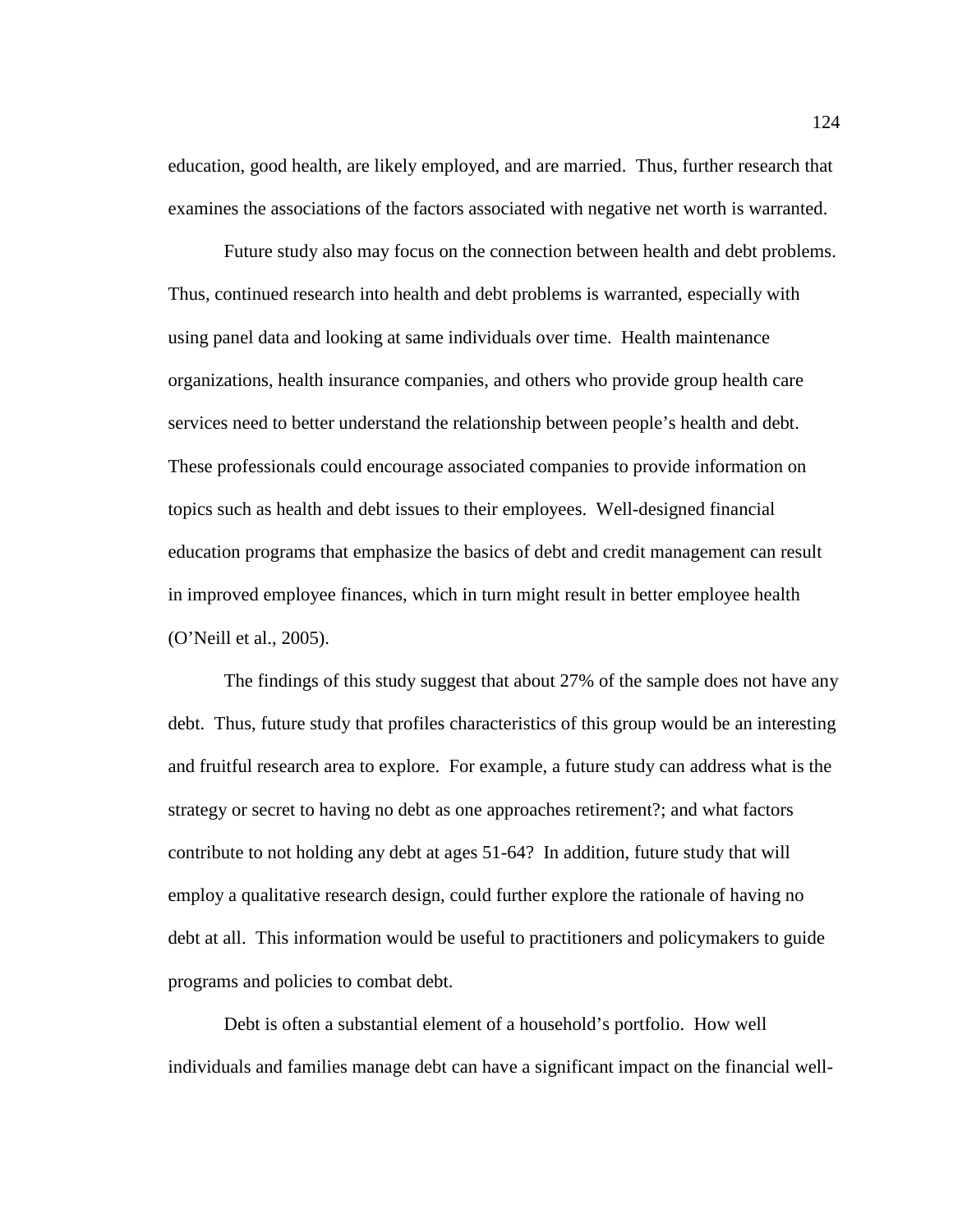being in later life. The recent attention to household debt reflects professionals' increasing awareness of the important implications that debt has for households. This study has furthered the literature on consumer debt, mortgage debt, and home equity debt. In addition, the findings of this study could be added into the limited literature in regards to the issue of negative net worth among those who approach retirement. Nonetheless, future research could further investigate whether consumer debt, mortgage debt, or home equity debt are mainly due to a convenience reason or whether these debts are burdensome for many families and individuals nearing retirement.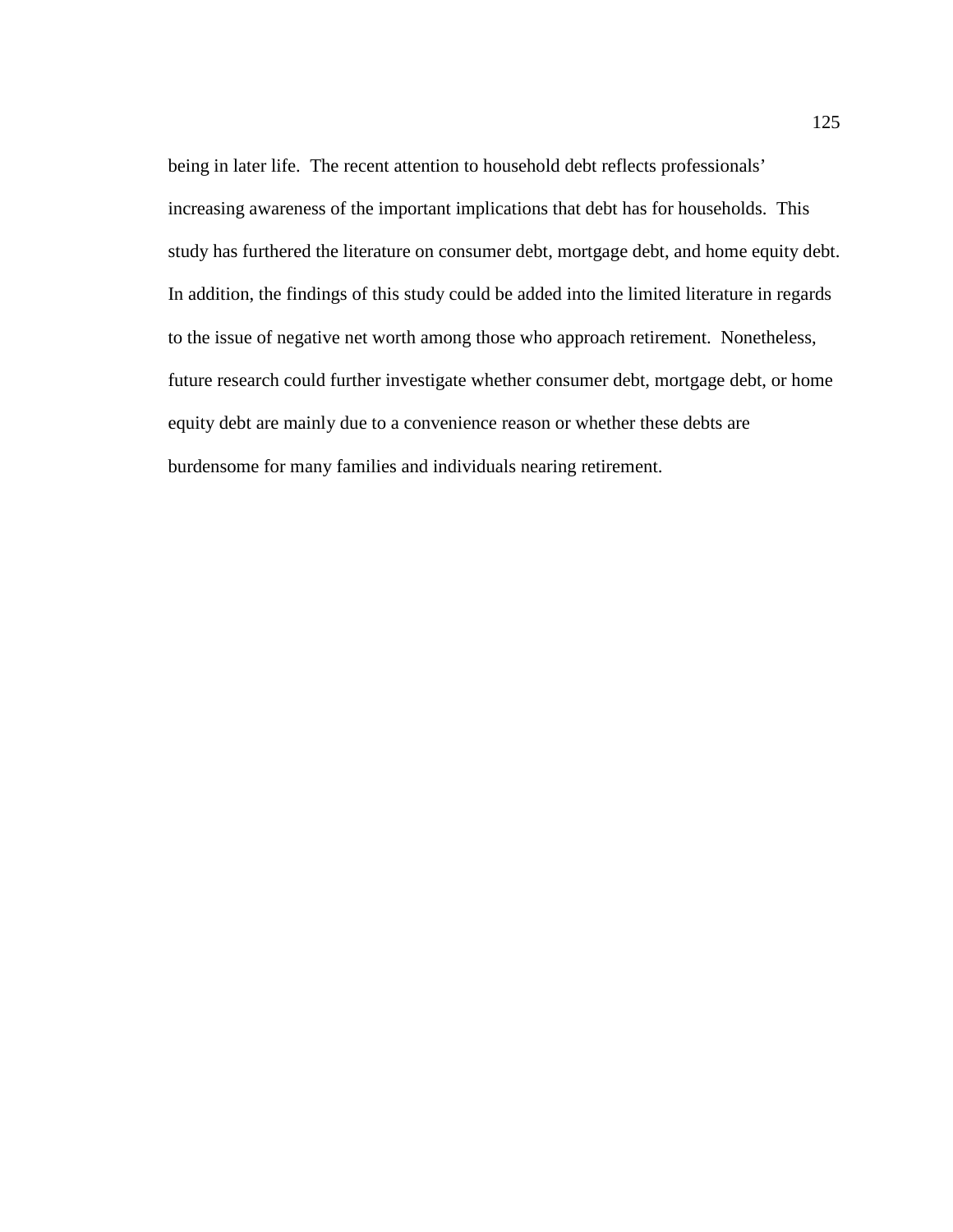### **REFERENCES**

- Anguelov, C.E., & Tamborini, C.R. (2009). Retiring in debt? Differences between the 1995 and 2004 near-retiree cohorts. *Social Security Bulletin, 69*(2), 13-34.
- Apgar, W.C., & Di, Z.X. (2005, September). *Housing wealth and retirement savings: Enhancing financial security for older Americans.* W05-8, Joint Center for Housing Studies at Harvard University, Cambridge, MA.
- Baek, E., & DeVaney, S.S. (2004). Assessing the baby boomers' financial wellness using financial ratios and a subjective measure. *Family and Consumer Sciences Research Journal, 32,* 321-348.
- Baek, E., & Hong, G-S. (2004). Effects of family life-cycle stages on consumer debts. *Journal of Family and Economic Issues, 25*(3), 359-385.
- Baker, D., & Rosnick, D. (2008, June). *The housing crash and the retirement prospects of the late baby boomers.* Washington, DC: Center for Economic and Policy Research. Retrieved from http://www.cepr.net/documents/publications /housing\_crash\_baby\_boomers\_2008\_06.pdf
- Becker, G.S. (1993). *The economic approach to human behavior.* Chicago, IL: The University of Chicago Press.
- Bernstein, D. (2004). Household debt and IRAs: Evidence from the Survey of Consumer Finances. *Financial Counseling and Planning, 15*(1), 63-72.
- Bernstein, J., & Boushey, H. (2004). *The state of working America: 2002/2003*. Ithaca, NY: ILR Press and the Economic Policy Institute.
- Board of Governors. (2010). *Flow of funds accounts of the United States. Federal Reserve statistical release.* Retrieved from http://www.federalreserve.gov/ releases/z1/current/accessible/d3.htm
- Braunstein, S., & Welch, C. (2002, November). *Financial literacy: An overview of practice, research and policy.* Federal Reserve Bulletin. Retrieved from http://www.federalreserve.gov/pubs/bulletin/2002/1102lead.pdf
- Bryant, W.K., & Zick, C.D. (2006). *The economic organization of the household*. New York, NY: Cambridge University Press.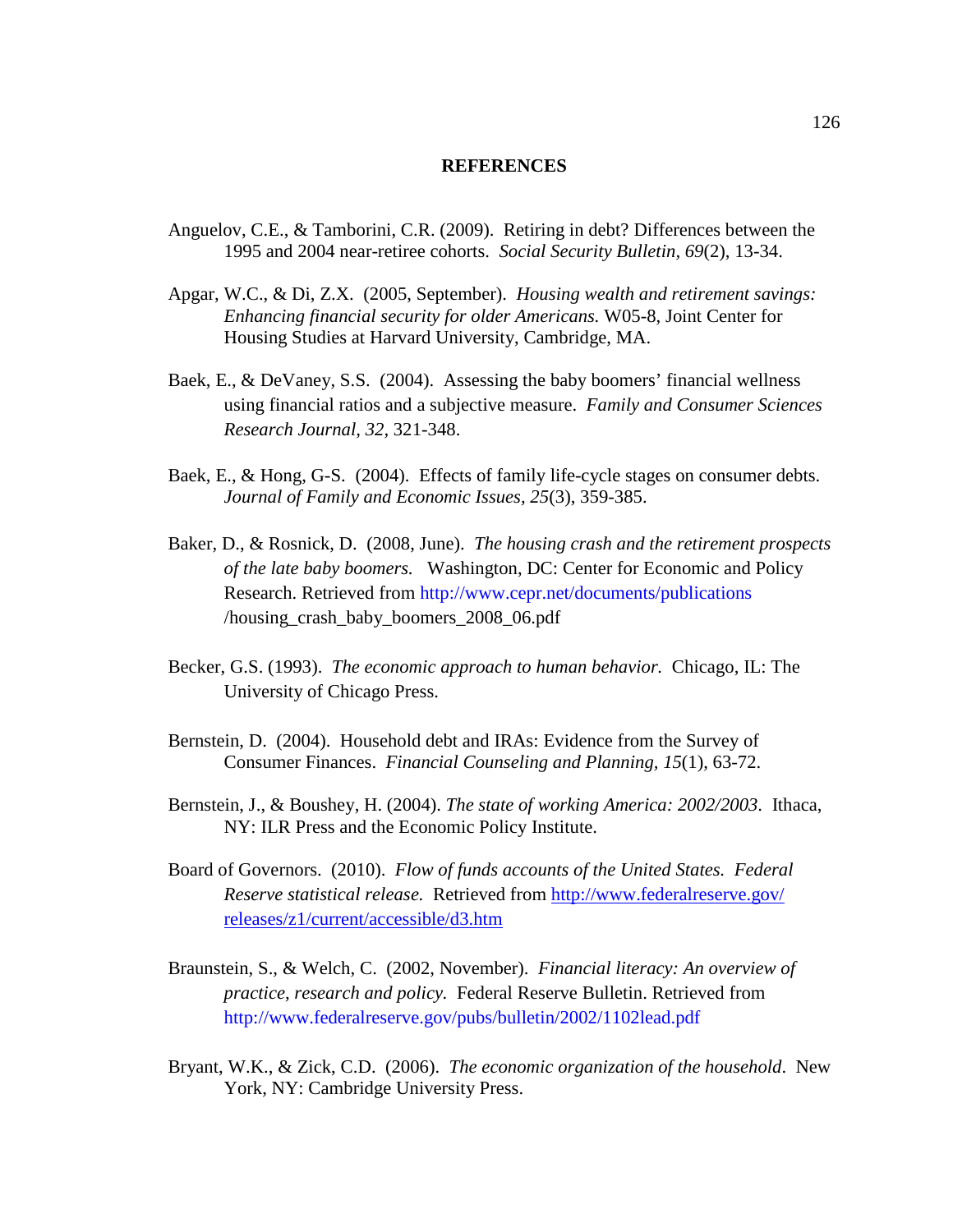- Bucks, B.K., Kennickell, A.B., Mach, T.L., & Moore, K.B. (2009). *Changes in U.S. family finances from 2004 to 2007: Evidence from the Survey of Consumer Finances*. Retrieved from http://www.cunapfi.org/download/151\_Changes in\_U.S.\_Family\_Finances\_2004-07.pdf
- Bucks, B.K., Kennickell, A.B., & Moore, K.B. (2006). Recent changes in U.S. family finances: Evidence from the 2001 and 2004 Survey of Consumer Finances. *Federal Reserve Bulletin 92*(2): A1–A38. Available at: www.federalreserve.gov/pubs/bulletin/2006/financesurvey.pdf
- Canner G.B., Durkin, T.A., & Luckett, C.A. (1998, April). Recent developments in home equity lending. *Federal Reserve Bulletin, 84*(4), 241-250.
- Canner, G.B., & Luckett, C.A. (1991, April). Payment of household debts. *Federal Reserve Bulletin, 77*, 218-229.
- Cavanagh, J.A., & Sharpe, D.L. (2002). The impact of debt levels on participation in and level of discretionary retirement savings. *Financial Counseling and Planning, 13*(1), 47-60.
- Chien, Y-W., & DeVaney, S.A. (2001). The effects of credit attitude and socioeconomic factors on credit card and installment debt. *Journal of Consumer Affairs, 35*(1), 162-179.
- Clark, R.L., Burkhauser, R.V., Moon, M., Quinn, J.F., & Smeeding, T.M. (2004). *The economics of an aging society.* Mauldin, MA: Blackwell.
- Clark, R.L., & Quinn, J.L. (2002). Patterns of work and retirement for a new century. *Generations, 26*(2), 17-26.
- Copeland, C. (2009). Debt of the elderly and near-elderly, 1992-2007. *EBRI Notes, 30*(10), 2-14.
- DeVaney, S.A. (1995). Retirement preparation of older and younger baby boomers. *Financial Counseling and Planning, 6,* 25-33.
- DeVaney, S.A., Anong, S.T., & Yang, Y. (2007). Asset ownership by black and white families. *Financial Counseling and Planning, 18*(1), 33-45.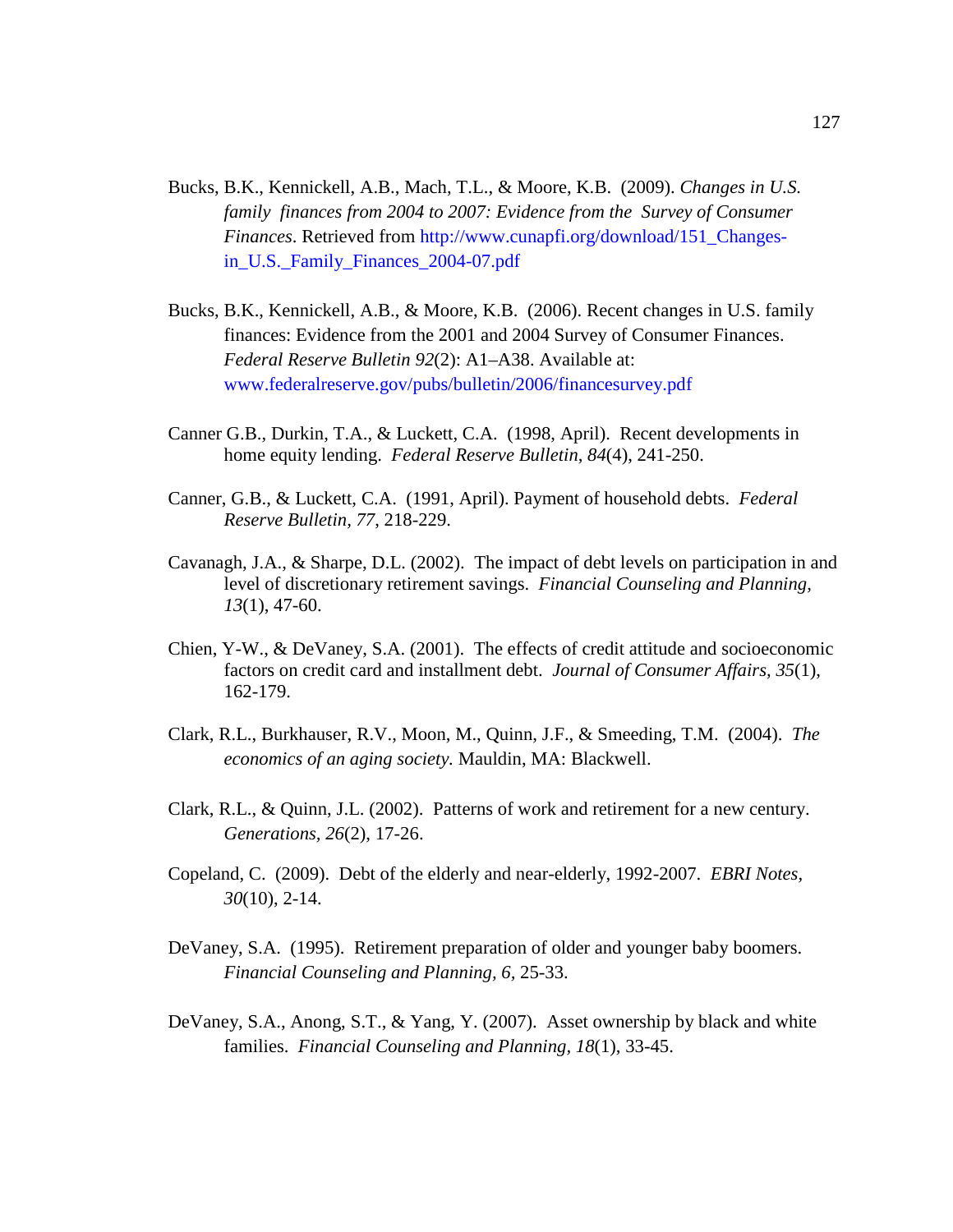- DeVaney, S.A., & Chiremba, S.T. (2005). *Comparing the retirement savings of the baby boomers and other cohorts.* Bureau of Labor Statistics, Compensation and Working Conditions Online. Retrieved from http://www.bls.gov/opub/cwc/ print/cm20050114ar01p1.htm
- Drentea, P. (2000, December). Age, debt and anxiety. *Journal of Health and Social Behavior, 41*, 437-450.
- Drentea, P., & Lavrakas, P.J. (2000). Over the limit: The association among health race and debt. *Social Science and Medicine, 50*, 517-529.
- Dushi, I., & Iams, H.M. (2008). Cohort differences in wealth and pension participation of near-retirees. *Social Security Bulletin, 68*(3), 45-64.
- Dychtwald, K. (2005). *New retirement survey*. New York, NY: Merrill Lynch.
- Eaton, W.W., Smith, C., Ybarra, M., Muntaner, C., & Tien, A. (2004). Center for Epidemiologic Studies Depression Scale: Review and revision (CESD and CESD-R). In M.E. Maruish (Ed.), *The use of psychological testing for treatment planning and outcomes assessment* (3rd ed.; pp. 363-377). Mahwah, NJ: Erlbaum.
- Finke, M.S., Huston, S.J., & Sharpe, D.L. (2006). Balance sheets of early boomers: Are they different from pre-boomers? *Journal of Family and Economic Issues, 27*, 542–561. doi: 10.1007/s10834-006-9026-7
- Fitch, C., Simpson, A., Collard, S., & Teasdale, M. (2007). Mental health and debt: Challenges for knowledge, practice, and identity. *Journal of Psychiatric and Mental Health Nursing, 14*, 128-133.
- Garcia, J.A. (2007). *Borrowing to make ends meet: The rapid growth of credit card debt in America.* Retrieved from http://www.demos.org/pubs/ stillborrowing.pdf
- Garcia, J., & Draut, T. (2009). *The plastic safety net: How households are coping in a fragile economy.* Retrieved from http://www.demos.org /publication.cfm ?currentpublicationID=C1B896F4-3FF4-6C82-56F2B3EF557CCFF5
- Gerrity, M. (2010). *U.S. home loan delinquency rate at 8.99%, says LPS report*. Retrieved from http://www.realestatechannel.com/us-markets/residential-realestate-1/real-estate-news-lender-processing-services-nyse-lps-mortgage-monitorreport-hamp-us-loan-delinquency-rate-us-foreclosure-inventory-rate-2631.php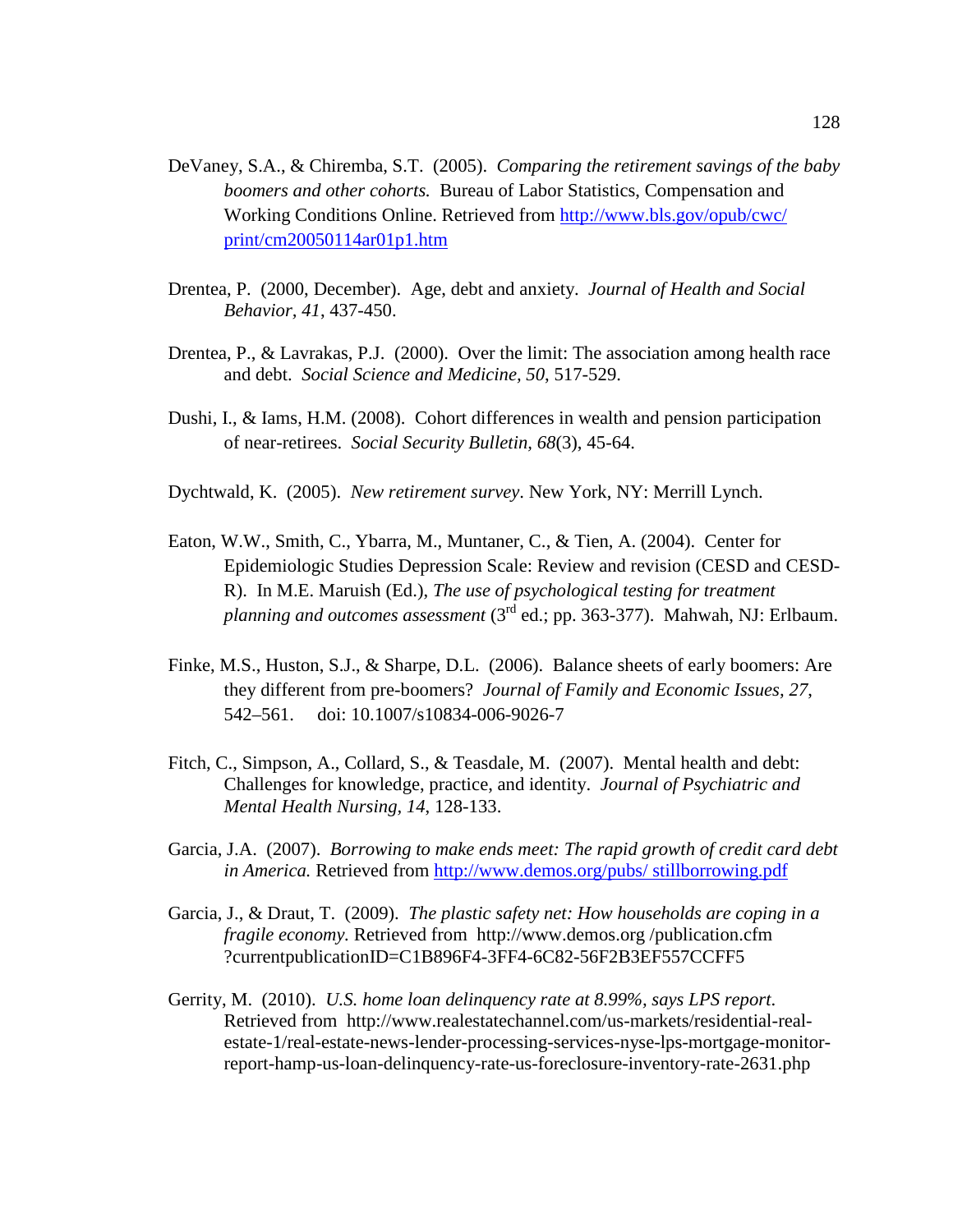- Gist, J.R., Figueiredo, C., & Verma, S. (2009). *Housing wealth effects, boomer refinancing, housing debt, and retirement savings adequacy.* Society of Actuaries. Retrieved from http://64.49.242.50/library/monographs/finance/housingwealth/2009/september/mono-2009-mfi09-gist.pdf
- Grafova, I.B. (2007). Your money or your life: Managing health, managing money. *Journal of Family and Economic Issues, 28*, 285-303.
- Gravetter, F.J., & Wallnau, L.B. (2000). *Statistics for the behavioral sciences* (5<sup>th</sup> ed.). Belmont, CA: Wadsworth/Thompson Learning.
- Heeringa, S.G., & Connor, J.H. (1995). *Technical description of the Health and Retirement Survey sample design.* Sampling Section, Institute for Social Research, University of Michigan, Ann Arbor, MI. Retrieved from http://hrsonline.isr.umich.edu/docs/userg/HRSSAMP.pdf
- Helman, R., Copeland, C., & VanDerhei, J. (2009). *The 2009 Retirement Confidence Survey: Economy drives confidence to record lows; many looking to work longer.* EBRI Issue Brief No. 328. Washington, DC: Employee Benefit Research Institute. Retrieved from http://www.ebri.org/pdf/briefspdf/EBRI\_IB\_4- 2009\_RCS1.pdf
- Himmelstein, D.U., Warren, E., Thorne, D., & Woolhandler, S. (2005). Illness and injury as contributors to bankruptcy. *Health Affairs, Jan-Jun2005 Supplement Web Exclusive, 24*, 63-73. doi: 10.1377/hlthaff.W5.63; (*AN 18282006*)
- Jang, Y.G.L. (1995). *Human capital enhanced expenditures: A comparison of femaleheaded and married couple households.* Unpublished doctoral dissertation, University of Missouri, Columbia.
- Jenkins, R., Bhugra, D., Bebbington, P., Brugha, T., Farrell, M., Coid, J., ….. Meltzer, H. (2008). Debt, income and mental disorder in the general population. *Psychological Medicine, 38*, 1485-1493.
- Johnson, D.R. (2008). *Using weights in the analysis of survey data*. Population Research Institute, Pennsylvania State University, University Park, PA. Retrieved from http://help.pop.psu.edu/help-by-statistical-method/weighting /Introduction %20to%20survey%20weights%20pri%20version.ppt/view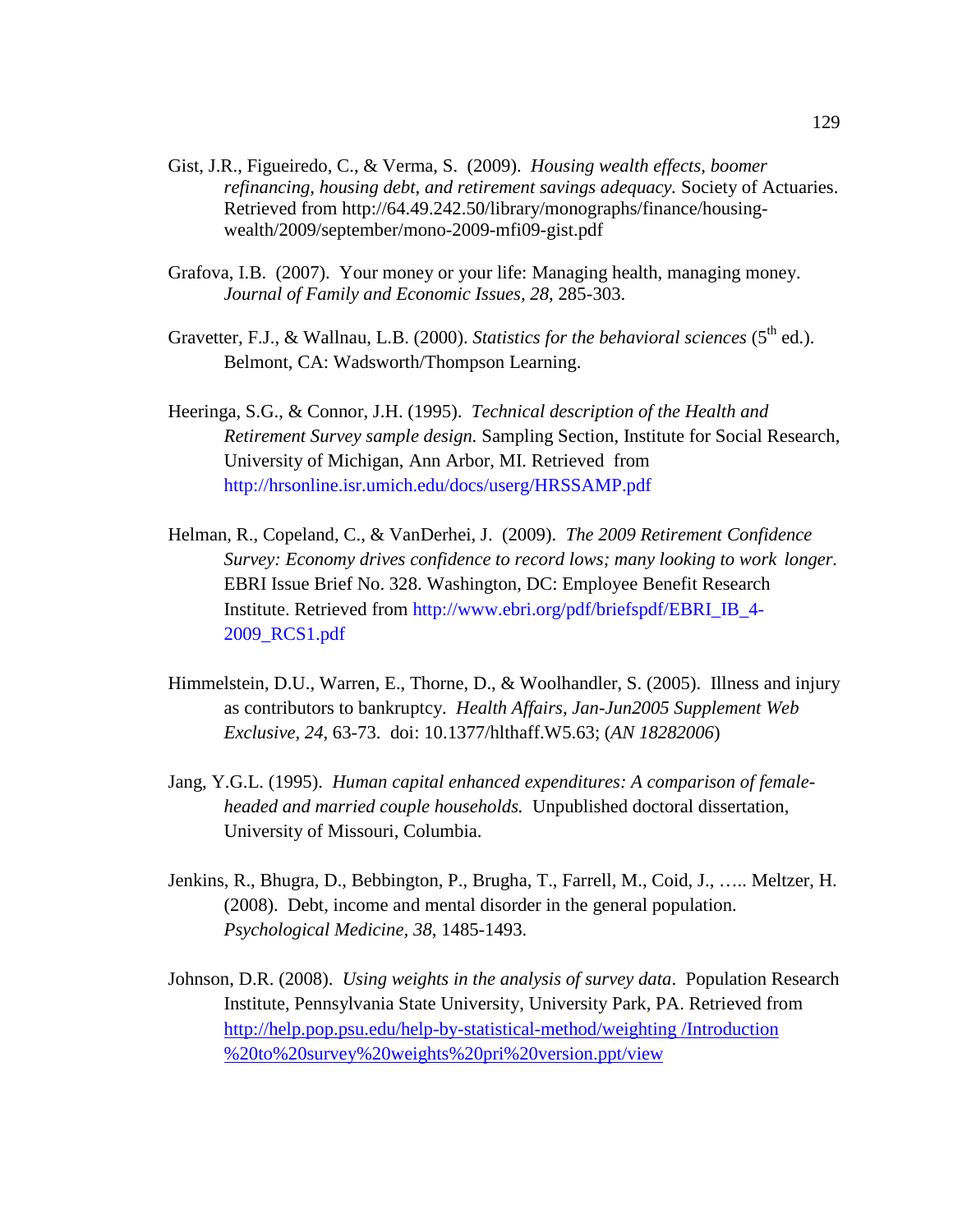- Johnson, R.W., & Mommaerts, C. (2010, February). *Will health care costs bankrupt aging boomers?* Washington, DC: The Urban Institute. Retrieved from http://www.urban.org/publications/412026.html
- Joint Center for Housing Studies. (2009). *The state of the nation's housing 2009.* Joint Center for Housing Studies at Harvard University, Cambridge, MA. Retrieved from http://www.jchs.harvard.edu/publications/markets/son2009/son2009.pdf
- Juster, F.T., & Suzman, R. (1995). An overview of the Health and Retirement Study. *The Journal of Human Resources, 30*, S7-S56.
- Kim, H., & DeVaney, S.A. (2001). The determinants of outstanding balances among credit card revolvers. *Financial Counseling and Planning, 12*(1), 67-78.
- Kish, A. (2006, June). *Perspectives on recent trend in consumer debt*. Federal Reserve Bank of Philadelphia, Discussion Paper, Payment Cards Center.
- Knowles, F. (2010). *Credit delinquency rate falls here.* Retrieved from http://www.suntimes.com/business/currency/2285660,CST-NWS-MCredit18.article
- Ladika, S. (2010). *Bankruptcies Soared 32% in 2009*. The American Bankruptcy Authority. Retrieved from http://www.bankruptcy-statistics.com/bankruptciessoared-32-in-2009.html
- Lee, Y.G. (2005). Baby boomers and home equity borrowing. *Financial Counseling and Planning, 16*(2), 49-61.
- Lee, Y.G., & Brown, S. (2010). Net worth of older black women: A comparison to older black men, older white women and older white men. *Journal of Consumer Studies, 21*(1), 83-106.
- Lee, Y.G., Lown, J.M., & Sharpe, D.L. (2007). Predictors of holding consumer and mortgage debt among older Americans. *Journal of Family and Economic Issues, 28,* 305-320.
- Lee, Y.G., & Rowley, M. (2009). Retirement preparedness in non-married women near retirement. *Journal of Family and Consumer Sciences, 101*(2), 53-61.
- Lum, Y-S., & Lightfoot, E. (2003). The effect of health on retirement saving among older workers. *Social Work Research, 27*(1), 31-44.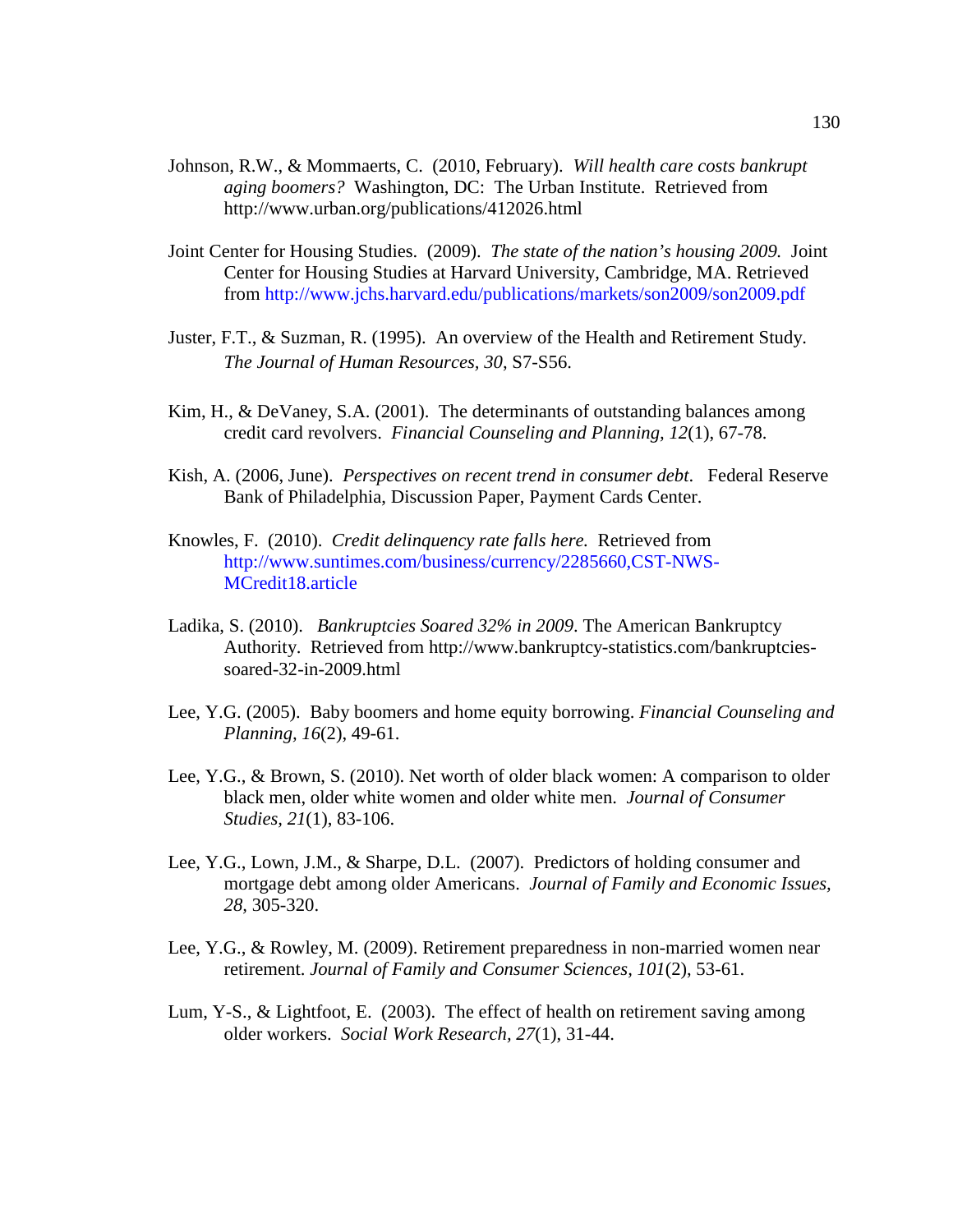- Lusardi, A., & Mitchell, O.S. (2005). *Financial literacy and planning: Implications for retirement wellbeing.* Michigan Retirement Research Center Research Paper No. WP 2005-108. Retrieved from http://ssrn.com/abstract=881847
- Lusardi, A., & Mitchell, O.S. (2006, October). *Baby boomer retirement security: The roles of planning, financial literacy and housing wealth.* Working paper 12585, Cambridge, MA: National Bureau of Economic Research.
- Lyons, A.C. (2002). How credit access has changed over time for U.S. households. *Journal of Consumer Affairs, 17*(2), 231-255.
- Lyons, A.C., & Yilzamer, T. (2005). Health and financial strain: Evidence from the Survey of Consumer Finances. *Southern Economic Journal 71*(4), 873-890.
- Mantell, R. (2009). Home prices off a record 18% in past year, Case-Schiller says. *Wall Street Journal digital edition,* Retrieved from http://www.marketwatch.com/story/ home-prices-off-record-18-in-past-year-case-shiller-says
- Martin, N.A. (2010). Total U.S. savings rate lowest in recorded history. Retrieved from http://wallstreetpit.com/13428-total-us-savings-rate-lowest-in-recorded-history
- Masnick, G.S., Di, Z.X., & Belsky, E.S. (2006). Emerging cohort trends in housing debt and home equity. *Housing Policy Debate 17*(3), 491-527.
- McGhee, H.C., & Draut, T. (2004). *Retiring in the red: The growth of debt among older Americans,* Demos Briefing Paper. Retrieved from http://www.demos-usa.org
- Mishel, L., Bernstein, J., & Allefretto, S. (2005). *The state of working America: 2004/2005*. Ithaca, NY: Cornell University Press and the Economic Policy Institute.
- Mishel, L., Bernstein, J., & Shierholz, H. (2009). *The state of working America: 2008/2009*. Ithaca, NY: ILR Press and the Economic Policy Institute.
- Munnell, A.H. (2004). Why are so many older women poor? *Just the facts on retirement issues, 10*. Chestnut Hill, MA: Center for Retirement Research at Boston College.
- Munnell, A.H., & Soto, M. (2008). The housing bubble and retirement security? *Working Paper #2008-13.* Chestnut Hill, MA: Center for Retirement Research at Boston College.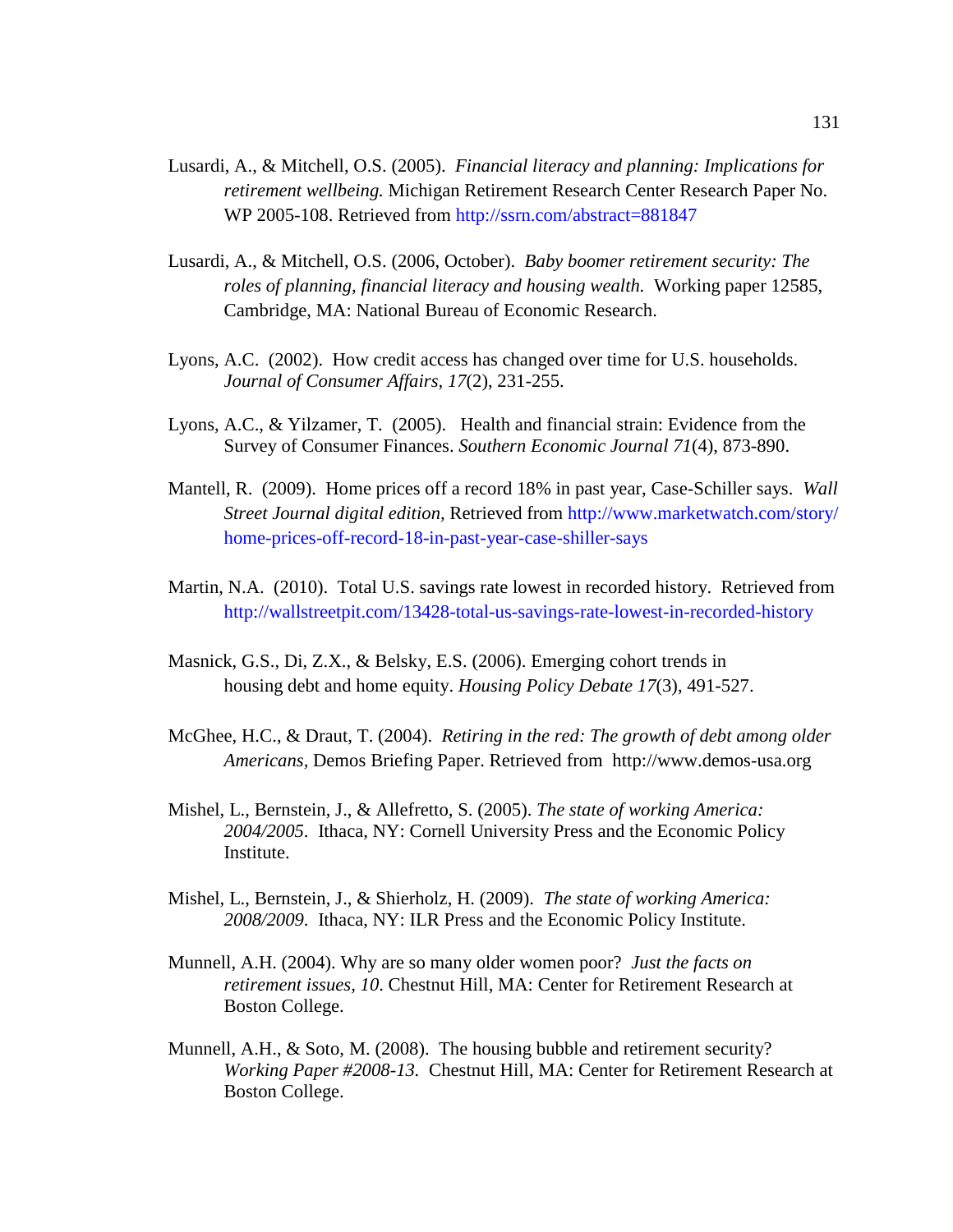- National Governors Association. (1999, June). *Trends in private health insurance coverage.* Retrieved from http://www.nga.org/cda/files/19990604 HEALTHINS.PDF
- Nettleton, S., & Burrows, R. (1998). Mortgage debt, insecure home ownership and health: An exploratory analysis. *Sociology of Health and Illness, 20*(5), 731-753.
- Nie, N.H., Hull, C.H., Jenkins, J.J., Steinbrenner, K., & Bent, D.H. (1975). *Statistical package for the social sciences* (2<sup>nd</sup> Ed.). New York, NY: McGraw-Hill.
- O'Neill, B., Prawitz, A.D., Sorhainado, B., Kim, J., & Garman, E.T. (2006). Changes in health, negative financial events, and financial distress/financial well-being for debt management clients*. Financial Counseling and Planning, 17*,(2), 46-63.
- O'Neill, B., Sorhaindo, B., Xiao, J.J., & Garman, E.T. (2005). Negative health effects of financial stress. *Consumer Interests Annual, 51*, 260-262.
- Perzynski, A.T., & Townsend, A. (2008). *Examining differences in CES-D measurement in the Health and Retirement Study.* Retrieved from http://www.slideshare.net /socprof08/examining-differences-in-cesd-measurement-in-the-health-andretirement-study
- Radloff, L.S. (1977). The CES-D Scale: A self-report depression scale for research in the general population. *Applied Psychological Measurement, 1,* 385-401*.*
- Rainville, G. (2009a). *AARP Bulletin Survey on Consumer Debt and Loans, Executive Summary* (July). Retrieved from http://assets.aarp.org/rgcenter/econ/ bulletin\_debt\_09.pdf
- Rainville, G. (2009b). *AARP Closer Look Baseline Survey September 30, 2009.* Washington, DC:AARP. Retrieved from http://www.aarp.org/research/surveys/ money/econ/trends/articles/closerlook\_baseline.html
- Rosnick, D., & Baker, D. (2009, February). *The wealth of the baby boom cohorts after the collapse of the housing bubble.* Washington, DC: Center for Economic and Policy Research.
- Soto, M. (2005). Will baby boomers drown in debt? *Just the Facts on Retirement Issues, 15*. Chestnut Hill, MA: Center for Retirement Research at Boston College.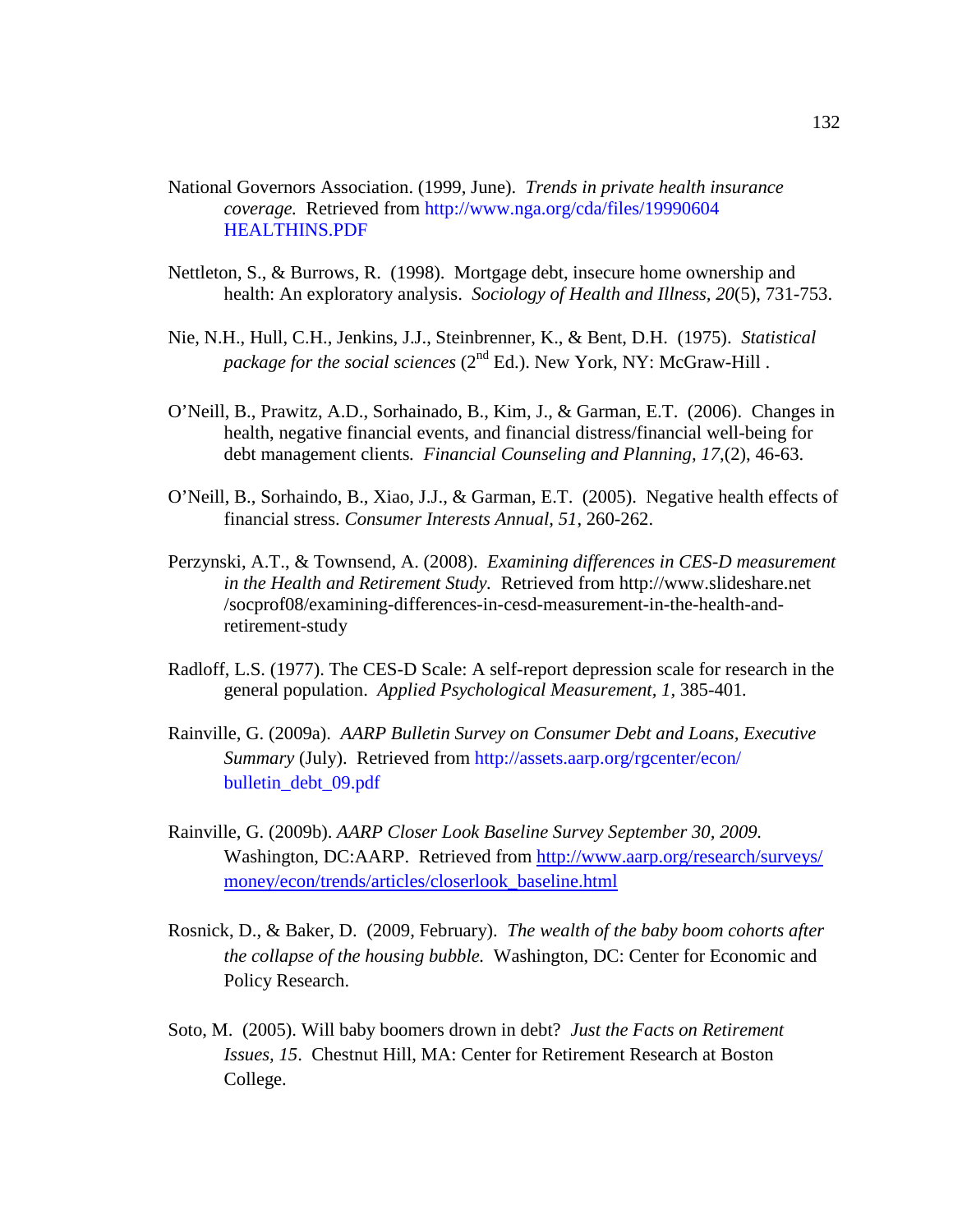- Spencer, H.L., & Fan, J.L. (2002). Savers, debtors and simultaneous debtors and savers. *Financial Counseling and Planning, 13*(2), 25-39.
- St. Clair, P., Blake, D., Bugliari, D., Chien, S., Hayden, O., Hurd, M.,…Zissimopoulos, J. (2010). RAND HRS Data Documentation, Version J (RAND Codebook) Retrieved from http://www.rand.org/labor/aging/dataprod/#randhrs
- Sullivan, T.A., Warren, E., & Westbrook, J.L. (2000). *The fragile middle class: Americans in debt.* Binghamton, NY: Yale University Press.
- Taylor, M.P., Pevalin, D.J., & Todd, J. (2007). The psychological costs of unsustainable housing commitments. *Psychological Medicine, 37*, 1027-1036.
- U.S. Census Bureau. (2006). *Selected characteristics of baby boomers age 42 to 60 in 2006.* Retrieved from http://www.census.gov/population/www/socdemo/age /2006%20Baby%20Boomers.pdf
- U.S. Census Bureau. (2009). *Average annual expenditures of all consumer units by type of expenditure.* Statistical Abstract, Table 662. Retrieved from http://search.census.gov/search?q=average+annual+expenditures+of+all+consum er+units+by+type+of+expenditure+Table+662+2009&btnG.x=14&btnG.y=12&b tnG=Go&btnG.x=11&btnG.y=8&btnG.x=14&btnG.y=11&entqr=0&output=xml \_no\_dtd&ud=1&client=subsite&proxystylesheet=subsite&hq=inurl%3Awww.cen sus.gov%2Fcompendia%2Fstatab%2F+%2F%3E++%3Cinput+type%3D&sort=d ate%3AD%3AL%3Ad1&oe=UTF-8&ie=UTF-8
- Wakita, S., Fitzsimmons, V.S., & Liao, T.F. (2000). Wealth: Determinants of savings net worth and housing net worth of pre-retired households. *Journal of Family and Economic Issues, 21*(4), 387-417.
- Warren, J. (2010). *Cost of living*. Retrieved from http://www.articlesbase.com /economics-articles/cost-of-living-2124795.html
- Weinberg, J. A. (2006). Borrowing by U.S. households. *Federal Reserve Bank of Richmond Economic Quarterly, 92*(3), 177-194.
- Wolff, E.N. (2002). *Retirement insecurity: The income shortfalls awaiting the soon-toretire.* Economic Policy Institute. Ithaca, NY: ILR Press.
- Wossmann, L. (2003). Specifying human capital. *Journal of Economic Surveys, 17*, 239-270.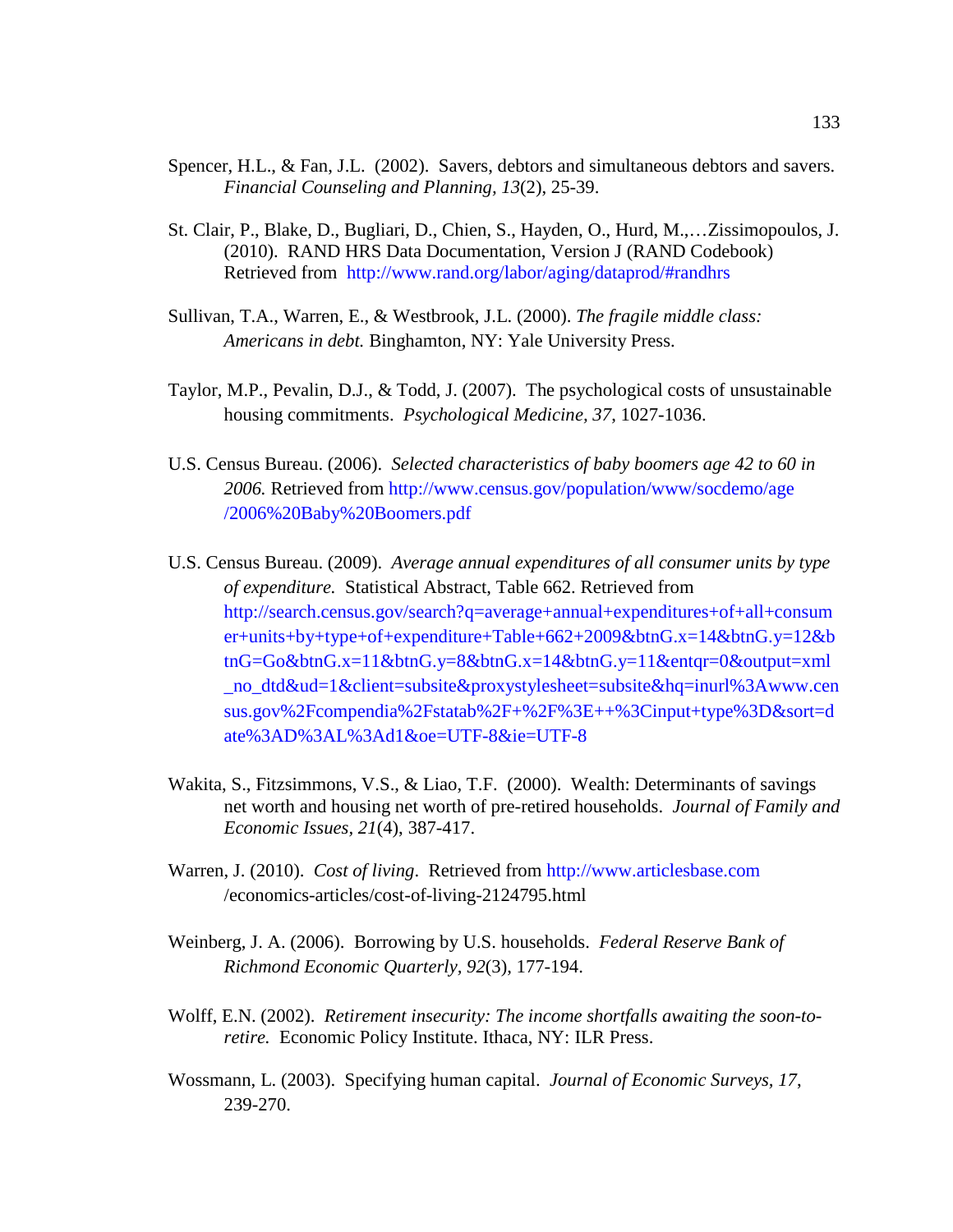Yilmazer, T., & DeVaney, S.A. (2005). Household debt over the lifecycle*. Financial Services Review, 14,* 285-304.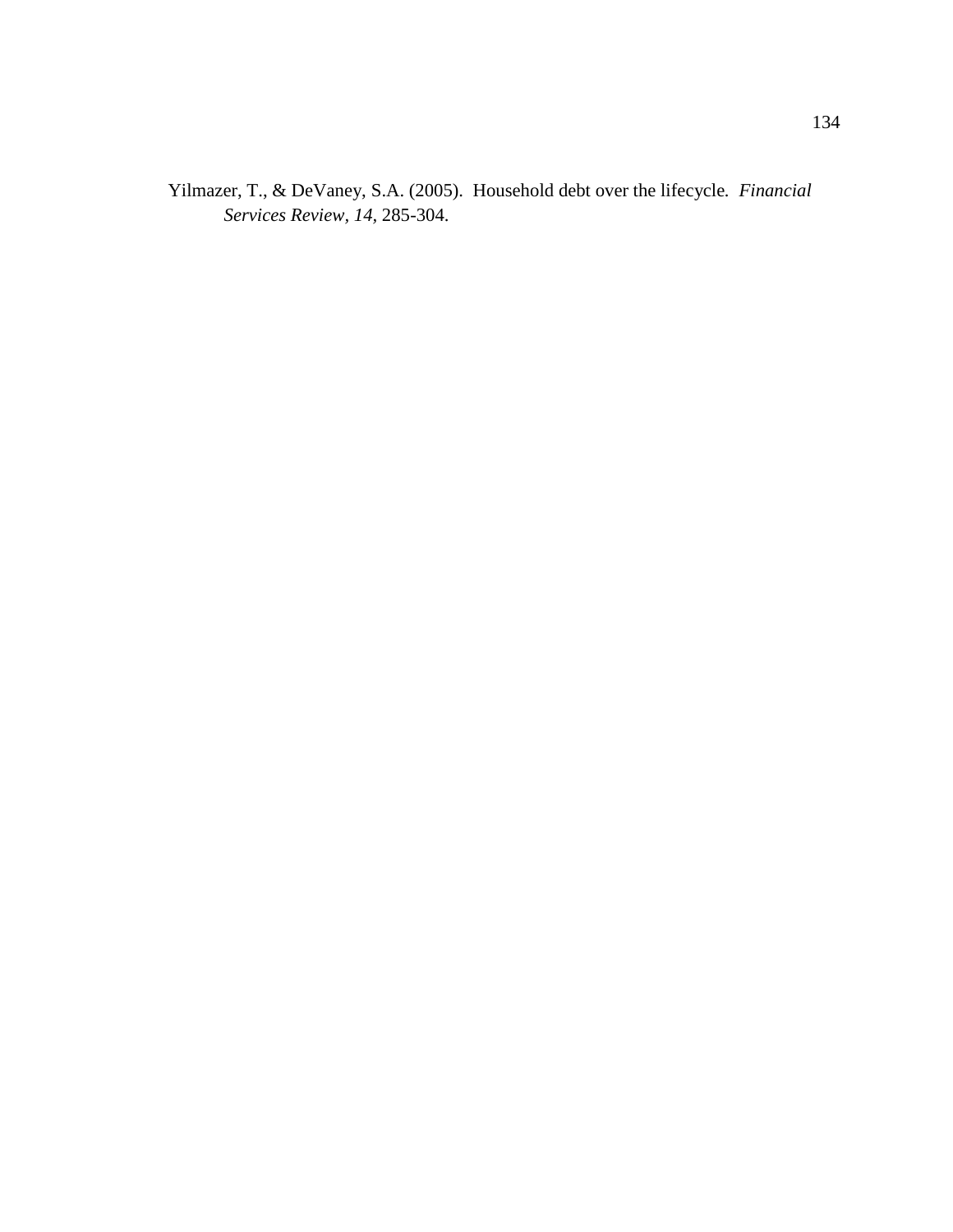APPENDIX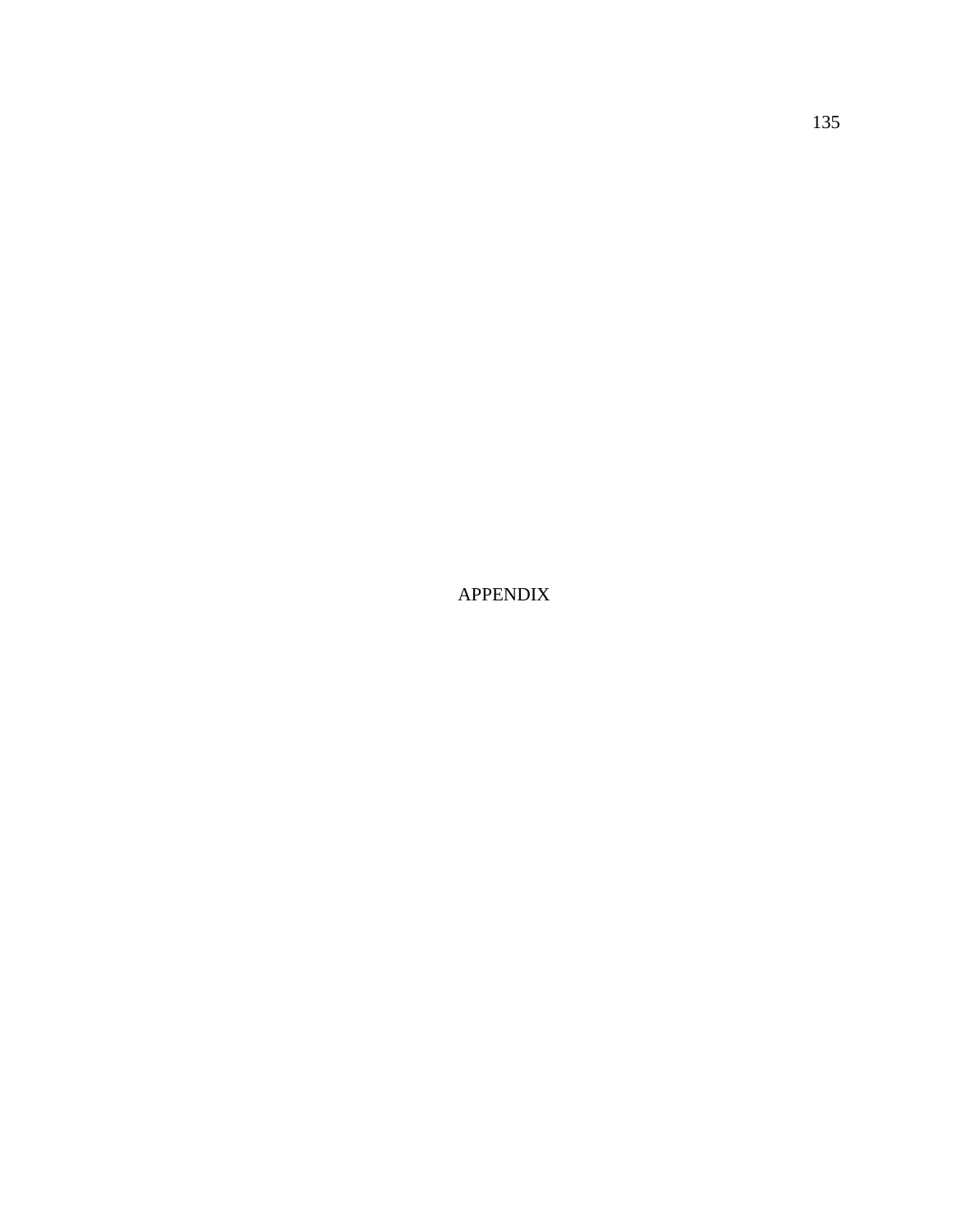### **DEPENDENT VARIABLES:**

Wealth measures are reported in nominal dollars. When an HRS wealth component is missing, it is imputed using the method described in the RAND HRS Data Documentation, Version J (RAND Codebook) section entitled "Wealth and Income Imputations," (St. Clair, et al., 2010). If respondents do not give a specific amount, unfolding bracket amounts are used to probe for further income information.

## **Consumer Debt**

H9ADEBT is assigned the reported or imputed value of debt. The information comes from HRS questions:

LQ477 – And do you (or your [husband/wife/partner]) have any debts that we haven't asked about, such as credit card balances, medical debts, life insurance policy loans, loans from relatives and so forth? (Yes/No/DK/RF)

LQ 478 – Altogether, about how much would that amount to? (Amount/DK/RF)

LQ 479-481 – Would it amount to a total of less than  $\frac{1}{2}$ , more than  $\frac{1}{2}$ , or what?

## **Mortgage Debt**

H9AMORT is assigned the reported or imputed value of all mortgages including those on a second residence. Both a first and a second mortgage can be reported in the data. The information comes from HRS questions:

- LH024M1 Do you have a mortgage, land contract, second mortgage, or any other loan that uses the property as collateral? Please do not include home equity lines of credit. (Yes, mortgage/land contract)
- LH024M2 Do you have a mortgage, land contract, second mortgage, or any other loan that uses the property as collateral? Please do not include home equity lines of credit. (Yes  $2<sup>nd</sup>$  mortgage)
- LH024M3 Do you have a mortgage, land contract, second mortgage, or any other loan that uses the property as collateral? Please do not include home equity lines of credit. (Yes, other loans)
- LH032 About how much do you still owe on the (mortgage/land contract)? (amount/DK/RF)
- LH042 About how much do you still owe on that second mortgage? (Amount/DK/RF)

#### **Home Equity Debt**

H9AHMLN is assigned the reported or imputed value of all other home loans. The information comes from HRS questions:

LH024M1 - Do you have a mortgage, land contract, second mortgage, or any other loan that uses the property as collateral? Please do not include home equity lines of credit. (Yes, mortgage/land contract)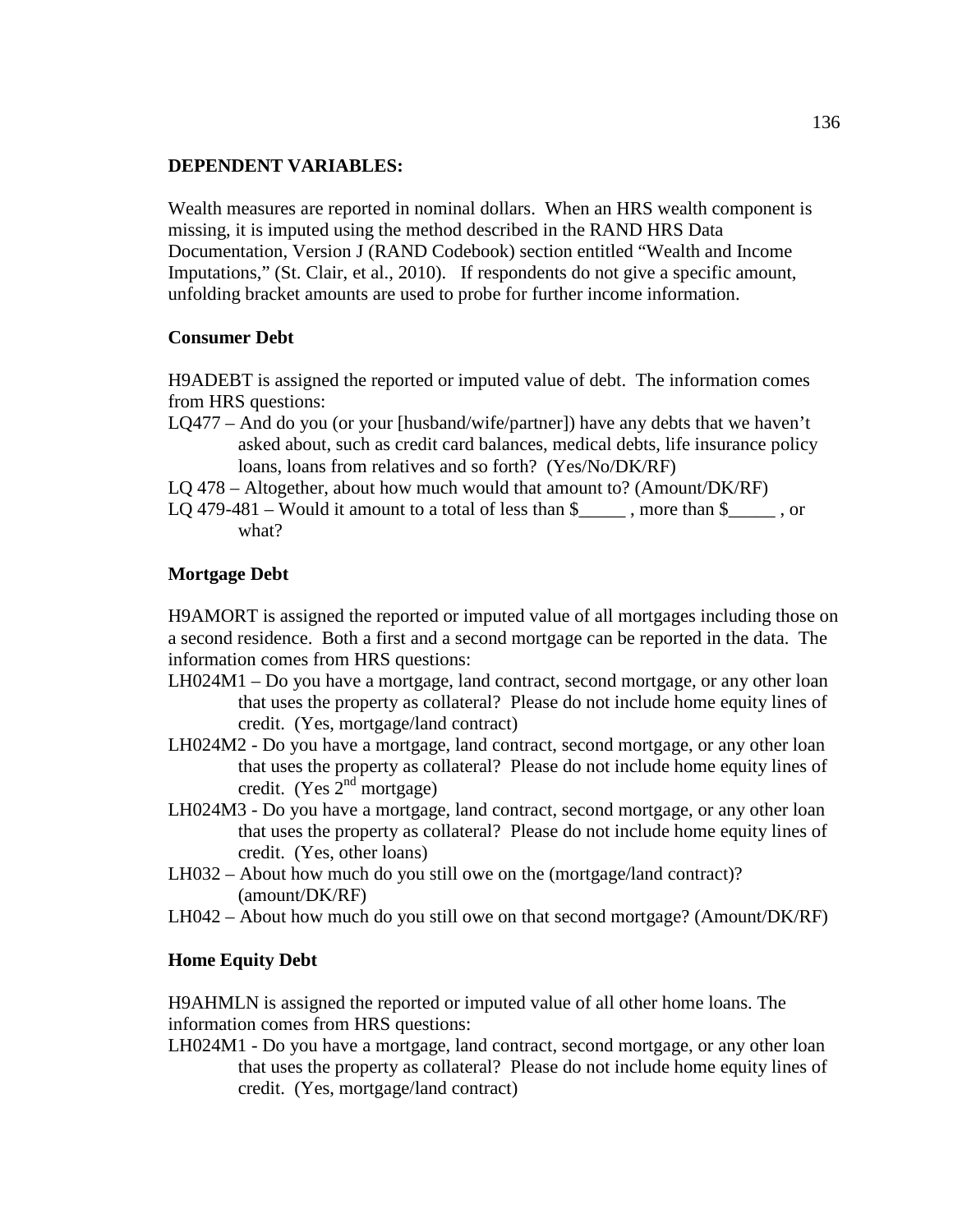- LH024M2 Do you have a mortgage, land contract, second mortgage, or any other loan that uses the property as collateral? Please do not include home equity lines of credit. (Yes  $2<sup>nd</sup>$  mortgage)
- LH024M3 Do you have a mortgage, land contract, second mortgage, or any other loan that uses the property as collateral? Please do not include home equity lines of credit. (Yes, other loans)
- LH052 About how much do you still owe on that (other) loan? (Amount/DK/RF)
- LH061 Do you currently have a loan against this (home equity) line of credit? (Yes/No/DK/RF)
- LH062 About how much is currently owed? (Amount/DK/RF)

#### **Negative Net Worth/Net Worth**

H9ATOTB is the net value of total wealth (including second home) which is calculated as the sum of all wealth components less all debts. It is the sum of (H9AHOUS, H9ARLES, H9ATRAN, H9ABSNS, H9AIRA, H9ASTCK, H9ACHCK , H9ACD, H9ABOND, H9AOTHR) less (H9MORT, H9HMLN, H9DEBT).

*H9AHOUS* is assigned the reported or imputed value of the respondent's primary residence. The information comes from HRS questions:

- LH002 Do you live in a mobile home, a one family house, a two family house (duplex), an apartment, townhouse, or what? (mobile home/one family house/a two family house, duplex/apartment, townhouse/other/DK.RF)
- LH004 Do you (and your [husband/wife/partner]) own your home, rent it or what? (own or buying/rent/lives rent-free with relative, employer, friend/other/DK/RF)
- LH008 Do you (or your [husband/wife/partner]) own this (farm/ranch), do you own part of it, do you rent it, or what? (owns all/owns part/rents/other/DK/RF)
- LH020 What is its present value? I mean, what would it bring if it were sold today? (Amount/DK/RF)
- LH014 Do you (or your [husband/wife/partner]) own both the mobile home and site, do you only own the home, do you rent both the home and site, or what? (owns both home & site/owns only site/owns only home/rents both/neither owns nor rents/DK/RF)
- LH016 What is its present value? I mean, what would it bring if it were sold today? (Amount/DK/RF)

*H9ARLES* is assigned the reported or imputed net value of real estate, besides the primary residence. The information comes from HRS questions:

- LQ133 Do you (or your [husband/wife/partner]) have any real estate [(other than your main home or second home) / (other than your main home) / (other than your second home)], such as land, rental real estate, or money owed to you on a land contract or mortgage? (Yes/Yes, more than one/No/DK/RF)
- LQ134 If you sold all that and then paid off any debts on it, about how much would you get? (Amount/DK/RF)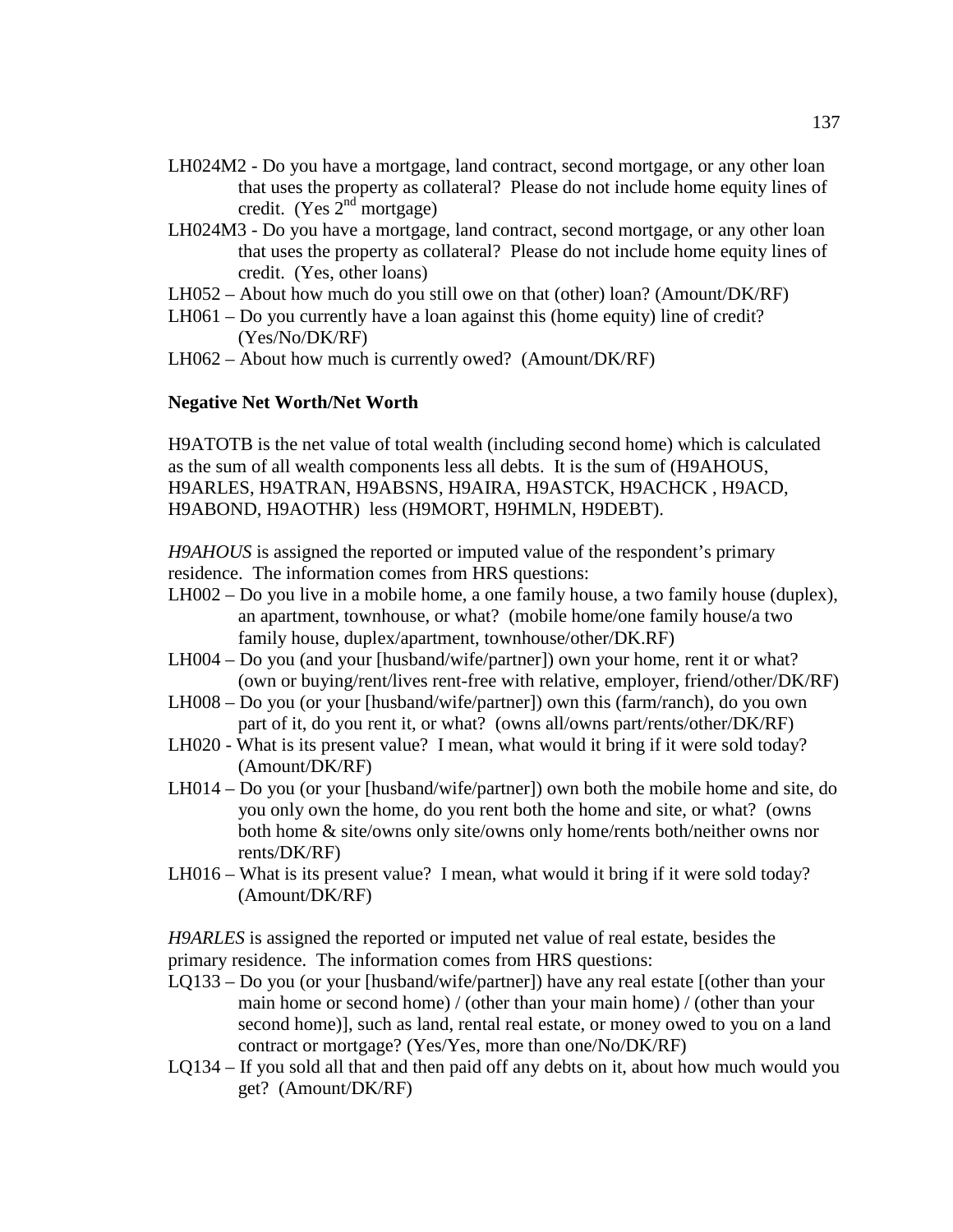LQ135-137 – Would it amount to less than  $\frac{1}{2}$ , more than  $\frac{1}{2}$ ---, or what?

- *H9ATRAN* is assigned the reported or imputed net value of vehicles. The information comes from HRS questions:
- LQ370 Do you (or your [husband/wife/partner]) own anything for transportation, like cars, trucks, a trailer, a motor home, a boat, or an airplane? (Yes/No/DK/RF)
- LQ371 What are they worth altogether, minus anything you still owe on them? (Amount/DK/RF)
- LQ 372-374 Do they amount to less than  $\frac{1}{2}$ , more than  $\frac{1}{2}$ , or what?
- *H9ABSNS* is assigned the reported or imputed net value of businesses. The information comes from HRS questions: LQ147-151, 492, 593
- LQ147 Do you (or your [husband/wife/partner]) own part or all of a business or farm? (Yes/Yes, more than one/No/DK/RF)
- LQ148 If you sold all that and then paid off any debts on it, about how much would you get? (Amount/DK/RF)
- LQ149-151 Would it amount to less than  $\frac{1}{2}$ , more than  $\frac{1}{2}$ , or what?
- LQ492 Did you tell me about the value of this asset earlier in the interview? (Yes/No/DK/RF)
- LQ523 What percent have you already told us about? (Percent/DK/RF)

H9AIRA, H9ASTCK, H9ACHCK , H9ACD, H9ABOND, H9AOTHR are found below under Financial Portfolio Variables of IRAs, stocks, checking, CDs, bonds, and other savings.

H9MORT, H9HMLN, H9DEBT are found above under consumer debt, mortgage debt and home equity debt.

# **HUMAN CAPITAL FACTORS**

## **Education**

RAEDYRS variable is assigned by looking at reports from all waves of data. The first non-missing values are used. The information comes from HRS question: LB014 - What is the highest grade of school or year of college you completed?

## **Self- Reported Health**

R9SHLT is the respondent's self reported general health status. Codes range from 1 for Excellent to 5 for Poor. The information comes from HRS question: LC001 – Would you say your health is excellent, very good, good, fair, or poor? (also DK, RF)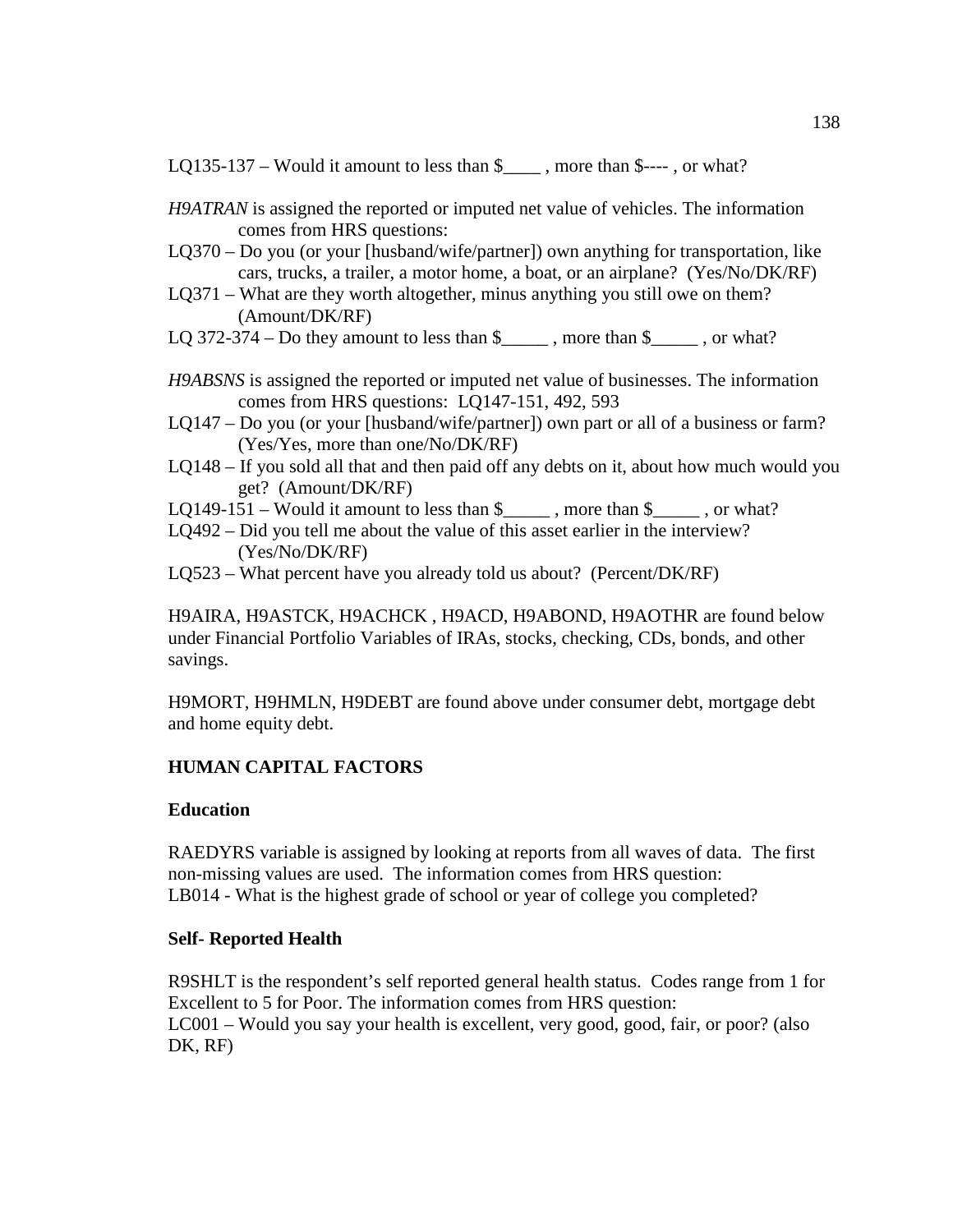#### **Physical Health Problems**

R9CONDE gives the number of conditions that the respondent reports ever having. It is the sum of individual condition variables. It is the sum of the following eight conditions:

- LC005 Has a doctor ever told you that you have high blood pressure or hypertension? (yes/no)
- LC010 Has a doctor ever told you that you have diabetes or high blood sugar? (yes/no)
- LC018 Has a doctor ever told you that you have cancer or a malignant tumor, excluding minor skin cancer? (yes/no)
- LC030 Has a doctor ever told you that you have chronic lung disease such as chronic bronchitis or emphysema? (yes/no)
- LC036 Has a doctor ever told you that you have had a heart attach, coronary heart disease, angina, congestive heart failure, or other heart problems? (yes/no)
- LC053 Has a doctor ever told you that you have had a stroke? (yes/no)
- LC065 Have you ever had, or has a doctor ever told you that you had any emotional, nervous, or psychiatric problems? (yes/no)
- LC070 Have you ever had, or has a doctor ever told you that you have arthritis or rheumatism? (yes/no)

#### **Depression Symptoms**

R9CESD is the sum of R9DEPRES, R9EFFORT, R9SLEEPR, R9FLONE, R9FSAD, R9GOING, (1-R9HAPPY) AND (1-R9ENLIFE). Thus the higher the score, the more negative the respondent's feelings in the past week. The information comes from HRS questions:

Now think about the past week and the feelings you have experienced. Please tell me if each of the following was true for you much of the time during the past week.

- LD110 Much of the time during the past week you felt depressed. Would you say yes or no?
- LD111 Much of the time during the past week, you felt that everything was an effort. Would you say yes or no?
- LD112 Much of the time during the past week, your sleep was restless. Would you say yes or no?
- LD113 Much of the time during the past week, you were happy. Would you say yes or no?
- LD114 Much of the time during the past week, you felt lonely. Would you say yes or no?
- LD115 Much of the time during the past week, you enjoyed life. Would you say yes or no?
- LD116 Much of the time during the past week, you felt sad. Would you say yes or no?
- LD117 Much of the time during the past week, you could not get going. Would you say yes or no?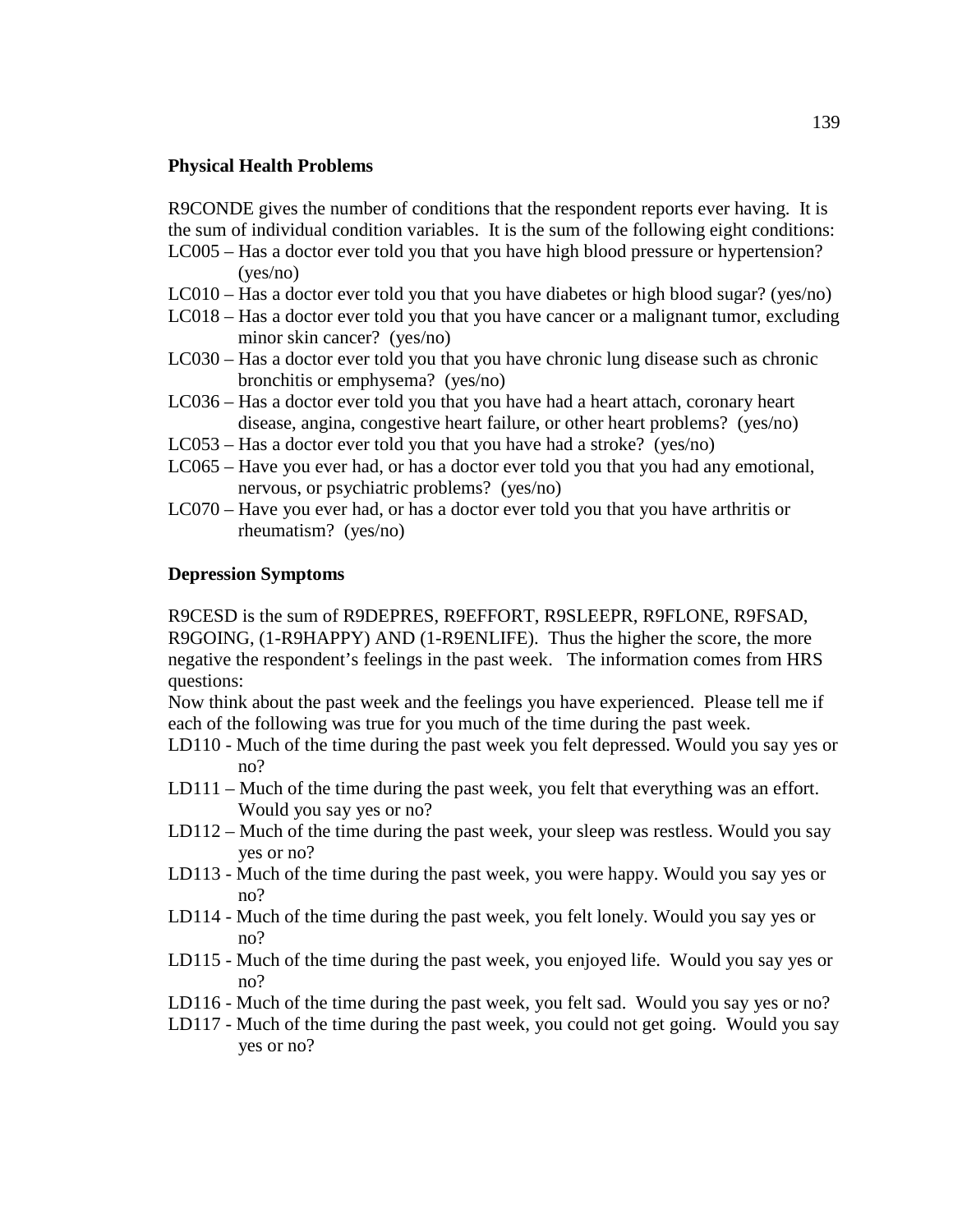## **ECONOMIC FACTORS**

#### **Income:**

Income measures are reported in nominal dollars. When an HRS income component is missing it is imputed using the method described in the RAND HRS Data Documentation, Version J (RAND Codebook) section entitled "Wealth and Income Imputations," (St. Clair, et al., 2010). If respondents do not give a specific amount, unfolding bracket amounts are used to probe for further income information. H9ITOT is the sum of all income in household, that is the sum of R9IEARN, S9IEARN, H9ICAP, R9IPENA, S9IPENA, R9SSDI, S9SSDI, R9ISRET, S9ISRET, R9IUNWC, S9IUNWC, R9IGXFR, S9IGXFR, and H9IOTHER.

*R9IEARN* is the sum of respondent's wage/salary income, bonuses/overtime pay/commissions/tips, second job or military reserve earnings, professional practice or trade income.

*S9IEARN* is the sum of the spouse's wage/salary income, bonuses/overtime pay/commissions/tips, second job or military reserve earnings, professional practice or trade income. This information comes from questions LQ019-038, LQ044-063. For example, the following questions are representative of the HRS questions asked about earnings.

- LQ020 About how much wage and salary income did you, yourself, receive in *LAST CALENDAR YEAR*, before taxes and other deductions?
- LQ045 About how much wage and salary income did your [husband/wife/partner] receive in *LAST CALENDAR YEAR*, before taxes and other deductions?

*H9ICAP* is the sum of household business or farm income, self-employment earnings, business income, gross rent, dividend and interest income, and other asset income. The information comes from HRS questions LQ014-18, LQ039-43, LQ133, LQ138-147, LQ152-153, LQ155-161, LQ316, and LQ321-330, LQ335-344, LQ349-356, LQ361-369, LQ375, LQ380-384, and LQ494-496.

For example, the following questions are representative of the HRS questions asked about Household Capital Income.

- LQ138 Do you (or your [husband/wife/partner] currently receive any income or rent from [that property/those properties]? (Yes/No/Don't Know/ReFused)
- LQ139 How often do you receive that? (week/2 x month/month/quarter/6 months/year/ other/DK/RF)
- LQ141 Before any expenses or deductions, about how much did you receive last *TIME PERIOD FROM LQ139* from that?

*R9IPENA* is the sum of the respondent's income from all pensions and annuities. *S9PENA* is the sum of the spouse's income from all pensions and annuities. The information comes from HRS questions LQ215-218, LQ220-223, LQ231-232, LQ238,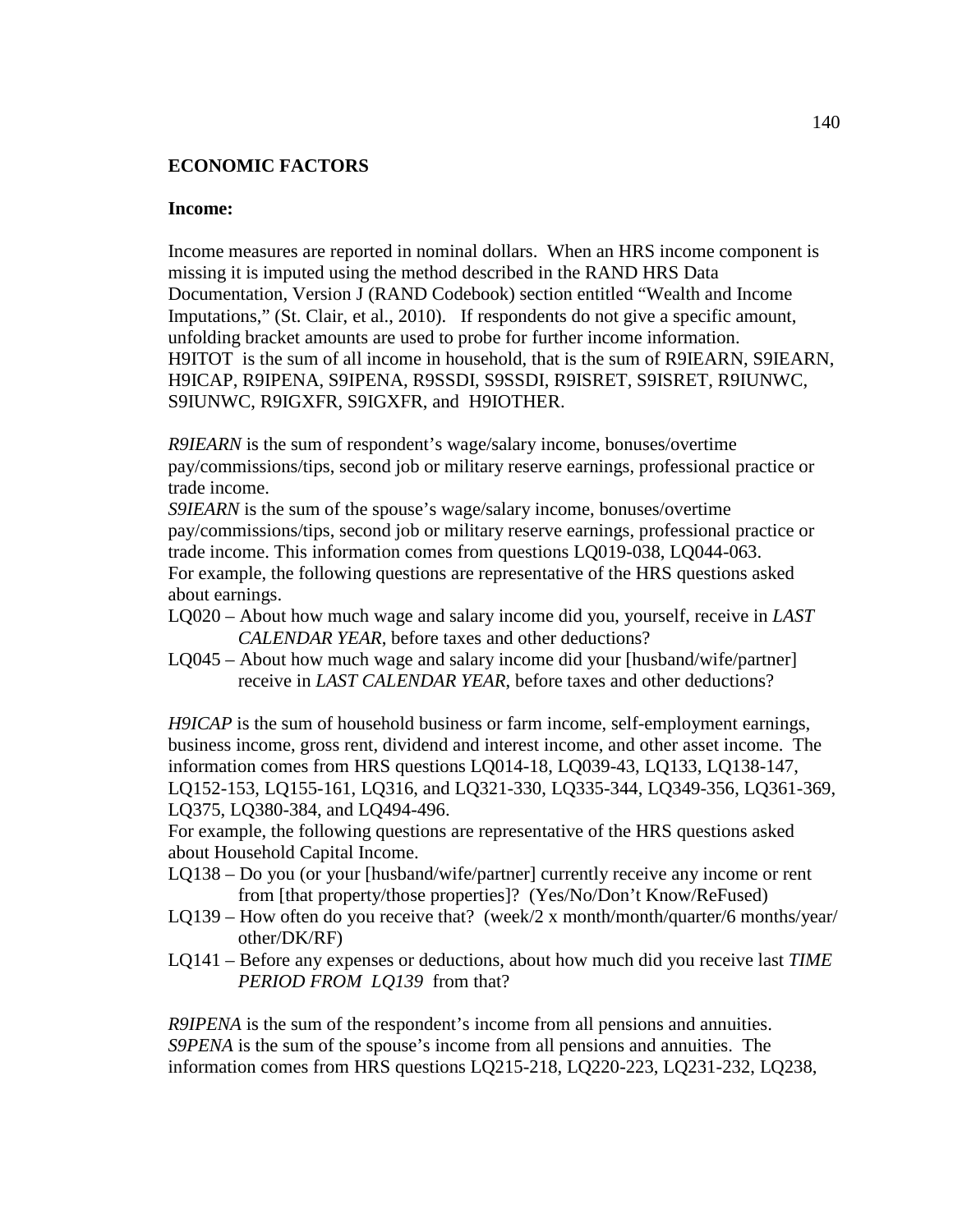243, 244, LQ246-49, LQ257, 258, 264, LQ273-276, LQ278-281, LQ283, 284, 290, 295, 296, LQ298-301, LQ303, 304, and 310.

For example, the following questions are representative of the HRS questions asked about Pensions and Annuities.

- LQ273 Aside from anything you have already told me about, are you (or your [husband/wife/partner]) currently receiving any income from annuities? (Yes/No/DK/RF)
- LQ278 Tell me about the largest annuity payment that you currently receive. How much did you receive last month from that annuity, (before taxes and other deductions)?

*R9ISSDI* is the sum of the respondent's income from Social Security disability (SDI) and Supplemental Security Income (SSI).

*S9ISSDI* is the sum of the spouse's income from SDI and SSI. The information comes from HRS questions LM030, LMW234C, LMW234H, LMW234Q, LMW234R, LMW238A, LMW238C, LMW238H, LMW238Q, LMW238R, LMW244A, LMW244C, LMW244I, LMW244Q, LMW244R, LQ085-96, LLQ106, LZ125, and LZ126.

*R9IUNWC* sums the respondent's income from unemployment and worker's compensation.

*S9IUNWC* sums the spouse's income from unemployment and worker's compensation. The information comes from HRS questions LQ010, LQ064-068, LQ070-072, LQ074- 078, and LQ080-082.

*R9IGXFR* sums the respondent's income from veteran's benefits, welfare and food stamps.

*S9IGXFR* sums the spouse's income from veteran's benefits, welfare and food stamps. The information comes from HRS questions LQ113, LQ115, LQ 119-132, LQ400-403, LQ404M1, LQ404M10-19, LQ404M2, LQ404M20-21, LQ404 M3-9, LQ406, and LQ410.

*H9IOTHR* sums other income, and lump sums from insurance pension and inheritance. The information comes from HRS questions LQ395-6, LQ 483\_1, \_2, \_3; LQ486\_1, \_2, \_3; LQ487\_1, \_2, \_3; LQ488\_1, \_2, \_3: and LQ489\_1, \_2, \_3.

## **Household Size**

H9HHRES counts the number of residents in the household, including the respondent and spouse. It comes from HRS questions LX056\_MC and LHHID.

The resident and non-resident children and other household residents are found in the PR\_MC module. A status variable indicates whether the individual, including a child, is a household resident or not. Household resident information is provided by the Coverscreen Respondent and information about children is updated by the Family Respondent.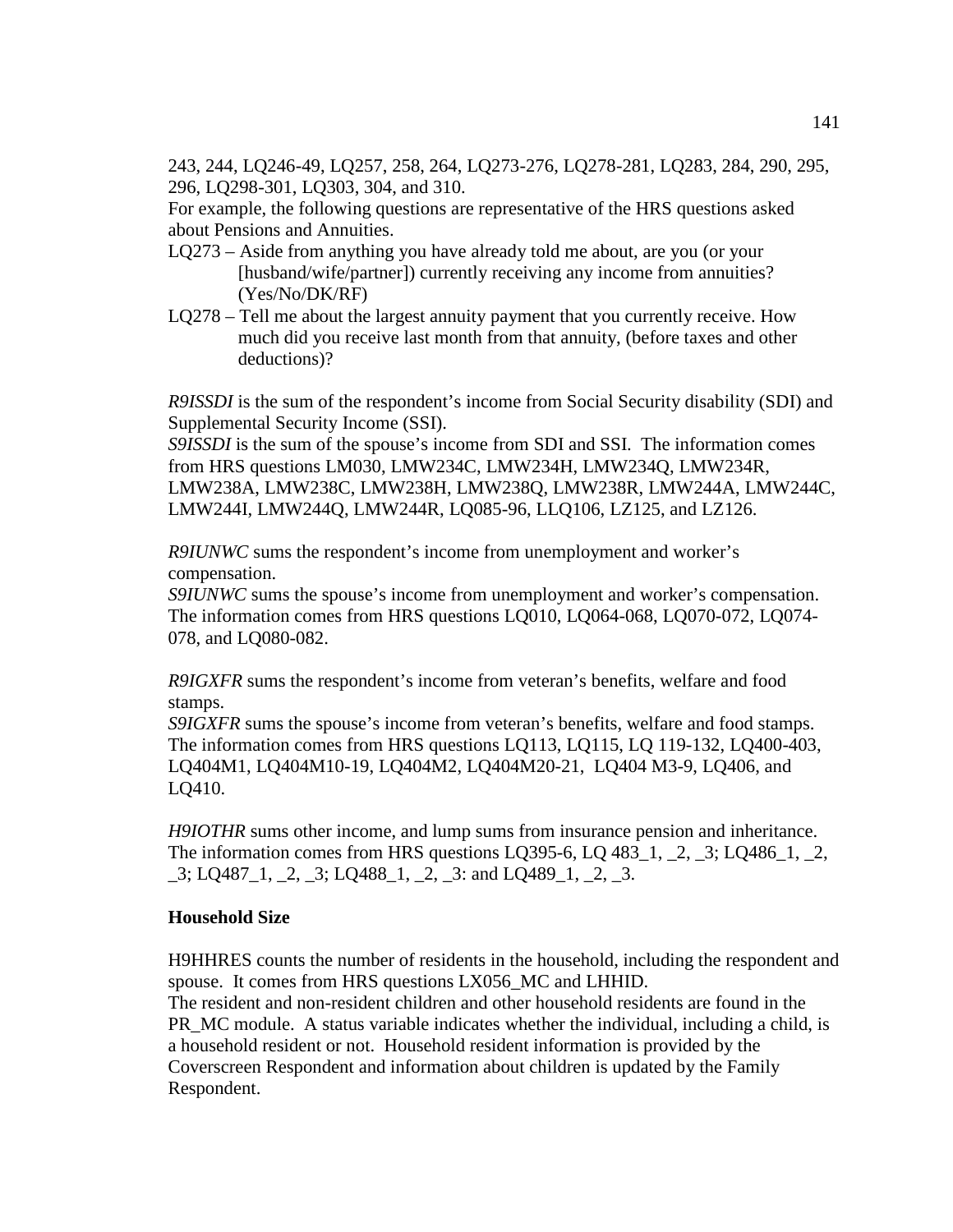## **Employment Status**

R9WORK is derived from the question 'Are you currently working for pay?' It simply recodes this variable to a yes/no indicator and for missing values. The information comes from HRS questions:

LJ020 - Are you doing any work for pay at the present time? (Yes/No/DK/RF) LJ553 – Are you doing any other work for pay now, such as (a/another) business of your own, a second job, or the military reserves? (Yes/No/DK/RF)

# **Region**

R9CENREG gives the Census Region of respondent residence at wave 9. If the residence location in the Geographic Region file variables is missing, variables from the core data are examined for location, if available. The spouse's residence from the Geographic Region file is looked at, and if the couple is living together, it is used to fill the missing region. Finally variables indicating whether the household has moved between waves are examined and if not, carry prior residence forward. The information comes from HRS questions:

- LA030 Are you and your (new) [husband/wife/partner] living together? (Yes/No/DK/RF)
- LA071 Are you still living, all or part of the year, in that same residence in *HH's LAST IW 1ST RESIDENCE CITY*? (Yes/No/DK/RF)
- LA072 Do you still live, all or part of the year, in a residence in or around *HH's LAST IW 1ST RESIDENCE CITY, STATE*?
- LA076M In what city and state is your residence currently located? (state)

# **SOCIODEMOPGRAPHIC FACTORS**

## **Age**

R9AGEY\_E is the age of the respondent in years at the end of the interview. It is calculated from respondent birthdate and ending interview date in months and years. Age in years is the integer portion of the number of months old divided by 12.

## **Gender**

RAGENDER was derived by looking at reports from Tracker and all waves of data. Usually the first non-missing gender was used. For cases which changed, gender-specific health questions were examined to determine the correct gender. Specifically, if yes to prostrate exam, R is male, and if yes to mammogram, pap smear, or checking for breast lumps, R is female. The information comes from HRS questions: LC111 – Do you check your breasts for lumps monthly? (Yes/No/DK/RF)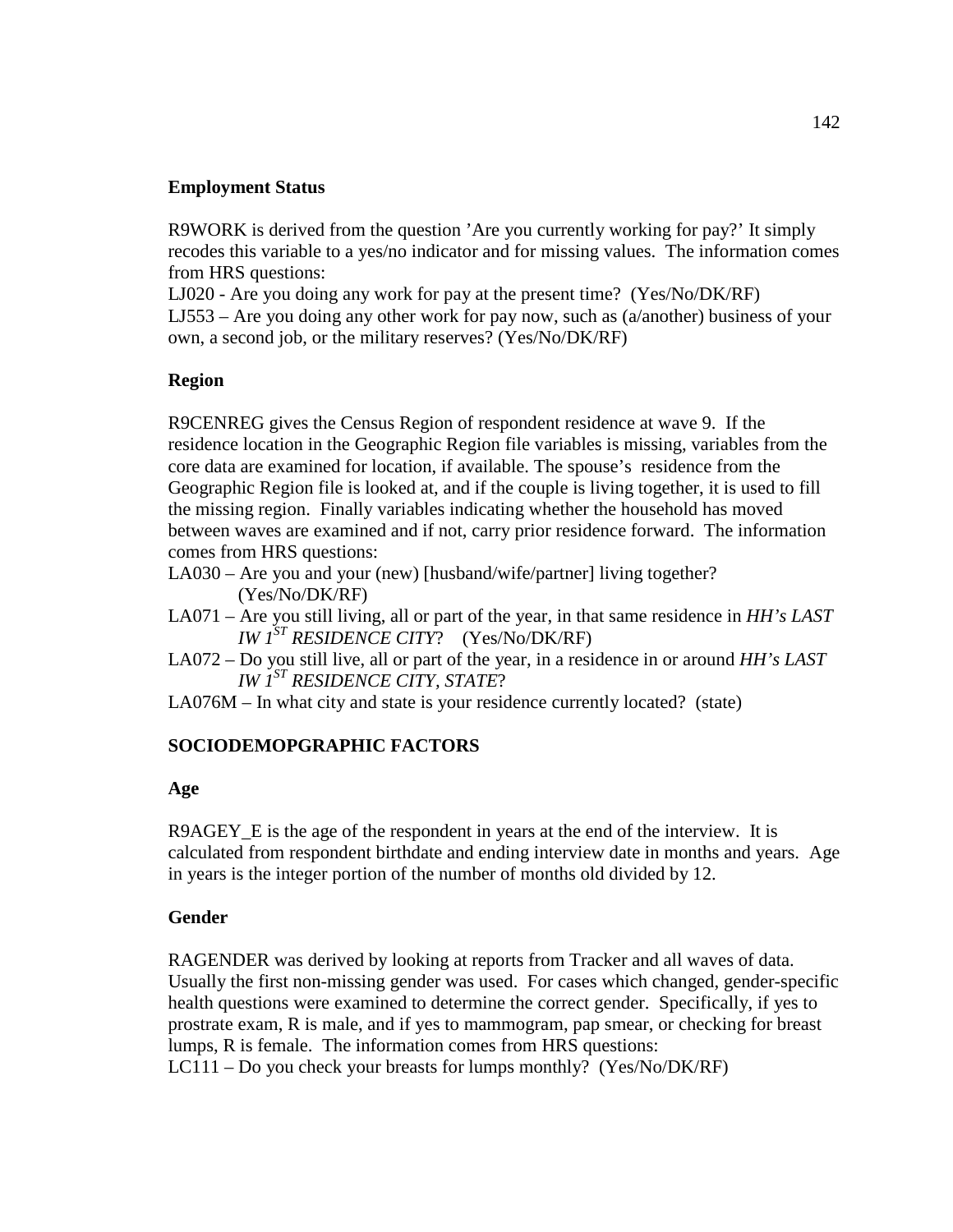- LC112 Did you have a mammogram or x-ray of the breast, to search for cancer in the last two years? (Yes/No/DK/RF)
- LC113 In the last two years, have you had any of the following medical tests or procedures? A pap smear? (Yes/No/DK/RF)
- LC114 In the last two years, have you had any of the following medical tests or procedures? An examination of your prostate to screen for cancer? (Yes/No/DK/RF)
- LX060\_R What is your sex? (Male/Female)

### **Marital Status**

This variable is created using current marital status reported for each wave. A cleaned version of marital status is used, which fills missing marital status using cover sheet data and marital events reported between interviews. The data includes married (spouse present), married (spouse absent), partnered, separated, divorced, widowed, or never married.

The R9MSTATH variables used are derived from the R9MARSTAT variables but do not code partnerships. The information comes from HRS questions: LA020; LAO23;, LA026-28; LA030; LA033-035; LB055; LB058; LB061; LB063; LB065; LB068\_1; LX065 R; LZ023; and LSUBHH.

### **Race/Ethnicity**

Ethnicity is assigned by looking at reports from all waves of data and Tracker. The first non-missing value is used. RARACEM has been coded into three categories that are consistently available across all waves: white/Caucasian, black/African-American, and other. In wave 9, up to three races can be reported along with which is considered primary by the Respondent if more than one is given. The primary race is used to derive RARACEM for those who provide multiple races, otherwise the single given race is used. The information comes from HRS questions:

LB028 – Do you consider yourself Hispanic or Latino? (Yes/No/DK/RF

- LB089MIM What race do you consider yourself to be: White, Black or African American, American Indian, Alaska Native, Asian, Native Hawaiian, Pacific Islander or something else? (also DK and RF)
- LB091M Do you consider yourself primarily  $I^{st}$  racial category mentioned, or  $2^{nd}$  *racial category mentioned* (, or *each other racial category mentioned*)? (white/Caucasian, black/African American, American Indian, Alaska Native, Asian, Native Hawaiian, Pacific Islander, other; also DK and RF)

### **FINANCIAL PORTFOLIO VARIABLES**

Wealth measures are reported in nominal dollars. When an HRS wealth component is missing, it is imputed using the method described in the RAND HRS Data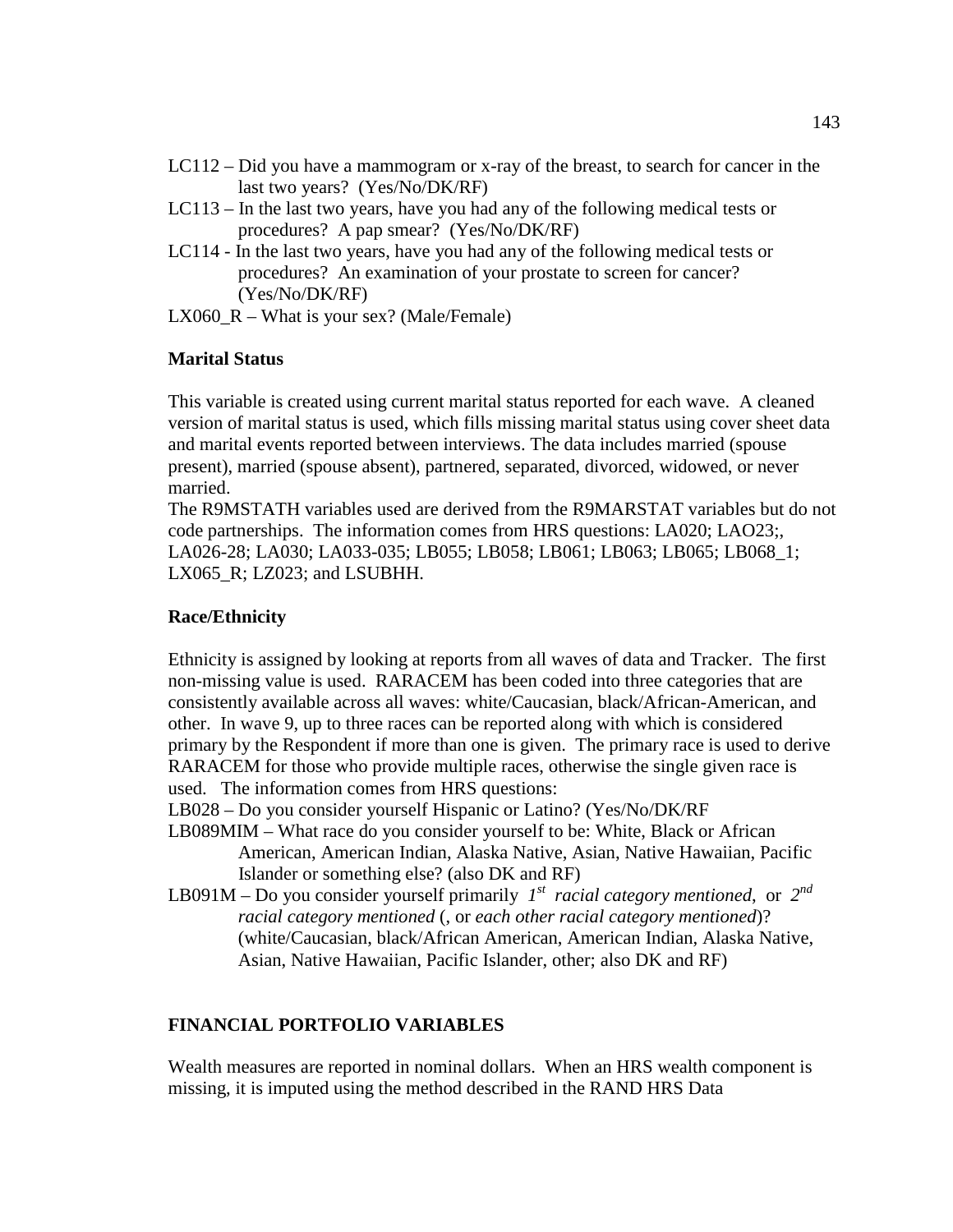Documentation, Version J (RAND Codebook) section entitled "Wealth and Income Imputations," (St. Clair, et al., 2010). If respondents do not give a specific amount, unfolding bracket amounts are used to probe for further income information.

# **IRAs**

H9AIRA is assigned the reported or imputed net value of IRAs/Keoghs. The questions are asked about the three largest IRA/Keogh accounts individually through the following questions:

- a) Do you (or your [husband/wife/partner]) have any individual retirement accounts, that is IRA or Keogh accounts? (Yes/No/DK,RF)
- b) Let's talk about the (NEXT) largest IRA or Keogh account/other IRA or Keogh account. About how much is in this account at the present time? (Amount/DK/RF)

The second question is asked up to three times depending on how many IRAs the respondent reports. The information comes from HRS questions: LQ162; LQ1651, 2, 3; LQ1661, 2, 3; LQ1671, 2, 3; LQ1681, 2, 3; and LQ1691, 2, 3.

# **Stocks**

H9ASTCK is assigned the net value of stocks and mutual funds. The information comes from HRS questions:

- LQ316 Aside from anything you have already told me about do you (or your [husband/wife/partner]) have any shares of stock or stock mutual funds? (Yes/No/DK/RF)
- LQ317 If you (or your [husband/wife/partner]) sold all those and paid off anything you owed on them, about how much would you have? (Amount/DK/RF)
- LQ318-320 Would it amount to less than  $\frac{1}{2}$ , more than  $\frac{1}{2}$ , or what?

# **Checking**

R9ACHCK is assigned the reported or imputed value of checking, savings, and money market accounts. The information comes from HRS questions:

- LQ344 (Aside from anything you have already told me about…) Do you (or your [husband/wife/partner]) have any money in checking or savings accounts or money market funds? (Yes/No/DK/RF)
- LQ345 If you added up all such accounts, about how much would they amount to right now? (Amount/DK/RF)
- LQ346-348 Would they amount to a total of less than \$ more than \$, or what?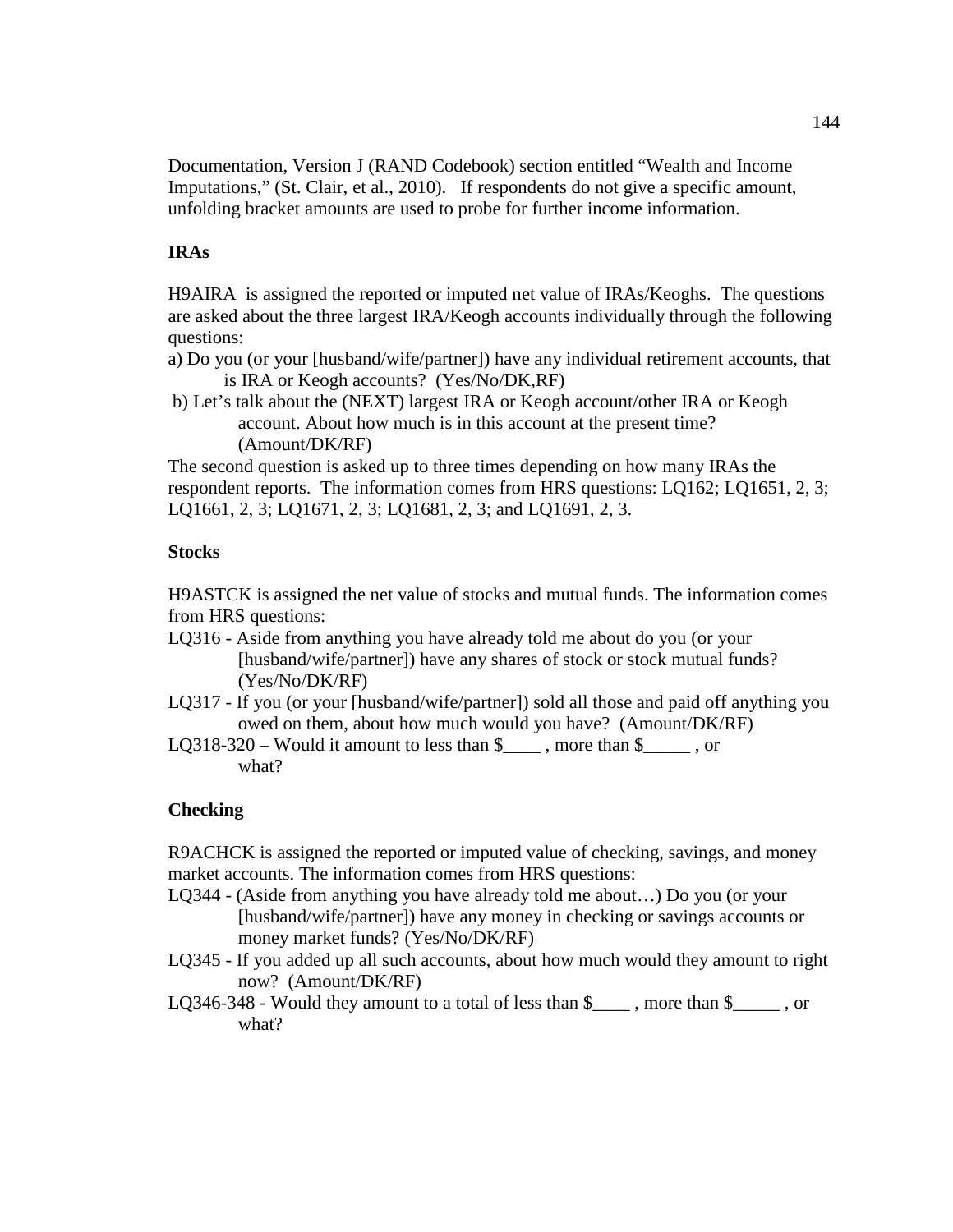R9ACD is assigned the reported or imputed value of CDs, government savings bonds and treasury bills. The information comes from HRS questions:

- LQ356 (Aside from anything you have already told me about…) Do you (or your [husband/wife/partner]) have any money in CDs, Government Savings Bonds or Treasury Bills? (Yes/No/DK/RF)
- LQ357 If you added up all such accounts about how much would they amount to right now? (Amount/DK/RF)
- LQ358-360 Would they amount to a total of less than \$\_\_\_\_ , more than \$\_\_\_\_\_ , or what?

# **Bonds**

R9ABOND is assigned the reported or imputed net value of bonds or bond funds. The information comes from HRS questions:

- LQ330 (Aside from anything you have already told me about…) Do you (or your [husband/wife/partner]) have any corporate, municipal, government or foreign bonds or bond funds? (Yes/No/DK/RF)
- LQ331 If you (or you and your [husband/wife/partner]), sold all those bonds or bond funds, and paid off any thing you owed on them, about how much would you have? (Amount/DK/RF)
- LQ332-334 Would it amount to less than \$\_\_\_\_\_\_, more than \$\_\_\_\_\_\_, or what?

## **Other Savings**

R9AOTHR is assigned the net value of all other savings. The information comes from HRS questions:

- LQ375 Do you (or your [husband/wife/partner]) have any savings accounts or assets such as jewelry, money owed to you by others, a collection for investment purposes, rights in a trust or estate where you are the beneficiary, or an annuity that you haven't already told us about? (Yes/No/DK/RF)
- LQ376 If you (or you and your [husband/wife/partner]) sold all that and then paid off any debts on it, about how much would you have? (Amount/DK/RF)
- LQ377-379 Would it amount to less than \$\_\_\_\_\_, more than \$\_\_\_\_\_, or what?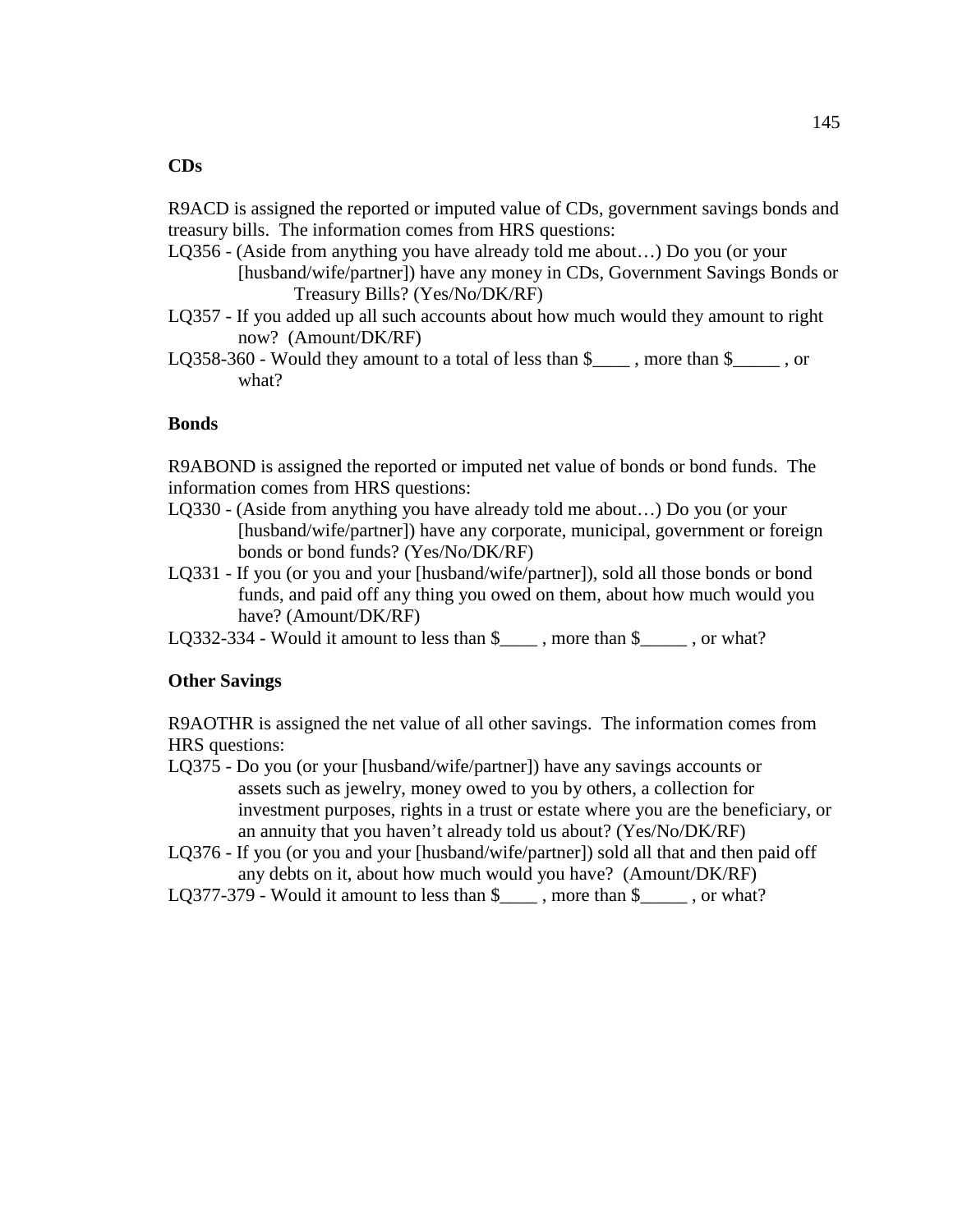#### **CURRICULUM VITAE**

### **SUSAN BROWN**

430 East Center St. Apt. 1 Logan, UT 84321 (435) 232-9889 (Cell) Susan.Brown@aggiemail.usu.edu (e-mail)

**\_\_\_\_\_\_\_\_\_\_\_\_\_\_\_\_\_\_\_\_\_\_\_\_\_\_\_\_\_\_\_\_\_\_\_\_\_\_\_\_\_\_\_\_\_\_\_\_\_\_\_\_\_\_\_\_\_\_\_\_\_\_\_\_\_\_\_\_\_\_\_\_**

#### **Education**

- 2011 (Spring) Ph.D., Family, Consumer, and Human Development. Utah State University, Logan, UT. Dissertation: *Debt and Negative Net Worth Among Near-Retirees*
- 1987 M.B.A., Finance. Louisiana Tech University, Ruston, LA.
- 1979 M.A., Family Economics and Management. Michigan State University, East Lansing, MI. Thesis: *Over-the-Counter Drug Use Among Michigan's Elderly Consumers: Its Relationship to Sources of Information.*
- 1976 B.A., Family and Consumer Studies. University of Utah, Salt Lake City, UT.

#### **Teaching Experience**

## 2009-2010 **Teaching Assistant, Department of Family, Consumer, and Human Development, Utah State University, Logan, Utah**

Assist with the class of 300 undergraduates each semester, grade papers, enter grades on spreadsheet, counsel students.

### 2008-2009 **Graduate Instructor, Department of Family, Consumer, and Human Development, Utah State University, Logan, Utah**

Planned, prepared, and taught lower division Consumer and the Marketplace for a total of 122 undergraduate students. Developed some course materials, graded students, and counseled students individually.

#### 2008, Fall **Graduate Instructor, Department of Family, Consumer, and Human Development, Utah State University, Logan, Utah**

Taught lower division Consumer and the Marketplace online for 12 undergraduate students.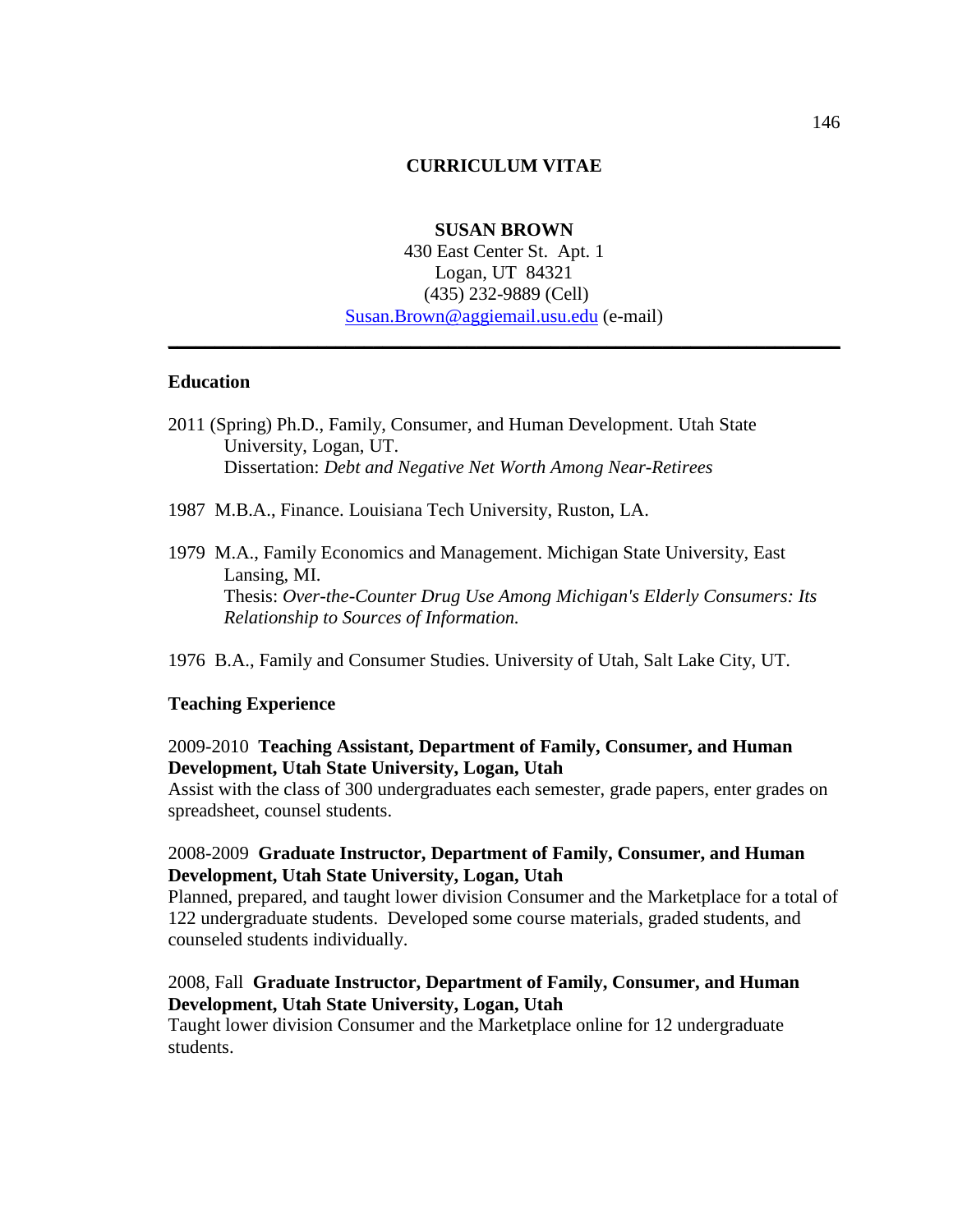## 2007-2008 **Teaching Assistant, Department of Family, Consumer, and Human Development, Utah State University, Logan, Utah**

Assisted Professor with class, assisted with class preparation, graded papers, entered grades on spreadsheet, gave lectures for the class, counseled students.

1999-2000 **Site Coordinator, AMERICORPS, Salt Lake City, Utah** Taught reasoning and writing to  $25.4<sup>th</sup>$  grade students, assisted teacher in grading students' work and with student activities; assisted with ESL class of 20 students; identified 10 children with tutoring needs and tutored them in reading and with computer reading activities. Coordinated the linking of students and their families to resources in the community, especially medical and dental; contacted faculty, tutors and students to identify and assess family needs; provided families with information and assisted them to access community resources and services; collaborated with providers to coordinate services for families, especially Project Hope families.

# 1987 **Instructor, Department of Marketing and Management, Grambling State University, Grambling, LA**

Planned, prepared and taught business courses for class of 100+ of undergraduate students; developed course and test materials; graded students, counseled students individually.

# 1985-1987 **Graduate Assistant, Department of Economics and Finance, Louisiana Tech University, Ruston, LA**

Assisted with the teaching of graduate and undergraduate classes and with the development of spreadsheet applications for microeconomics; graded tests, graded homework and maintained computer student records.

# 1981-1985 **Assistant Home Economist, Louisiana Cooperative Extension Service, Franklin, LA**

Managed county 4-H youth program including planning, coordinating, promoting and holding county wide programs and events; increased youth participation by 10%; recruited and trained adult and youth volunteer leaders; adult Leaders and 4-H youth received local, state and national recognition. By contacting local businesses and organizations for contributions, increased funding for program by 75%; worked with local leaders to identify and address local needs with programs and training; utilized mass media and newsletters to keep clientele informed; assisted with state wide events.

## **Research Experience**

# 2009-2010 **Research Assistant, Department of Family, Consumer, and Human Development, Utah State University, Logan, Utah**

Conduct research, conduct literature reviews, assist with preparation of research manuscripts, co-authored articles.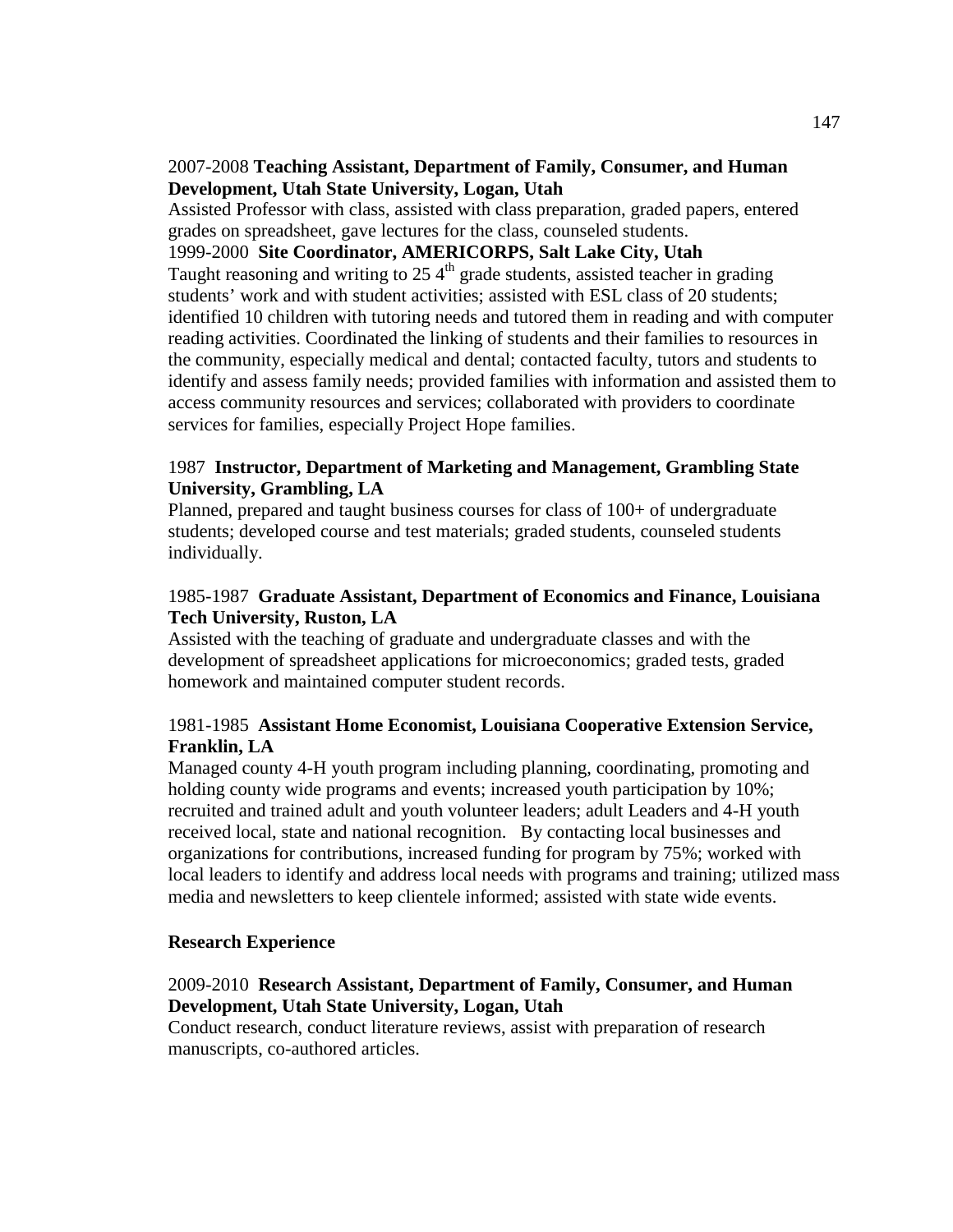## 2006-2008 **Research Assistant, Department of Family, Consumer, and Human Development, Utah State University, Logan, Utah**

Conduct research, conduct literature reviews, assist with preparation of research manuscripts, co-authored article.

## 1979 **Research Assistant, grant project, State of Michigan Office of Services to the Aging, Lansing, MI**.

Developed the research design, did the data analysis, wrote research report.

## 1978 Data **Assistant, Quality of Life Study, Department of Family Ecology, Michigan State University, East Lansing, MI.**  Coded data from the project

### **Professional Publications**

#### Refereed Journal Publications

- Lee, Y., & Brown, S. (2010). Net worth of older black women: A comparison to older black men, older white women, and older white men. *Journal of Consumer Studies, 21*(1), 83-106.
- Lee, Y., & Brown, S. (2010). Chronic health problems and depressive symptoms among older women. *Hallym International Journal of Aging*, *12*(1), 11- 26.
- Lee, Y., & Brown, S. (2009). Effects of human capital on the likelihood of working in later life. *Hallym International Journal of Aging*, *11*(2), 155- 172.
- Lee, Y., & Brown, S. (2007). Financial distress and depressive symptoms: How do older women and men differ? *Hallym International Journal of Aging*, *9*(2), 125-146.
- Gines, D.J., Miller, J.L., Brown, S.M., & Weimer, B. (1988). State association accountability to the membership. *Journal of the American Dietetics Association, 88*, 949.

#### Refereed Proceedings

- Lee, Y., Brown, S., & Jenkins, J. (2010). Factors predicting retirement well-being of single older women aged 65 and older. *Proceedings of the American Council on Consumer Interests Annual Conference,* 56. http://www.consumerinterests.org/public/articles
- Brown, S., & Lee, Y. (2009). Correlates of physical health conditions and depressive symptoms among elderly women. *Proceedings of the American Council on Consumer Interests Annual Conference*, 55. http://www.consumerinterests.org/public/articles
- Brown, S., & Lee, Y. (2008). How does human capital affect the decision to work in later life? *Proceedings of the American Council on Consumer Interests Annual Conference*, 54. http://www.consumerinterests.org/public/articles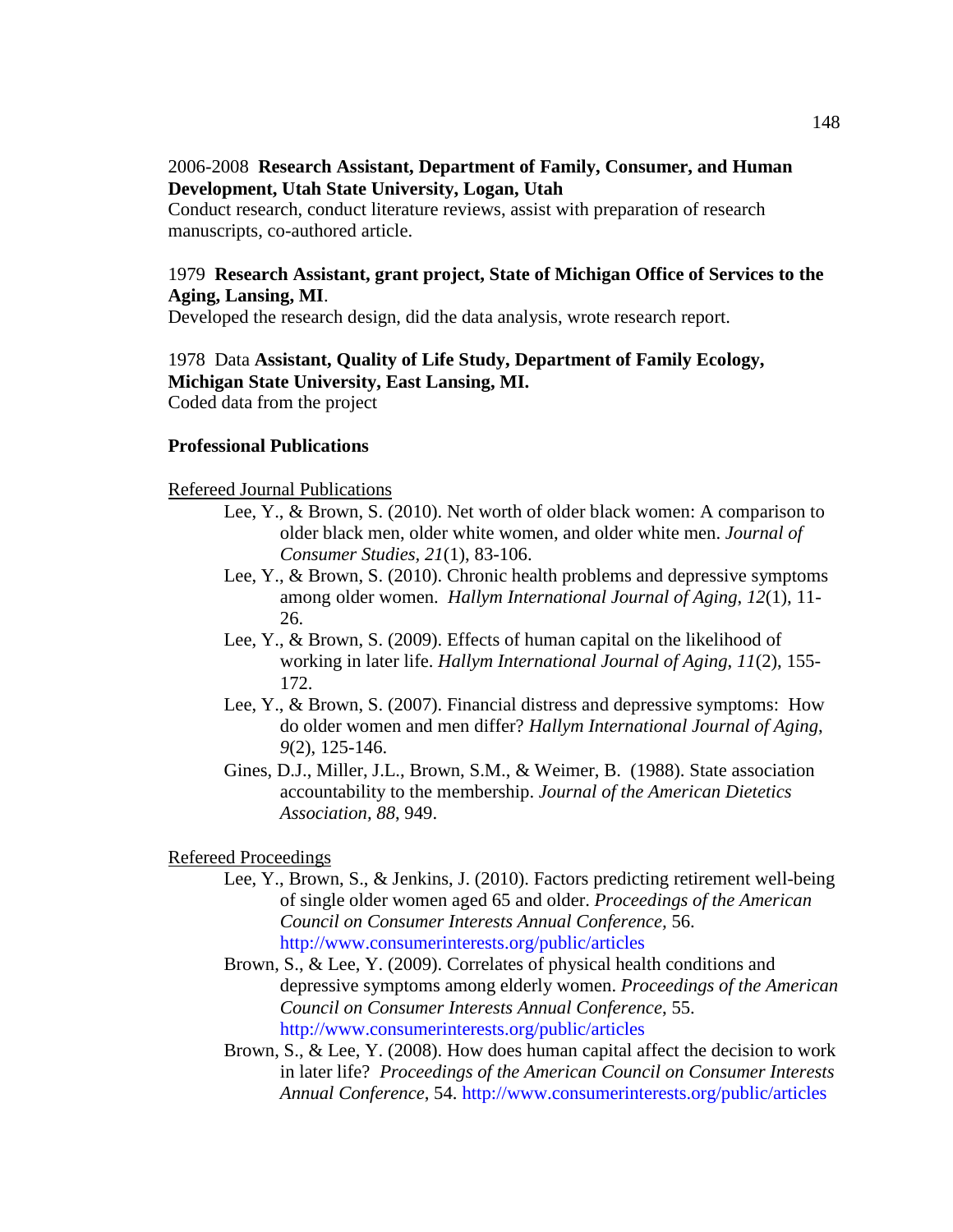Brown, S., & Lee, Y. (2007). Financial strains and depression among elderly women. *Proceedings of the American Council on Consumer Interests Annual Conference*, 53. http://www.consumerinterests.org/public/articles

#### Referred Presentations

- Lee, Y., Brown, S., & Jenkins, J. (2010). Factors predicting retirement well-being of single older women aged 65 and older. Competitive paper presented at the 2010 ACCI (American Council on Consumer Interests) Conference, Atlanta, Georgia.
- Brown, S., & Lee, Y. (2008, July). How does human capital affect the decision to work in later life? Paper was presented at the 2008 AAEA (Agricultural & Applied Economic Association)-ACCI (American Council on Consumer Interests) Joint Conference, Orlando, Florida.

#### Refereed Poster Presentation

- Brown, S., & Lee, Y. (2009). Correlates of physical health conditions and depressive symptoms among elderly women. Poster presented at the American Council on Consumer Interests Annual Conference, Milwaukee, Wisconsin, July 28.
- Brown, S., & Lee, Y. (2007). Financial strains and depression among elderly women. Poster presented at the American Council on Consumer Interests Annual Conference, St. Louis, Missouri, April.
- Brown, S., & Delgadillo, L. (2006). Examination of federal flood insurance with implications for housing educators. Poster presented at the Housing Education and Research Association Conference*,* Ithaca, New York, October 8-11.

#### Presentations

 Lee, Y., & Brown S. (2010). The Role of Gender and Race in Net Worth among Retirees. Paper presented at the Intermountain Graduate Research Symposium, Logan, UT, March 31.

#### Poster Presentation

 Brown, S., & Lee, Y. (2009). Human capital and working in later life. Poster presented at the Intermountain Graduate Research Symposium, Logan, UT, April 1.

### **Other Publications**

- Brown, S. Ambassador Ramblings monthly column in Rancho Cordova Chamber of Commerce Newsletter, 1990-91
- Brown, S.M. (June 1980). Research Report: *Over-the-Counter Drug Use Among Michigan's Senior Citizens: Focus on Information Sources*, State of Michigan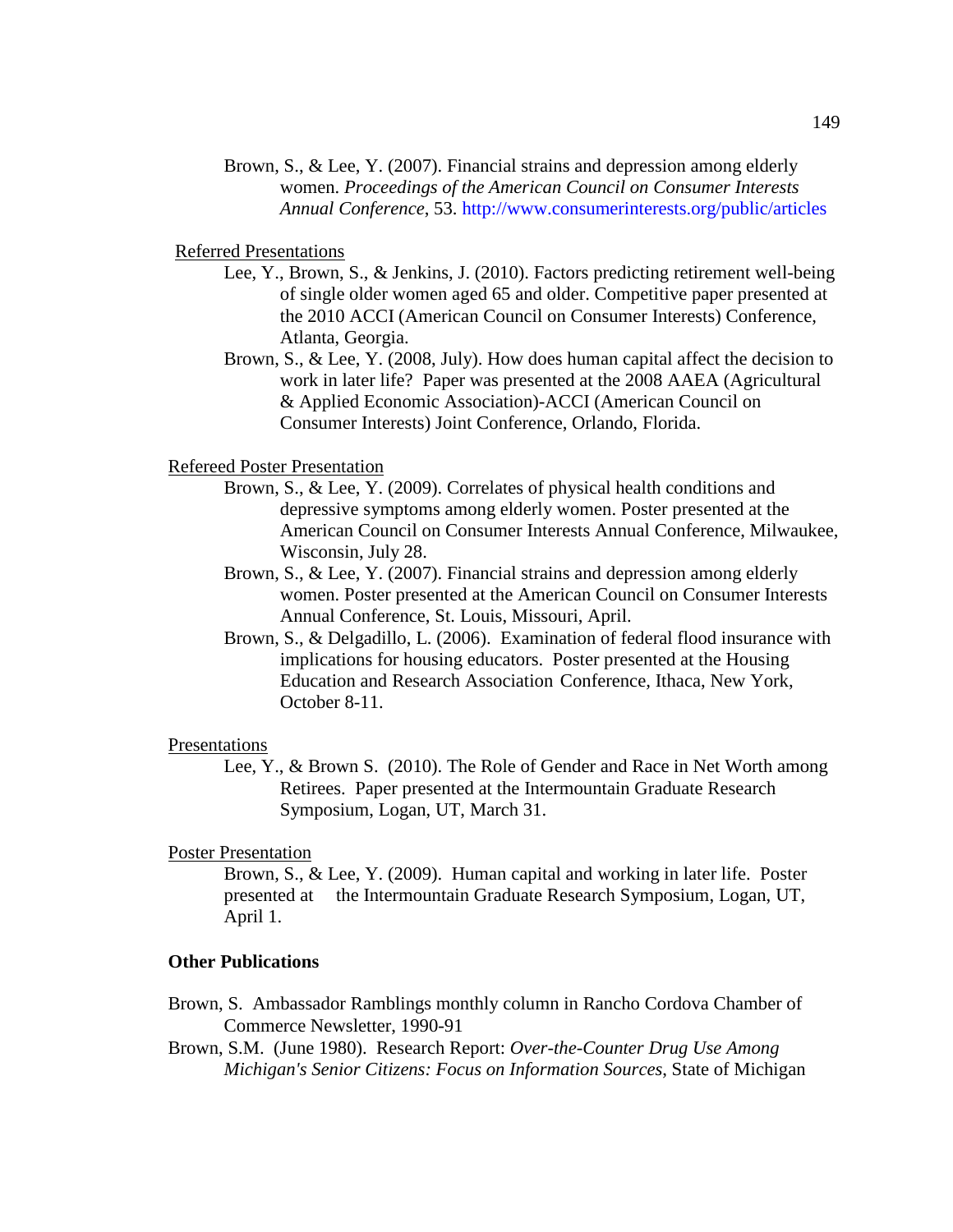Office of Services to the Aging and Office of Substance Abuse Services, Lansing, MI.

- Brown, S. Consumer's *Legal Services Guide* in *Michigan State University Council of Graduate Students Handbook*, Fall and Winter, 1979.
- Brown, S. *Consumer Facts Column*, published bi-monthly in the *University of Utah Daily Chronicle Newspaper*, Fall 1974 through Spring 1975.

### **Awards**

- March 31, 2010, Competitive Paper Presentations, 3<sup>rd</sup> place for The Role of Gender and Race in Net Worth among Retirees at the International Graduate Research Symposium, FCHD Division, Logan, UT.
- July 29, 2009, Competitive Poster Presentations, 3rd place for Correlates of Physical Health Conditions and Depressive Symptoms among Elderly Women at ACCI conference in Milwaukee, Wisconsin.

#### **Grant/Research**

1979 Recipient, Grant from State of Michigan Office of Services to the Aging and Office of Substance Abuse Services**,** to study the effect of sources of information related to the use of non-prescription drugs among Michigan's elderly population, approximately \$2,100.

### **Travel Grants**

- April, 2010 Women and Gender Research Institute, to attend and present the paper, Factors predicting retirement well-being of single older women aged 65 and older, at the American Council on Consumer Interests, \$260.15
- April, 2010 American Council on Consumer Interests, to attend and present the paper, Factors predicting retirement well-being of single older women aged 65 and older, at the American Council on Consumer Interests, \$100 scholarship
- April, 2010 Department of Family, Consumer, and Human Development, Utah State University, to present the paper, Factors predicting retirement well-being of single older women aged 65 and older, at the American Council on Consumer Interest Conference, \$400
- July 2009 American Council on Consumer Interests, to attend and present the poster, Correlates of physical health conditions and depressive symptoms among elderly women, at the American Council on Consumer Interests, \$90
- July, 2009 Graduate Student Senate, Utah State University, to present the poster, Correlates of physical health conditions and depressive symptoms among elderly women, at the American Council on Consumer Interest Conference, \$300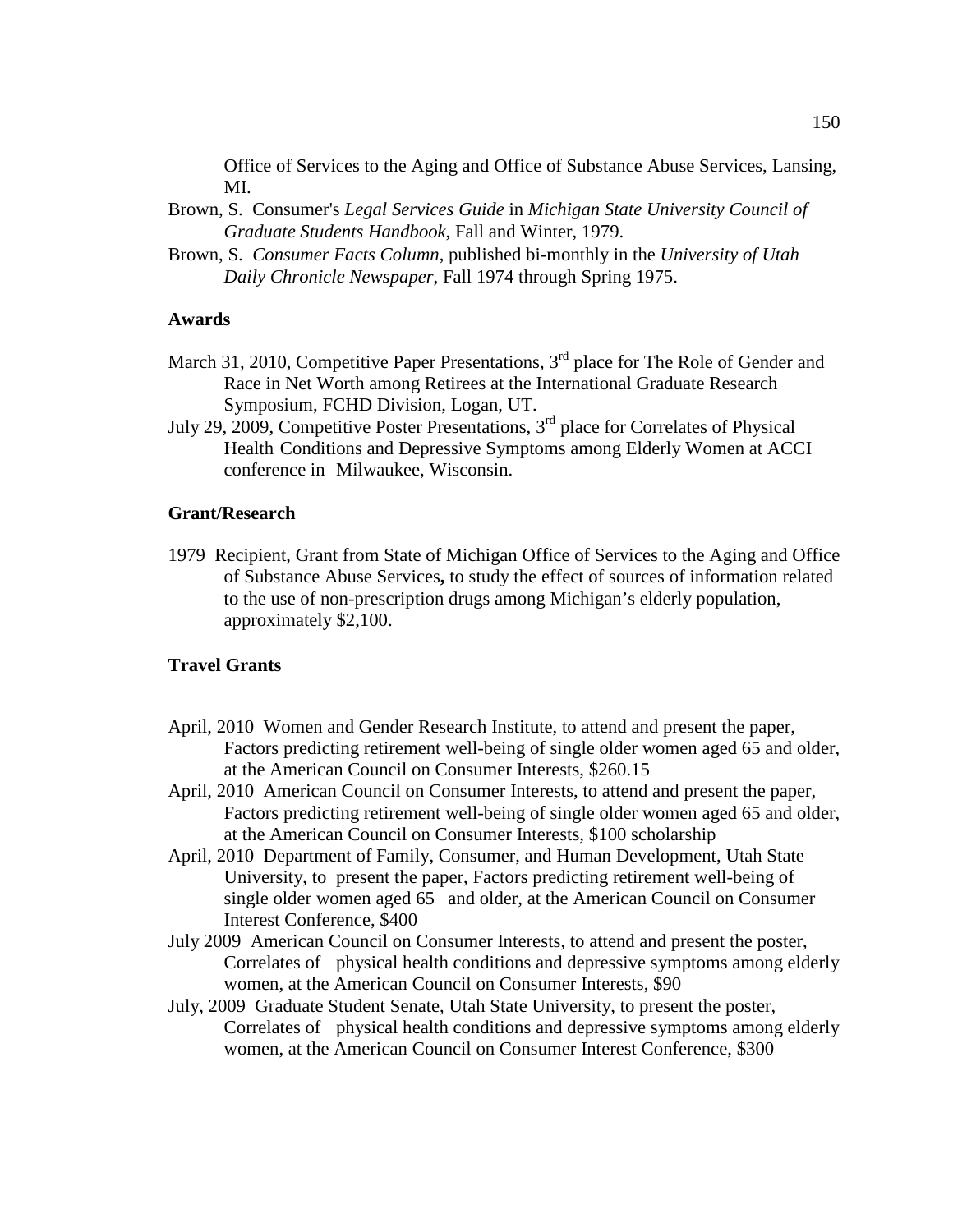- July, 2008 Graduate Student Senate, Utah State University, to present the paper, How does human capital affect the decision to work in later life? at the American Council on Consumer Interest Conference, \$300
- July, 2008 Department of Family, Consumer, and Human Development, Utah State University, to present the paper, How does human capital affect the decision to work in later life? at the American Council on Consumer Interest Conference, \$400
- March, 2007 Graduate Student Senate, Utah State University, to present the poster, Financial strains and depression among elderly women, at the American Council on Consumer Interest Conference, \$300
- March, 2007 Department of Family, Consumer and Human Development, Utah State University, to present the poster, Financial strains and depression among elderly women, at the American Council on Consumer Interest Conference, \$300

#### **Professional Associations**

2010 - present Phi Upsilon Omicron

2006 - present American Council on Consumer Interests – Consumer Education **Committee** 

2006 - present Association for Financial Counseling, Planning and Education

1985 - 1987 MidSouth Academy of Economics and Finance

1981- 1985 National Association of Extension Home Economists

1977 - 1979 Society of Consumer Advocates Professionals

1973 - 1979 American Home Economics Association

#### **Community Service**

- 1999-2004 Sandy City Amphitheater Volunteer Assist with Box Office, Ushering and Concessions.
- 1989-1991 Rancho Cordova Area Chamber of Commerce Ambassador Planned, promoted and conducted events, raffles and fund raisers

1991 Orangevale Rotary Club - Assisted with fund raising events..

1981-1984 Franklin Arts Festival - Auction Chairman 1981 & 1982 and Performing Arts Chairman 1983 & 1984

#### **Other Work Experience**

## 1999 **Defined Contribution Specialist II, Utah Retirement Systems, Salt Lake City, Utah**

Assisted members with defined contribution information and materials; educated members on financial and investment matters; reviewed and processed documents for compliance with retirement and defined contribution laws and policies.